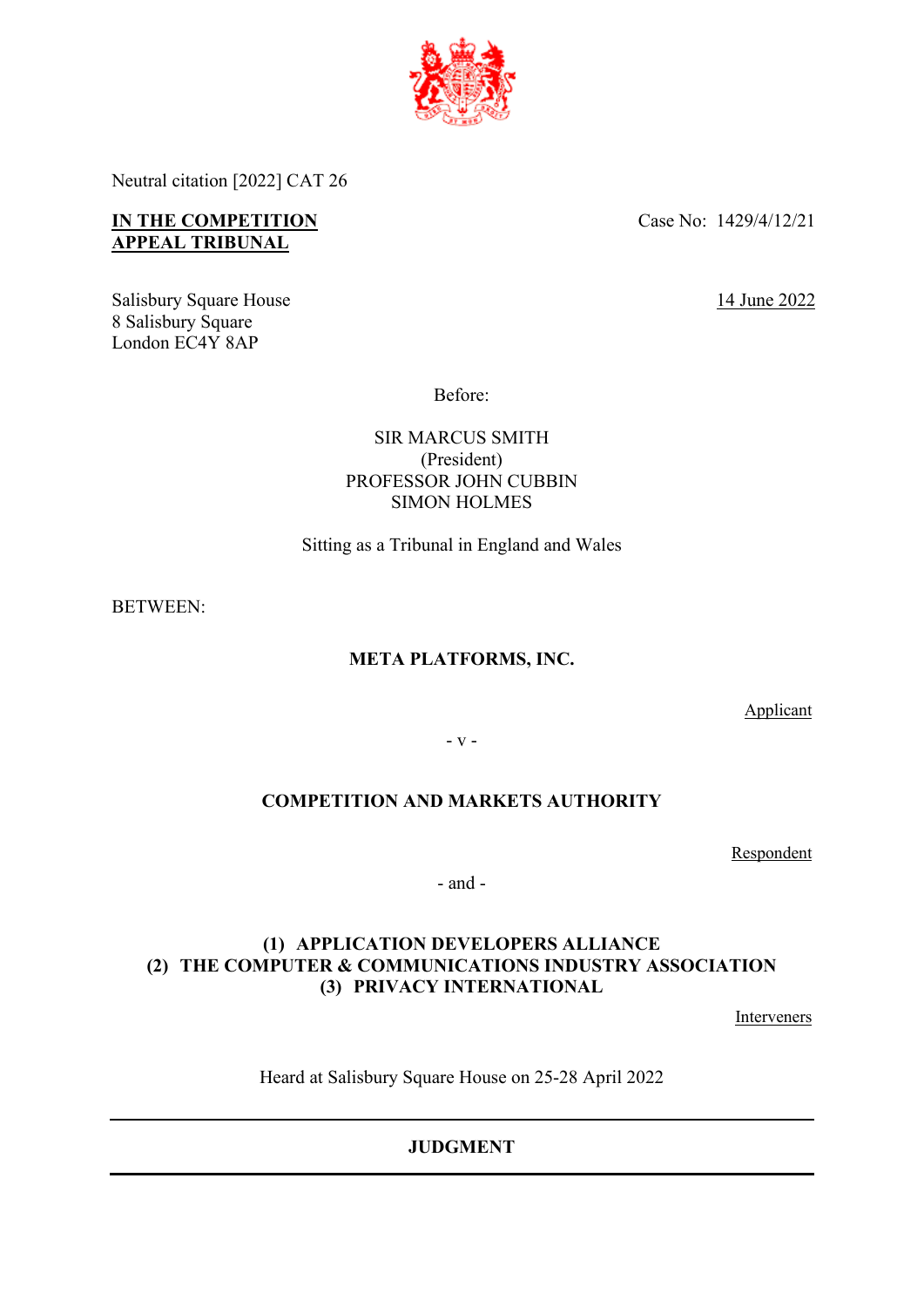# APPEARANCES

Daniel Jowell QC, Gerard Rothschild and Richard Howell (instructed by Latham & Watkins (London) LLP) appeared on behalf of the Applicant.

Josh Holmes QC, Tristan Jones and Emma Mockford (instructed by the Competition and Markets Authority) appeared on behalf of the Respondent.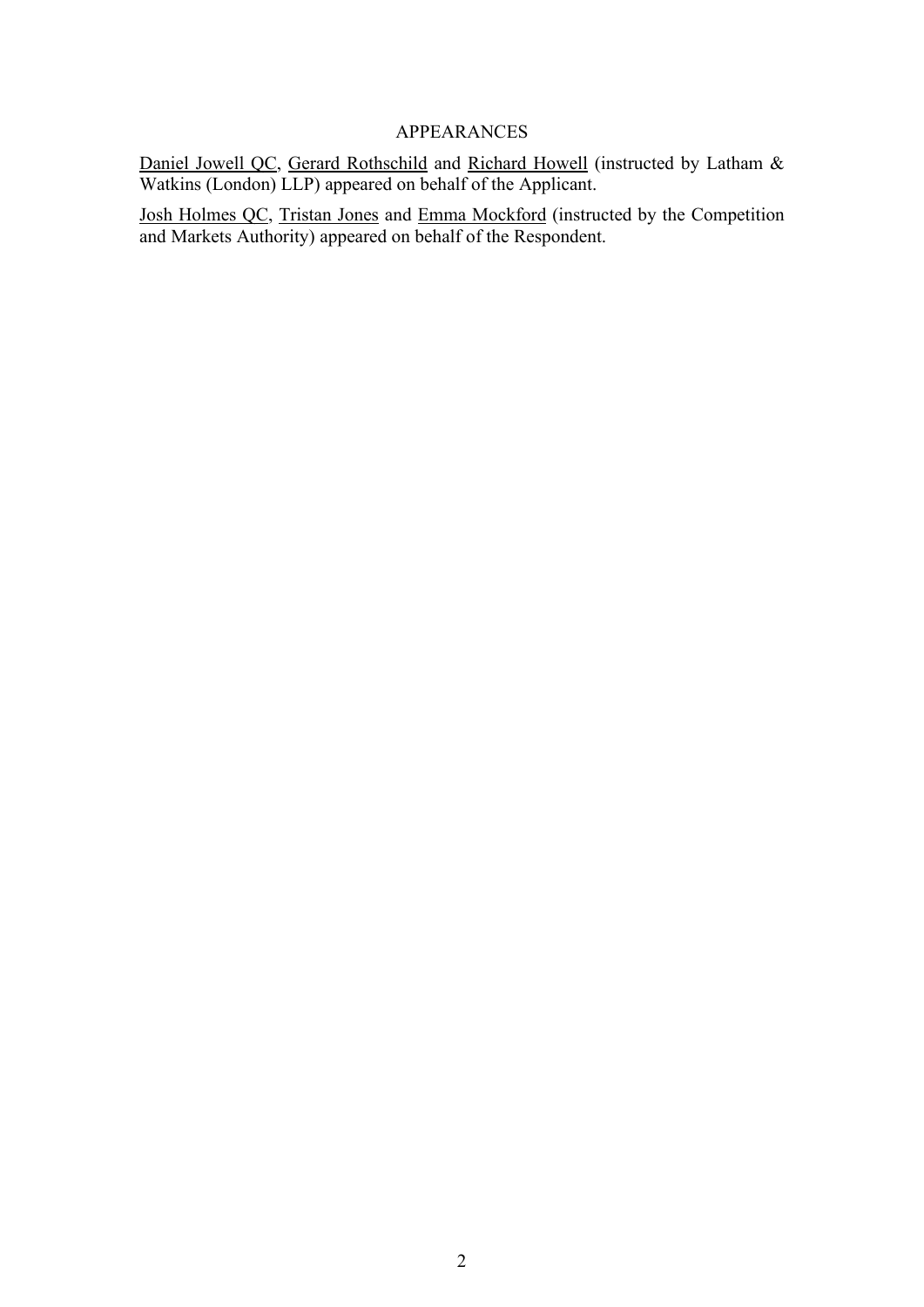# **CONTENTS**

| A.        |     |                                                             |                                                                |  |  |  |
|-----------|-----|-------------------------------------------------------------|----------------------------------------------------------------|--|--|--|
|           | (1) |                                                             |                                                                |  |  |  |
|           | (2) |                                                             |                                                                |  |  |  |
|           | (3) |                                                             |                                                                |  |  |  |
|           | (4) |                                                             |                                                                |  |  |  |
|           | (5) |                                                             |                                                                |  |  |  |
|           | (6) |                                                             |                                                                |  |  |  |
|           | (7) |                                                             |                                                                |  |  |  |
| <b>B.</b> |     |                                                             |                                                                |  |  |  |
|           | (1) |                                                             |                                                                |  |  |  |
|           | (2) |                                                             |                                                                |  |  |  |
|           | (3) |                                                             |                                                                |  |  |  |
|           | (4) |                                                             |                                                                |  |  |  |
|           |     | (a)                                                         |                                                                |  |  |  |
|           |     | (b)                                                         |                                                                |  |  |  |
|           |     | (c)                                                         | Does weakening of "dynamic competition" count for              |  |  |  |
|           | (5) |                                                             |                                                                |  |  |  |
|           |     | (a)                                                         |                                                                |  |  |  |
|           |     | (b)                                                         |                                                                |  |  |  |
|           |     | (c)                                                         |                                                                |  |  |  |
|           | (6) |                                                             | The theory of harm in the case of the Horizontal SLC37         |  |  |  |
|           | (7) |                                                             |                                                                |  |  |  |
|           |     | $\left(a\right)$                                            |                                                                |  |  |  |
|           |     | (b)                                                         | The counterfactual in the Decision and the CMA's findings $38$ |  |  |  |
|           |     | (c)                                                         | Nature of the counterfactual in cases of dynamic competition40 |  |  |  |
|           |     | (d)                                                         | The attack on the counterfactual as found in Chapter 6 of the  |  |  |  |
|           | (8) | Ground 1: the finding of a Horizonal SLC is unjustifiable43 |                                                                |  |  |  |
|           |     | (a)                                                         |                                                                |  |  |  |
|           |     | (b)                                                         |                                                                |  |  |  |
|           |     | (c)                                                         | The finding of a substantial lessening of competition was      |  |  |  |
| C.        |     |                                                             |                                                                |  |  |  |
|           | (1) |                                                             |                                                                |  |  |  |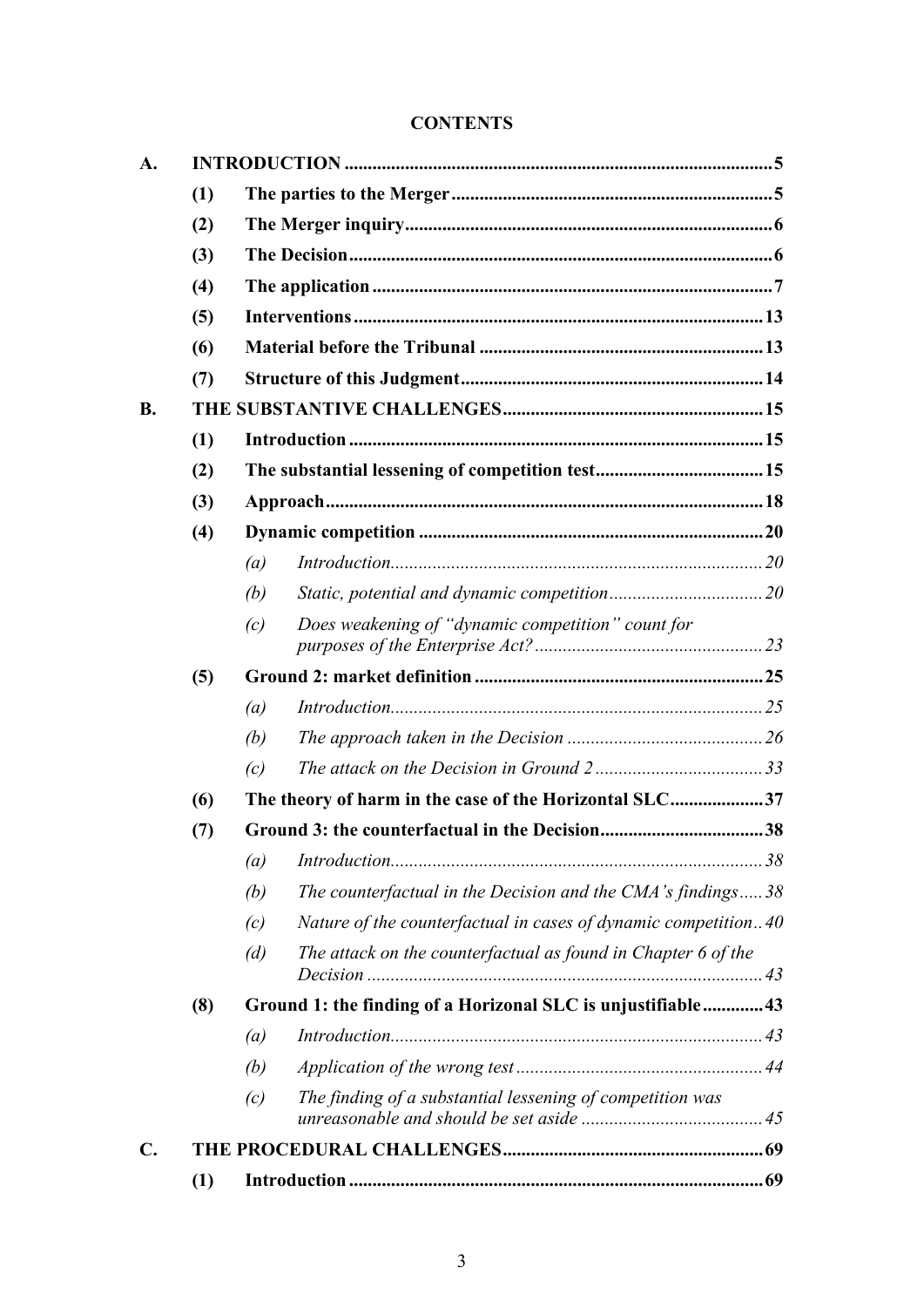|    | (2) |                                                               |                                                         |  |  |
|----|-----|---------------------------------------------------------------|---------------------------------------------------------|--|--|
|    |     | (a)                                                           |                                                         |  |  |
|    |     | (b)                                                           |                                                         |  |  |
|    |     | (c)                                                           | The underlying facts concerning the production of the   |  |  |
|    |     | (d)                                                           |                                                         |  |  |
|    | (3) |                                                               |                                                         |  |  |
|    |     | (a)                                                           |                                                         |  |  |
|    |     | (b)                                                           |                                                         |  |  |
|    |     | (c)                                                           | Analysis of the Enterprise Act 2002 disclosure regime88 |  |  |
|    | (4) | Ground 4, element 1: failure to disclose or to make adequate  |                                                         |  |  |
| D. |     |                                                               |                                                         |  |  |
|    | (1) |                                                               |                                                         |  |  |
|    | (2) | Application of section 31(2A) of the Senior Courts Act 198198 |                                                         |  |  |
|    | (3) |                                                               |                                                         |  |  |
| E. |     |                                                               |                                                         |  |  |

**ANNEX 1**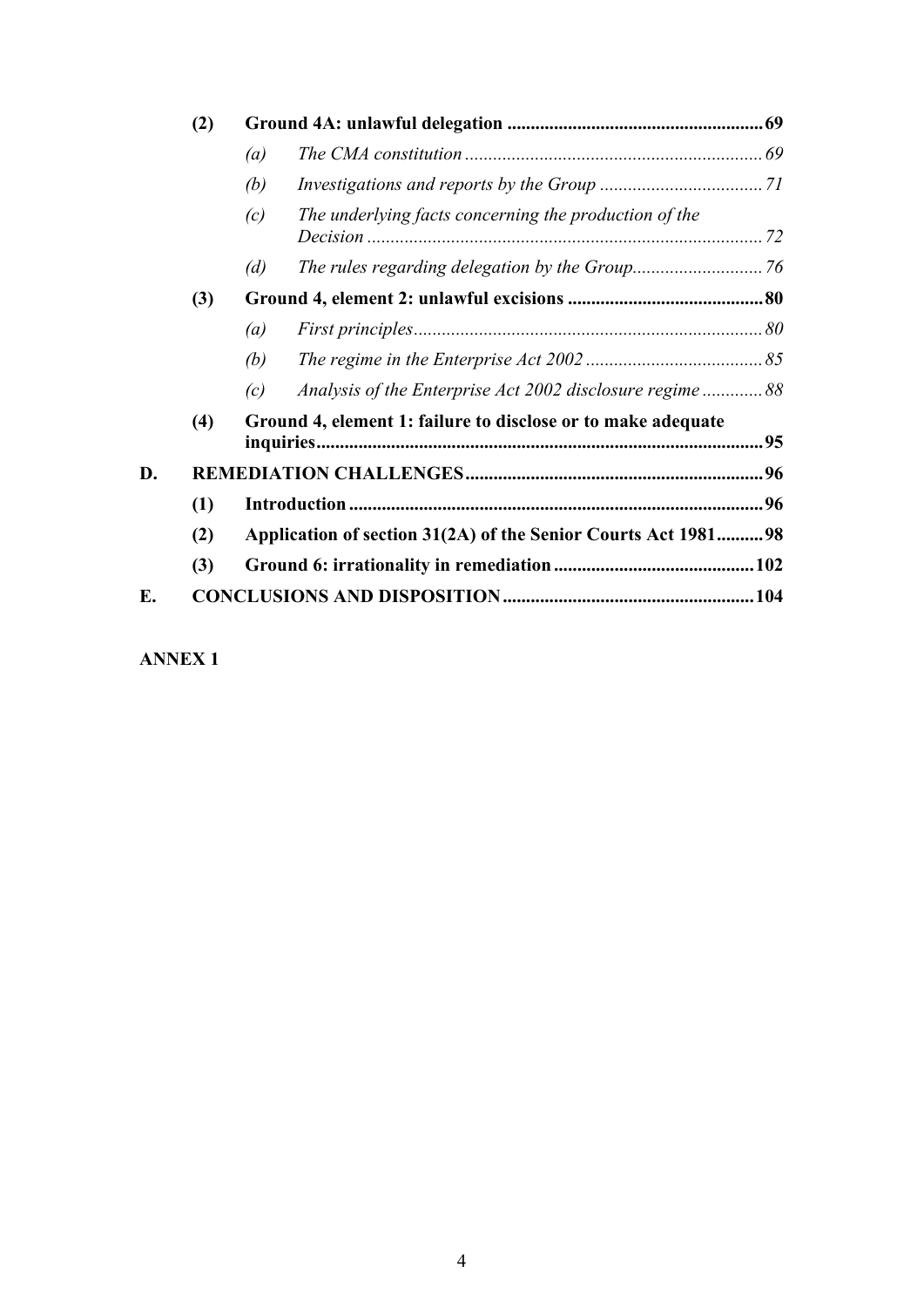#### **A. INTRODUCTION**

#### **(1) The parties to the Merger**

- 1. The Applicant, Meta Platforms, Inc. ("Meta"<sup>1</sup>) was founded in 2004. Until 28 October 2021, it was known as "Facebook". It is the parent company of a group which offers a wide range of online products and services worldwide, including Facebook, Instagram, Messenger, WhatsApp, Oculus, Portal and Workplace.
- 2. GIPHY, Inc. ("GIPHY") was founded in 2013 with headquarters in New York. It is a company largely owned and funded by its venture capital investors. It operates an online database and search engine which allows users to search for and share "video GIFs" and "GIF stickers". GIFs are Graphic Interchange Format image files and GIF stickers are animated images with a transparent background.
- 3. It will be necessary, in order to determine this application, to describe with some care the businesses of both Meta and GIPHY, but we do not do so here.
- 4. GIPHY has never had any physical presence in the UK, nor any UK turnover, nor any turnover generated outside the US.
- 5. In October 2019, GIPHY was seeking financial support through an equity fundraise or the sale of the company and – during the course of that process – Meta expressed an interest in purchasing GIPHY. A term sheet between Meta and GIPHY was signed on 7 April 2020. On 15 May 2020, Meta acquired GIPHY, via Meta's wholly owned subsidiary, Tabby Acquisition Sub, Inc., for US\$315 million plus US\$85 million in deferred stock options for employees of GIPHY. We shall refer to this acquisition as the "Merger".

<sup>&</sup>lt;sup>1</sup> A list of the terms and abbreviations used in this Judgment, setting out where in the Judgment such terms and abbreviations are first used, is at Annex 1 hereto.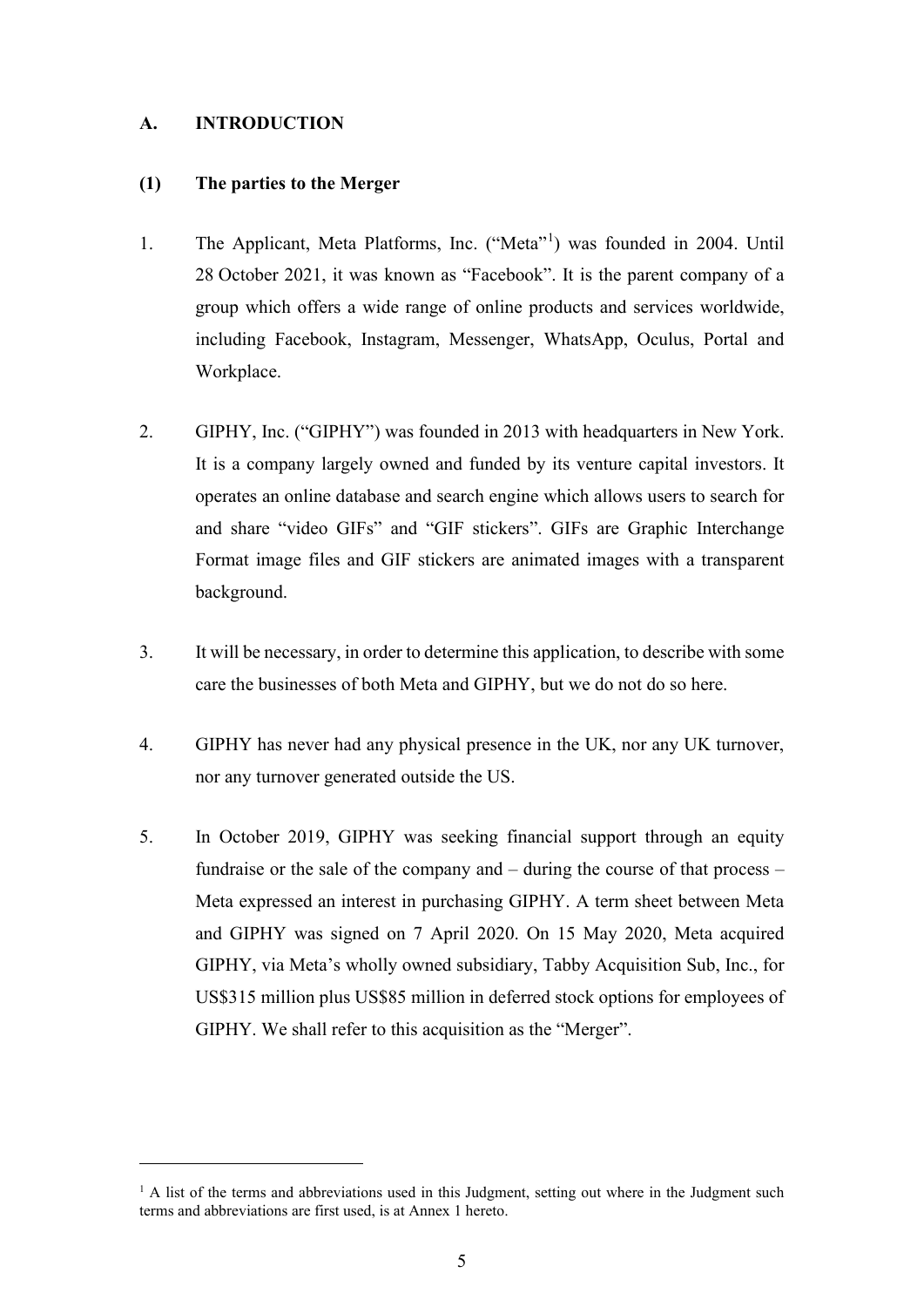#### **(2) The Merger inquiry**

- 6. On 29 May 2020, the Respondent, the UK Competition and Markets Authority (the "CMA"), requested information about the Merger, which Meta provided on 3 June 2020. On 5 June 2020, the CMA issued a notice under section 109 of the Enterprise Act 2002 and confirmed its intention to investigate. On 9 June 2020, the CMA made an initial enforcement order under section 72(2) of the Enterprise Act 2002 in connection with the Merger. On 28 January 2021, the CMA stated that it had sufficient information in its possession to enable it to begin an investigation for the purpose of deciding whether to refer the Merger to its chair for the constitution of an inquiry group under section 22(1) of the Enterprise Act 2002.
- 7. On 25 March 2021, the CMA decided to refer the Merger to its Chair for the constitution of an inquiry group, which it did on 1 April 2021. The members of the inquiry group so appointed (the "Group") were Stuart McIntosh (the Chair), Robin Cohen, Margot Daly and Stephen Rose.
- 8. The CMA notified its "Provisional Findings" on 12 August 2021, together with a Notice of Possible Remedies. On 10 September 2021, the Group decided to extend the reference period under section 39(3) of the Enterprise Act 2002 so as to expire on 1 December 2021. On 30 November 2021, the CMA notified its "Decision" on the reference.

# **(3) The Decision**

- 9. The Decision found as follows:
	- (1) That the Merger had given rise to a "relevant merger situation" for the purpose of section  $35(1)(a)$  of the Enterprise Act 2002.<sup>2</sup>
	- (2) That the Merger had resulted or might be expected to result in a substantial lessening of competition within a market or markets for

<sup>2</sup> Decision/§3.4. A "relevant merger situation" is statutorily defined in section 23 of the Enterprise Act 2002.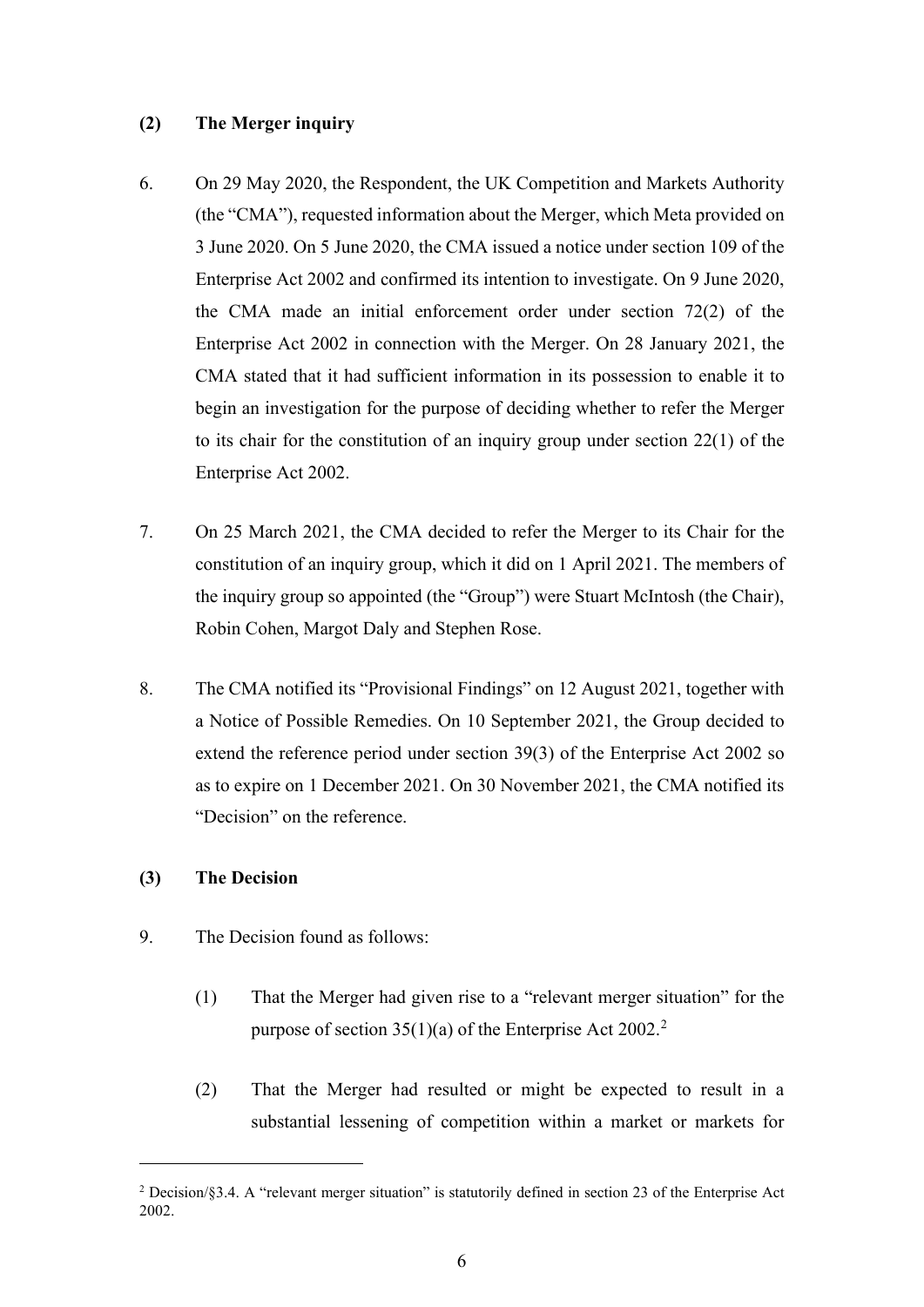services in the UK for the purpose of section  $35(1)(b)$  of the Enterprise Act 2002.<sup>3</sup> The Decision found a substantial lessening of competition in two forms:

- (i) *Horizonal unilateral effects.* The CMA found that the Merger would lead to a substantial lessening of competition in the supply of display advertising in the UK.<sup>4</sup> We shall refer to this as the "Horizontal SLC".
- (ii) *Vertical effects.* The CMA found that the Merger had resulted or might be expected to result in a substantial lessening of competition by reason of the potential foreclosure of GIFs from GIPHY as an input to competitors of Meta in respect of social media services worldwide, including in the UK. $5$  We shall refer to this as the "Vertical SLC".
- 10. To remedy these adverse outcomes, the CMA determined, for the purpose of section 35(3)(a) and (c) of the Enterprise Act 2002 that Meta should be required to divest itself of GIPHY to an independent purchaser with the capability and a demonstrable commitment to developing and providing GIF-based advertising in the UK and GIFs to social media platforms and to take a number of further measures ostensibly for the purpose of unwinding the Merger. These included transferring at least US\$75 million in cash to GIPHY and entering into a shortterm agreement with GIPHY for the supply of GIFs.<sup>6</sup>

#### **(4) The application**

11. This is an application under section 120 of the Enterprise Act 2002 for review of various of the decisions made by the CMA in the Decision. In determining such an application, the Tribunal "shall apply the same principles as would be

<sup>&</sup>lt;sup>3</sup> The Enterprise Act 2002 does not define the meaning of the test "substantial lessening of competition". The meaning of this test is something that we will have to consider in the context of this Judgment.

<sup>4</sup> Decision/Chapter 7.

<sup>5</sup> Decision/Chapter 8.

<sup>6</sup> Decision/§§11.125 and 11.133, and Decision/Chapter 11 generally.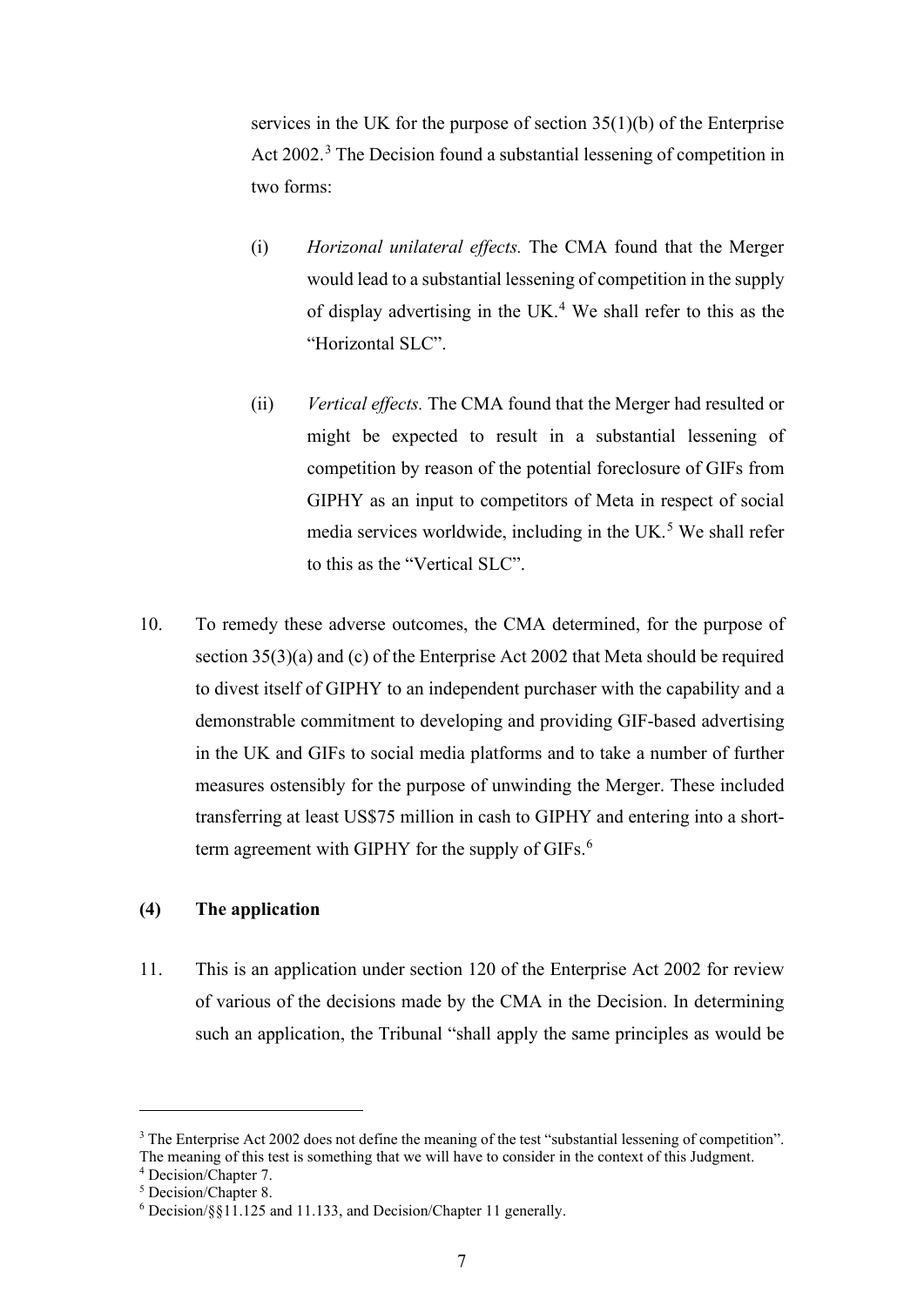applied by a court on an application for judicial review".<sup>7</sup> On 15 February 2022, the Tribunal ordered that these proceedings should be treated under rule 18 of the Competition Appeal Tribunal Rules 2015 (the "Tribunal Rules") $8$  as proceedings in England and Wales.

- 12. By its application, Meta contends that the Decision was unlawful and void, alternatively falls to be quashed pursuant to section 120(5)(a) of the Enterprise Act 2002. The following paragraphs set out the summary of the grounds of review advanced by Meta in its Re-Amended Notice of Application (the "NoA") and draw substantially on the articulation of Meta's case in Section E of the NoA. We stress that we are here doing no more than setting out Meta's case: the fact that we do so implies, at this stage of our Judgment, neither approbation nor disapprobation. Obviously, the grounds of review advanced by Meta were opposed by the CMA.
- 13. Meta contended that the following factual matters were important by way of background:<sup>9</sup>
	- (1) Prior to the Merger, GIPHY had no place of business in the UK and had never sold any advertising outside the US. The Decision's Horizontal SLC finding thus relied entirely on potential competition from GIPHY based upon "hypothetical speculation".
	- (2) As to Meta's motivation for acquiring GIPHY, the Decision acknowledged that the CMA could not identify evidence that Meta perceived GIPHY as a potential competitive threat to it in display advertising. In short, there was no evidence to suggest that Meta's motivation for purchasing GIPHY was to eliminate GIPHY as a competitor in any advertising market or to foreclose or cut off rivals' access to GIPHY's products or services. There was no suggestion that either horizonal or vertical foreclosure was part of Meta's motivation for the Merger.

<sup>7</sup> Section 120(4) of the Enterprise Act 2002.

 $8$  SI 2015/1648.

<sup>9</sup> NoA/§17.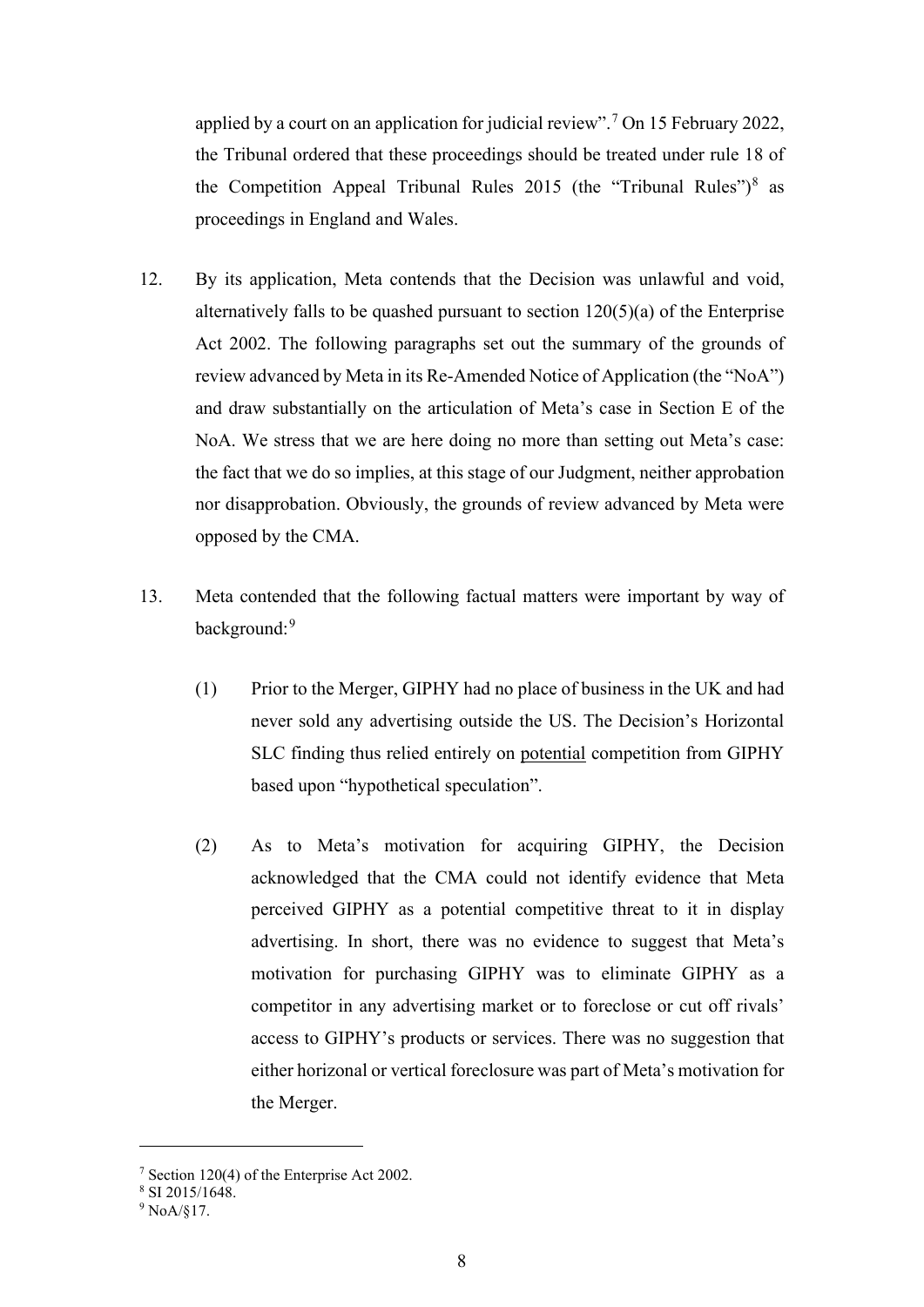- (3) Following the Merger, Snap, Inc. ("Snap") one of Meta's closest social media competitors – purchased Gfycat, Inc. ("Gfycat"), a close competitor of GIPHY. This information, which had been in the possession of the CMA since 24 June 2020, was not revealed to Meta by the CMA until 25 August 2021, late in the consultation process leading to the Decision, and then only within the confines of the confidentiality ring (which only included Meta's external advisers). After the Decision was published, the CMA revealed to Meta – again, within the confines of the confidentiality ring – that Snap had plans to improve the quality of Gfycat's offering at some point in the relatively near future. The precise detail of these plans does not need to be gone into for the purposes of this Judgment.
- 14. Against this background, Meta advances the following grounds of review:
	- (1) *Ground 1: challenge to the finding that the Merger would result in a Horizontal SLC.* As to this, Meta contends that:
		- (i) The Decision contains no finding that it was probable that GIPHY would have become a meaningful competitor to Meta on any UK advertising market in the future. The Decision seeks to rely instead on a concept of "dynamic competition". Meta contends that the CMA misdirected itself in law as to the meaning of a substantial lessening of competition in section 35(1)(b) of the Enterprise Act 2002 and/or misapplied that test in finding that a substantial lessening of competition could arise from a loss of dynamic competition without an assessment of whether: *(a)* GIPHY would, on the balance of probabilities, have become a significant competitive threat on a relevant UK advertising market or markets; and *(b)* Meta (or other competitors) would, on the balance of probabilities, have responded to any such threat by materially changing their own competitive conduct or investment decisions on any such market(s) within a reasonable period; and/or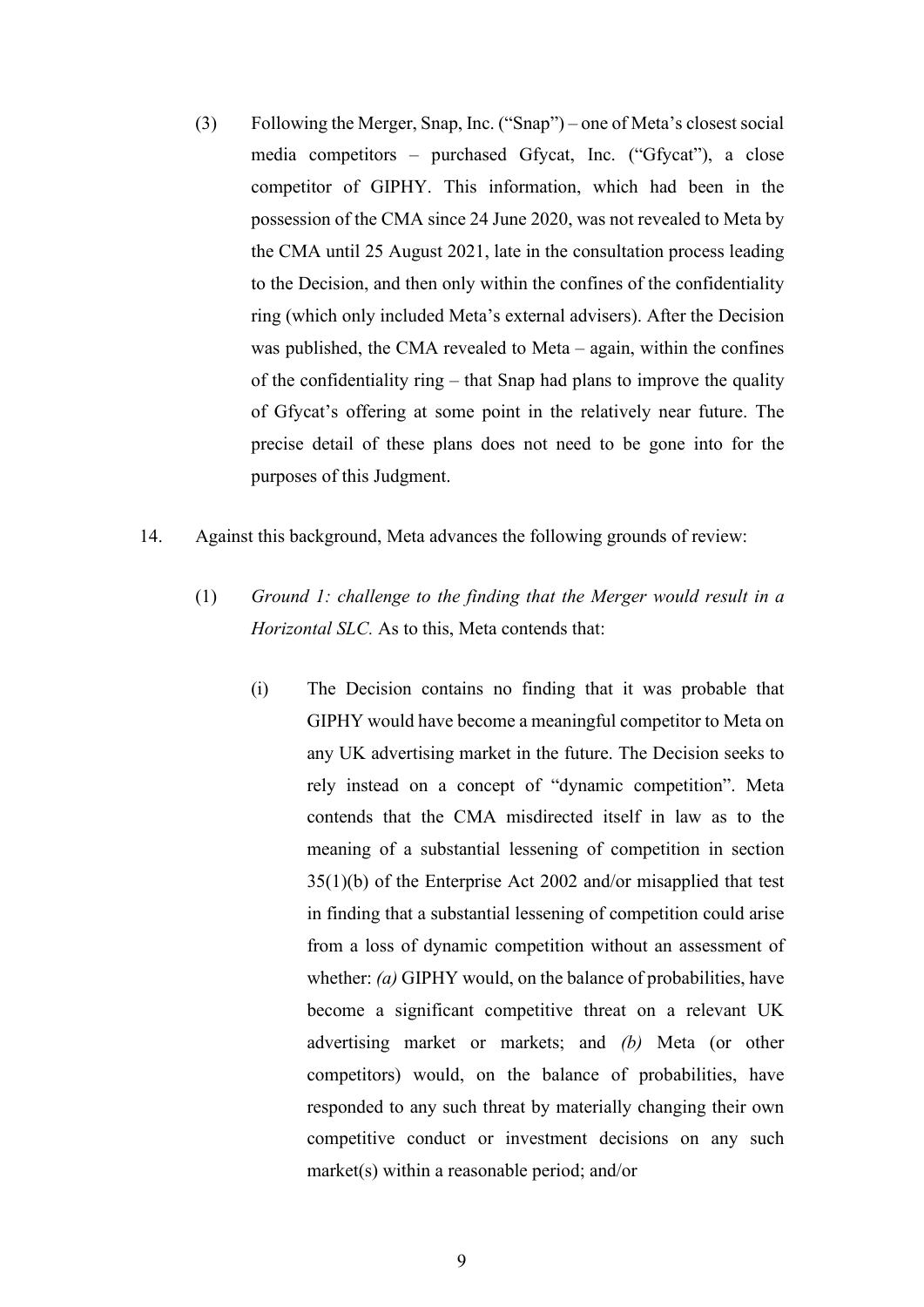- (ii) If, contrary to the foregoing, the Decision did reach such a finding, the CMA's finding was one which was not reasonably open to it and/or was made without making reasonable prior inquiries or assessments that any reasonable regulator would have made. In particular, even on the most optimistic projections for the volume of GIPHY's potential sales, such sales would not have constituted a material proportion of any advertising market globally or in the UK such that it was not plausible that GIPHY's presence would have had a material effect upon the conduct of competitors on any advertising markets in the medium term.
- (2) *Ground 2: the CMA's finding that there was a Horizonal SLC contradicts or is inconsistent with the CMA's definition of the market on which it alleged Meta competes.* As to this, Meta contends that:
	- (i) There is a contradiction between the definition of the relevant market (in which market power is to be assessed) and the finding of a Horizonal SLC. This will involve a consideration of whether GIPHY's "Paid Alignment" advertising<sup>10</sup> competed in the same advertising market as Meta.
	- (ii) Logically, GIPHY's Paid Alignment advertising must either compete in the same market as Meta's advertising or in a different market. If GIPHY's advertising competed in a different market to Meta's advertising, then the finding of a Horizonal SLC is an unreasonable one.
	- (iii) If, on the other hand, GIPHY's advertising competed in the same advertising market as Meta, then:

"this would contradict the Decision's definition of the "display advertising" market in which it is alleged that Meta competes. Instead, Meta would compete in a broader advertising market including (at least) products of the same nature as GIPHY (i.e. search-based advertising aimed at out-of-market customers). It follows that the finding that Meta has market power is based upon

<sup>&</sup>lt;sup>10</sup> Described in paragraph 61 below.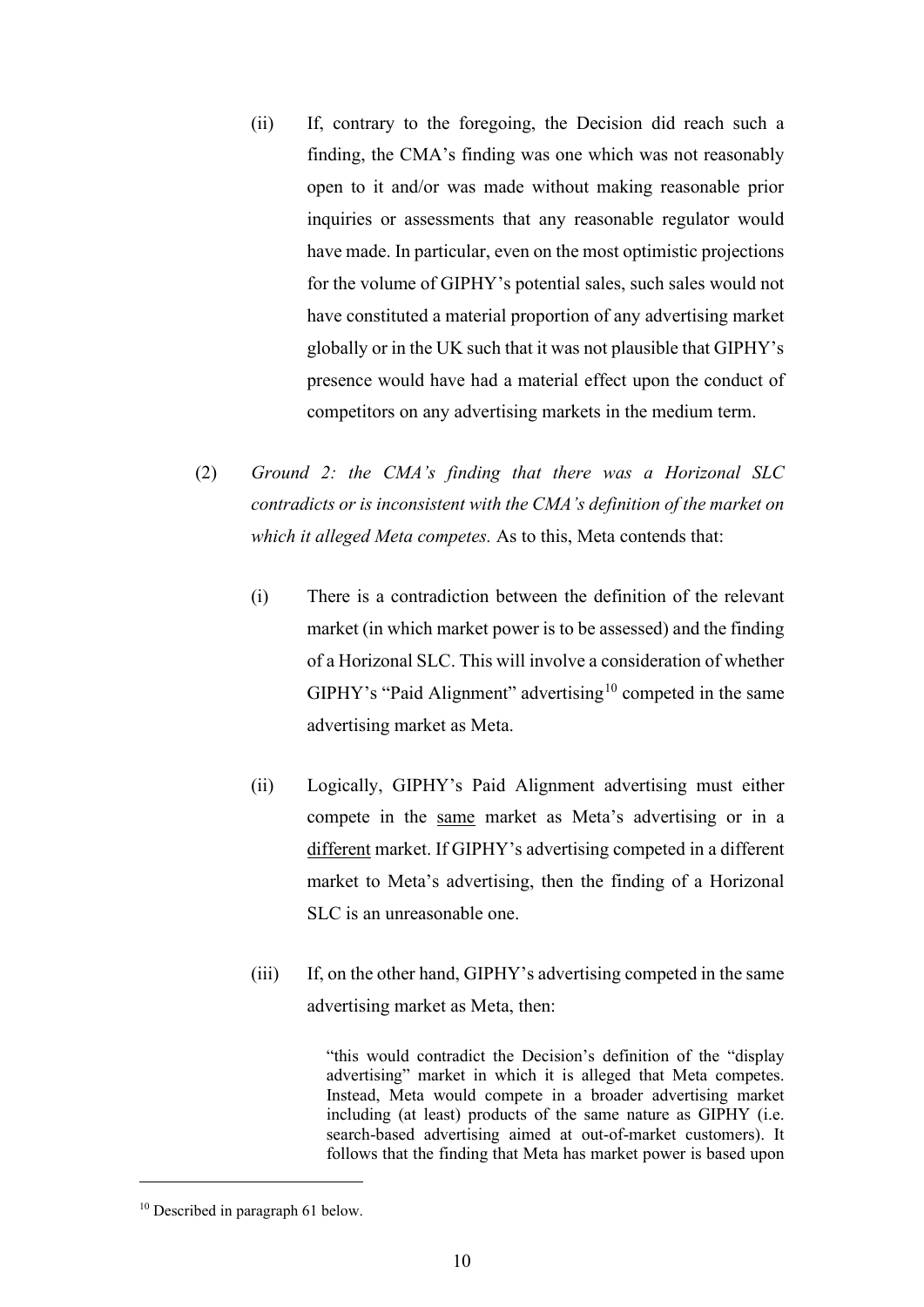a definition of the relevant advertising market which no rational decision-maker could have reached consistently with the other findings in the Decision".<sup>11</sup>

- (iv) Further and in any event, the CMA's finding of market power on the part of GIPHY was irrational and/or failed to take into account relevant considerations as to GIPHY's power over price.
- (3) *Ground 3: The counterfactual used by the CMA in the Decision does not rationally follow from the CMA's findings of fact and is inadequately specified.* As to this, Meta contends that:<sup>12</sup>

"… based upon its own findings of fact, the Decision could only rationally have concluded that, in the counterfactual world in which had Meta not purchased GIPHY, the most optimistic forecast is that GIPHY would have survived by way of a further round of funding from existing or third party investors at a significant discount (or 'down round') to the valuation of the company in the previous equity funding round. The Decision fails properly to investigate or reach any conclusion as to whether such a 'down round' would have led to profound difficulties with staff retention and reduced operations or, therefore, to an impediment to plans for monetisation, innovation and international expansion on the part of GIPHY."

- (4) *Ground 4: The Decision is procedurally flawed and otherwise unlawful.* As to this, Meta contends that:
	- (i) The CMA acted unfairly and/or in breach of its duty to Meta under section 104 of the Enterprise Act 2002 in connection with its disclosure of, and evaluation of the consequences of, the acquisition by Snap of Gfycat. Further or alternatively, the CMA's conclusion that no new GIF-supplier would emerge in the near future as an effective alternative to GIPHY and Tenor was irrational. The CMA further failed to make inquiries of Snap, which any reasonable authority in its position would have made.
	- (ii) The Decision is vitiated by excisions which were *ultra vires* and/or amounted to an unlawful failure to give reasons. Large

<sup>&</sup>lt;sup>11</sup> Quoting from NoA/§18(2)(a)(ii).

<sup>&</sup>lt;sup>12</sup> Quoting from  $NoA/\S18(3)$ .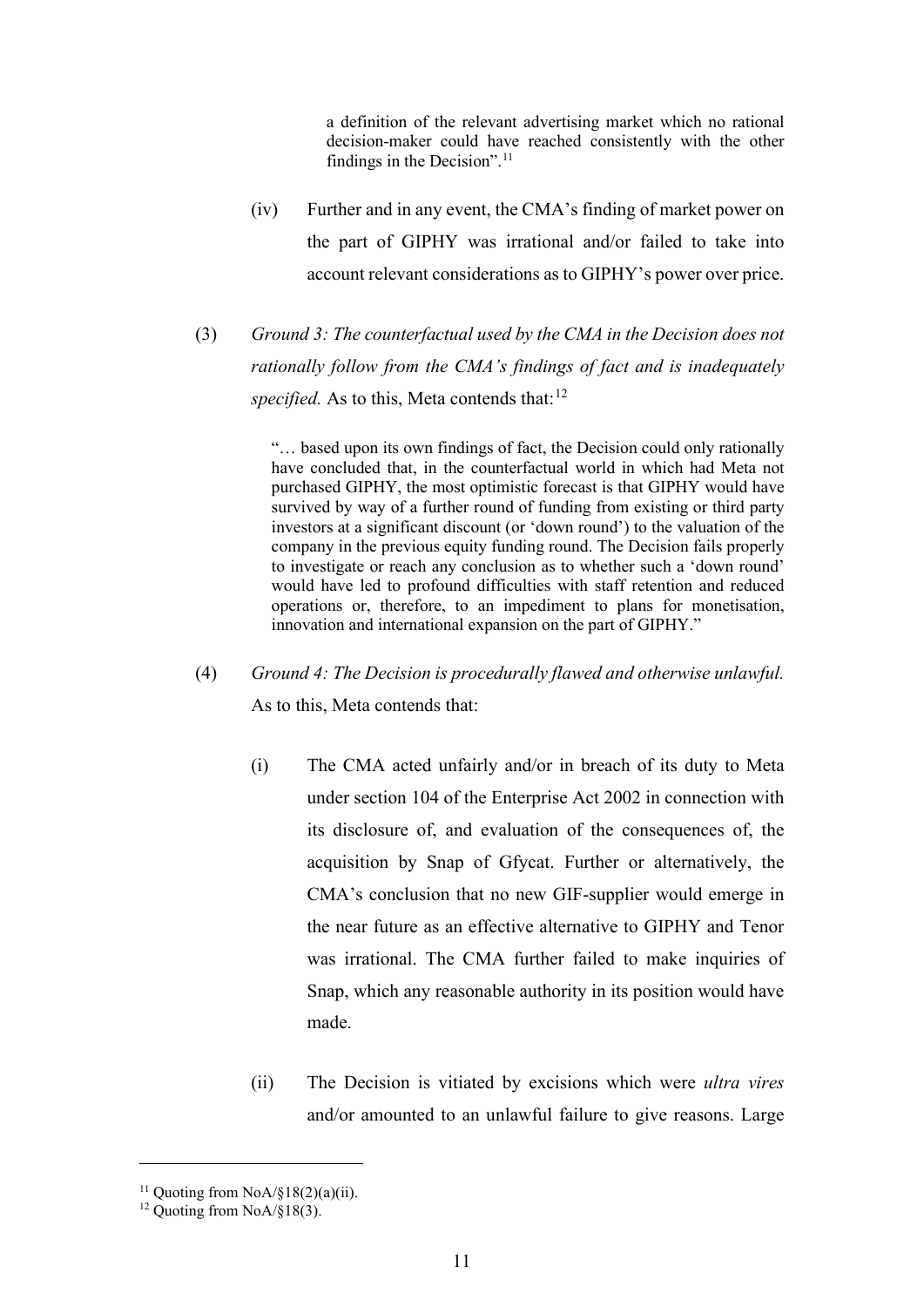portions of the reasons for the Decision were redacted, even from the version provided to Meta's external advisers via the confidentiality ring set up for the purpose of the Merger investigation (the "Ring"). The excised material supplied to Meta's external representatives after the filing of the original NoA demonstrated further errors on the CMA's part.

#### (5) *Ground 4A: Unlawful delegation.* As to this, Meta contends:  $13$

"The Group's function under section 38(1) [of the Enterprise Act 2002] of preparing and publishing the Decision within the time limit for determination of the Merger reference was unlawfully delegated to the chairman of the Group, Mr McIntosh, in breach of section 34C(1) [of the Enterprise Act 2002] (and then sub-delegated to the [CMA's] staff), with the effect that the Decision is *ultra vires* and void in its entirety."

(6) *Ground 5: The CMA failed properly to assess the remedy it would have imposed in relation to the Vertical SLC in isolation and/or any option beyond the divestment of GIPHY by Meta.* As to this, Meta contends:<sup>14</sup>

> "… given that the theory for the Horizonal SLC is vitiated (see Grounds 1 to 4), there can be no reasonable basis to maintain the remedy set out in the Decision. Further or alternatively, the [CMA] acted irrationally and/or disproportionately and/or procedurally unfairly by requiring Meta to divest itself of GIPHY as a remedy for the Vertical SLC. In particular, the Decision fails to have regard to the important consideration that, further to its acquisition of Gfycat, Snap plans to improve that company's offering […] by [a date in the relatively near future] without significant degradation to its user experience (and Snap considered it had the ability to remove its dependency on GIPHY sooner than 2022); this removes the need for any form of divestment remedy or renders any such remedy manifestly disproportionate."

> (This is a passage that we have redacted and altered (as evidenced by the square brackets) in a manner that *(a)* does not affect the meaning of this Judgment in any way, but *(b)* preserves third party confidentiality.)

(7) *Ground 6: Errors regarding remediation.* In determining the remedy for the findings of substantial lessening of competition, Meta contends that the CMA:

<sup>&</sup>lt;sup>13</sup> Quoting from NoA/§18(4A).

<sup>&</sup>lt;sup>14</sup> Ouoting from NoA/§18(5).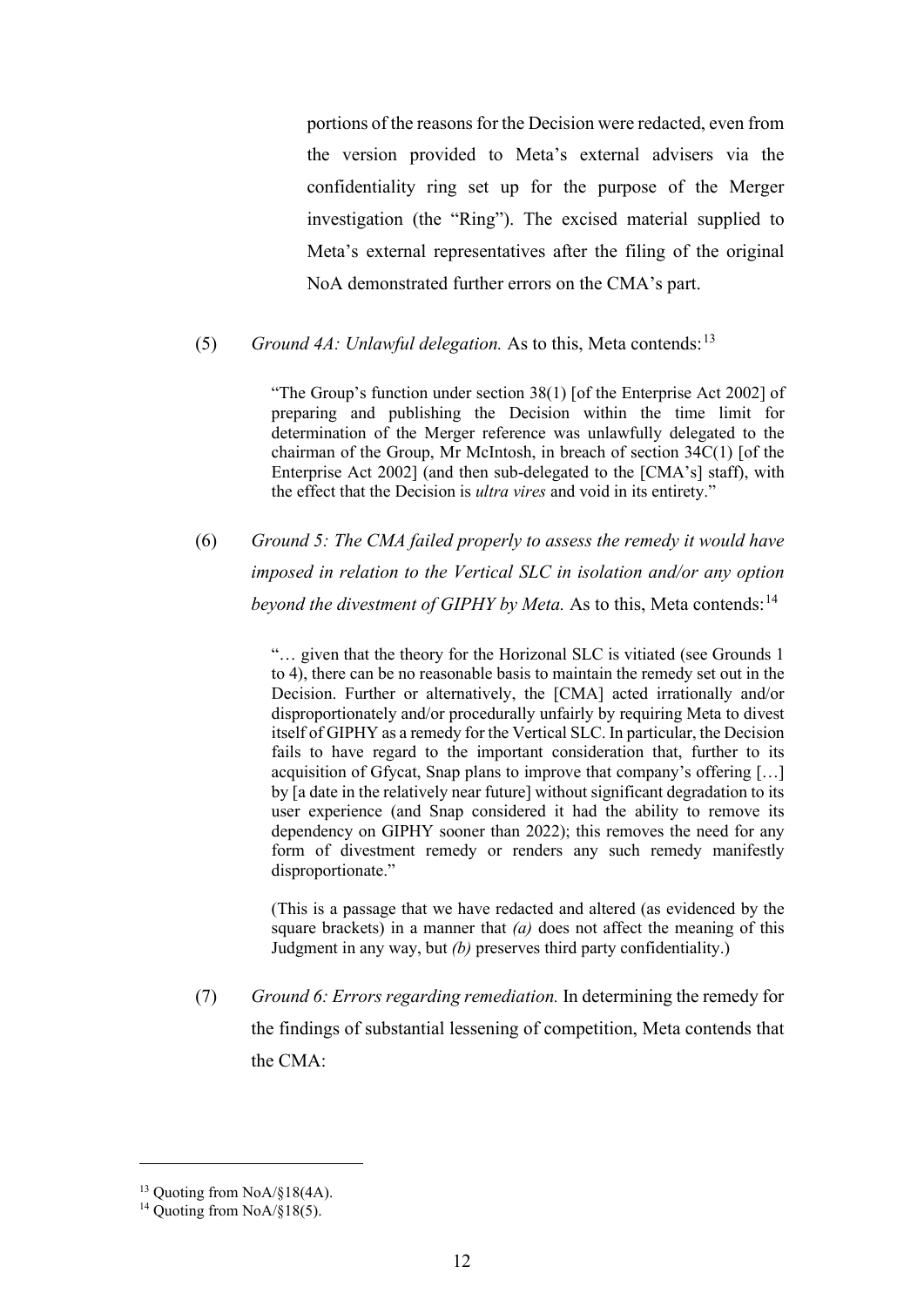- (i) Acted irrationally and/or disproportionately by requiring Meta to provide at least US\$75 million in cash to GIPHY.
- (ii) Acted *ultra vires* section 35(3) of the Enterprise Act 2002, alternatively irrationally and/or disproportionately, by requiring any purchaser of GIPHY to show a commitment to developing and providing GIF-based advertising in the UK.
- (iii) Acted *ultra vires* section 35(3) of the Enterprise Act 2002, alternatively irrationally and/or disproportionately, in requiring Meta to enter into an agreement with GIPHY for the supply of GIFs.

#### **(5) Interventions**

15. The Tribunal permitted three interventions, from the Application Developers Alliance, the Computer & Communication Industry Association and Privacy International, collectively the "Interveners". The interventions were limited to the making of written submissions. Although the Tribunal retained the option of hearing from any or all of the Interveners at the hearing, the Tribunal did not consider receiving oral submissions from any of the Interveners to be necessary.

#### **(6) Material before the Tribunal**

- 16. This is a judicial review of the Decision, and (consistent with that process) no oral evidence was heard by the Tribunal. The primary source of fact, and the primary document under consideration, was of course the Decision. The attack on the Decision was set out in the NoA, and the various grounds of review have already been set out. In addition to the NoA, we had before us the following pleadings:
	- (1) An Amended Defence from the CMA.
	- (2) An Amended Reply from Meta.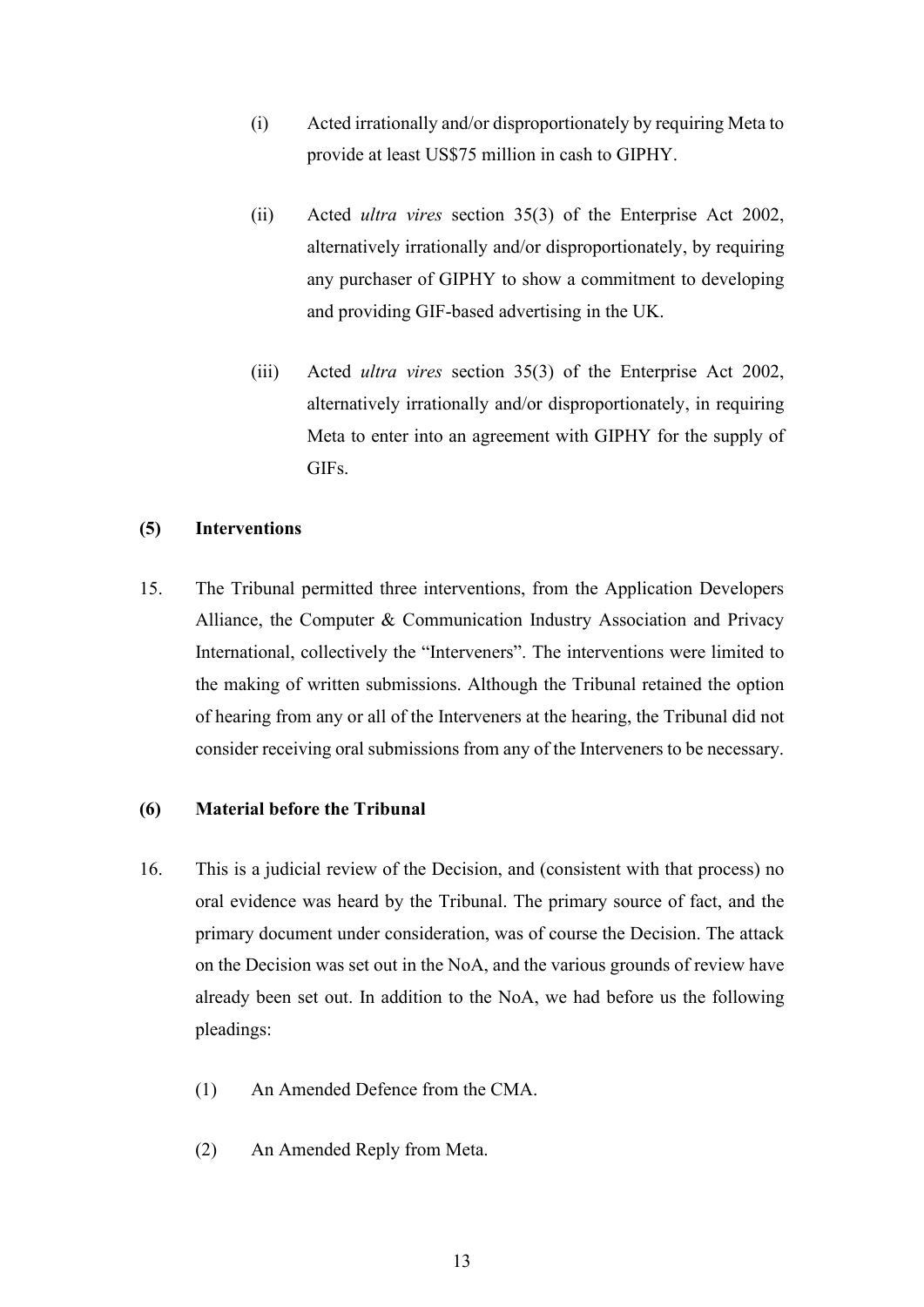- (3) Statements of Intervention from the Interveners, Responses thereto from both Meta and the CMA and Replies from the Interveners.
- 17. Statements from the following persons:
	- (1) Four witness statements from Mr McIntosh, the Chair of the Group, given on behalf of the CMA. We shall refer to these respectively as "McIntosh 1" (dated 31 January 2022), "McIntosh 2" (dated 4 March 2022), "McIntosh 3" (dated 25 March 2022) and "McIntosh 4" (dated 28 April 2022).<sup>15</sup>
	- (2) Witness statements again on behalf of the CMA from the three other members of the Group, Ms Daly, Mr Cohen and Mr Rose. These statements were all dated 25 March 2022.
- 18. Additionally, we were referred to various other documents relating to the Merger and the Merger investigation, to which we will make more specific reference in the course of this Judgment.

#### **(7) Structure of this Judgment**

19. During the course of this hearing, the parties grouped the grounds of review into three categories. The first group concerned substantive challenges to the Decision and comprised Grounds 1, 2 and 3. The second group concerned procedural challenges to the Decision and comprised Grounds 4 and 4A. The third group concerned remediation issues and comprised Grounds 5 and 6. We found this parsing of the grounds of review to be helpful, and adopt it. Accordingly, Section B below considers what we will refer to as the "Substantive Challenges"; Section C below considers what we will refer to as the "Procedural Challenges"; and Section D below considers what we will refer to as the "Remediation Challenges".

<sup>&</sup>lt;sup>15</sup> McIntosh 4 was very much a formal, confirmatory, statement produced by Mr McIntosh at the request of the Tribunal.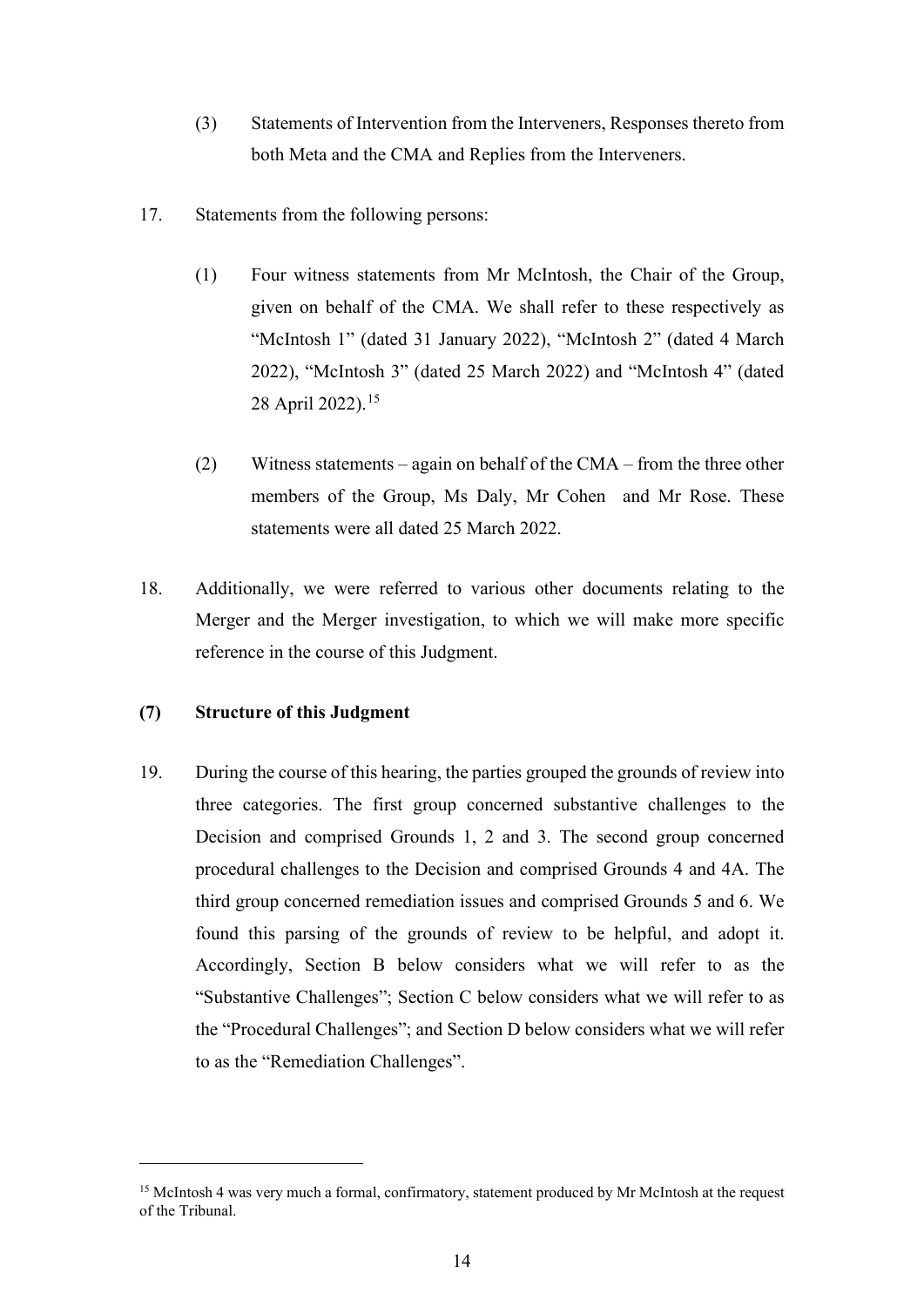- 20. So far as the Remediation Challenges are concerned, both Meta and the CMA recognised that certain points arising in respect of these grounds of review were, to a degree, contingent upon the outcomes of the anterior grounds of review in the Substantive Challenges and the Procedural Challenges. We consider that to be right, and accept that we will not be able, in this Judgment, to deal with each and every point that arises out of the Remediation Challenges. We will determine those points that we properly can; to the extent that other points continue unresolved, because they require further argument based upon the findings that we have made, these will fall to be determined at a separate hearing.
- 21. Section E draws together our conclusions, disposes of the application and addresses certain consequential matters.

#### **B. THE SUBSTANTIVE CHALLENGES**

# **(1) Introduction**

- 22. The Decision found a relevant merger situation to exist, and that finding is not sought to be reviewed. Nor is the finding that there was a Vertical SLC sought to be reviewed, although it was Meta's position that that finding could not stand if Meta were to succeed in relation to certain of its other grounds of review. The extent to which the finding as regards the Vertical SLC can stand in light of this Judgment is considered in Section D below.
- 23. Grounds 1, 2 and 3 all go to the finding that the Merger would result in a Horizonal SLC, and to that extent they are related. Before we set out how we are going to address these grounds, we address – we hope uncontroversially – certain aspects of the substantial lessening of competition test.

#### **(2) The substantial lessening of competition test**

24. We consider the following points to be uncontentious in any conventional application of the substantial lessening of competition test. We will consider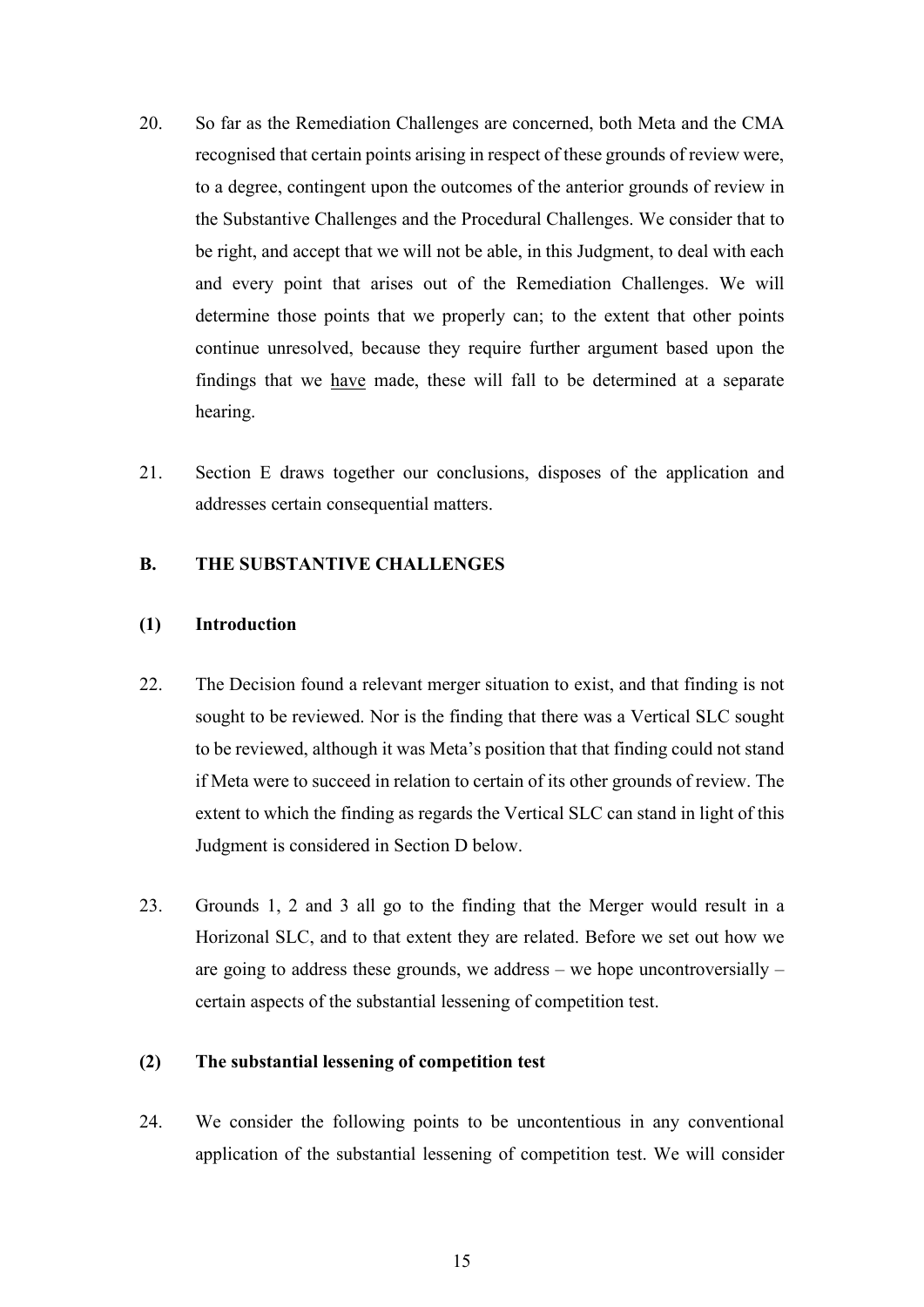later – because it is central to the Substantive Challenges – the extent to which this case can properly be said to be conventional:

(1) A substantial lessening of competition does not have to be large, considerable or weighty in order to be substantial: *Global Radio Holdings Limited v. Competition Commission*<sup>16</sup> ("*Global Radio*") at [23] to [25]; *Tobii AB (Publ) v Competition and Markets Authority*<sup>17</sup> at [340] and [392]. In *Global Radio* the Tribunal said this:<sup>18</sup>

> "The effect of the filters for which sections 22 and 23 of the [Enterprise Act 2002] provide is that a merger situation is only referred to the Commission under section 22 where (a) a transaction is of such scale as to meet one or both of the turnover and share of supply tests to be found in section 23 and (b) the OFT has not decided against a reference under section 22(2) on the basis that customer benefits outweigh any substantial lessening of competition and its adverse effects on the relevant market are not of sufficient importance. It cannot be assumed that Parliament intended the Commission to be able to intervene in merger situations satisfying these criteria only if there were a "large" lessening of competition in absolute terms. To the contrary, Parliament might be anticipated to have intended that a significant lessening of competition should suffice, regardless of whether the lessening of competition was large in absolute terms ..."

It is unwise to seek to unpack the wording of a statute that has not, further, been legislatively defined. Meta sought to re-word the test as a "lessening of competition of real significance on the relevant market and, ultimately, to consumers".<sup>19</sup> We doubt if any reformulation is wise to attempt, and consider this one to be unduly stringent and inconsistent with the view expressed in *Global Radio*.

(2) There is no pre-defined measure for ascertaining whether there has, or has not been, a "substantial lessening of competition". It is perfectly proper, when considering this test, to focus on any number of metrics, facts and matters when determining whether competition has been lessened. Commonly used measures or metrics are market share or number of competitors remaining in the market. But there is no single defined approach.

<sup>16</sup> [2013] CAT 26.

 $17$  [2020] CAT 1.

 $18$  At [24(3)].

<sup>19</sup> See, e.g., NoA/§23.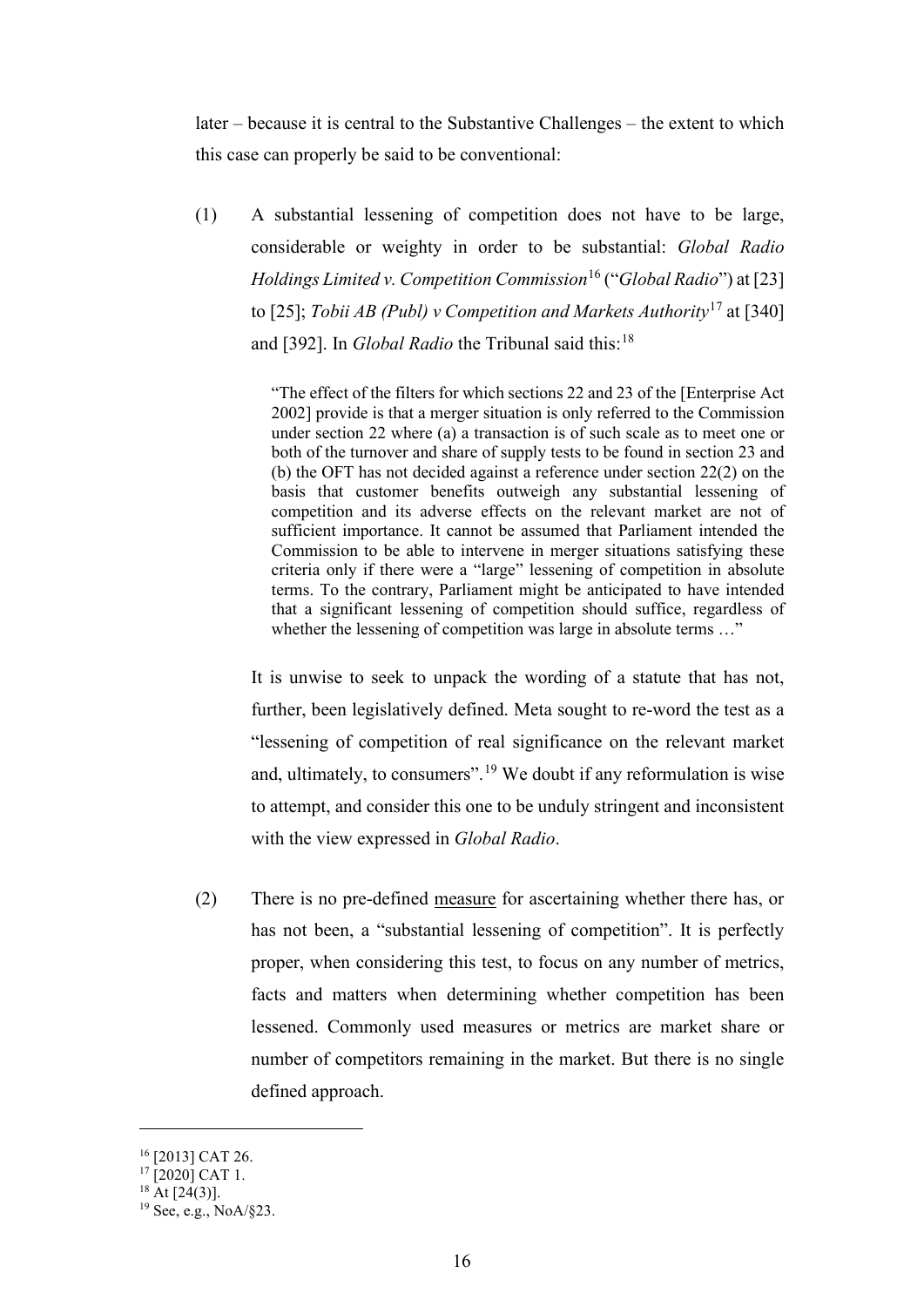(3) The words "substantial lessening of competition" do not appear in the abstract in section 35(2)(a) of the Enterprise Act 2002. The statutory wording is as follows:

> "… a substantial lessening of competition within any market or markets in the United Kingdom for goods or services …"

Two points emerge very clearly from this. First, it is important to define the relevant market or markets. Unless such a market definition is carried out, it is difficult to assess whether there has been a substantial lessening of competition.<sup>20</sup> Secondly, there is a geographic dimension as regards the market or markets that are relevant to this assessment: the "substantial lessening of competition" must be "within" a market or markets "in the United Kingdom".

- (4) In order to assess the effects of a merger, and whether it will give rise to a substantial lessening of competition, the CMA is entitled to, and does, use certain analytical tools. Indeed, it may be said that market definition is itself such a tool. Two other tools, worth mentioning now because of the manner in which the Substantive Challenges have been framed are *(a)* the theory of harm and *(b)* the counterfactual. As to these:
	- (i) A theory of harm is just that. It is an articulation of the CMA's overt thought processes as to how a given event – the merger under review – results in a given adverse outcome – the substantial lessening of competition. The theory of harm is important because it acts as a filter or control for relevant or irrelevant facts that the CMA must satisfy itself in relation to. Thus, one theory of harm may require the CMA to satisfy itself in relation to certain facts and matters which simply do not arise

<sup>&</sup>lt;sup>20</sup> We stress that we are here expressly considering only the conventional case: see the opening words of this paragraph. The Decision states at Decision/§5.5 that "our analysis does not seek to conclude on a bright-line definition of the relevant markets, but instead describes the competitive framework within which the Parties and their rivals operate." Clearly, as these words indicate, the Decision adopts an unconventional approach. We will consider, in due course, the nature of that approach and the extent which it can be justified. We would not, however, want it to be suggested that merely because we have set out, as clearly as we can, the conventional approach, that any different approach is wrong. That would be an altogether too rigid stance, and one that we would not endorse.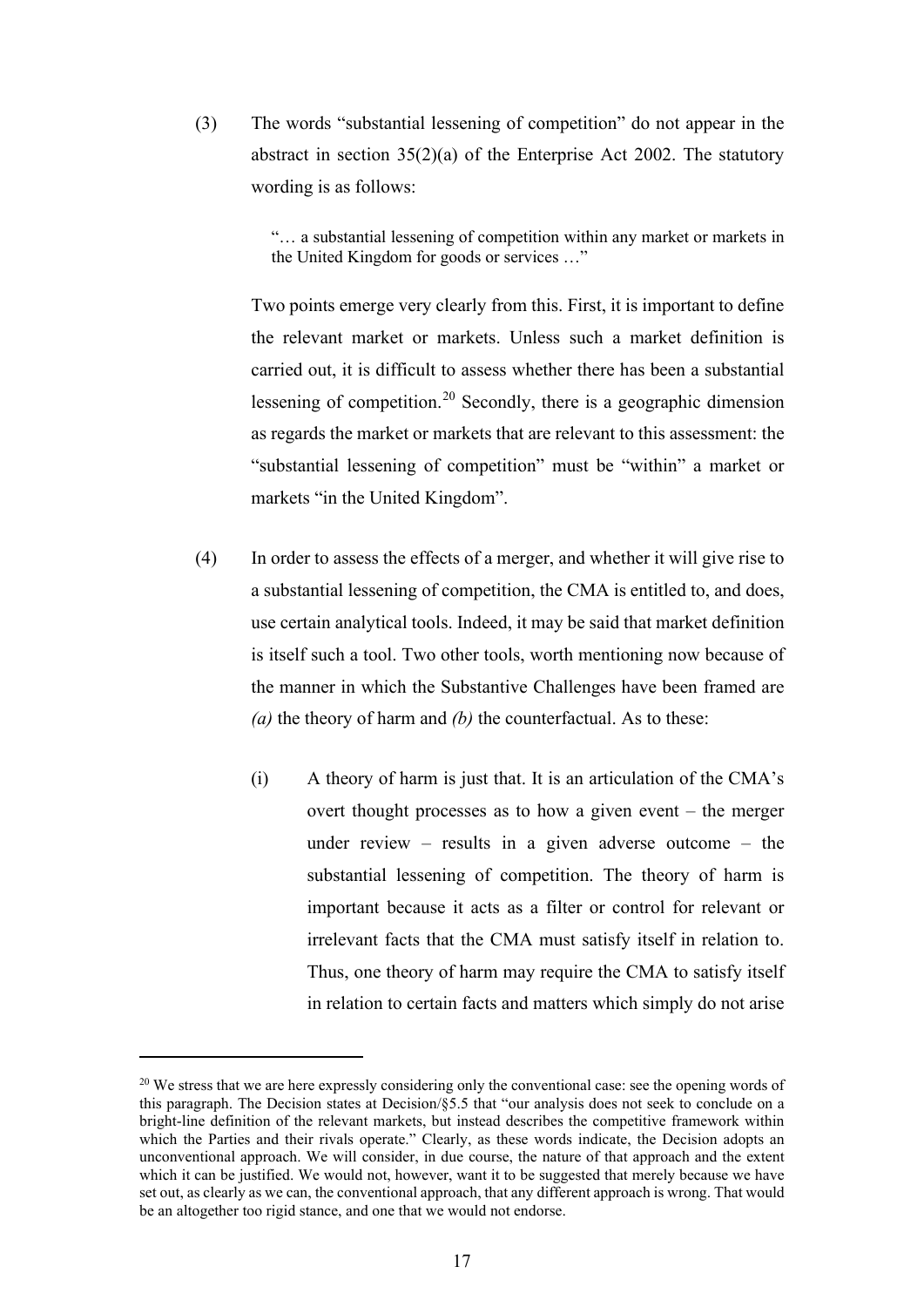if a different theory of harm were to be selected. The CMA's "Merger Assessment Guidelines"<sup>21</sup> provide:<sup>22</sup>

"The CMA assesses the potential competitive effects of mergers by reference to 'theories of harm'. A theory of harm is a hypothesis about how the process of rivalry could be harmed as a result of a merger. Theories of harm provide a framework for assessing the effects of a merger and whether or not it could lead to [a substantial lessening of competition] relative to the counterfactual."

(ii) A counterfactual obliges the CMA to consider the real world – the world in which the merger has occurred or is going to occur<sup>23</sup> – as against the counterfactual world – the world in which the merger has not taken, or will not take, place. The difference between these two worlds is informed by the theory of harm, and it is only where that difference amounts to a "substantial lessening of competition" in the "real world" that the statutory test is met.

#### **(3) Approach**

- 25. Turning, then, to the Substantive Challenges to the Decision, we will begin with Ground 2, because that involves a challenge to the market definition identified by the CMA in the Decision, and logically falls to be considered first, given the conventional approach that we have described. We then describe the theory of harm that we understand the CMA to have articulated in the Decision (as neutrally as we can) before proceeding to consider Ground 3, which relates to and challenges the counterfactual used by the CMA to find a substantial lessening of competition. Finally, we consider Ground 1, which is a challenge to the CMA's finding of a Horizontal SLC.
- 26. This will involve us in some consideration of dynamic competition, which underpins large parts of the Decision,  $24$  and which is to be contrasted with "static

<sup>21</sup> Published 18 March 2021, CMA129.

<sup>22</sup> Paragraph 2.11.

<sup>&</sup>lt;sup>23</sup> Some mergers are assessed prospectively. That is not the case here, but where a prospective merger is being considered, both the "actual" and the "counterfactual" assessments require a degree of hypothesis. <sup>24</sup> See, for example, Decision/§§5.4, 7.10, 7.12, 7.249*ff*.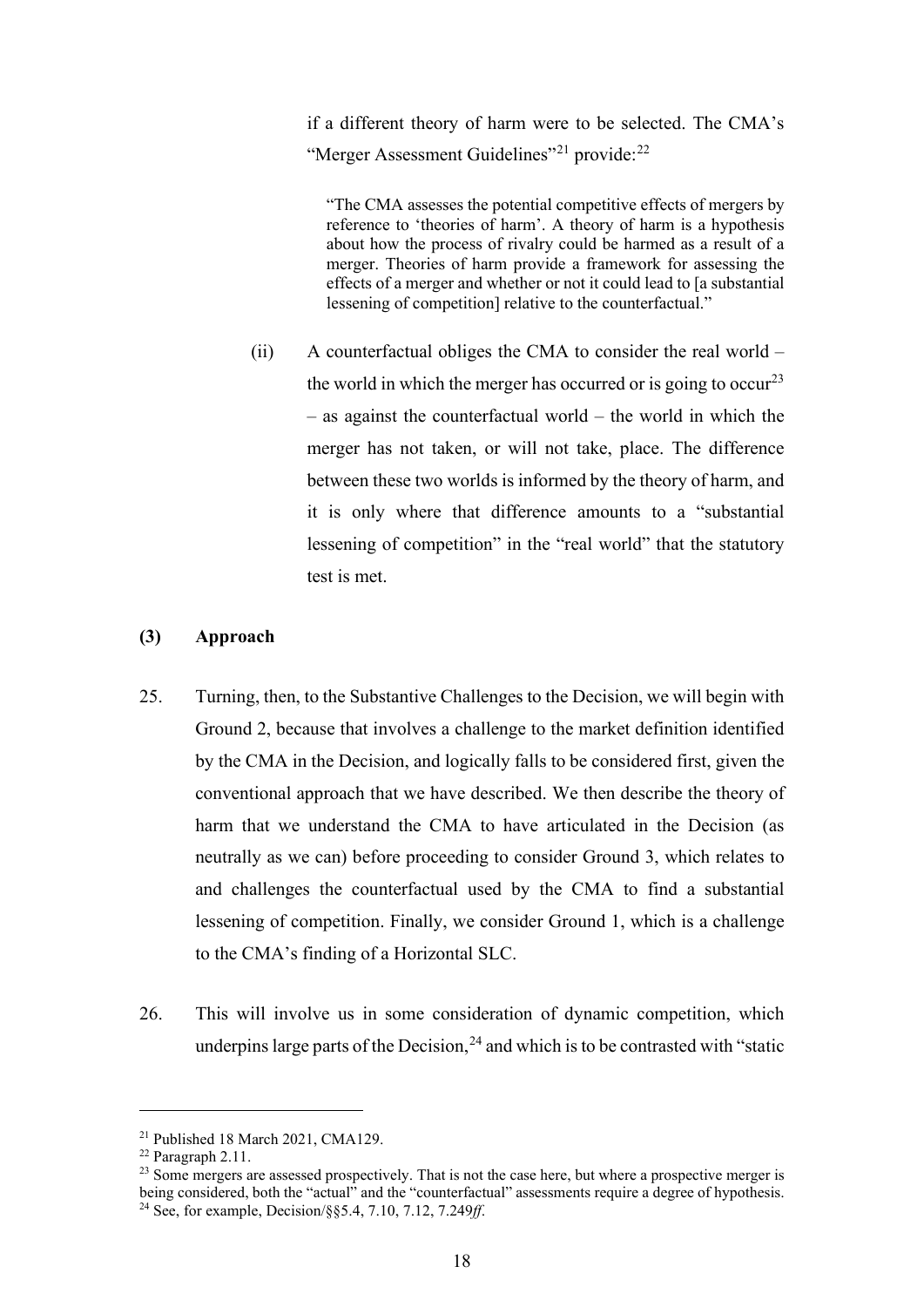competition". We propose to consider the Decision's understanding of dynamic competition first, in Section B(4) below, because of its prevalence in and the extent to which it underpins the Decision's thinking. Whilst the reference to dynamic competition is most frequent in Decision/Chapter 7 on "Horizontal Effects", it also (by way of example) affects the approach to market definition in Decision/Chapter  $5:^{25}$ 

- "5.3 Market definition involves identifying the most significant competitive alternatives available to customers of the merger firms and includes the sources of competition to the merger firms that are the immediate determinants of the effects of the merger.
- 5.4 In this case, the relevant products of the Parties and their rivals are complex, differentiated and include recent (and forthcoming) product developments. The potential issues under analysis relate in various ways to how competition between the merging Parties and their rivals will dynamically evolve over time. In these circumstances, the CMA will place more emphasis on the competitive assessment than on static market definition. In its assessment of the impact of the Merger on competition, it will consider evidence on concentration measures alongside evidence of closeness of competition. This involves assessing the strength of the current and likely future constraints between the products of the merging Parties and their rivals. Evidence on concentration and on closeness of competition can be interpreted and taken into account without the need for a precise definition of the relevant markets.
- 5.5 Accordingly, our analysis does not seek to conclude on a bright-line definition of the relevant markets, but instead describes the competitive framework within which the Parties and their rivals operate. This is used to inform the assessment of competitive effects of the Merger, as set out in Chapter 7, Horizontal Effects and Chapter 8, Vertical Effects."
- 27. Thereafter, we consider (in Section B(5)) the (logically) first of the Substantive Challenges to the Decision, namely that relating to market definition as articulated in Ground 2 of the NoA. Section B(6) sets out briefly what we understand to be the theory of harm in the case of the horizontal SLC: this is largely implicit in the Decision, but it is important to be clear. Section B(7) then considers Ground 3, which concerns the counterfactual used in the Decision.

<sup>25</sup> Emphasis added.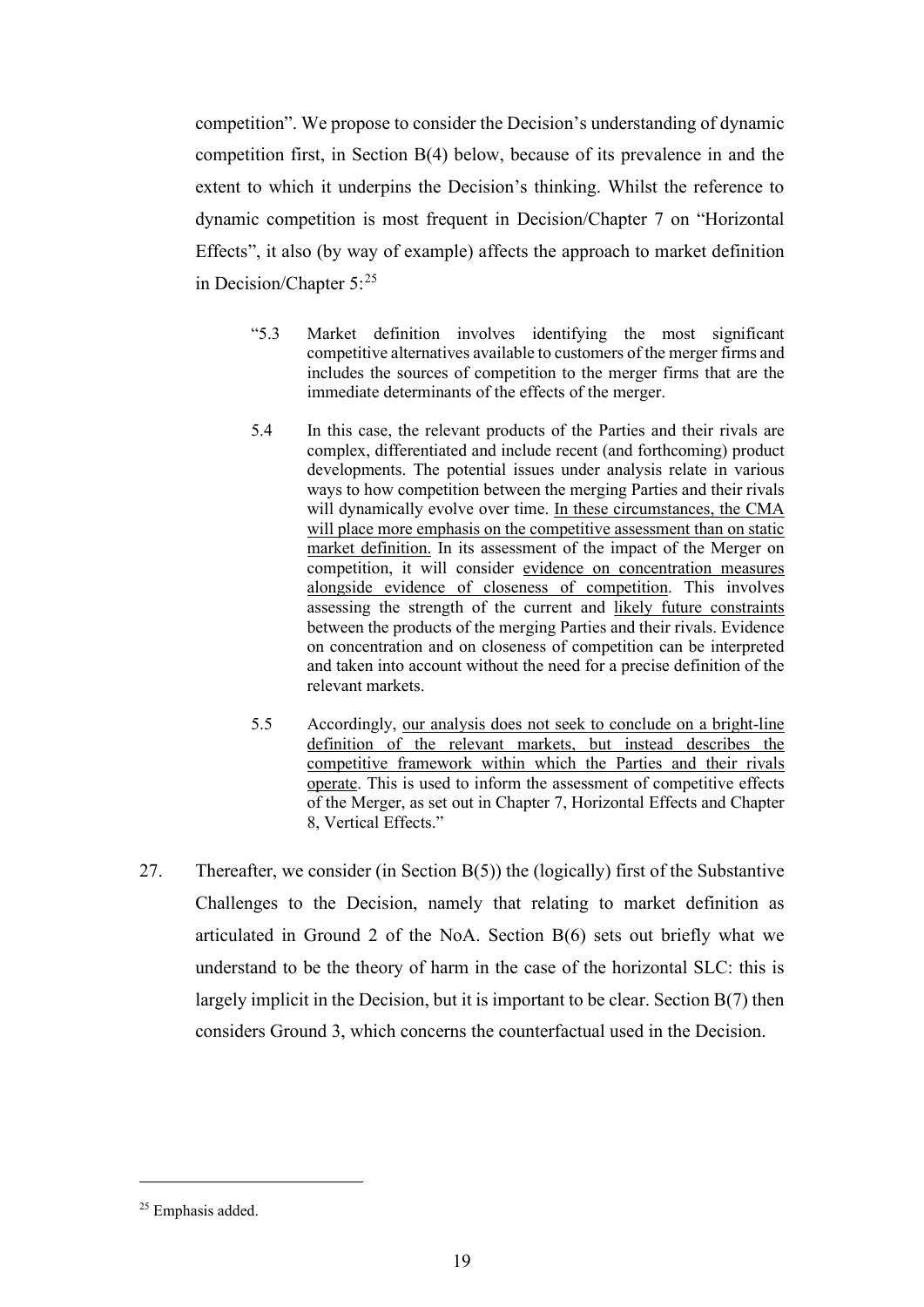#### **(4) Dynamic competition**

## *(a) Introduction*

- 28. A persistent theme of Mr Jowell, QC's submissions on behalf of Meta was that, whilst a substantial lessening of dynamic competition was a matter capable of falling within the statutory regime for the control of mergers, it could not be used as an effective *carte blanche*, such that a substantial lessening of competition arose – Humpty Dumpty-like<sup>26</sup> – whenever the CMA merely asserted it existed. Mr Holmes, QC, for the CMA unsurprisingly accepted that *carte blanche* or an effectively unpoliced discretion was not what the CMA was contending for.
- 29. In order for decisions like the present to be reviewable, there must be objective criteria that can be used to evaluate the rationality, lawfulness and proportionality of the decision in question. It is accordingly important to understand these terms of art and, most importantly, the manner in which the Group making the Decision understood them. Only then is it possible to consider the legality of the various decisions made.

#### *(b) Static, potential and dynamic competition*

30. Competition, and impairments to competition, need to be understood as subsisting on a spectrum. Most straightforward to understand is static competition, which (in the merger context that we are here concerned with) involves consideration of the market as it is. Thus, if one defines a market in widgets, with three competitor widget manufacturers with market shares of 60%, 25% and 15% respectively, and the biggest manufacturer seeks to acquire the smallest, resulting in a 75% market share in the to be merged entity, one can easily see how a competition authority might have concerns. The analytical framework is relatively easy to state, and relatively easy to apply and (most importantly in this context) to justify.

<sup>26</sup> Carroll, *Through the Looking Glass*: ""When I use a word", Humpty Dumpty said in a rather scornful tone, "it means just what I choose it to mean – neither more nor less.""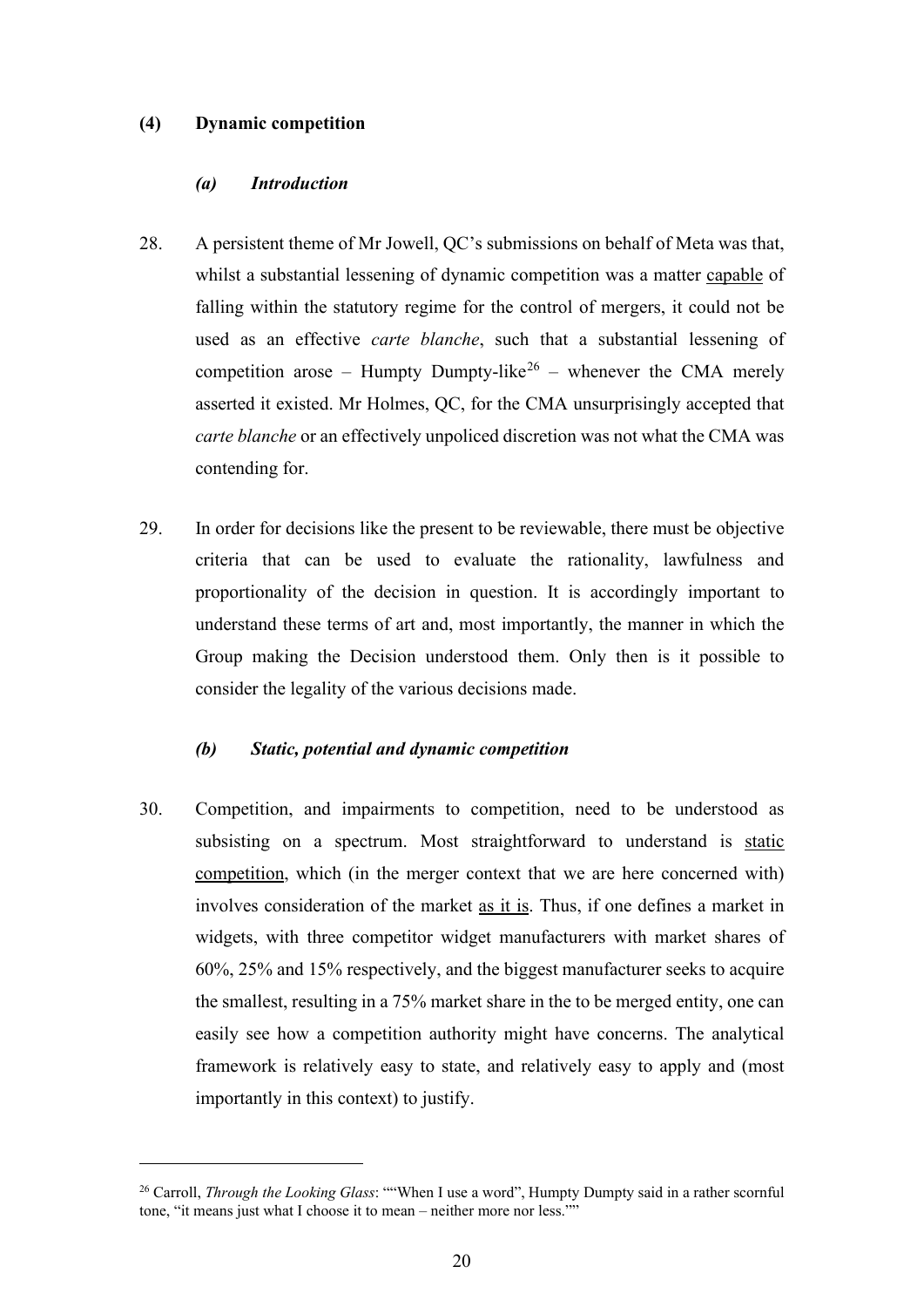- 31. "Potential competition" moves away from the as it is of static competition, and focuses on the potentialities that exist in or arise out of the static case. Thus, to vary the example that we have just given, suppose a widget market with 10 widget manufacturers, each with a 10% market share. Absent additional facts justifying intervention, it is difficult to see why a competition authority would have concerns if one (10% market share) manufacturer were to acquire another (10% market share) manufacturer.
- 32. We stress that we are speaking hypothetically,  $2^7$  and that such a merger might be susceptible to control even on a static analysis. But the point of our example is to suggest that, in this case, regulatory intervention would only be justified where a threat to or weakening of potential competition is identified. Suppose it is the case that the two merging entities – at present only having 10% market shares each – are actually both on a trajectory (because of efficiencies of cost or better produced widgets: the reason does not matter) significantly to expand their market share in the future, such that each has the potential for a market share in the relatively near future of 40% each. The example is extreme, but the point is clear: if the merger is facilitating a firm that will, in the relatively near future, have a market share of 80%, the competition concerns and the objections to the merger are again obvious.
- 33. Justifying intervention in a case of potential competition is, however, harder than in the case of static competition. The reason is, again, obvious. Instead of simply reaching a conclusion about existing market shares (which will be important in any event) it will be necessary for the intervening competition authority to reach a view – and to have a proper basis for it – regarding (in this example) the expansion potentiality of the two merging firms.
- 34. Dynamic competition involves a much more fluid form of competition between innovating firms. So far, our examples have been drawn from forms of horizonal mergers between firms in the same market. But vertical integration – and the threats to competition that this may entail – is capable of similar static and/or

<sup>&</sup>lt;sup>27</sup> As we have stated, market share is a possible, but not inevitable criterion to use. All of these examples are entirely illustrative.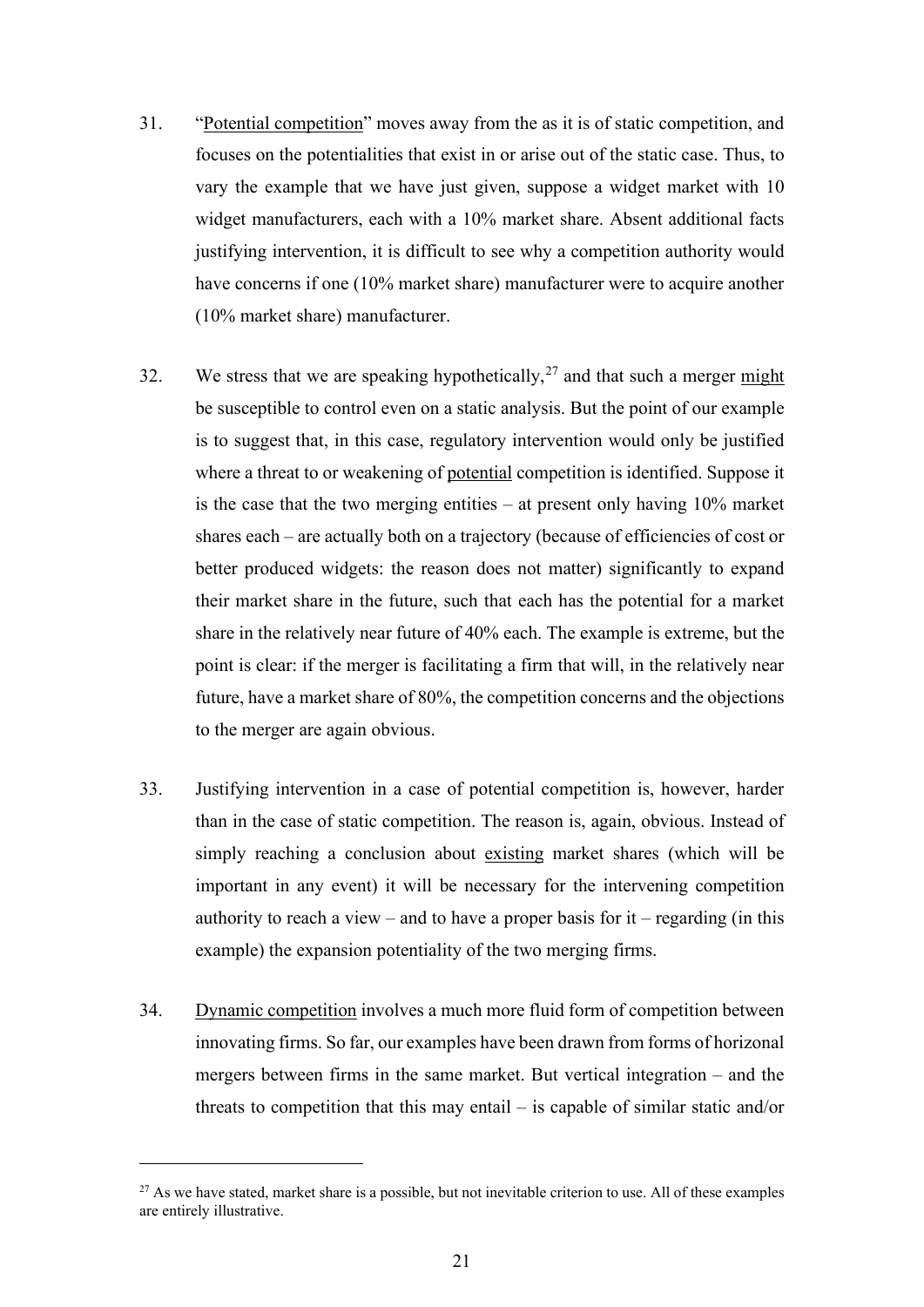potential analysis as in the case of our horizontal examples, and we are not going to multiply our examples unnecessarily. The point is that, in the case of either static or potential competition, there is a framework of analysis, based upon the existing competition in the market or that which may subsist in the relatively near future, that is (at least relative to dynamic competition) easy to state and apply.

35. This is much less true in the case of dynamic competition, which involves a far greater consideration of innovation and invention – in short, potentiality – rather than analysis of an existing market or an assessment of the future trends that lie within it.<sup>28</sup> Jorde and Teece put the point in the following way:<sup>29</sup>

> "As Schumpeter (1942) suggested … , the kind of competition embedded in standard microeconomic analysis may not be the kind of competition that really matters if enhancing economic welfare is the goal of antitrust. Rather, it is dynamic competition propelled by the introduction of new products and new processes that really counts. If the antitrust laws were more concerned with promoting dynamic rather than static competition, which we believe they should, we expect that they would look somewhat different from the laws we have today."

36. In the abstract to an article in the Journal of Competition Law & Economics, Sidak and Teece say this:<sup>30</sup>

> "How would competition policy be shaped if it were to explicitly favour Schumpeterian (dynamic) competition over neoclassical (static) competition? Schumpeterian competition is the kind of competition that is engendered by product and process innovation. Such competition does not merely bring price competition. It tends to overturn the existing order. A "neo-Schumpeterian" framework for antitrust analysis that favours dynamic competition over static competition would put less weight on market share and concentration in the assessment of market power and more weight on assessing potential competition and enterprise-level capabilities."

37. At this stage, it is worth making three points regarding dynamic competition:

<sup>&</sup>lt;sup>28</sup> Self-evidently, we are not saying that innovation, invention and potentiality are irrelevant when considering potential competition or even static competition. That would be inconsistent with our definition of potential competition in paragraph 31 above, and contradict the point made in paragraph 30 that these forms of competition exist on a spectrum. In short, the difference between static, potential and dynamic competition is not absolute but one of degree. Provided this is borne in mind, the labels are helpful.

<sup>&</sup>lt;sup>29</sup> Jorde and Teece (eds), *Antitrust, Innovation and Competitiveness* (1<sup>st</sup> ed, Oxford University Press, 1992) at 5.

<sup>&</sup>lt;sup>30</sup> Sidak and Teece, 'Dynamic Competition in Antitrust Law' (2009) 5(4) Journal of Competition Law & Economics 581-631, at 581.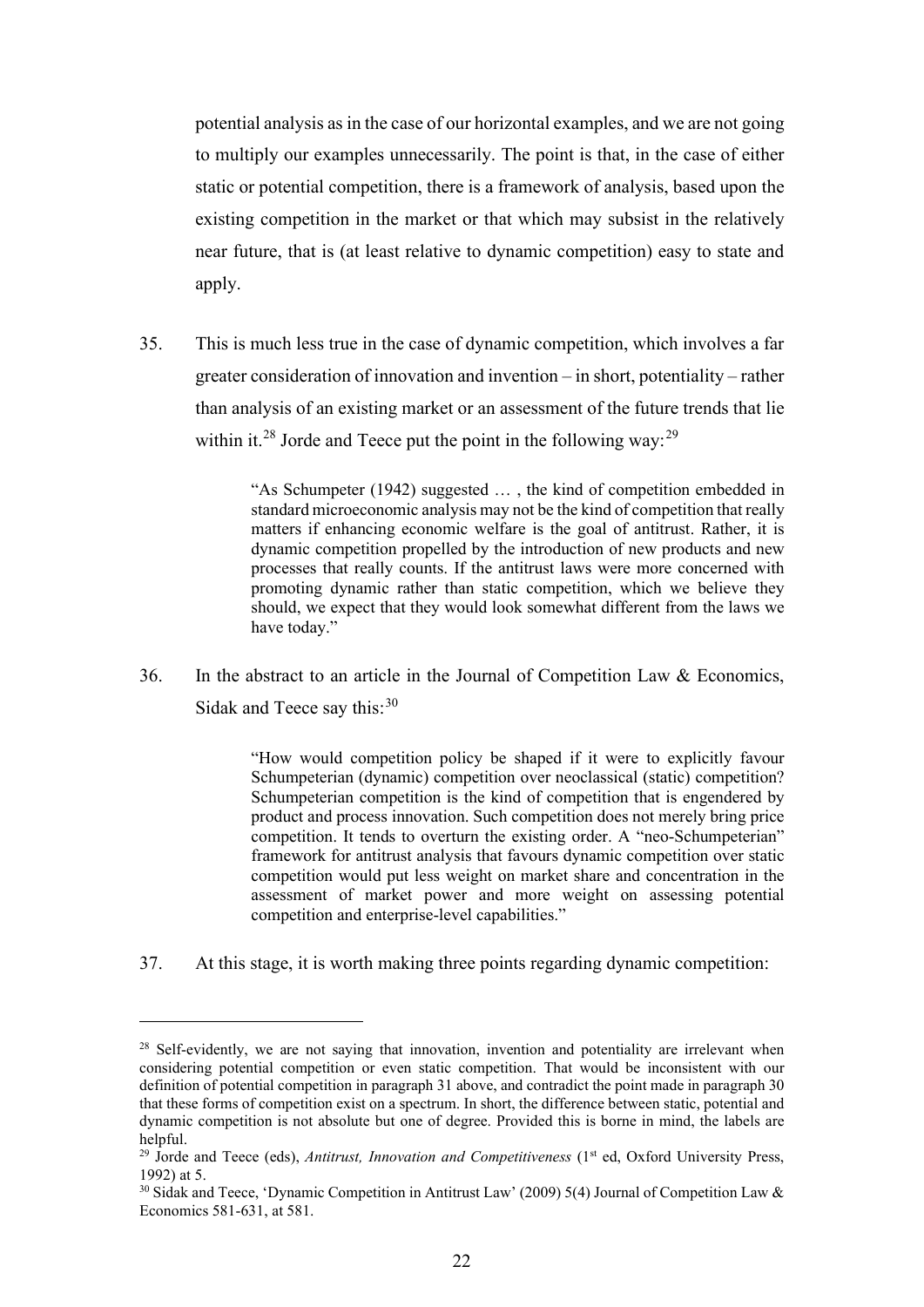- (1) First, the temporal aspect that differentiates static from potential competition is an unhelpful one to draw in the case of dynamic competition. The facts and matters that render competition dynamic will likely be present in the market at the time of regulatory intervention, but they will not necessarily have manifested themselves.
- (2) Secondly, the traditional tools of analysis (concentration, market share, market definition, etc) are less likely to be determinative than in the case of static or potential competition.
- (3) Thirdly, identifying the criteria that are relevant for determining whether a state of dynamic competition exists and, if so, whether a merger weakens that competition, is extremely difficult. It is certainly the case that, with the benefit of hindsight, "one knows it when one sees it",  $31, 32$ but that is of scant comfort to the competition authority who must consider the issue in advance, without the benefit of hindsight; and – in this jurisdiction at least – be able to justify the conclusion it reaches on a judicial review.

# *(c) Does weakening of "dynamic competition" count for purposes of the Enterprise Act?*

38. We consider that a weakening of dynamic competition is capable of being sufficient to justify a finding of substantial lessening of competition within the meaning of section 35(2)(a) of the Enterprise Act 2002, which provides that there is an anti-competitive outcome if "a relevant merger situation has been created and the creation of that situation has resulted, or may be expected to

<sup>31</sup> To quote Justice Potter Stewart in his threshold test for obscenity in *Jacobellis v. Ohio*, 378 US 184 (1964) in the US Supreme Court: "I shall not today attempt further to define the kinds of material I understand to be embraced within that shorthand description [i.e. hard-core pornography]; and perhaps I could never succeed in intelligibly doing so. But *I know it when I see it*, and the motion picture involved in this case is not that."

<sup>&</sup>lt;sup>32</sup> With hindsight firmly engaged, the manner in which Kodak failed (declaring bankruptcy in 2012), because of over-emphasis on consumer film cameras, which required delayed processing and were expensive in terms of materials (film) and processing cost, in the light of the arrival of digital cameras in mobile phones (specifically the iPhone), is a case in point. It is not that Kodak did not develop a digital camera (it did, inventing it in the mid-1970s), it is that an altogether different product, a communications device, invaded its market for consumer "point and shoot" products.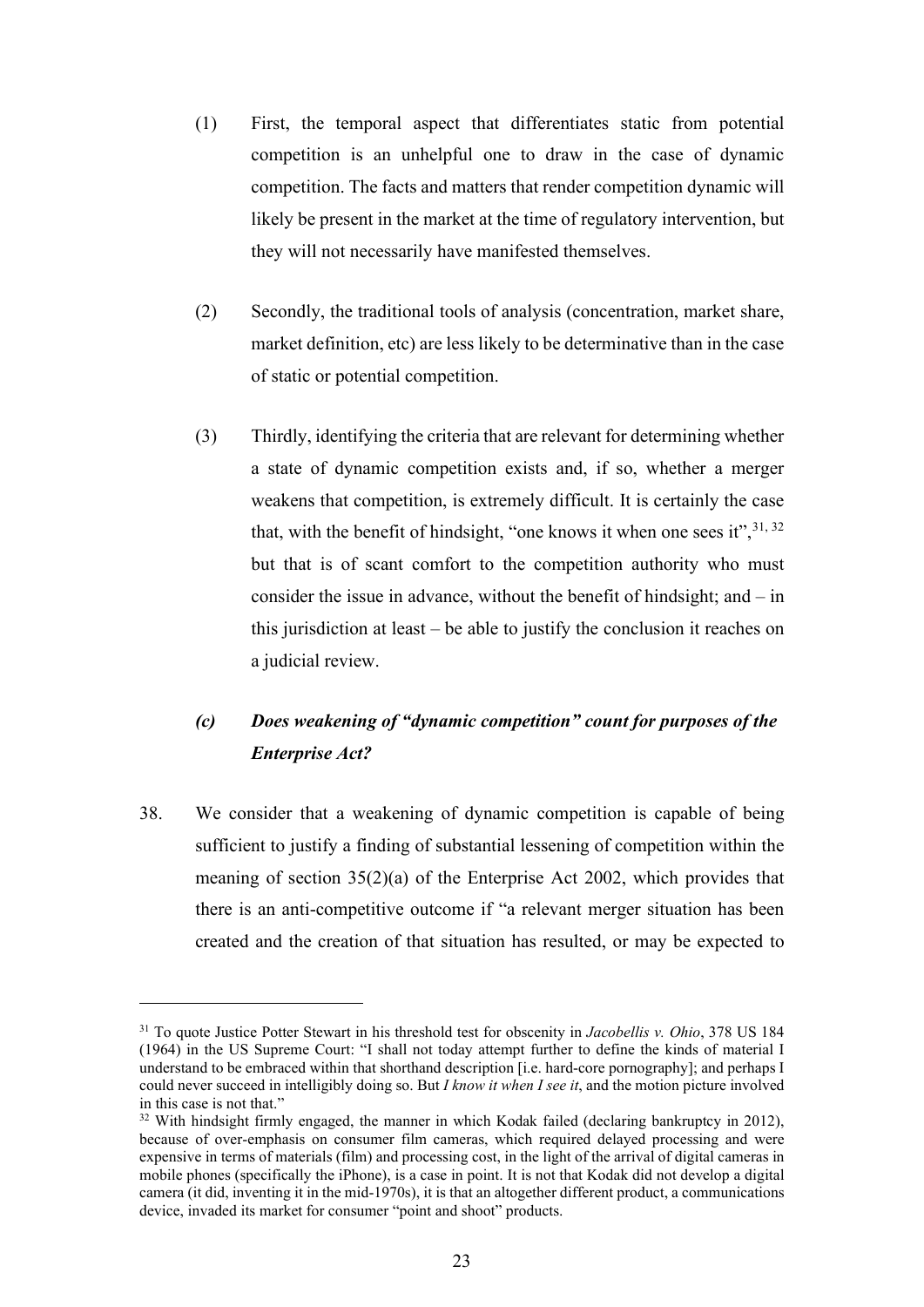result, in a substantial lessening of competition within any market or markets in the United Kingdom for goods or services". The wording in section 35(1)(b) is materially the same.

- 39. We consider that these words are clearly wide enough to include, as an anticompetitive outcome, a substantial lessening of competition arising through an impairment of dynamic competition. This was not disputed by Meta. Meta accepted that the statutory test extended so far, but stressed that this fact could not be used to avoid satisfying the key statutory test of a substantial lessening of competition:<sup>33</sup>
	- "23. The adjective "*substantial*" is an important qualification to the requirement that there must be a "*lessening of competition*" within any UK market. The consequences of an affirmative answer to the question in section 35(1)(b) [of the Enterprise Act 2002] are potentially grave. They … include forced divestment of property … The adjective "*substantial*" requires not only that the [CMA] assess whether it is more likely than not that there will be a lessening of competition, but also that any such lessening of competition be of real significance on the relevant market and, ultimately, to consumers.
	- 24. In cases where there is currently no existing competition on the UK market in question but only a potential for future competition, as the Decision finds in the present case, the requirement that the potential competition that has been lessened should be "*substantial*" is all the more important. A hypothetical possibility of an insubstantial lessening of future competition that is itself speculative will clearly not suffice. Nor will potentially lessening in the very long term suffice; given long enough, anything can happen. Where competition is entirely "*potential*" in character there is a greater need to establish that the potential competition would likely have substantial effects on the market in question, if realised.
	- 25. The Decision's finding of a Horizontal SLC turns upon the concept of so-called "*dynamic competition*". This concept features nowhere in [the Enterprise Act 2002] and is nowhere clearly defined in the Decision itself. In summary, however, it appears that the concept of "*dynamic competition*" as used in the Decision refers to the process by which the competitive threat posed by an actual or future competitor may change the way that existing firms on the relevant market operate by stimulating those existing firms to improve their own competitive offering or to invest, in ways which those existing firms would not have done absent the existence and threat posed by the "*dynamic*" competitor.
	- 26. Meta does not dispute that the [CMA] was entitled to have recourse to a concept of "*dynamic competition*" as so understood. However, such

<sup>&</sup>lt;sup>33</sup> Quoting from the NoA.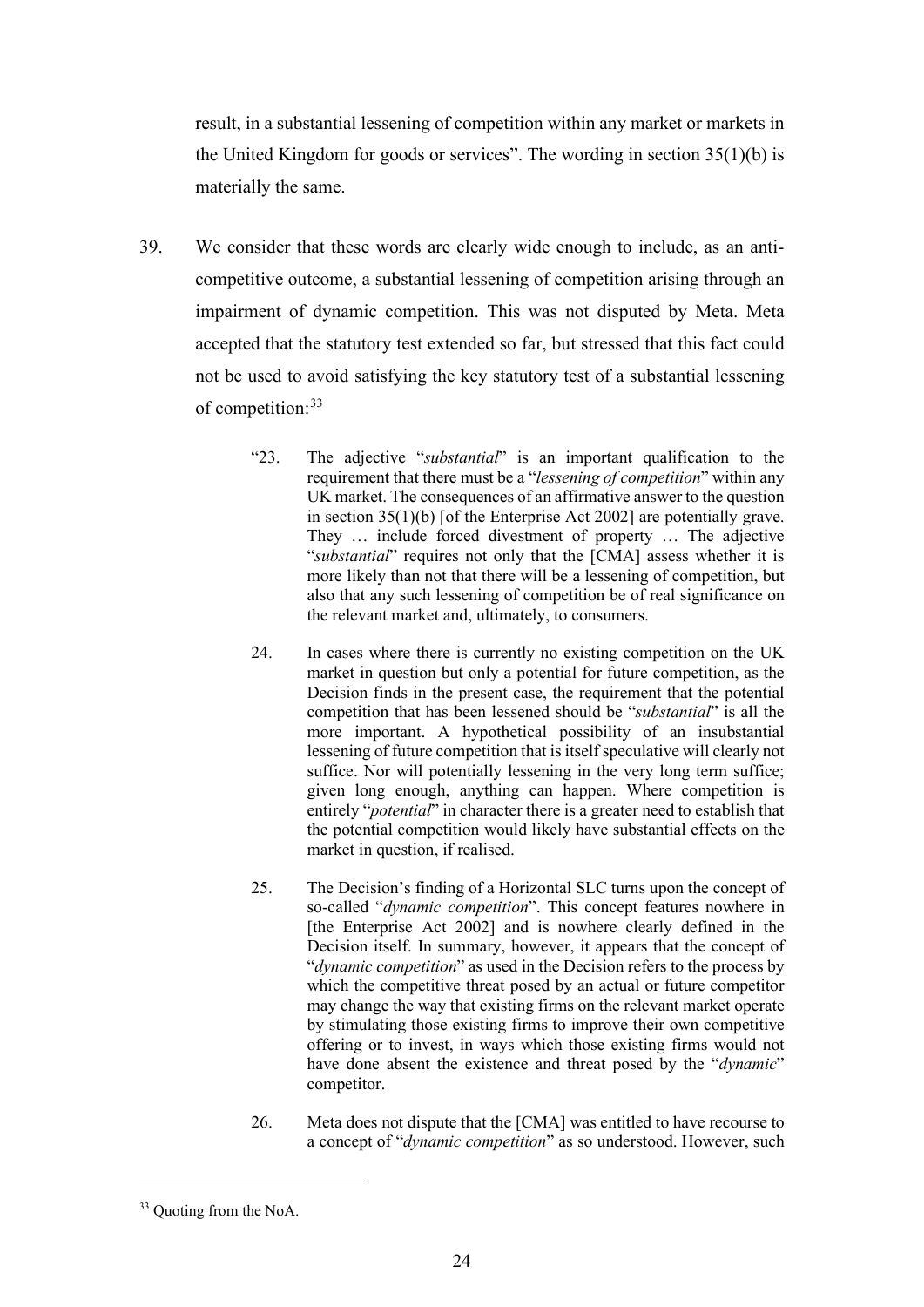a concept cannot lawfully displace the statutory requirement in section 35(1)(b) [of the Enterprise Act 2002] that the lessening of competition be "*substantial*". The concept of "*dynamic competition*" must be understood and applied consistently with that requirement; any loss of dynamic competition must still be a "*substantial*" loss of competition (*i.e.* of real significance on the relevant market and, ultimately, to consumers).

- 27. The [CMA] erred in law by apparently considering that, provided only that it can posit "*dynamic competition*", it is entitled to ignore the requirement of establishing on the balance of probabilities that there would be a "*substantial*" lessening of competition. … [The CMA] appears to consider that, where there is a potential for dynamic competition and an incumbent with alleged significant market power, it would suffice to show *any* potential lessening of competition or a mere prospective possibility of a future SLC. That is a clear misinterpretation of [the Enterprise Act 2002] and/or a clear and unlawful misapplication of it."
- 40. We do not consider that the CMA was contending that anything other than the statutory test needed to be complied with. It was the CMA's position that that test was complied with by the Decision's findings in relation to dynamic competition. That assertion is, of course, the subject-matter of these grounds of review. The only point we would additionally make, in response to the suggestions by Meta that the Decision only finds a future impairment of competition is that, on its face, the Decision finds that the Merger "has resulted or may be expected to result" in a substantial lessening of competition.<sup>34</sup> However, for the reasons we have given,  $35$  the distinction between "present" and "future" dynamic competition is not a particularly helpful one.

#### **(5) Ground 2: market definition**

#### *(a) Introduction*

41. In paragraph 24(3) above, we noted the importance of market definition. Market definition, we stress, is a tool intended to assist in reaching a properly based outcome. There are subsidiary tools – the hypothetical monopolist and SSNIP tests – intended to assist in market definition. It is not necessary to consider how

<sup>34</sup> See, for example, Decision/§65. Decision/§7.4 is more ambiguous: "…our view is that the Merger will lead to a **substantial lessening of competition in the supply of display advertising services in the UK arising from a loss of dynamic competition**" (emphasis in the original). 35 See paragraph 37 above.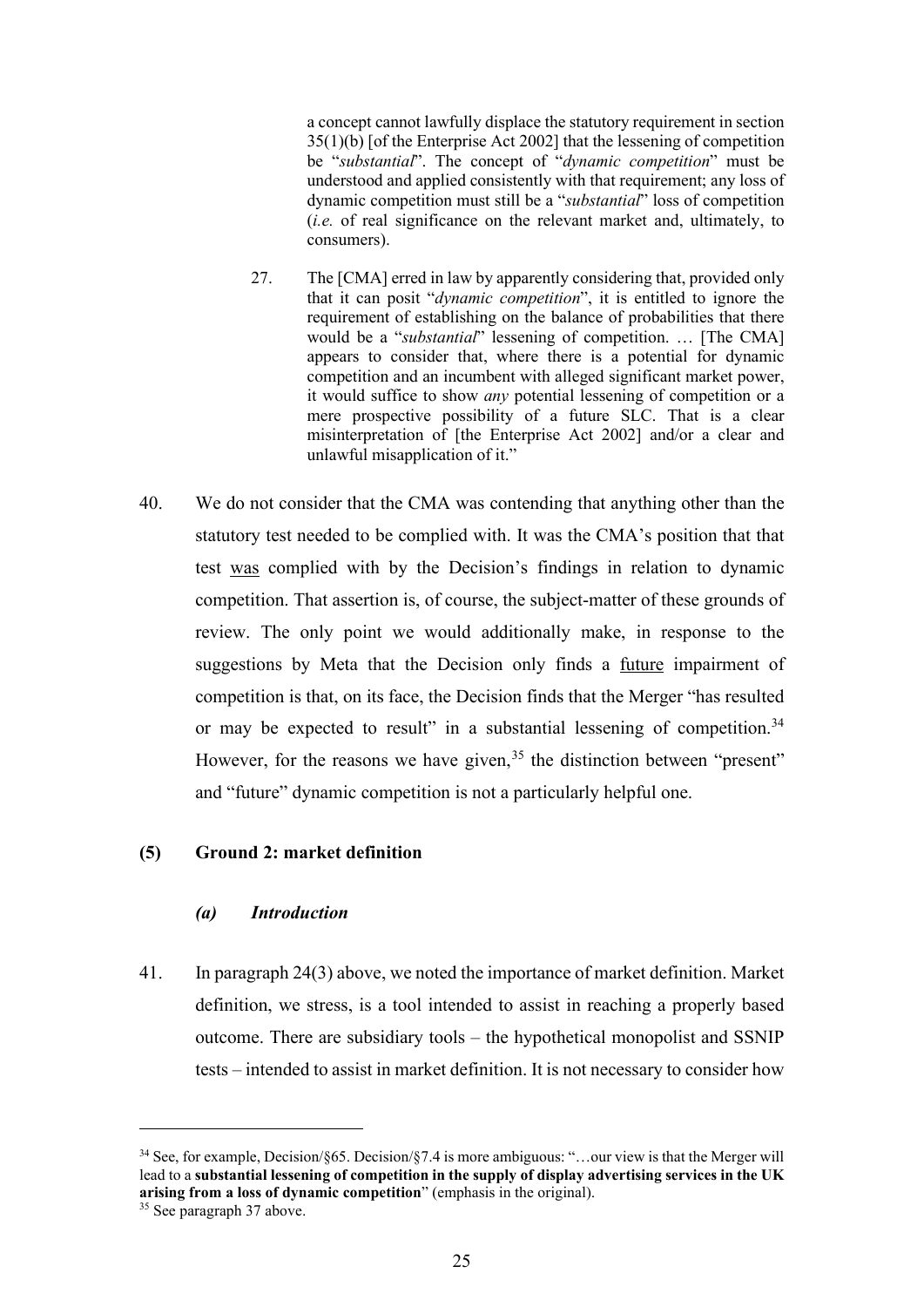these subsidiary tools might be used because, as is clear from Decision/§§5.3 to 5.5 (quoted in paragraph 26 above) the Group did not follow the process that we have described as conventional in paragraph 24 above. That is because the Group considered itself to be investigating a case of a merger impairing dynamic competition. The question is whether those departures from the conventional can be justified on a judicial review. Before approaching this question, it is necessary to state what the Decision concluded in terms of market definition.

#### *(b) The approach taken in the Decision*

- (i) Identification of relevant products and markets
- 42. The Decision began by identifying the relevant products, which in this case were all services.<sup>36</sup> The Decision identified three relevant services:
	- (1) The supply of searchable GIF libraries.<sup>37</sup>
	- (2) The supply of social media.<sup>38</sup>
	- (3) The supply of display advertising.<sup>39</sup>
- 43. We consider the nature of these three services in the following sections.

## *Supply of searchable GIF libraries*

44. A video GIF is a digital file that displays a short – typically  $2\frac{1}{2}$ -second long – looping soundless video, which can be used to convey emotions or as a way of demonstrating an understanding of popular culture (e.g. clips from TV shows).  $40$ A GIF sticker displays an animated image comprised of a transparent or semitransparent background which can be placed over images or texts.<sup>41</sup>

<sup>36</sup> Decision/§5.6.

 $37$  Decision/§5.6(a).

 $38$  Decision/§5.6(b).

 $39$  Decision/ $\sqrt{$}5.6(c)$ .

 $40$  Decision/ $§4.6$ .

<sup>41</sup> Decision/§4.6.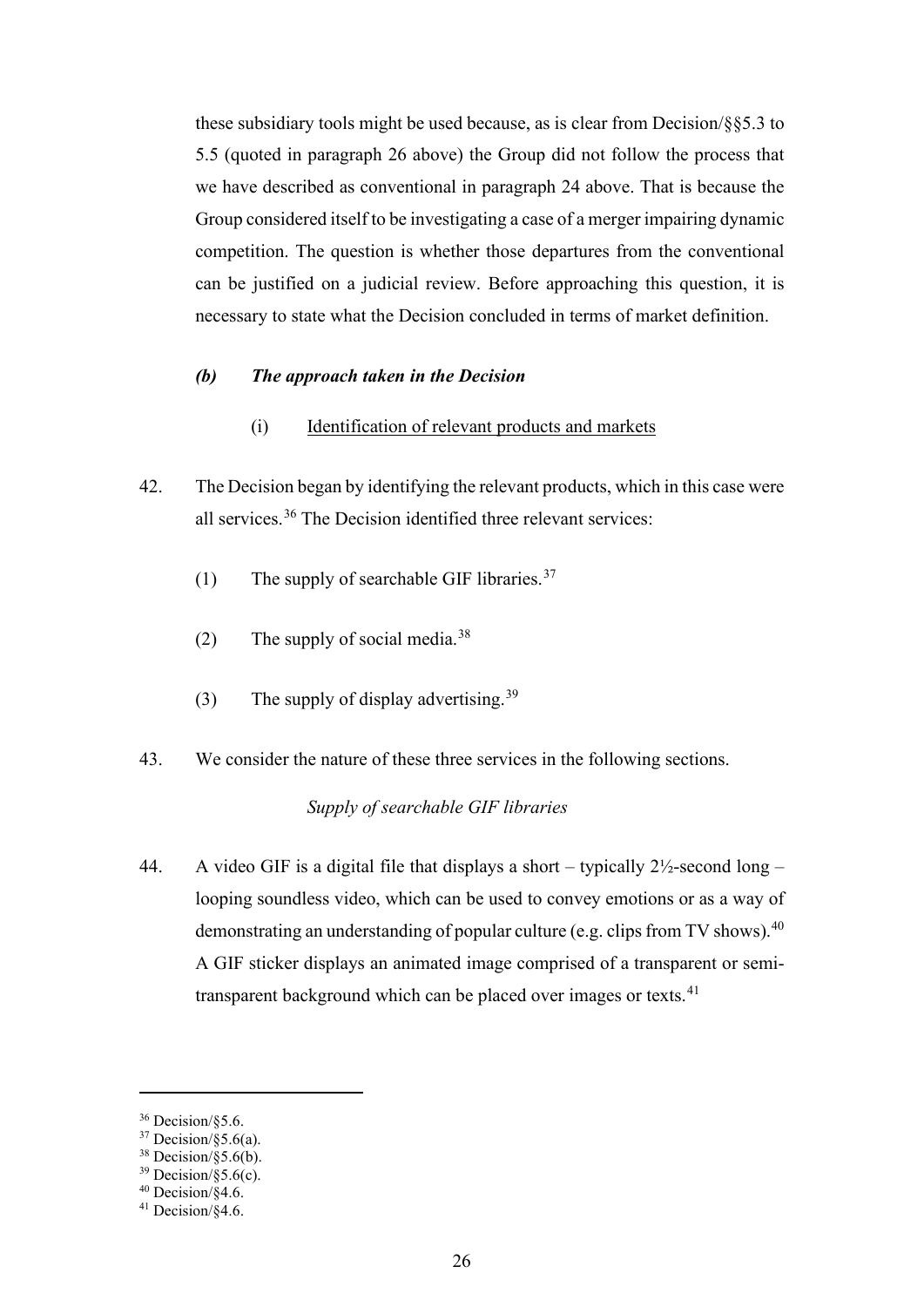- $45.$  GIFs<sup>42</sup> are typically used as part of communication in social media or messaging applications.<sup>43</sup> We will refer to the persons using GIFs in this way as "GIF Consumers". Although GIF Consumers would – in normal circumstances – be regarded as buyers of services, GIF Consumers do not pay to use GIFs.<sup>44</sup> When GIFs are used by GIF Consumers as part of another service, GIF Consumers can, but generally do not, at least when using that other service, access GIFs via GIF-provider owned and operated channels.<sup>45</sup> Thus, GIPHY's library of GIFs can be accessed directly (via the GIPHY website or application ("App")<sup>46</sup>), but if a GIF Consumer is (say) sending a message via a third-party App, the consumer is most unlikely to use this direct provision of GIFs. Rather, the GIF Consumer will access GIFs indirectly, using a functionality built into the thirdparty App. GIPHY provides Application Programming Interfaces ("APIs") and Software Development Kits ("SDKs") and no doubt other means to facilitate this. It is quite clear from the Decision that a substantial part of GIPHY's business model is based upon this indirect provision of GIFs by it.<sup>47</sup>
- 46. So far, we have been considering the provision (which the Decision describes as distribution) of GIFs to GIF Consumers.<sup>48</sup> Prior to provision or distribution, the "GIF Provider" (as we shall refer to it) must:
	- (1) Source, moderate and host a library of GIF content.<sup>49</sup>
	- (2) Provide or in some other way make available a search algorithm to identify relevant content responsive to users' search queries, as well as displaying content in a user-friendly way.<sup>50</sup>

 $42$  Save where the contrary is stated, or the context otherwise requires, all references hereon to GIFs are to video GIFs and GIF stickers.

 $43$  Decision/ $84.\overline{8}$ .

<sup>&</sup>lt;sup>44</sup> Or at least not directly or overtly. There is, as economists often say, no such thing as a free lunch. We will explore how GIF Consumers "pay" in due course.

<sup>&</sup>lt;sup>45</sup> Referred to in the Decision as "O&O" channels, an abbreviation we shall not adopt, but which we do note.<br><sup>46</sup> See, e.g., Decision/§2.5.

<sup>&</sup>lt;sup>47</sup> See Decision/§§2.4 to 2.5, 4.10(c) and 4.32 to 4.34.

 $48$  Decision/ $\sqrt{4.10(c)}$ .

 $49$  Decision/ $\overline{\$4.10(a)}$ .

 $50$  Decision/§4.10(b).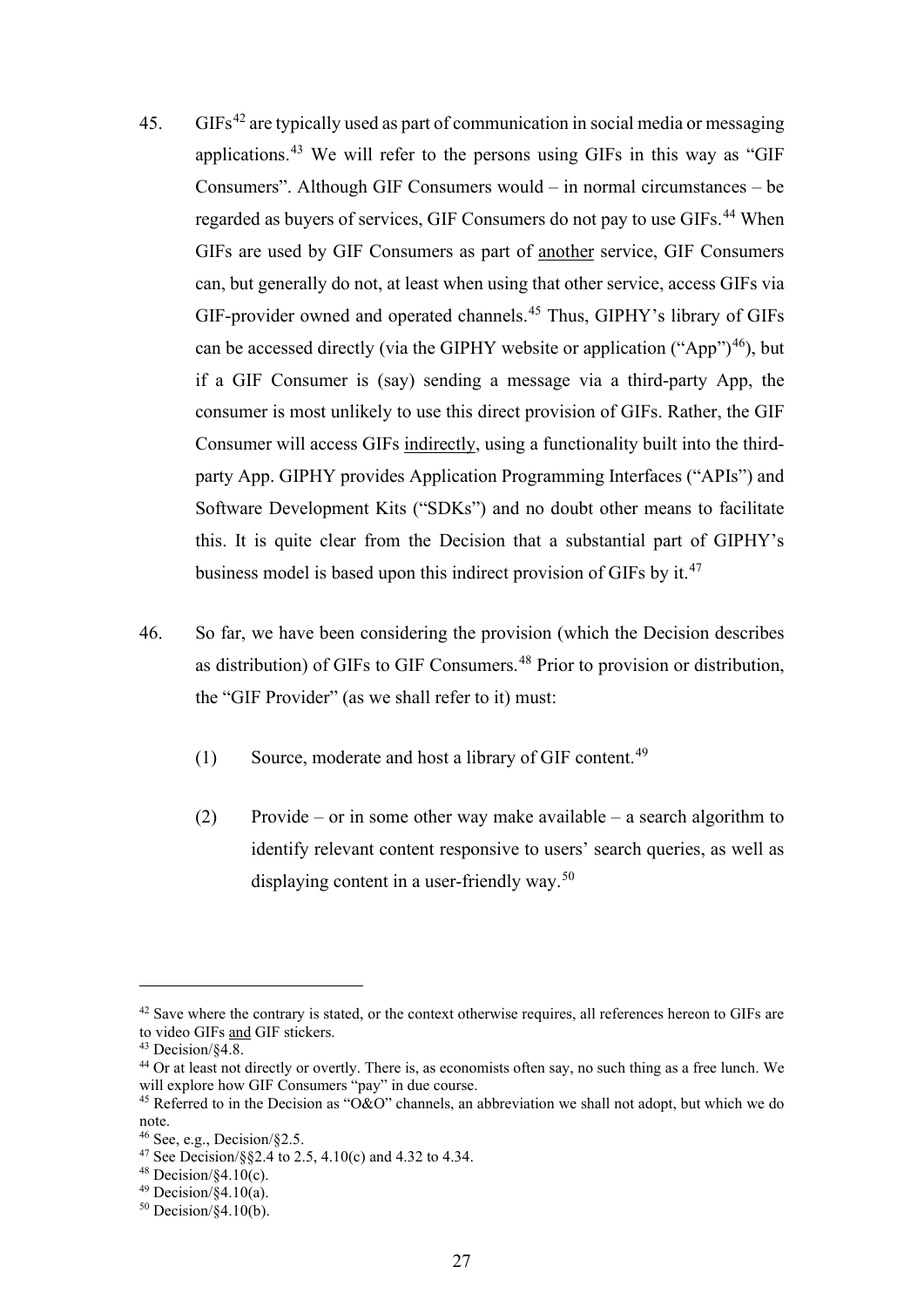- 47. Generally speaking, the library content and the means of searching it will be the same, whether the searchable GIF library is provided directly or indirectly.
- 48. It is best, at this point, to identify the most relevant GIF Providers, namely:
	- (1) GIPHY itself.
	- (2) Tenor, which is owned by Google and is GIPHY's only close competitor.<sup>51</sup>
	- (3) Gfycat, which has been acquired by Snap, and although it is considered to be one of the three main GIF Providers, it does so to a lesser extent than GIPHY and Tenor.<sup>52</sup>
- 49. So far as GIF Consumers were concerned, the Decision concluded that there was no immediate substitutability between GIFs and GIF stickers. They were used by GIF Consumers in different ways, and would not automatically be regarded as substitutes.<sup>53</sup> The Decision states:<sup>54</sup>

"… we consider that, on the demand side, video GIFs and GIF stickers have different uses and, as such, demand-side substitutability may be somewhat limited."<sup>55</sup>

50. There was also limited substitutability as between GIFs and other types of content aimed at driving user engagement on social media:<sup>56</sup>

> "We found that GIFs do not appear to be closely substitutable with these other types of content."

And $\cdot$ <sup>57</sup>

"… we found that GIFs have distinctive characteristics that make them less likely to be substitutable with other creative content (such as emojis, animojis, and avatars). We found that GIFs: (i) are short, looping, soundless videos, often

<sup>&</sup>lt;sup>51</sup> See Decision/Summary/ $\S$ §27 and 44(f) and Decision/ $\S$ 5.71.

<sup>52</sup> See Decision/§§4.58 to 4.59 and 5.41.<br>53 Decision/85.19.

<sup>54</sup> Decision/§5.20.

<sup>&</sup>lt;sup>55</sup> The CMA found that, on the supply side, all the larger GIF Providers supplied both video GIFs and GIF stickers, and that (on the supply side) the two types could be considered together: Decision/§5.21. <sup>56</sup> Decision/§5.25.

 $57$  Decision/ $\S$ 5.27. See, further, Decision/ $\S$ 5.28.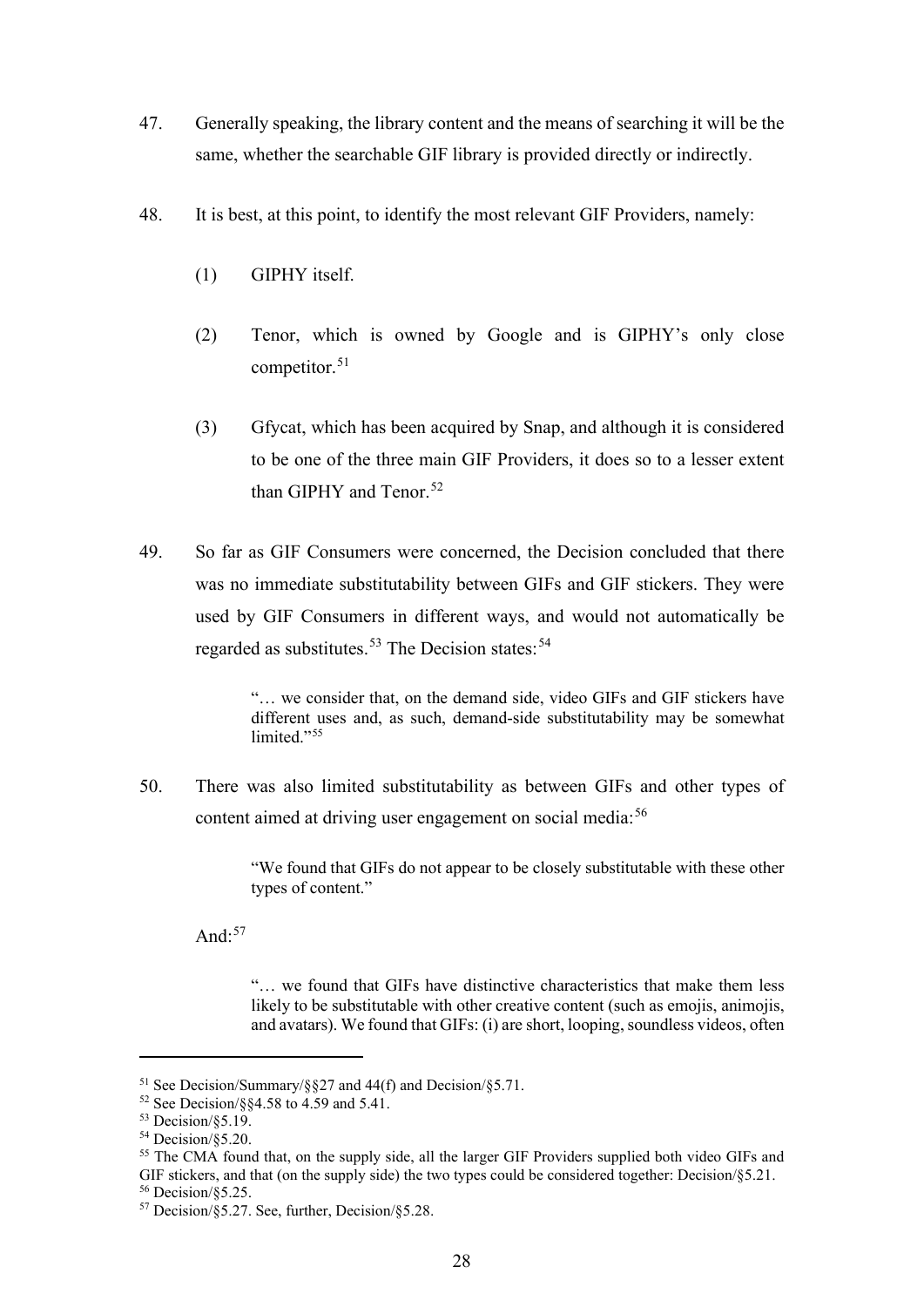including a caption; (ii) often demonstrate an understanding of popular culture (with many being clips from TV shows, movies, sport events, etc); and (iii) allow for richer user expression (than a static picture or symbol, for example)."

- 51. In terms of the geographic demand for GIFs, the Decision stated:<sup>58</sup>
	- "5.41 We recognise that the demand for GIFs may vary between countries, reflecting these cultural and linguistic differences, and that this may lead to some differentiation in the content provided by global GIF suppliers in different countries and, potentially, the emergence of country/region-specific suppliers, particularly in China and some other Asian countries. However, from a UK customer's perspective, the alternatives available are the same as in the US and include the three major suppliers (GIPHY, Tenor, and Gfycat) whose content is principally oriented towards a Western and English-speaking audience.
	- 5.42 Based on this evidence, we have concluded that the effects of the Merger should be assessed on the **supply of searchable GIF libraries globally**, while leaving the precise geographic market definition open. We consider that our competitive assessment and its conclusions would not change if we were to consider a narrower geographic frame of reference (eg Western or English-speaking countries)."

*Supply of social media* 

52. Decision/§5.96 quotes from a CMA "Online platforms and digital advertising" market study published on 1 July 2020 (the "CMA Market Study"), which describes social media platforms in the following terms:

> "Social media platforms facilitate interaction between their users, allowing them to communicate with each other, and share and discover engaging content. Social media platforms are generally available through a mobile app, with some also available via a web browser ... Features commonly provided by social media platforms include: user profiles or accounts; user 'friends' or connections; a personalised 'feed' of news or other content; content sharing features; comments; private messaging features; and likes or 'reactions'."

- 53. GIFs are particularly used within private messaging, which is itself an important feature of social media platforms.<sup>59</sup>
- 54. There are, of course, many social media platforms. The consumers of social media ("Social Media Consumers") again generally get to use these platforms

<sup>58</sup> Emphasis in the original.

<sup>59</sup> Decision/§5.97.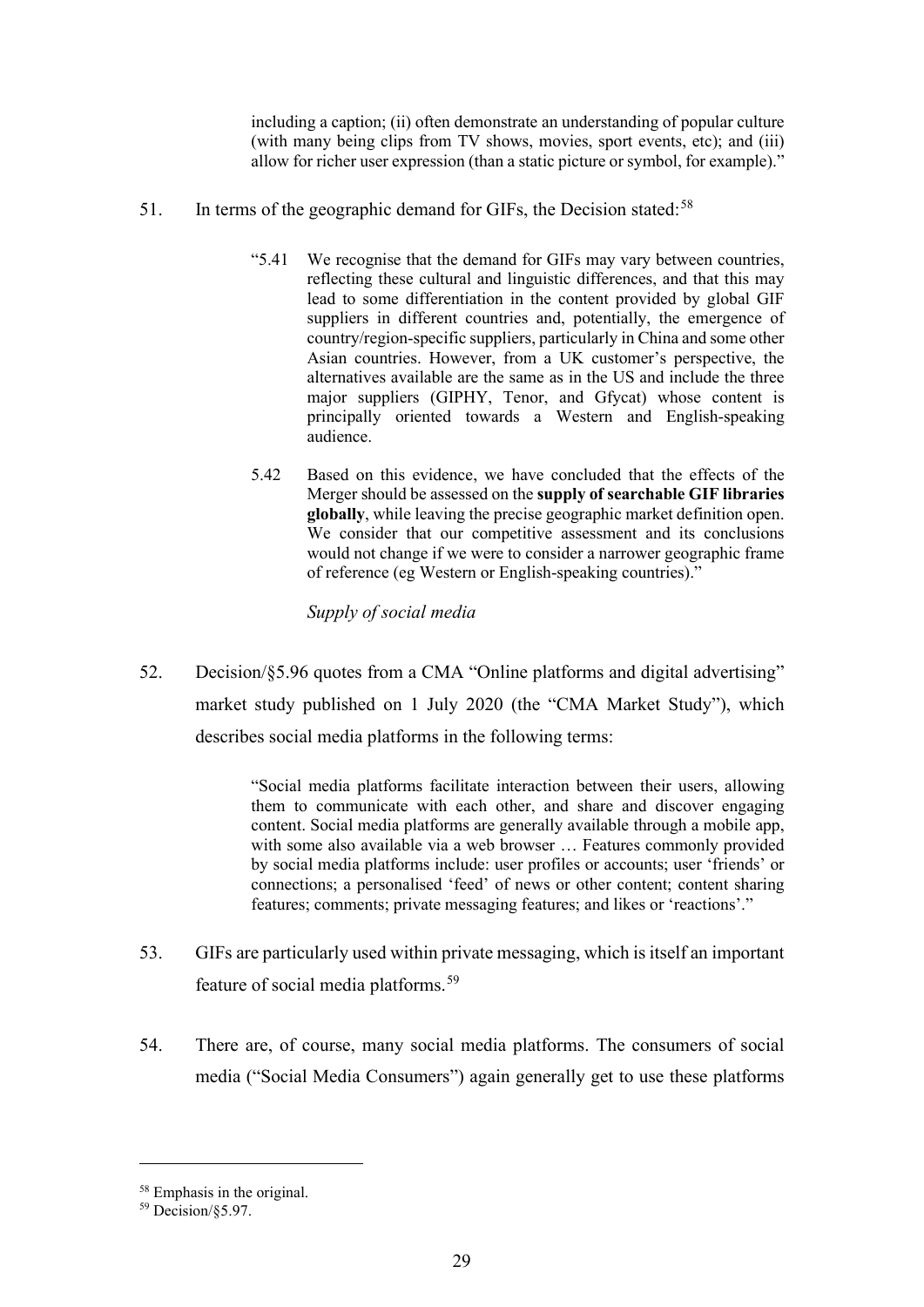for "free".<sup>60</sup> "Social Media Providers" compete for their attention in the following ways: $61$ 

- (1) Size and type of user network.
- (2) Content.
- (3) Innovative features.
- (4) Ad load and quality of advertising.
- (5) Privacy.
- (6) Platform governance (moderating content to prevent negative content from degrading user experience).
- (7) Price (most platforms provide services to consumers at zero monetary cost).
- 55. The CMA considered whether this particular market (the market for social media) should be defined more widely<sup>62</sup> and concluded it should not be.<sup>63</sup> In this market, the Decision concluded that Meta had significant market power.<sup>64</sup>

# *Display advertising*

56. It is significant, in terms of this application, that the Decision identifies the third service not as "advertising", nor as "digital advertising", but as "display advertising". It is important to understand what was meant by this. The Decision identifies "three board types of digital advertising": <sup>65</sup>

<sup>60</sup> See paragraph 45 above.

 $61$  Decision/ $\S$ 5.99.

<sup>62</sup> Decision/§§5.121*ff*.

 $63$  Decision/ $\overline{\$5.124.}$ 

<sup>64</sup> The reasoning is at Decision/§§5.127*ff*, and the conclusion expressed at §5.154.

<sup>65</sup> Decision/§5.156.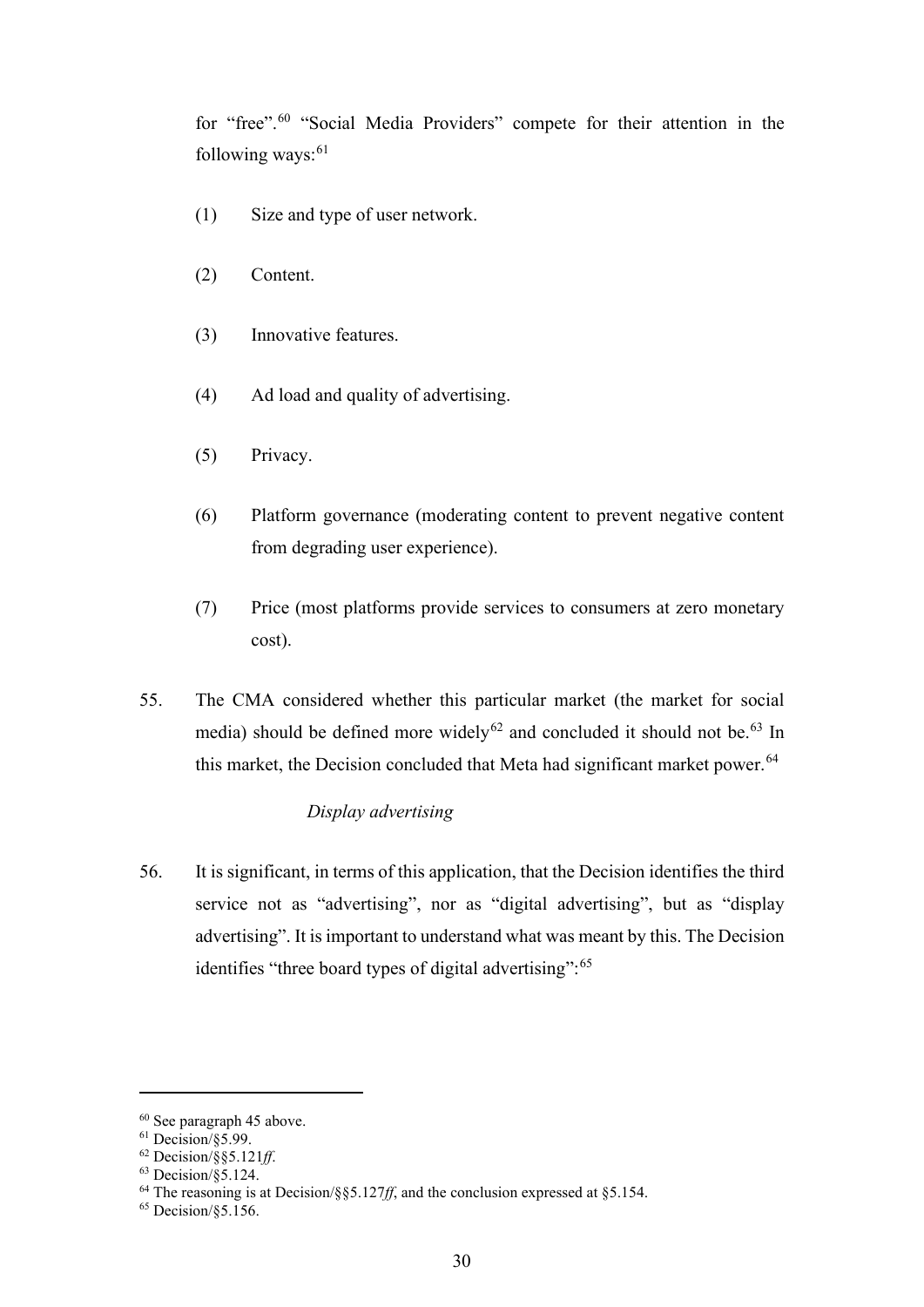- "(a) **Search advertising** where advertisers pay online companies to link their company website to a specific search word or phrase so that it appears in relevant search engine results.
- (b) **Display advertising** where advertisers pay online companies to display advertising using a range of advertising content types shown within defined ad units on web pages or mobile apps.
- (c) **Classified advertising** where advertisers pay online companies to list specific products or services on a specialised website serving a particular market segment. This type of advertising accounts for a small proportion of digital advertising."

The terms "search advertising" and "display advertising" are both terms that we adopt.

- 57. We will leave to one side classified advertising, as it is a form of advertising not material to the Decision or this Judgment. As regards search advertising and display advertising, it is appropriate to add a little more to the description provided in the Decision. At our invitation, and very helpfully, both parties assisted with this during the course of their oral submissions. Thus:
	- (1) Google is a well-known search engine, which lists "hits in response to search terms or parameters input by a user (who, as with many digital platforms, uses the service for "free"). Although many of the "hits" produced in response to a search are simply appropriate links in response to the search terms input by the user, some "hits" (generally the first few and generally identified as such) are paid for (via an on-line auction conducted in micro-seconds). The level of bidding is informed (apart from the price the advertiser is willing to pay) by the nature of the search term input by the user and other data regarding that user. Advertising so paid for is search advertising.
	- (2) Display advertising, on the other hand, is much more like traditional advertising, in that space on a medium is traded for money. Thus, in digital advertising, part of the screen – be it mobile device, tablet or computer screen – is taken up with advertisement. The innovation is that content is again auctioned, and whose advert appears in the digital space will be informed partly by willingness to pay and partly by the digital footprint of the user.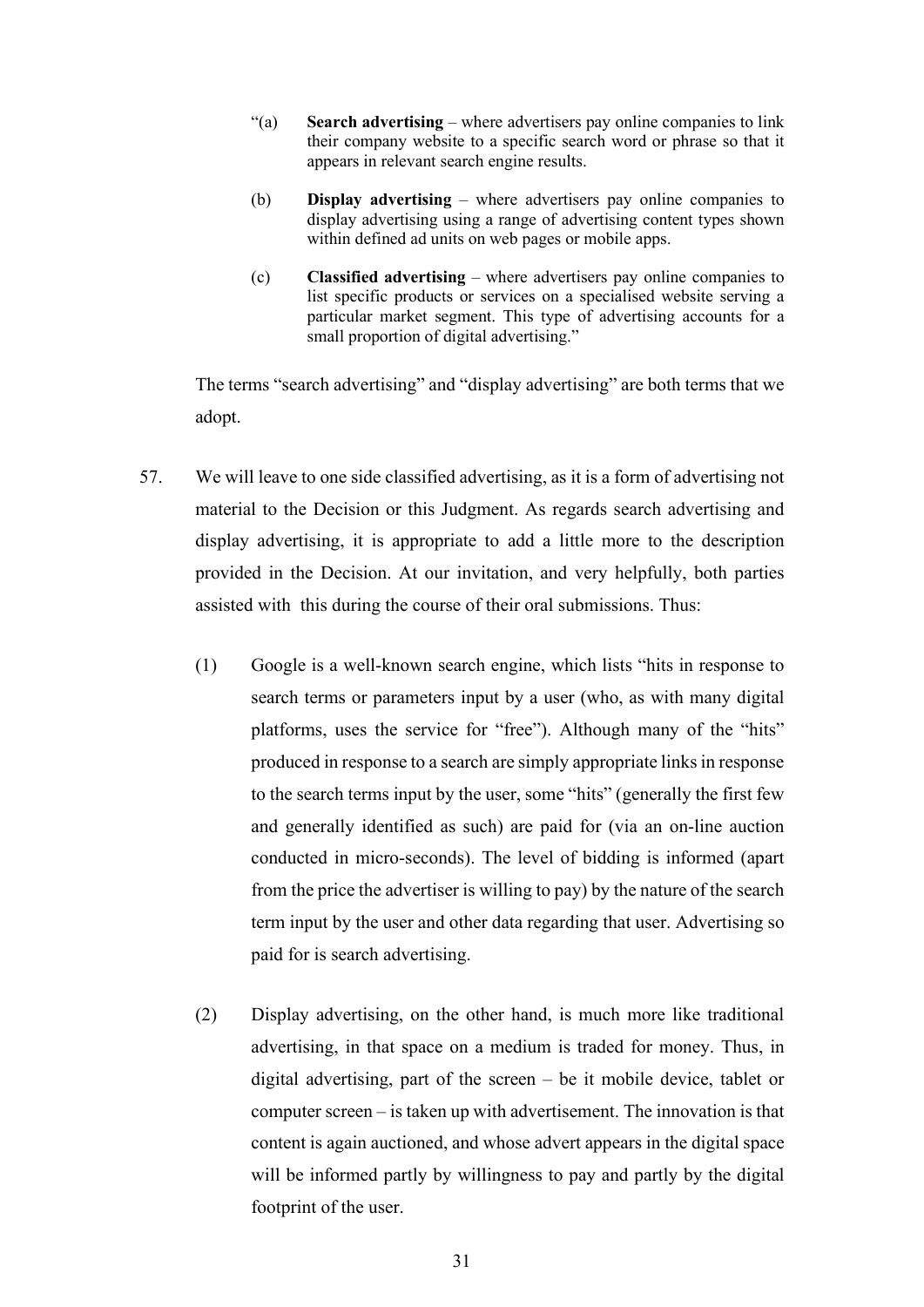58. The Decision draws a distinction between search advertising and display advertising. It draws from the views of participants of the CMA Market Study that search advertising is primarily intent-based advertising designed to provide immediate answers to consumers who have already shown interest in a product, whereas display advertising primarily raises brand awareness and reaches new audiences that might not yet have shown interest in a product.<sup>66</sup> The Decision concludes that "for most advertisers there is a distinction between display and search, and that search advertising is not a close substitute for display advertising".<sup>67</sup> For the reasons given in Decision/§§5.164*ff*, the Decision concludes that the defined market is display advertising, and that it is neither wider nor narrower than this. The market's geographic scope was that of the UK;<sup>68</sup> and within this market, the market for display advertising, Meta had significant market power.<sup>69</sup>

# (ii) Conclusions and GIPHY's Paid Alignment advertising

# *Introduction*

- 59. Apart from defining the three markets the supply of searchable GIF libraries, the supply of social media and the supply of display advertising – and considering the nature of GIPHY's Paid Alignment advertising (to which we will come), Chapter 5 of the Decision actually reaches no further conclusions. The findings made as to market definition, as we have recorded them, are not subject to any attack in the NoA. Rather, the nature of the attack in Ground 2 is that – given the markets defined by the CMA in the Decision, and given the nature of Paid Alignment as not sitting within any of these markets – there was a fundamental flaw in the Decision which was, inherently, self-contradictory.
- 60. We will consider this contention in due course. For the present, we consider the nature of GIPHY's Paid Alignment advertising and its place inside or outside the markets defined by the CMA.

<sup>66</sup> Decision/§§5.164 and 5.165.

 $67$  Decision/ $\overline{$}5.170$ .

 $68$  Decision/ $\check{\S}5.185$ .

 $^{69}$  Decision/ $\S$ 5.197 sets out the conclusion. The reasoning is in the preceding paragraphs.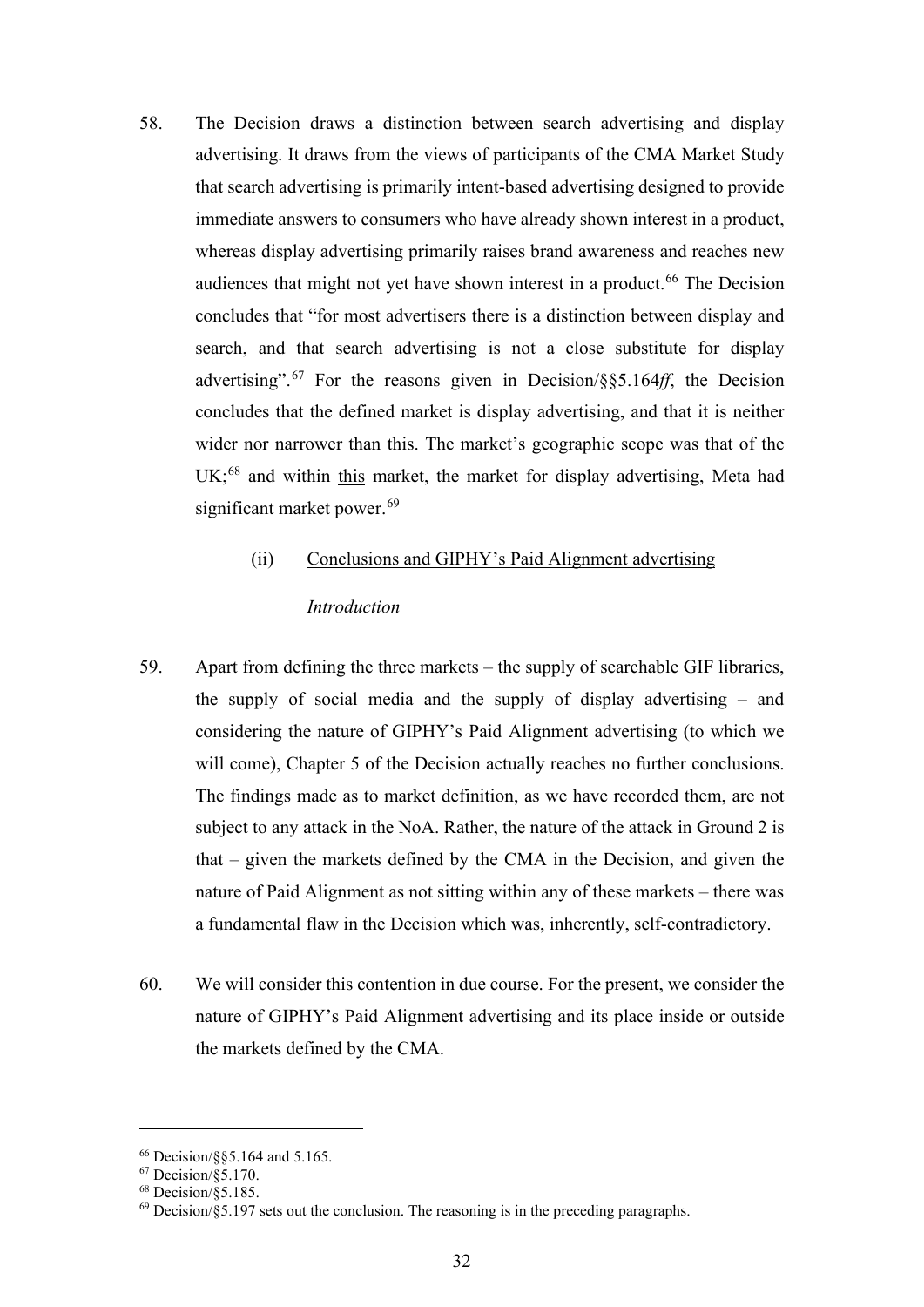#### *Paid Alignment advertising*

61. Pre-merger, GIPHY offered a form of advertising referred to as Paid Alignment advertising. This involved:<sup>70</sup>

> "… an advertiser paying GIPHY to make the advertiser's GIF, or a set of GIFs, more prominent in the search results associated with certain search terms, and/or more prominent in the trending GIF feed …"

62. One of the questions addressed in the Decision was whether Paid Alignment was search advertising or display advertising. The CMA considered that the promotion of branded GIFs within GIPHY's trending feed appeared more closely aligned to the concept of display advertising since these advertisements are displayed to users without them entering any search terms. Nonetheless, the content in GIPHY's trending feed is – although based in part upon popular searches – generic and not connected to the searches or intent of each particular user.<sup>71</sup> The Decision reached the following conclusion:<sup>72</sup>

> "GIPHY's advertising product was novel and did not necessarily fall neatly into any single pre-existing advertising category. However, based on the evidence set out above, we have concluded that **the type of advertising that GIPHY was developing prior to the Merger through its Paid Alignment services would have been a close substitute for display advertising services of the type offered by [Meta]**. In our competition assessment, we refer for convenience to GIPHY's entry and expansion in display advertising. To be clear, this reflects our view that GIPHY's Paid Alignment service is a close substitute to [Meta's] display advertising services, regardless of whether the service should be categorised as 'display advertising'."

63. The geographic scope of this product with no defined market was the UK.<sup>73</sup>

## *(c) The attack on the Decision in Ground 2*

64. We have set out the substance of Ground 2 in paragraph 59 above. We consider that a reviewing body like this Tribunal ought to proceed with caution in vitiating a decision of a competition authority on grounds that the decisionmaker has got market definition wrong. That is for two, related, reasons:

<sup>70</sup> Decision/§5.175.

 $71$  Decision/ $\overline{\$5.178$ .

 $72$  Decision/§5.182. Emphasis in the original.

<sup>73</sup> Decision/§5.185.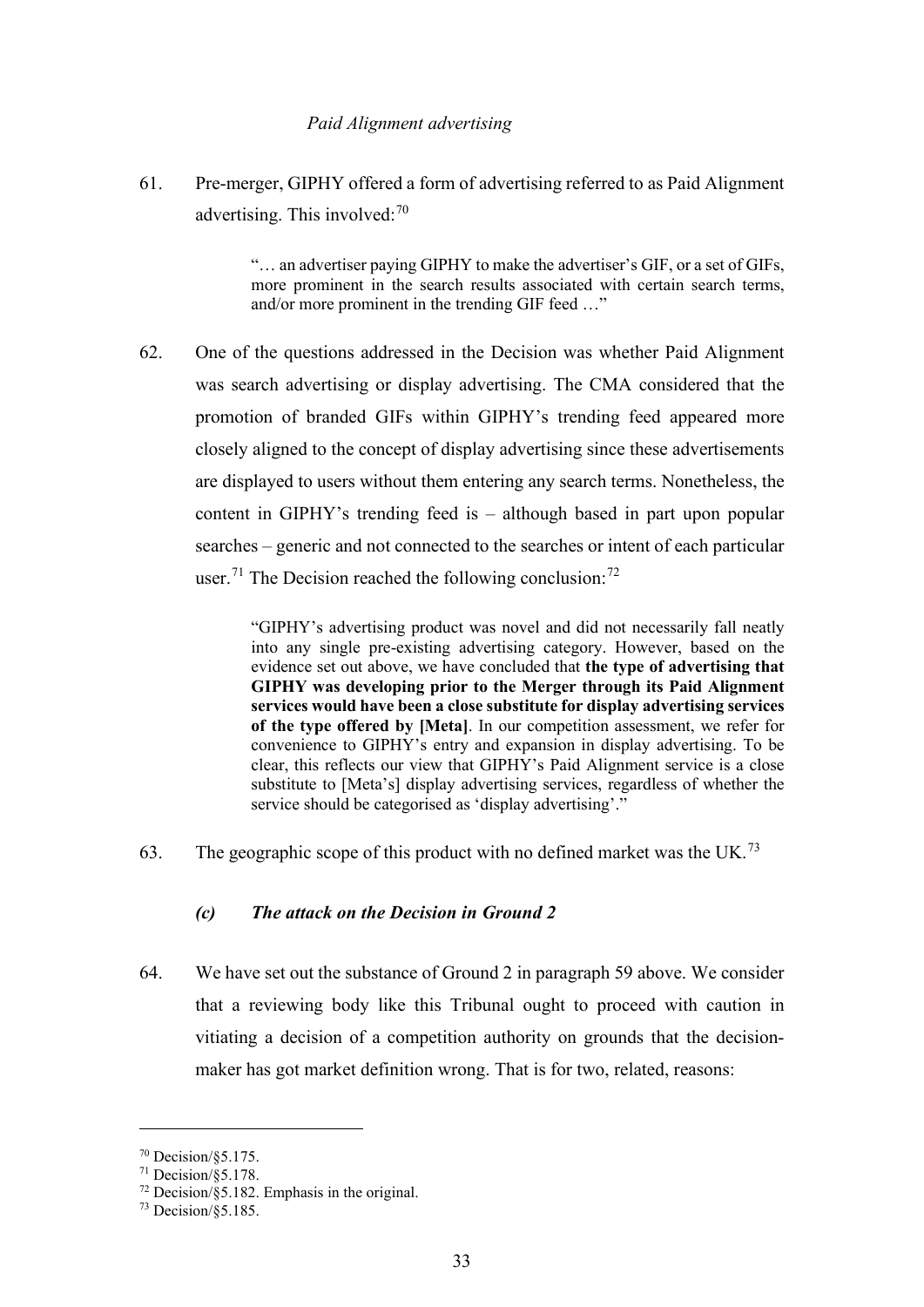- (1) First, a competition authority has a margin of appreciation in defining markets, which this Tribunal will respect, even in the case of an on the merits review. This is the position *a fortiori* where the review is not by way of appeal, but by way of judicial review, where the decision on market definition can only be set aside on judicial review grounds.
- (2) Secondly, market definition is no more than a tool, serving as part of the test for determining whether the substantial lessening of competition test, described in paragraph 24 above, has been met.<sup>74</sup> It is perfectly possible to reach a proper conclusion on a question of competition law, even if the market definition is wrong. In such a case, however, an "on the merits" review is actually kinder to the decision under appeal, than where the review is by way of judicial review. In an on the merits appeal, it is open to the Tribunal to hold that although the market definition of the competition authority was wrong (i.e. that even if the margin of appreciation was exceeded), the decision can still stand, because (applying the correct market definition) the decision is still correct on the merits. In the case of a judicial review, if the market definition adopted fails according to the standard of judicial review (e.g. if it is irrational or materially takes account of irrelevant considerations or fails to take account of relevant material considerations) then there is no prospect of "curing" the problem by an "on the merits" analysis. That is simply not a course open to the Tribunal.
- 65. If this case involved a finding of a significant lessening of static<sup>75</sup> competition in the display advertising market due to horizontal effects,  $76$  then we consider that it is quite possible that we would be setting aside the decision in relation to market definition on one or more grounds of irrationality, unreasonableness and/or taking into account immaterial and irrelevant considerations. That is because the assessment conducted by the CMA in the Decision would have failed to put the decision-maker in any kind of position to ascertain whether there had been a substantial lessening of competition. Although we appreciate,

<sup>&</sup>lt;sup>74</sup> The role of market definition within this test is specifically described in paragraph  $24(3)$ .<br><sup>75</sup> We have defined what this means in paragraph 30 above.

<sup>&</sup>lt;sup>76</sup> See Decision/Summary/ $§17(a)$ .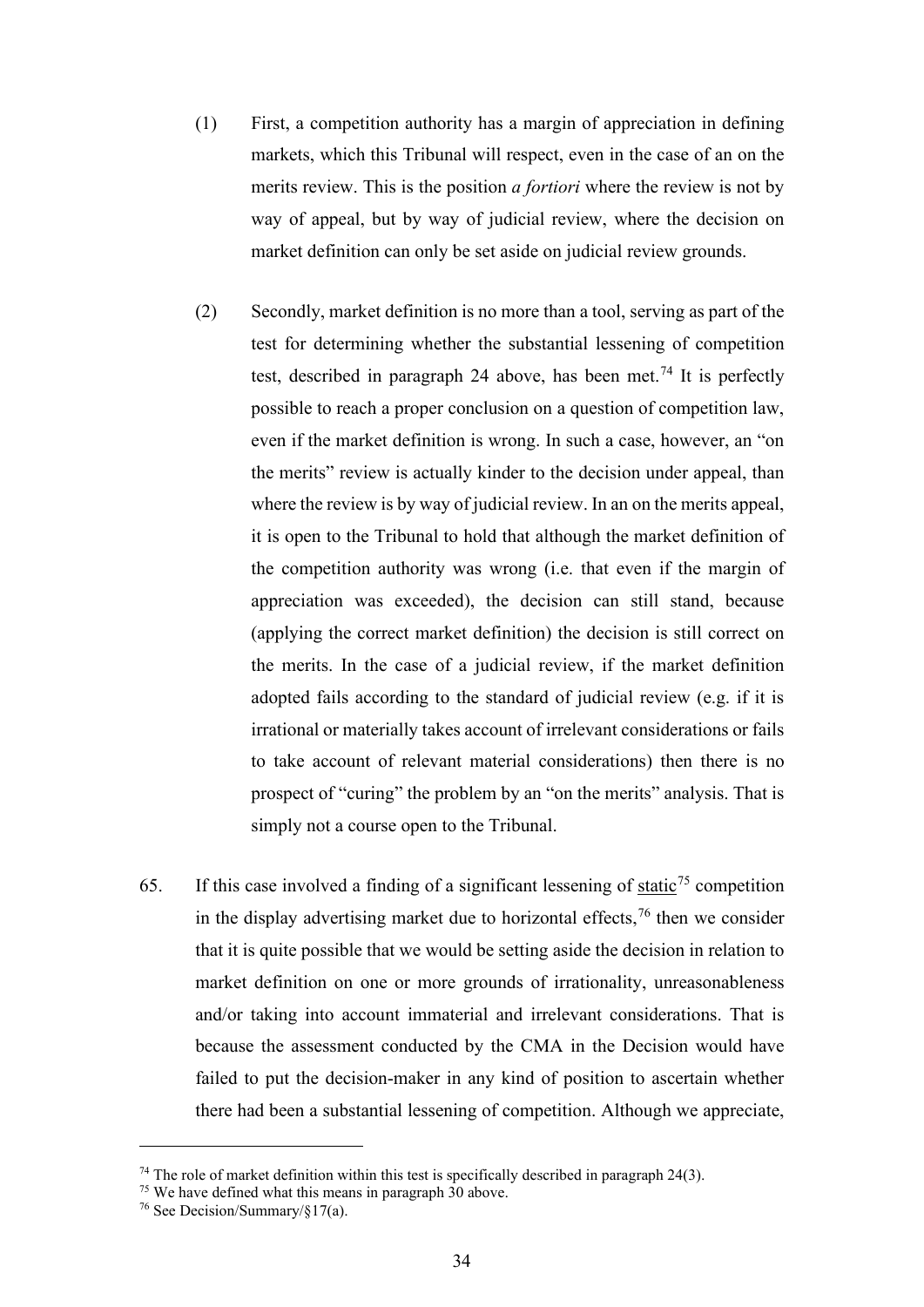of course, that the CMA did not regard this as a case of static competition, it is nevertheless appropriate to consider why we would likely have reached this conclusion:

- (1) The relevant market, on this basis, would have been the market for display advertising only. It is, on this basis, very difficult to understand the relevance of the other two markets defined in Chapter 5.
- (2) If Paid Alignment advertising is display advertising then, given that Meta has significant market power in this market, the impairment to static competition is obvious. But that is a conclusion that only obtains if a finding is made that Paid Alignment is display advertising.
- (3) It would be, we suggest, difficult rationally or properly to reach this conclusion as regards static competition without finding that Paid Alignment advertising falls within the market for display advertising.
- 66. These are, of course, precisely the points made by Meta in relation to Ground 2. But this is to overlook the fact that the Decision proceeds on the explicit basis that this is a case of dynamic competition.<sup>77</sup> As Decision/ $§5.4$  states, an assessment of static competition is, in such circumstances, inappropriate. Dynamic competition involves a much more fluid competition between innovating firms, $78$  and this may require more than one, connected, market to be considered, and so defined. Granted that no issue is taken as to how the three markets considered in the Decision (the supply of searchable GIF libraries, the supply of social media and the supply of display advertising) have been defined, the question is whether a consideration of three defined markets is, in and of itself, a failure to act lawfully in accordance with the standards of judicial review. We do not consider that it is:
	- (1) The Enterprise Act 2002 requires consideration of whether there has been a substantial lessening of competition "within any market or

<sup>77</sup> We have defined what this means in paragraphs 34 to 37 above.

<sup>78</sup> See paragraph 34 above.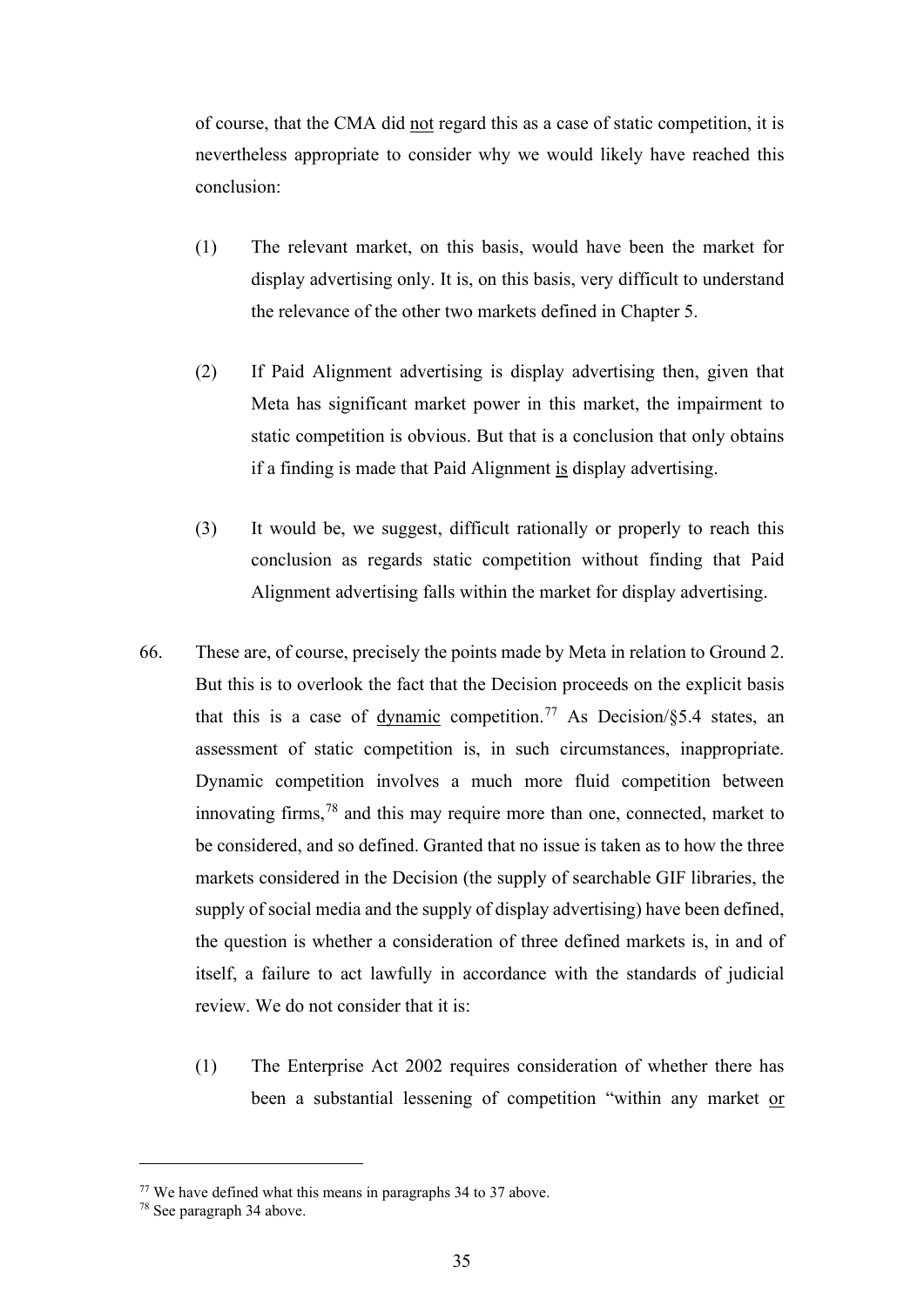markets in the United Kingdom" (our emphasis). The statute contains no impediment to the consideration of, and therefore the prior definition of, multiple markets.

- (2) That is all that the Decision does in Chapter 5: namely, consider and define three markets, as we have described. It cannot be said that any one of these markets is not rationally to be taken into account, for they are clearly interconnected. Thus:
	- (i) The supply of social media in which Meta has significant market power<sup>79</sup> – involves platforms with two markets running off them, between which there are network effects. Thus, a supplier of social media serves Social Media Consumers and sells display advertising (in which Meta also has significant market power $80$ ).
	- (ii) The supply of searchable GIF libraries in which GIPHY is a GIF Provider – provides GIFs indirectly to Social Media Consumers via Social Media Providers, thereby enhancing the offering of those Social Media Providers. Usually, a GIF Consumer will at one and the same time be a Social Media Consumer.
	- (iii) The Paid Alignment Advertising offered by GIPHY sits uneasily in the advertising classification propounded in the Decision because it would often exist in conjunction with display advertising, but result from a search by a GIF Consumer/Social Media Consumer.
- 67. These interconnections or synergies or dynamics call them what you will are the stuff of dynamic competition. We stress that we are not, at this stage at least, making any kind of finding as to whether dynamic competition existed

<sup>79</sup> See paragraph 55 above.

<sup>80</sup> See paragraph 58 above.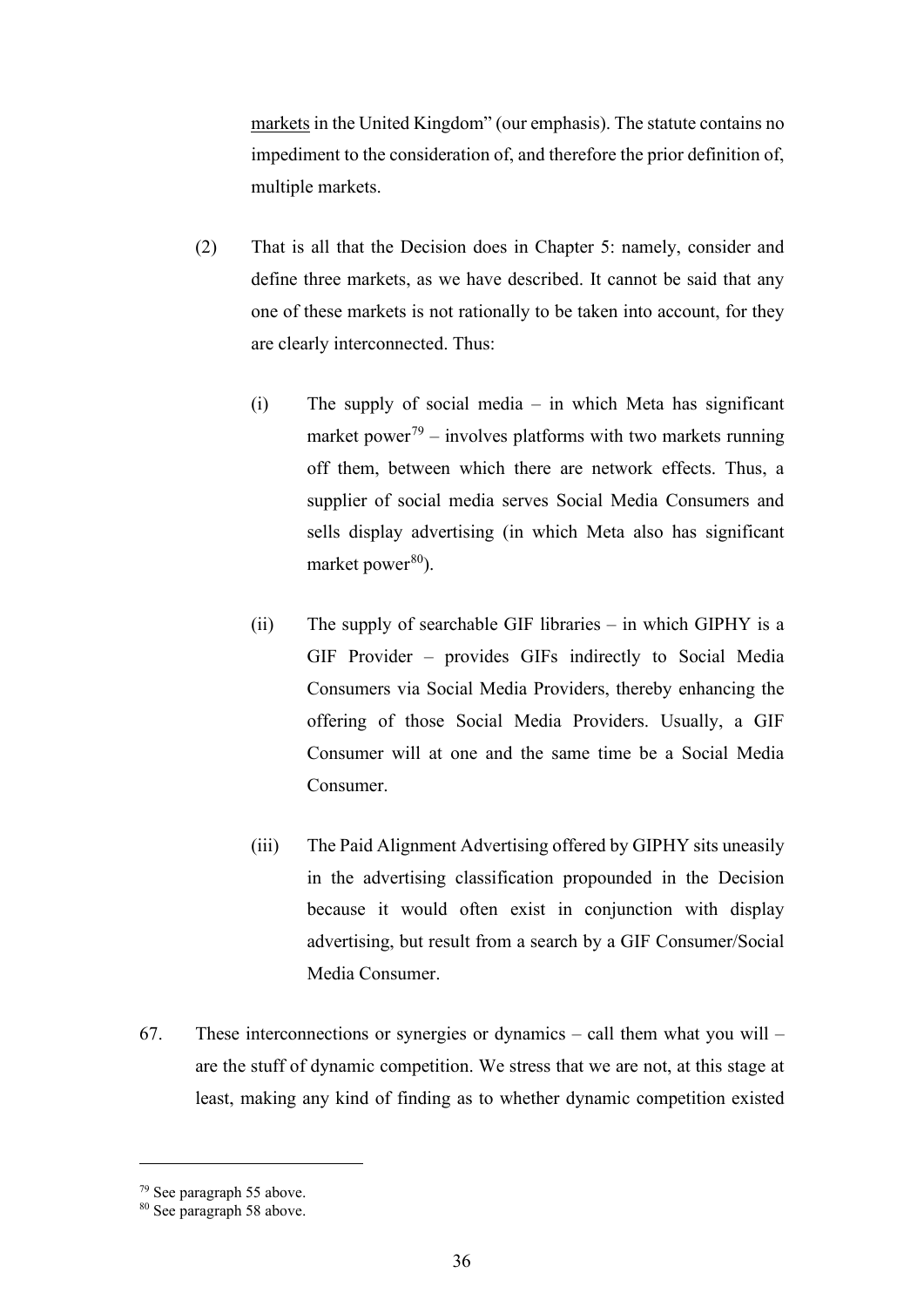nor – if it did – whether it was weakened or impaired. What we do find is that in defining the markets as it did, and in classifying, within those markets, Paid Alignment advertising in the manner that it did, the Group was acting rationally in order to put itself in a position properly to apply the substantial lessening of competition test in a case of dynamic competition. Since that is no more than the accepted role of market definition, it follows that Ground 2 must fail, and we dismiss it.

68. In doing so, we stress that we are saying nothing about the later stages of applying the substantial lessening of competition test. Furthermore, we would only make this statement as regards a finding of a substantial lessening of dynamic competition. Accepting that it is permissible to define and consider multiple markets renders the substantial lessening of competition test significantly less easy to apply, and so much more uncertain and unpredictable. Whilst defining markets in the context of an assessment of dynamic competition affords the competition authority an even greater margin of appreciation than would ordinarily be the case, it is incumbent upon the competition authority to be all the clearer in its analysis when considering the theory of harm and the counterfactual.

## **(6) The theory of harm in the case of the Horizontal SLC**

69. The theory of harm that is tested in the Decision is that found by it. $81$  In the Decision, the Group was considering whether the loss of GIPHY to Meta by way of the Merger resulted in a substantial lessening of (dynamic) competition in the display advertising market. $82$ 

 $81$  That is practically inevitable: the Decision found a substantial lessening of competition, ergo its theory of harm was found to exist.

<sup>82</sup> See, for example, Decision/Summary/§44.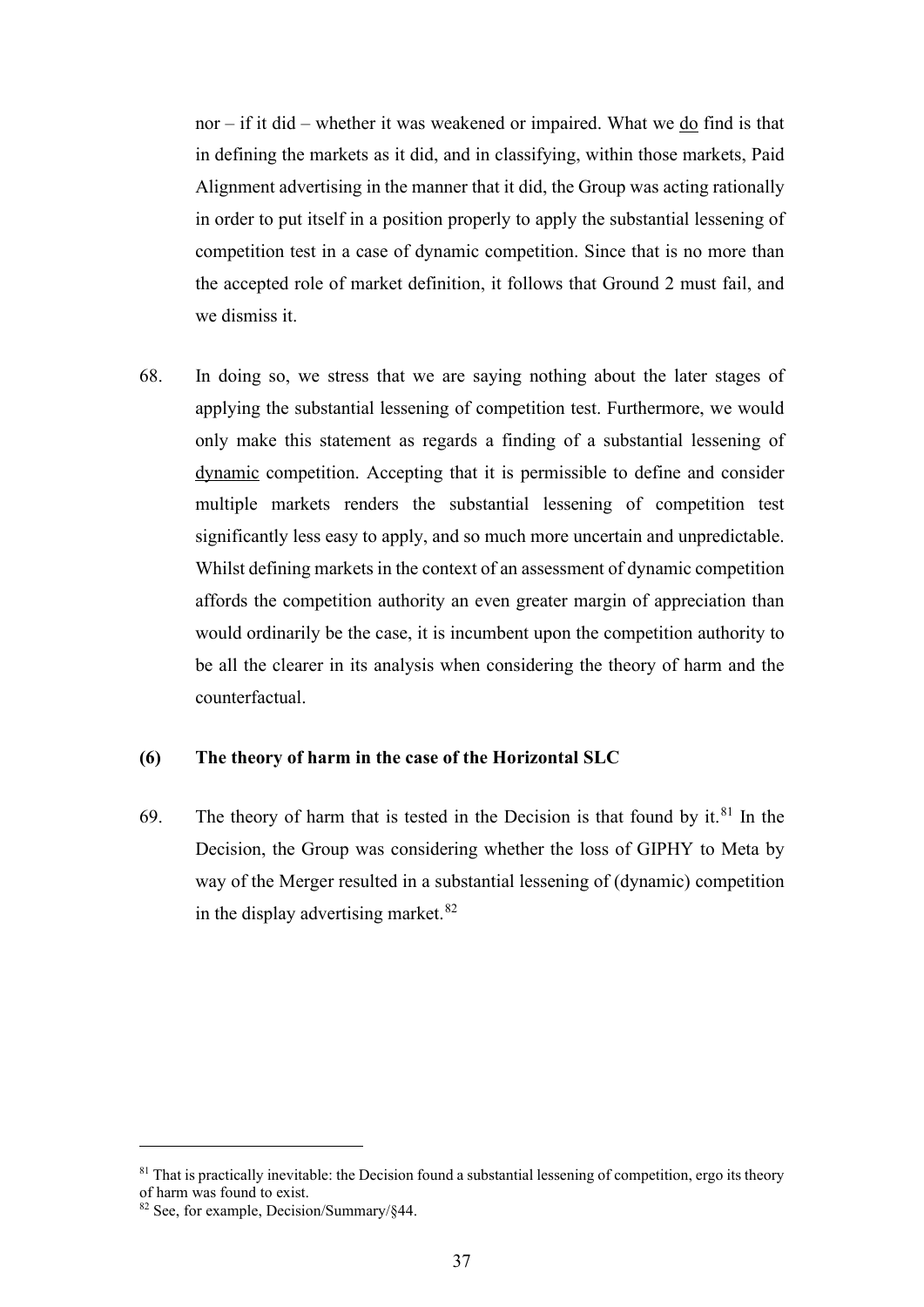## **(7) Ground 3: the counterfactual in the Decision**

## *(a) Introduction*

- 70. The essence of Ground 3 is that the counterfactual used by the CMA sits irrationally with the findings upon which it rests, such that it cannot stand. The starting point must be to examine precisely what counterfactual was used in the Decision, and the findings on which it purports to stand. Thereafter, we consider:
	- (1) Whether the nature of a counterfactual is different where what is being considered is a state of dynamic competition, as opposed to static or potential competition. This issue is similar to that which arose in the context of market definition.<sup>83</sup>
	- (2) The attack on the counterfactual as articulated in Ground 3.

## *(b) The counterfactual in the Decision and the CMA's findings*

- (i) Introduction
- 71. The counterfactual, in this case, is what would have happened had the Merger not taken place. The Decision makes two findings in relation to the counterfactual. The first concerns Meta's conduct and circumstances; the second concerns GIPHY's conduct and circumstances. Although Ground 3 principally concerns the latter, we deal with both below.
	- (ii) The counterfactual as regards Meta
- 72. The conclusion to Chapter 6 of the Decision states that in the absence of the Merger, Meta would have continued to procure GIFs from GIPHY.<sup>84</sup> The Decision notes that whilst Meta might have contemplated setting up its own GIF library, "this was a longer term proposition".<sup>85</sup>

<sup>&</sup>lt;sup>83</sup> See paragraphs 41 and 65 to 68 above.

 $84$  Decision/ $\delta$ 6.169. See also Decision/ $\delta$ 6.25.

<sup>85</sup> Decision/§6.25.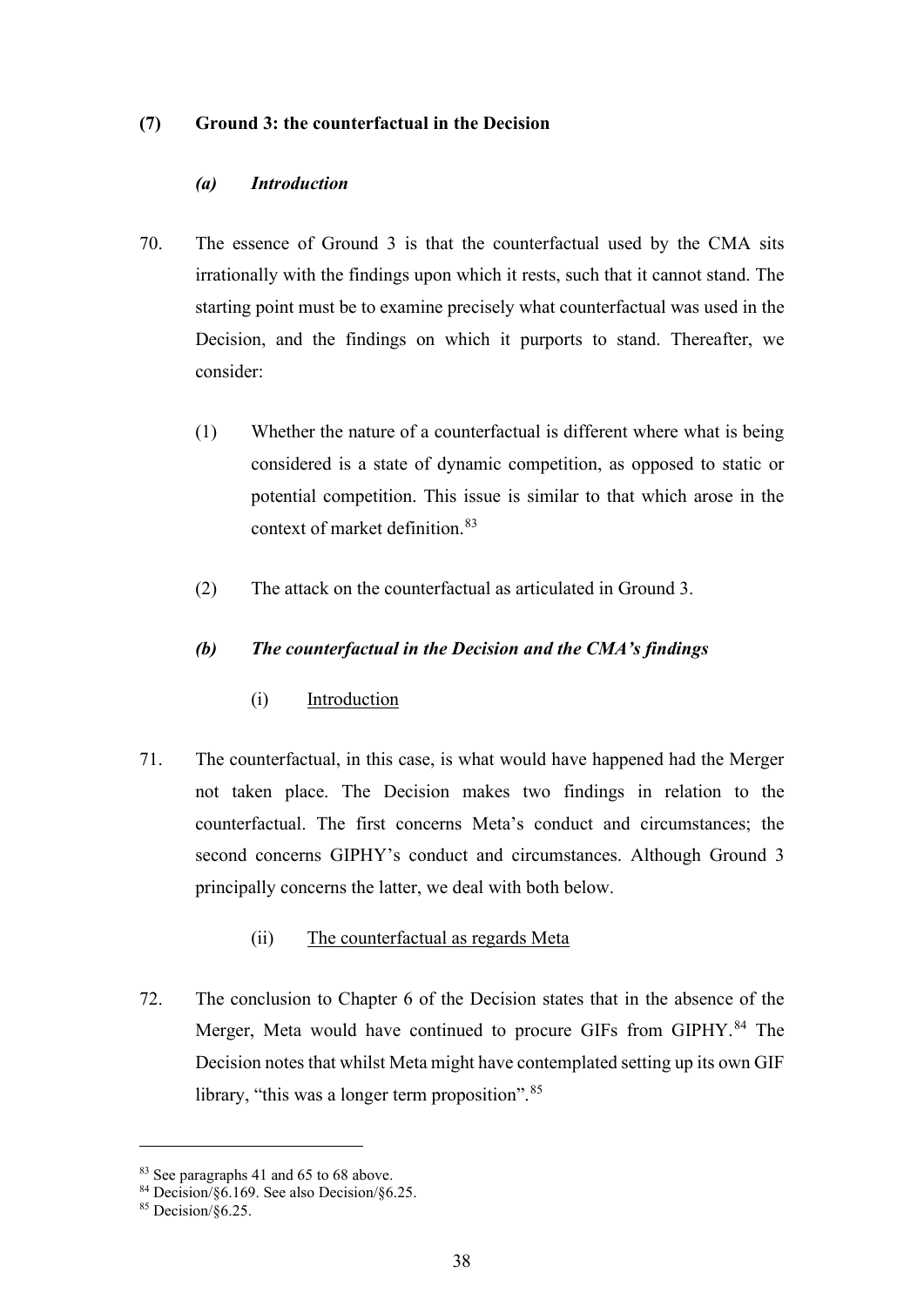#### (iii) The counterfactual as regards GIPHY

- 73. The relevant parts of the Decision say as follows:
	- "6.167 In view of the above, we consider that at the time of the Merger, there were a number of options available to GIPHY which would have ensured its survival through the Coronavirus (COVID-19) pandemic, and would have allowed GIPHY to raise further capital to fund revenue growth, eg through expansion of its Paid Alignment offering.
	- 6.168 Taking into account the evidence in the round, we consider that each of these options would have led to the same conditions of competition against which to assess the Merger, that is conditions of competition where GIPHY would have continued its efforts to supply GIFs, innovate, develop its products and services and generate revenues, doing so independently of [Meta]. This is therefore in our view the most likely counterfactual. We reach this view on the basis that:
		- (a) a platform fee was an option that GIPHY and one or more of its API partners[86] would have considered absent the Merger as a solution to GIPHY's short term funding issues arising from the Coronavirus (COVID-19) pandemic, which would have provided GIPHY with access to capital in order to ensure its continued survival during the pandemic.
		- (b) we do not consider that in the most likely scenario, all of GIPHY's investors would have 'taken the painful step of pulling the plug' on GIPHY in the absence of the Merger. Rather, we consider that obtaining funds from existing investors who supported GIPHY's Paid Alignment business model was an option available to GIPHY which would have maintained its ability to supply GIFs, innovate, develop its products and services, generate revenue and explore various options to further monetise its products. Furthermore, had GIPHY's investors required GIPHY to scale back its operations in the short-term, we do not believe that this would have been the case for a sustained period of time;
		- (c) it is possible that external investors would have progressed their discussions with GIPHY in the absence of the Merger, although it is unclear whether external investors would have ultimately proceeded with an investment. However, a new external investor would only have been able to secure an investment in GIPHY at a valuation of more than USD100 million to USD150 million (in view of the other funding options available), and therefore, we consider that a new external investor providing funding on these terms would have, in principle, maintained the same basic incentives as GIPHY to continue to supply GIFs, innovate, develop its

<sup>&</sup>lt;sup>86</sup> As stated earlier, GIPHY provides APIs to enable indirect provision of GIFs by it: see paragraph 45 above.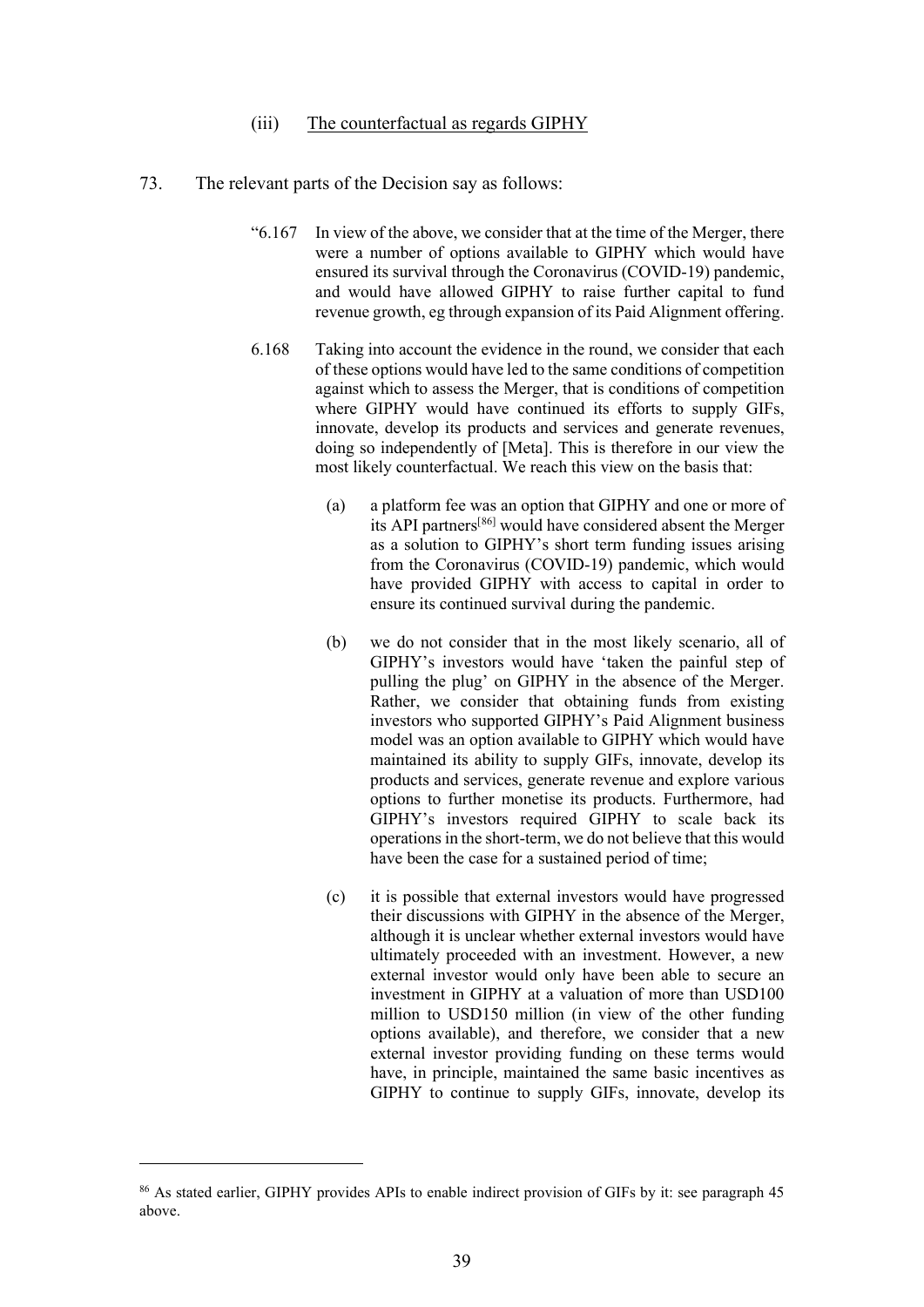products and services, generate revenue and explore various options to further monetise its products; and

- (d) while a sale to a third party, for example a social media platform, would have remained a possibility, it seems unlikely that GIPHY's shareholders would have accepted a sale of GIPHY at a valuation of between USD100 million to USD150 million, in view of the other funding options available. In fact, we consider that GIPHY's investors would only have considered a sale to an alternative purchaser at a valuation above USD150 million (especially noting that at [Meta's] proposed valuation of GIPHY of USD300 million, GIPHY's investors suggested to explore raising a further round of funding rather than selling GIPHY). Therefore, we consider that any such acquirer would have, in principle, maintained the same basic incentives as GIPHY to continue exploring ways to monetise its products."
- 74. The point is put pithily in the conclusion to Chapter 6 of the Decision:  $87$

"… GIPHY would have continued to supply GIFs, innovate, develop its products and services, generate revenue and explore (with the financial and commercial support of investors) various options to further monetise its products. This counterfactual would have prevailed regardless of GIPHY's ownership, i.e., whether under its pre-Merger ownership structure (receiving financial support and commercial expertise from investors) or if it had been sold to an alternative purchaser, possibly another social media platform."

## *(c) Nature of the counterfactual in cases of dynamic competition*

- 75. In cases of static competition, because the analysis is of the present case, questions regarding theory of harm and the counterfactual are relatively straightforward to address. One needs to ask what would have happened had the merger or proposed merger not taken place. Thus, to revert to the static competition example we gave in paragraph 30 above, the matter in issue will be the extent to which competition would have been different in a market comprising three firms with a market share respectively of 60%, 25% and 15% (the counterfactual case) from the actual case of two firms: the merged entity with a market share of 75% and only a single rival with a market share of 25%.
- 76. Of course, this entails a high degree of hypothesis, both in understanding what would happen in the actual case (particularly where the merger is proposed or has only recently taken place) and in order to understand what would happen in

<sup>87</sup> Decision/§6.169.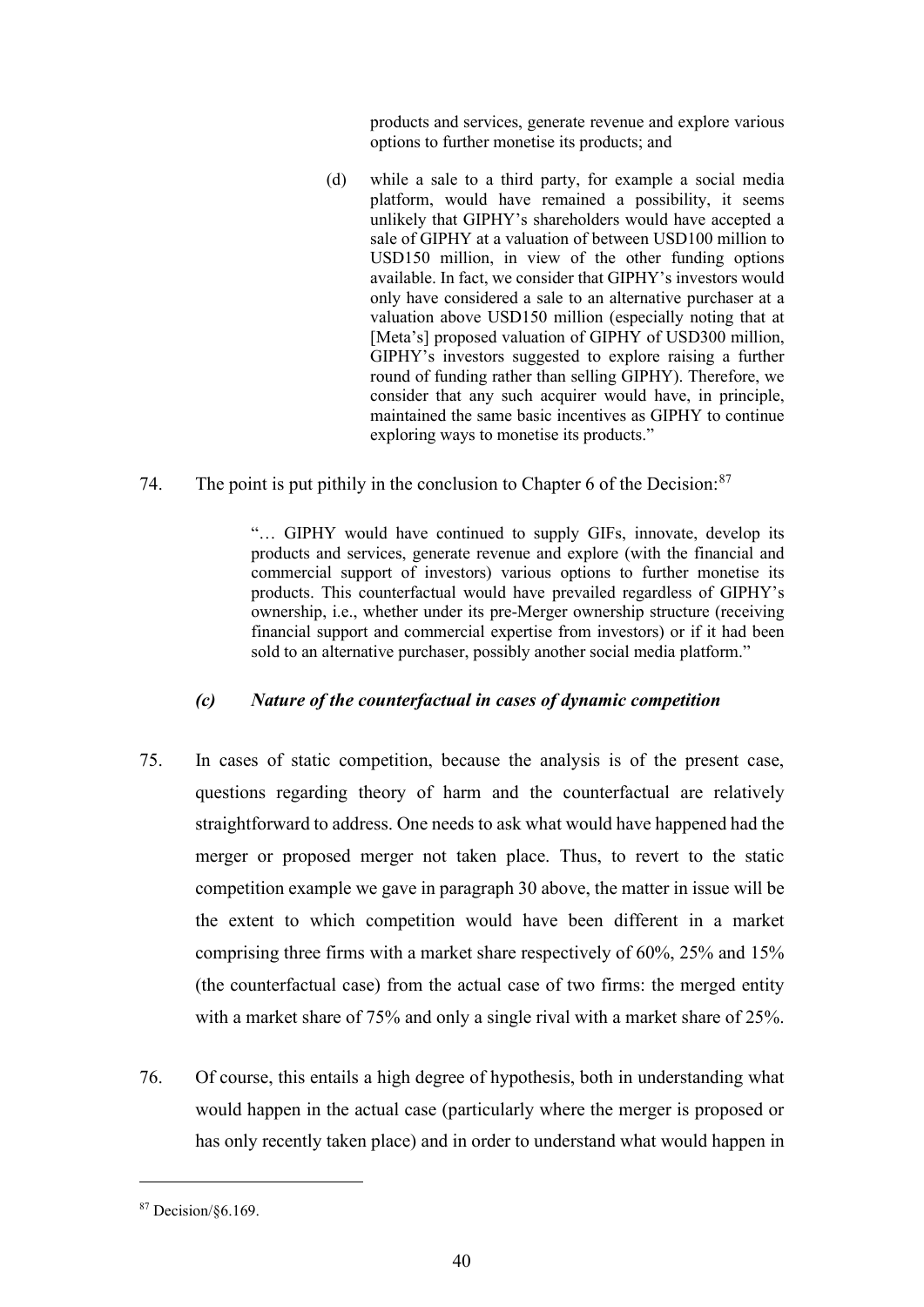the counterfactual case. But the parameters within which hypothesis is permitted and the limits of the exercise can be clearly discerned.

- 77. In cases of potential competition, the position is harder, because the assessment concerns both present and future elements. In our judgment, it is important both for clarity of analysis and for the defensibility of any decision made to keep judgments of these elements separate. Thus, to revert to the "potential competition" example we gave in paragraph 31 above, the analysis of the present state of that hypothetical market in the counterfactual case (here: 10 manufacturers, each with a 10% market share) and the analysis of the present state of the market in the actual case (here: 9 manufacturers, 8 with a 10% market share, and one with a 20% share) continues, in our judgment, to be extremely important. All cases are different but, in this case, we are assuming that the static competition position raises no concerns, and we consider that a competition authority should be frank in acknowledging this, if that is the case.
- 78. This then enables a clear grappling with the threat to potential competition. The question becomes: although there is no threat to static competition, because the two merger firms are each on a trajectory to expand their market share significantly in the future, there is an impairment to potential competition. It is a present threat of a future impairment. We consider that it is important, when assessing risks to competition in merger cases, that a clear distinction be drawn between what is (the static case) and what might be (the potential case). We also consider – although this is very much a matter of labelling, and so of secondary importance – that a consideration of the counterfactual case ought to be confined to an assessment of static competition, and that an assessment of threats to potential (and, indeed, dynamic) competition be very separately demarcated.
- 79. We say this, not because we wish to criticise either the CMA for the framing of its Decision, nor Meta for the framing of the NoA, but because clarity serves justiciability. More to the point, it seems to us, reading Chapter 6 of the Decision, which is concerned with the counterfactual case, that this is precisely the distinction that the Group has drawn and  $-$  if we may say so  $-$  rightly so. Chapter 6 contains no assessment, one way or the other, of threats to dynamic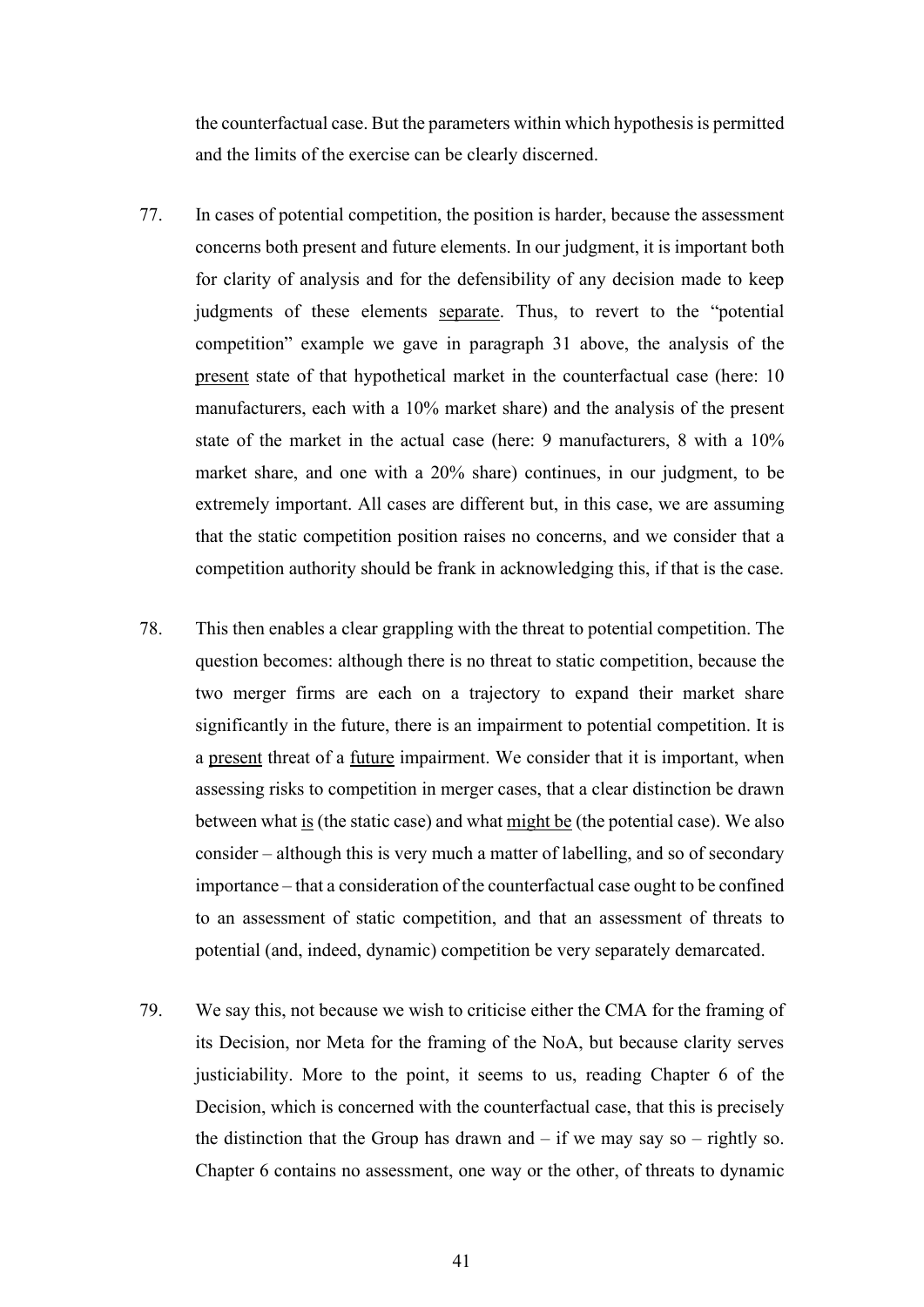competition. All Chapter 6 does – rightly – is to work out what the position as regards static competition would be.

- 80. It follows and, again, this is not a criticism of Meta's NoA, but merely an attempt to articulate what is not a straightforward process – that Meta's framing of Ground 3 somewhat misses the point. Quoting from the NoA:<sup>88</sup>
	- "90. The [CMA's] conclusion on the counterfactual includes that:

*"… GIPHY would have continued to supply GIFs, innovate, develop its products and services, generate revenue and explore (with the financial and commercial support of investors) various options to further monetise its products. This counterfactual would have prevailed regardless of GIPHY's ownership, ie whether under its pre-Merger ownership structure (receiving financial support and commercial expertise from investors) or if it had been sold to an alternative purchaser, possibly another social media platform."* 

(the "Counterfactual")

- 91. This identification of the Counterfactual forms the basis for the Decision's later finding that it is likely that GIPHY would have expanded its Paid Alignment business internationally and specifically into the UK. That finding is an essential basis for the finding of a Horizontal SLC.
- 92. For the reasons set out below, the Counterfactual does not rationally follow from the [CMA's] findings of fact, is inadequately specified, and/or has been arrived at without the [CMA] having taken reasonable steps to acquaint itself with plainly relevant information or make necessary factual findings. In particular: …"
- 81. We end the quotation at the enumeration of Meta's view of the deficiencies in the Decision's reasoning not because they are irrelevant (they are not, and we will come to them) but because they go not to the counterfactual as we and the Group understand it, but to the assessment of a present threat of a future impairment (here: impairment of dynamic competition). Of course that assessment warrants very careful examination, but we do not consider that it is right for the very limited counterfactual finding of the CMA to be criticised simply because of those limits. It is very clear from the terms of the Decision that risks to potential or dynamic competition were considered by the Group not in Chapter 6, but in Chapter  $7:89$

<sup>88</sup> With emphasis added.

<sup>89</sup> Decision/§7.1.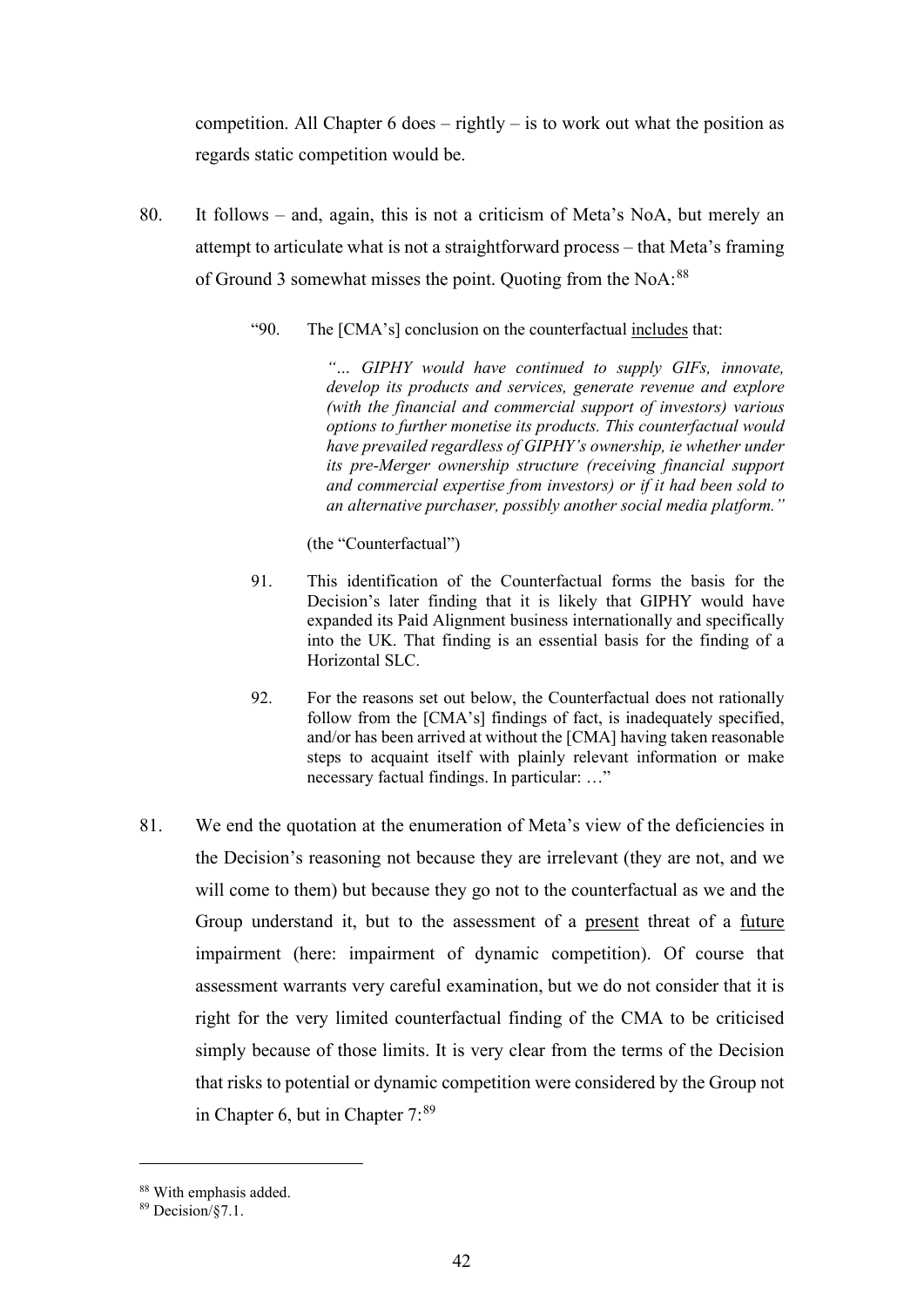"In this Chapter [7], we assess whether the Merger has led, or may be expected to lead, to a loss of potential competition in display advertising in the UK. As discussed below, this is a theory of harm arising from horizontal unilateral effects."

# *(d) The attack on the counterfactual as found in Chapter 6 of the Decision*

- 82. We have set out the CMA's conclusions in relation to the counterfactual in paragraphs 72 to 74 above. We consider that – viewing these conclusions, as we find them to be  $-$  as conclusions in relation to the static competition position, they are unassailable. That is because the conclusion is actually quite a limited one, namely that: absent the Merger, GIPHY would have continued in business much as before. It would not have gone bust (although that was, we think, a finding that was open to the Group). Nor would it have received a massive infusion of cash through investment so as to enable it dramatically to expand or change direction (and this, we think, is not a finding that the Group came anywhere near to making, and would not have been open to it, on the facts stated in the Decision). In short, subject to these constraints, GIPHY would have continued in its old business, keeping its head above water, seeking to continue to develop and expand its business; and Meta would have continued using GIPHY's services as it previously had done.
- 83. For these limited reasons, we dismiss Ground 3: but we should make clear that we do so on the basis that a number of the points there taken seem to us to be more appropriately considered in relation to Ground 1, to which we now turn.

#### **(8) Ground 1: the finding of a Horizonal SLC is unjustifiable**

#### *(a) Introduction*

84. There are two elements to Ground 1. The first is that the CMA improperly substituted a test of impairment of dynamic competition for the statutory test contained in the Enterprise Act 2002. The second is that, even if the CMA did not do so, its finding that there was a substantial lessening of competition by reason of impaired dynamic competition was "one which was not reasonably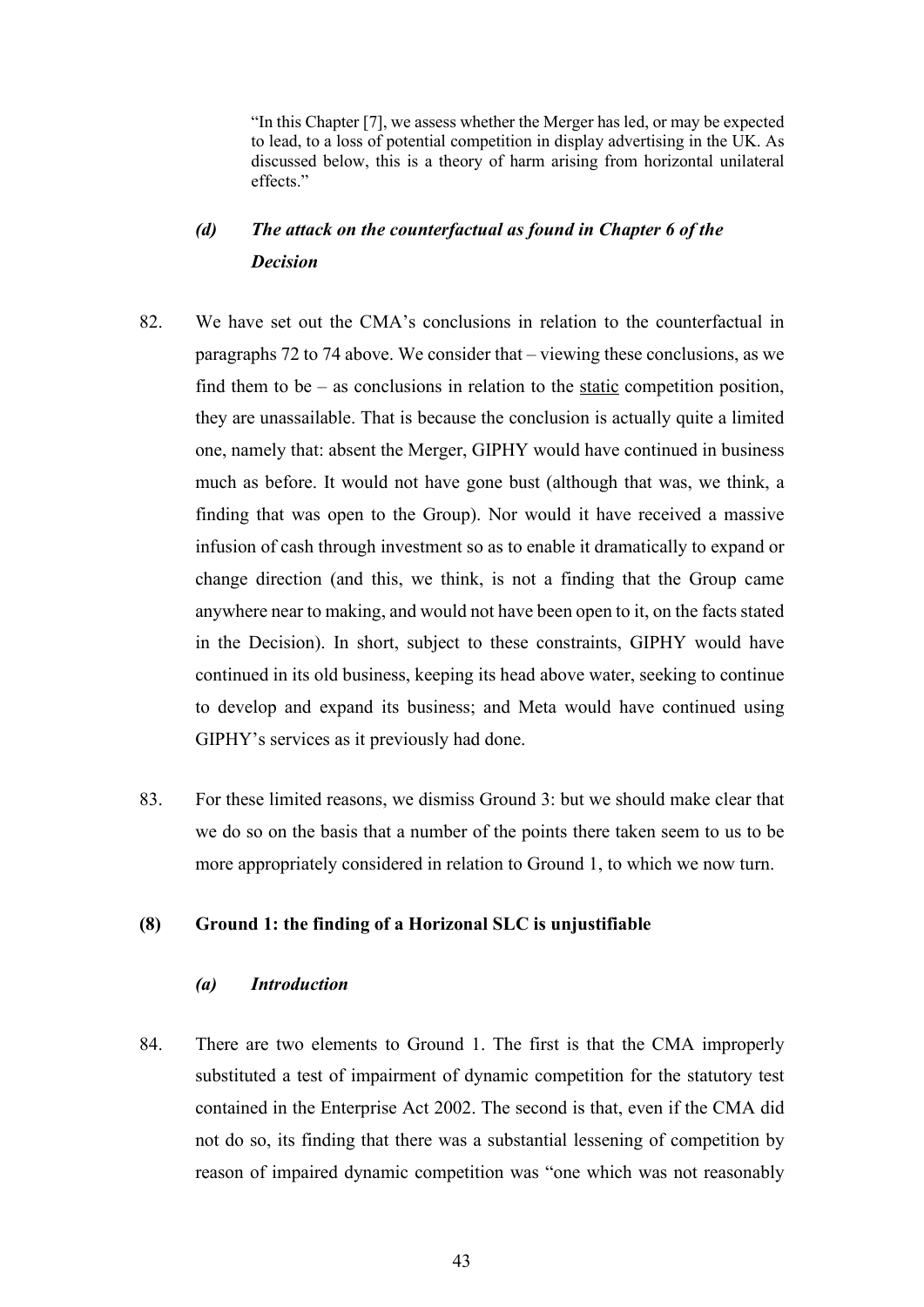open to it and/or was made without making reasonable prior inquiries or assessments that any reasonable regulator would have made".

85. We deal with these two, distinct, elements of Ground 1 in this order.

### *(b) Application of the wrong test*

- 86. Where, as here, there is a finding that a relevant merger situation exists, the CMA must decide whether "the creation of that situation has resulted, or may be expected to result, in a substantial lessening of competition within any market or markets in the United Kingdom for goods or services". We have already considered aspects of this test,  $90$  and in particular, we have found that substantial lessening of competition can arise through an impairment of dynamic competition. Of course, that impairment must amount to a substantial lessening of competition – the statutory test must be satisfied – but (as we have concluded) the statutory wording is clearly wide enough to include a substantial lessening of competition arising though an impairment of dynamic competition.<sup>91</sup>
- 87. Accordingly, we reject the contention that the CMA improperly substituted a test of impairment of dynamic competition for the statutory test contained in the Enterprise Act 2002. This is a mischaracterisation of what the CMA decided. At no point in the Decision did the Group misdirect itself as to the requirements that needed to be satisfied in order to conclude that the substantial lessening of competition test had been met. It is simply that the Decision concluded that the impairment to dynamic competition that it found to exist constituted a substantial lessening of competition.
- 88. It is, of course, an entirely separate question as to whether in this case the finding of a substantial lessening of competition by reason of impaired dynamic competition was justified. That is the second element of Ground 1, and it is to element that we now turn.

<sup>&</sup>lt;sup>90</sup> See paragraph 24 above.

<sup>&</sup>lt;sup>91</sup> See paragraphs 38 to 40 above.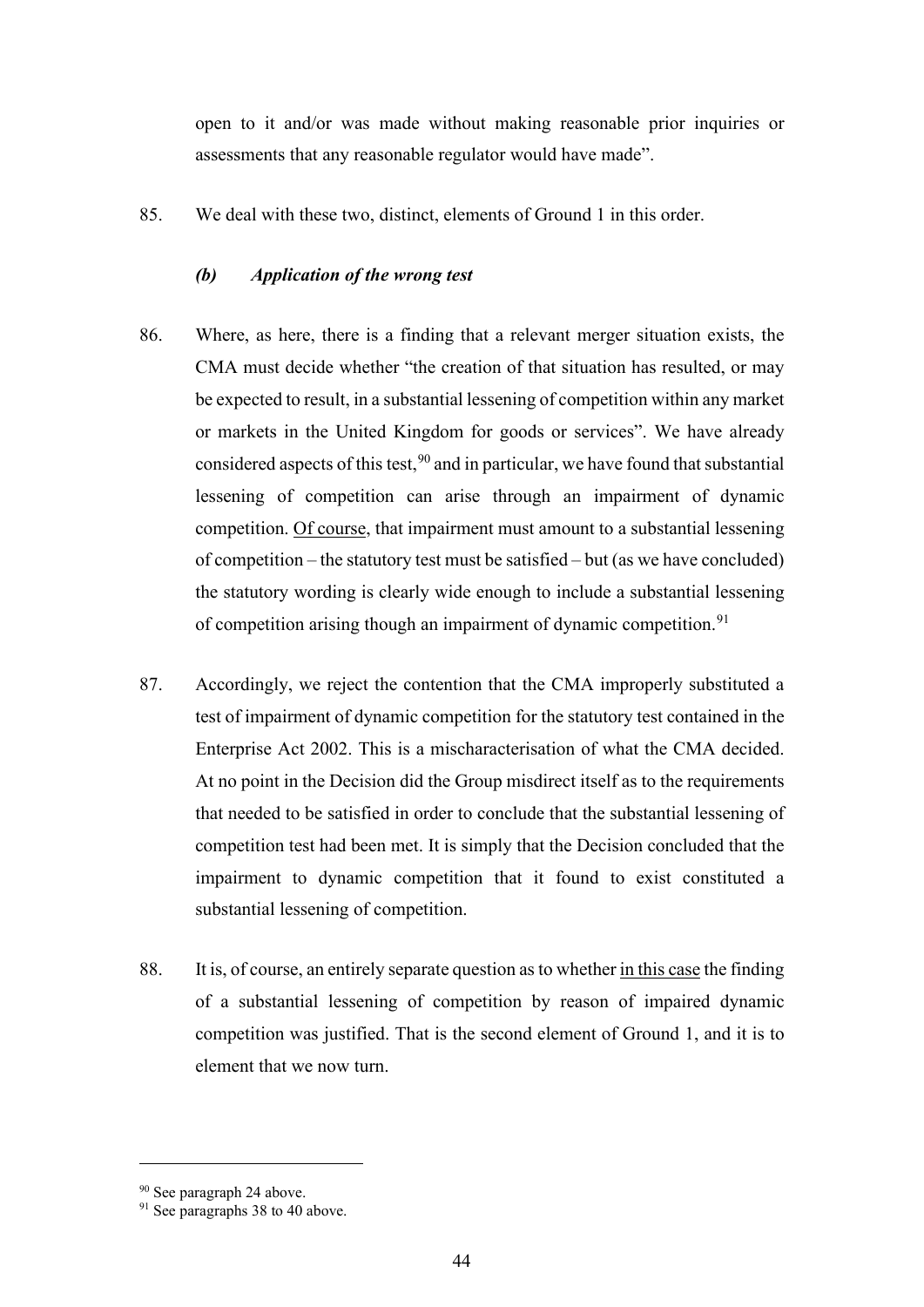# *(c) The finding of a substantial lessening of competition was unreasonable and should be set aside*

- (i) Introduction
- 89. As we have noted,  $92$  the notion of dynamic competition is, by its nature, not an easy one to nail down. It is, for that reason, all the more necessary (without being unduly prescriptive) to be clear as to the relevant factors that ought to be considered when making an assessment that dynamic competition has (or has not) been impaired. Equally, it is important to be clear about the manner in which this Tribunal should go about reviewing this sort of decision, it being common ground that the application be determined applying the principles of judicial review.
- 90. We consider the following points in the following order:
	- (1) First, we consider the nature of the review that we must undertake.
	- (2) Secondly, we set out what the Merger Assessment Guidelines and the Decision (in general terms) say about assessing or identifying dynamic competition and impairments to it.
	- (3) Thirdly, we seek to enumerate, in a non-exhaustive way, the points and factors that ought to be borne in mind when deciding whether there has been a substantial lessening of dynamic competition.
	- (4) Fourthly, we assess the decision that there has been a substantial lessening of dynamic competition by reference to these factors and this framework. We stress that although these points and factors have been framed after the Decision was published, they simply constitute a framework (drawn largely from the Merger Assessment Guidelines and the approach in the Decision itself) by way of which the lawfulness of the decision that there has been a substantial lessening of competition can be tested in a predictable way.

<sup>92</sup> See paragraph 34 above.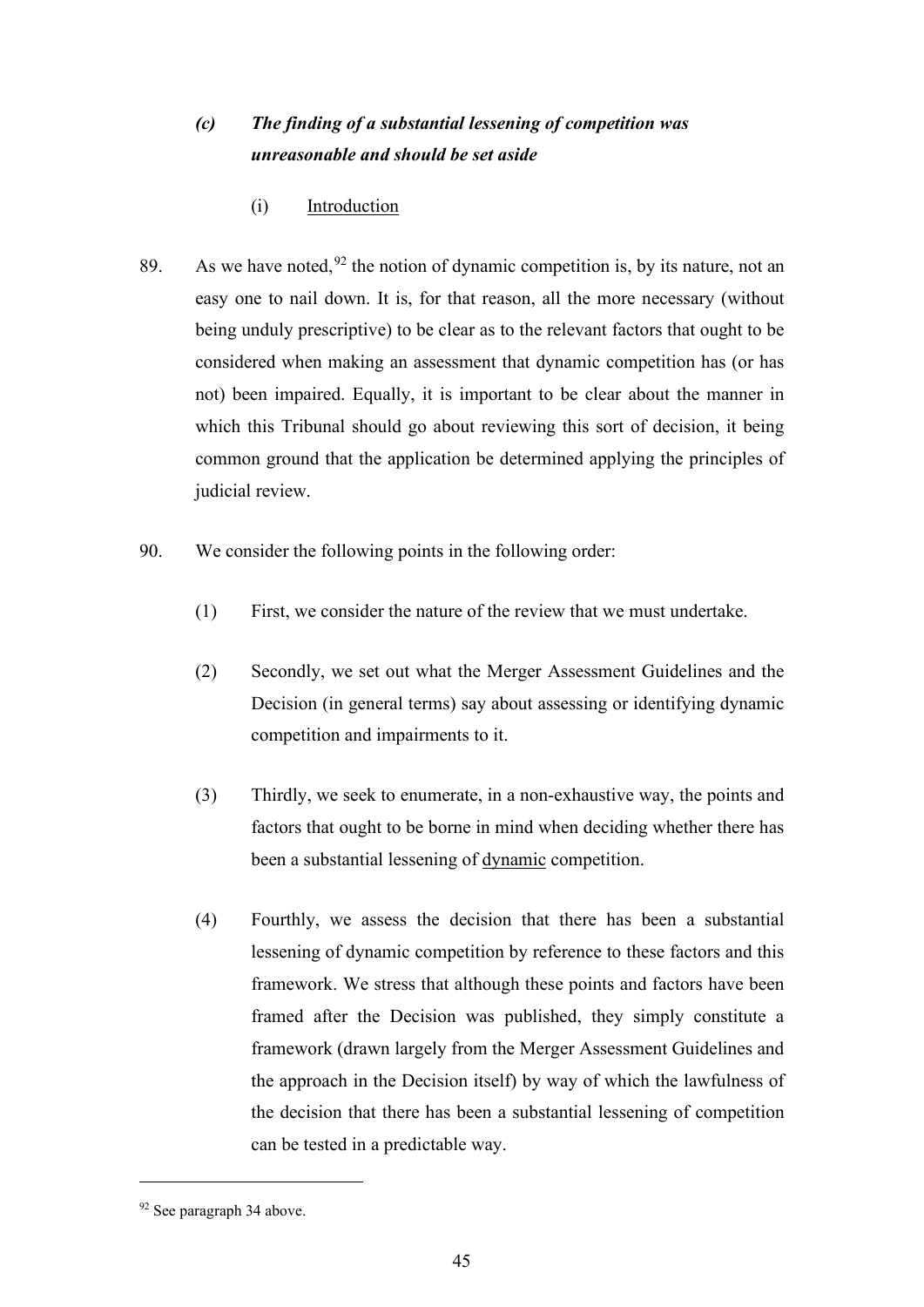- (5) Fifthly, and finally, we consider (in light of this assessment) whether the decision is, or is not, lawful.
	- (ii) The nature of the review
- 91. It was common ground between the parties that, in determining the grounds in the NoA, the Tribunal should apply the same principles as would be applied by a court on an application for judicial review.<sup>93</sup> This point is incontrovertible: it is laid down in statute, and we obviously accept it. It was also common ground between the parties that the question of whether a merger "may be expected to result" in a substantial lessening of competition was to be resolved by the CMA on the balance of probabilities.<sup>94</sup> In other words, the CMA was not obliged to make a finding one way or the other, but simply resolve the question on the basis of whether it was more likely than not. This proposition – albeit common ground between the parties – we do not accept, not least because we consider that to seek to review judicially not a finding of fact ("there was a substantial lessening of competition") but a conclusion as to whether a standard of proof was met ("on the balance of probabilities, there was a substantial lessening of competition") both sets the bar too low and is intellectually unworkable.
- 92. More specifically as to this point:
	- (1) As we have noted, there is an intrinsic oddity in reviewing on judicial review grounds a decision that there is, on the balance of probabilities, a substantial lessening of competition. What the Tribunal would have to do is test – on grounds of rationality or otherwise – not a decision that a substantial lessening of competition existed but rather a decision that, on the balance of probabilities, there was a substantial lessening of competition. Taking such an approach rigorously, not only requires difficult and unnecessary intellectual gymnastics, but also would give the CMA room for manoeuvre in making its decisions that would be difficult to defend. Accordingly, it is important to consider the basis upon which the parties advanced this proposition.

<sup>&</sup>lt;sup>93</sup> See paragraph 11.<br><sup>94</sup> See NoA/§22; Decision/Summary/§15.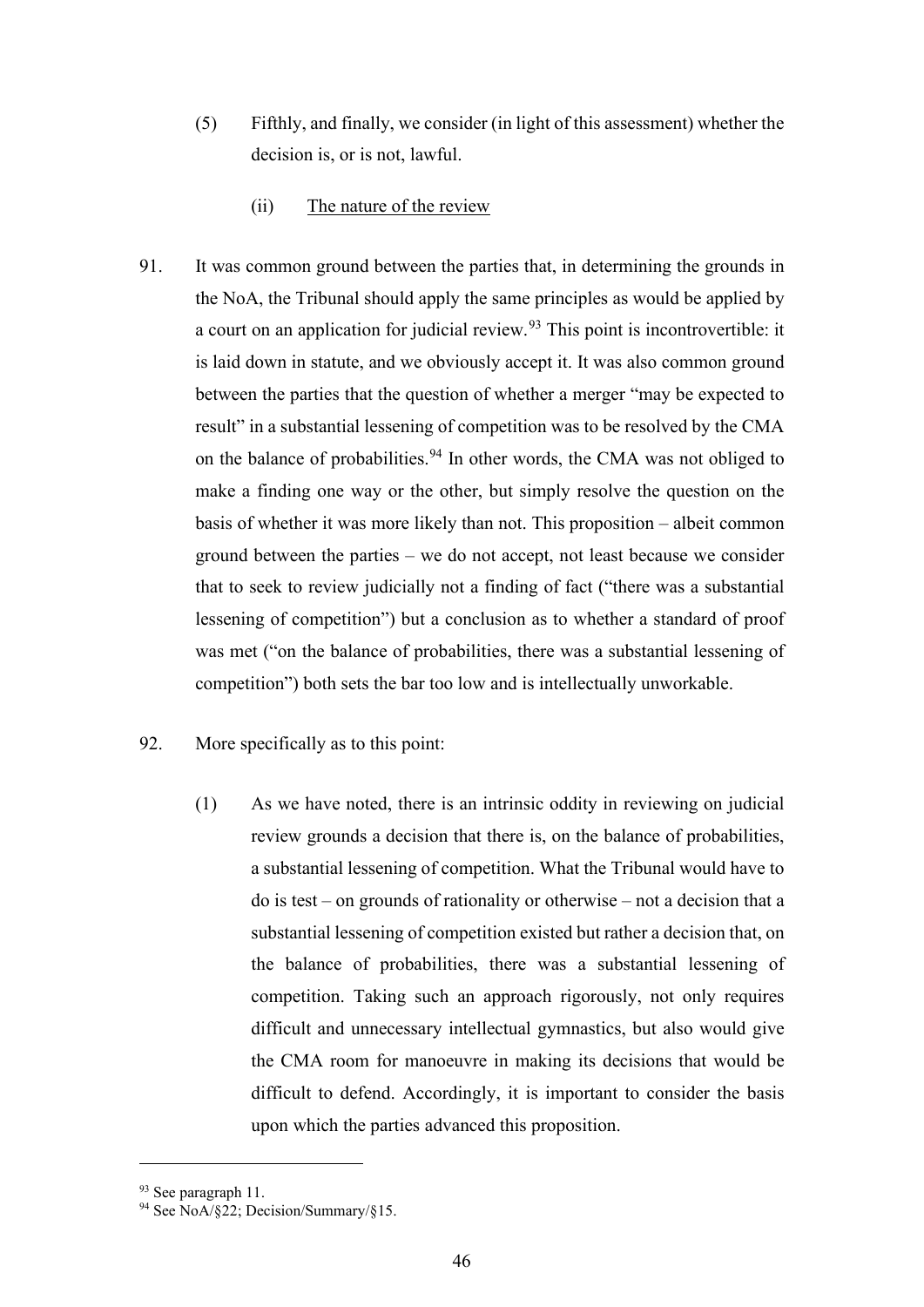- (2) Closely examined, the common ground apparently subsisting between the parties as to standard of proof evaporates. Meta's position was that "[i]t is inherent in the words "*may be expected to result*" that the standard of proof is the balance of probabilities". That makes the words of the section – "the creation of that situation has resulted, or may be expected to result, in a substantial lessening of competition within any market or markets in the United Kingdom for goods or services" – that we have underlined completely redundant. What, one might ask rhetorically, is the purpose of a higher standard of proof operating in parallel with a lower standard of proof? The authority cited by Meta in support of its argument does not support the proposition for which it is cited.<sup>95</sup>
- (3) The Decision in contrast to the NoA does not rely on the words "may" be expected to result" and instead stated: <sup>96</sup>

"In deciding whether a Merger has resulted, or may be expected to result, in an SLC, the CMA must apply a 'balance of probabilities' standard. This means that the CMA must decide whether it is *more likely than not* that a Merger will result in an SLC."

We disagree. The CMA is a competition authority tasked with making decisions according to the best of its ability. The two decisions required in section 35 – the "questions to be decided" to use the title of the section – are binary "yes/no" issues:

<sup>95</sup> NoA/footnote 23 cites *Office of Fair Trading v. IBA Health Limited* [2004] EWCA Civ 142 at [81] (Carnwath LJ). At [81], Carnwath LJ stated:

<sup>&</sup>quot;… The [Competition Appeal] Tribunal (without dissent) has interpreted "may be expected" as implying a "more than 50% chance" (para 182). Thus, in effect, the factual judgment has to be made on the balance of probabilities. …".

The Tribunal's interpretation in *IBA Health Limited v. The Office of Fair Trading* [2003] CAT 27 at [182] states:

<sup>&</sup>quot;If we take the last element first, the words "may be expected to result" occur in both section 33(1)(b) and section 36(1)(b). Those words, in our view, reflect the fact that in a merger case one is looking at the future effects of a merger, as to which there can never be absolute certainty. In order to prohibit a merger, what is required by the statute is something less than a certainty, namely an "expectation". An expectation is, however, more than a possibility … A "more than 50% chance" may be a crude way of expressing the idea of "an expectation"."

What the Tribunal and Carnwath LJ were defining was not the standard of proof according to which the decision of the (now) CMA has to be made, but what "an expectation" is. We entirely accept that "an expectation" should be defined in this way, but that says nothing about the standard of proof.

<sup>96</sup> Decision/Summary/§15.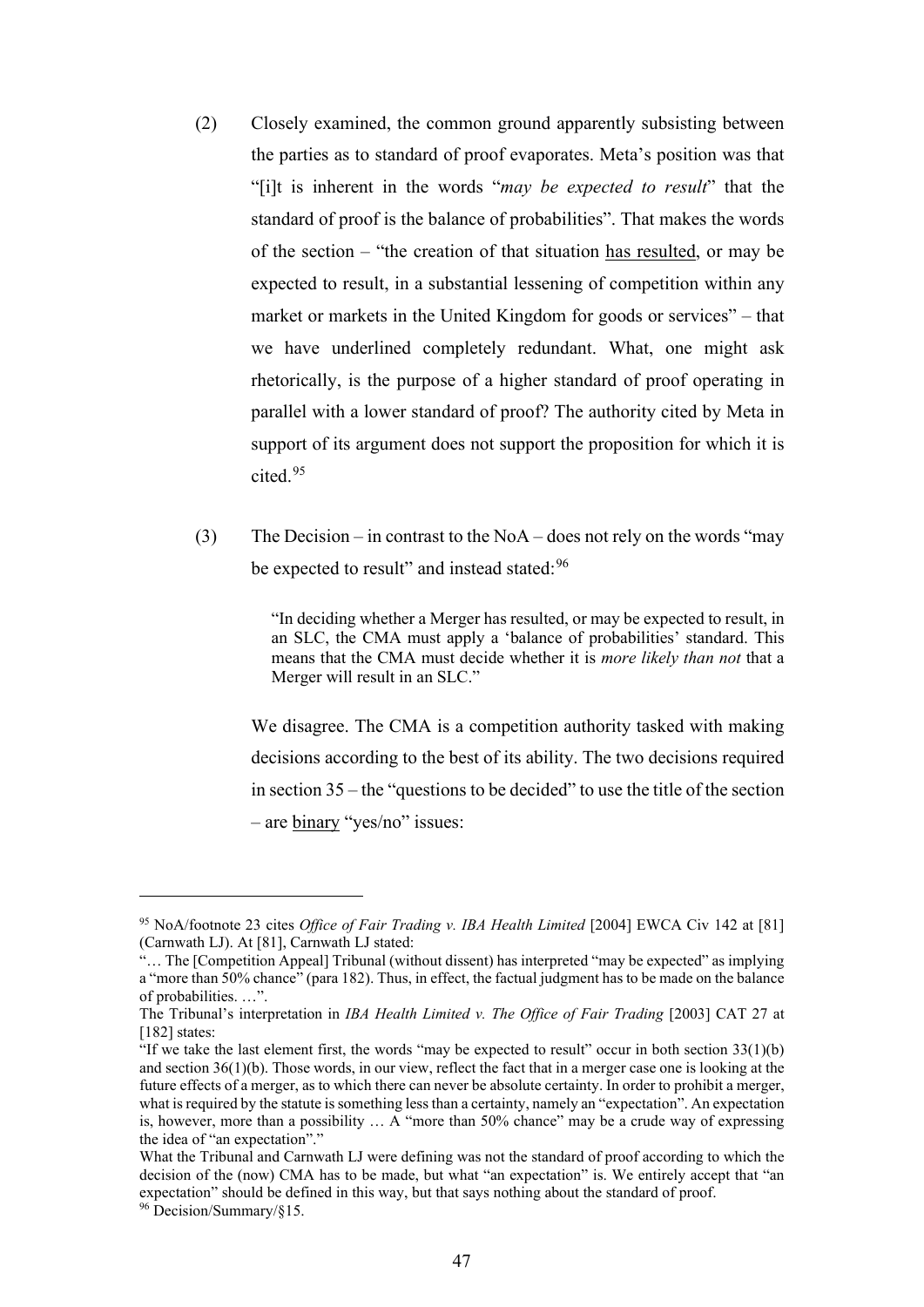- (i) Either there is a relevant merger situation or there is not. This question does not arise in the present application, but was something decided in the Decision; and
- (ii) Either a substantial lessening of competition has resulted or it has not; *or* there is an expectation (i.e. a more than 50% chance) that a substantial lessening of competition may be expected to result or not.

These are the decisions that must be made by the CMA, and the Tribunal reviews their lawfulness in those terms, not on the basis of whether they are decisions that the CMA could have lawfully reached on the balance of probabilities.

(iii) The Merger Assessment Guidelines and the Decision on dynamic competition

*The Merger Assessment Guidelines* 

93. It is appropriate to begin with the Merger Assessment Guidelines, to which the Decision makes reference. Chapter 5 of the Merger Assessment Guidelines deals with "Potential and dynamic competition". Potential competition is defined as:

> "… competitive interactions involving at least one firm that has the potential to enter or expand in competition with other firms. Potential competition is relevant to the potential for a merger to substantially lessen competition where, absent the merger, entry or expansion by either or both merger firms may have resulted in new or increased competition between them".97

We consider that this definition is broadly consistent with that we advanced in paragraph 31 above.

94. As regards dynamic competition, the Merger Assessment Guidelines say this:<sup>98</sup>

"… existing firms and potential competitors can interact in an ongoing dynamic competitive process, and a merger could lead to a loss of dynamic

<sup>97</sup> Merger Assessment Guidelines/§5.1.

<sup>98</sup> Merger Assessment Guidelines/§5.3.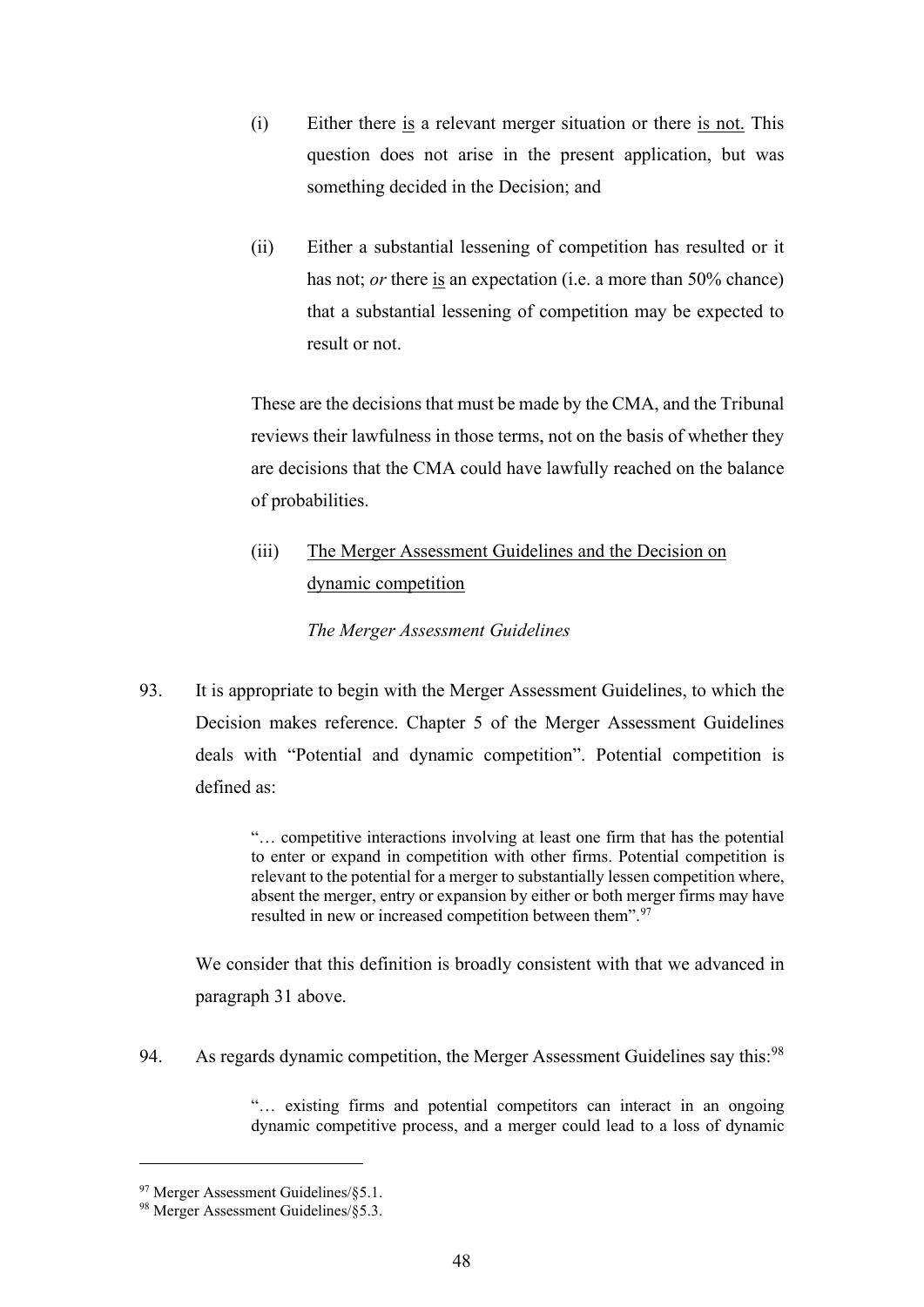competition. Firms that are making efforts or investments that may eventually lead to their entry or expansion will do so based on the opportunity to win new sales and profits, which may in part be 'stolen' from the other merger firm. Incumbent firms that are making efforts to improve their own competitive offering may do so to mitigate the risk of losing future profits to potential entrants. In this sense, potential entrants can be thought of as dynamic competitors, even before they effectively enter and begin supplying customers. A merger may reduce the incentives of dynamic competitors to continue with efforts to enter or expand, or the incentive of incumbent firms to mitigate the threat of future rival entry or expansion. The impact of such a reduction in efforts would affect customers in the present, rather than solely from the future point in time when entry or expansion has occurred."

- 95. Again, we consider this formulation to be broadly consistent with what we have advanced in paragraph 34 above. However – and we entirely accept that the same is true of the formulation so far attempted in this Judgment – this does very little to create certainty and remove dynamic competition and impairments to it from the realm of "it is what I say it is".<sup>99</sup>
- 96. We were invited by the CMA to read and consider with particular care the following paragraphs in the Merger Assessment Guidelines:

#### "**Loss of dynamic competition**

- 5.17 In some sectors, an important aspect of how firms compete involves efforts or investments aimed at protecting or expanding their profits in the future. This includes efforts that may give firms the ability to compete in entirely new areas (ie to enter), or the ability to compete more effectively in areas where they are already active (ie to expand). Examples of the types of efforts or investments firms might make include developing new products or improving existing ones; introducing more efficient or disruptive business models; introducing new features that benefit customers but also increase customer stickiness; or sacrificing short-run margins (or even operating at a loss) in order to attract users to their platform and benefit from network efficiencies, to achieve a minimum efficient scale, to scale up a distribution network, or to establish a reputation.
- 5.18 Where investment and innovation efforts represent an important part of the competitive process itself, this can lead to dynamic competitive interactions between existing competitors and potential entrants that are making efforts to enter or expand (ie, dynamic competitors). Existing firms may invest in the present in order to protect future sales from dynamic competitors. Dynamic competitors making investments in the present will do so in order to win new sales in the future, including by winning sales from other suppliers.

 $99$  See footnote 26 and paragraph 37(3) above.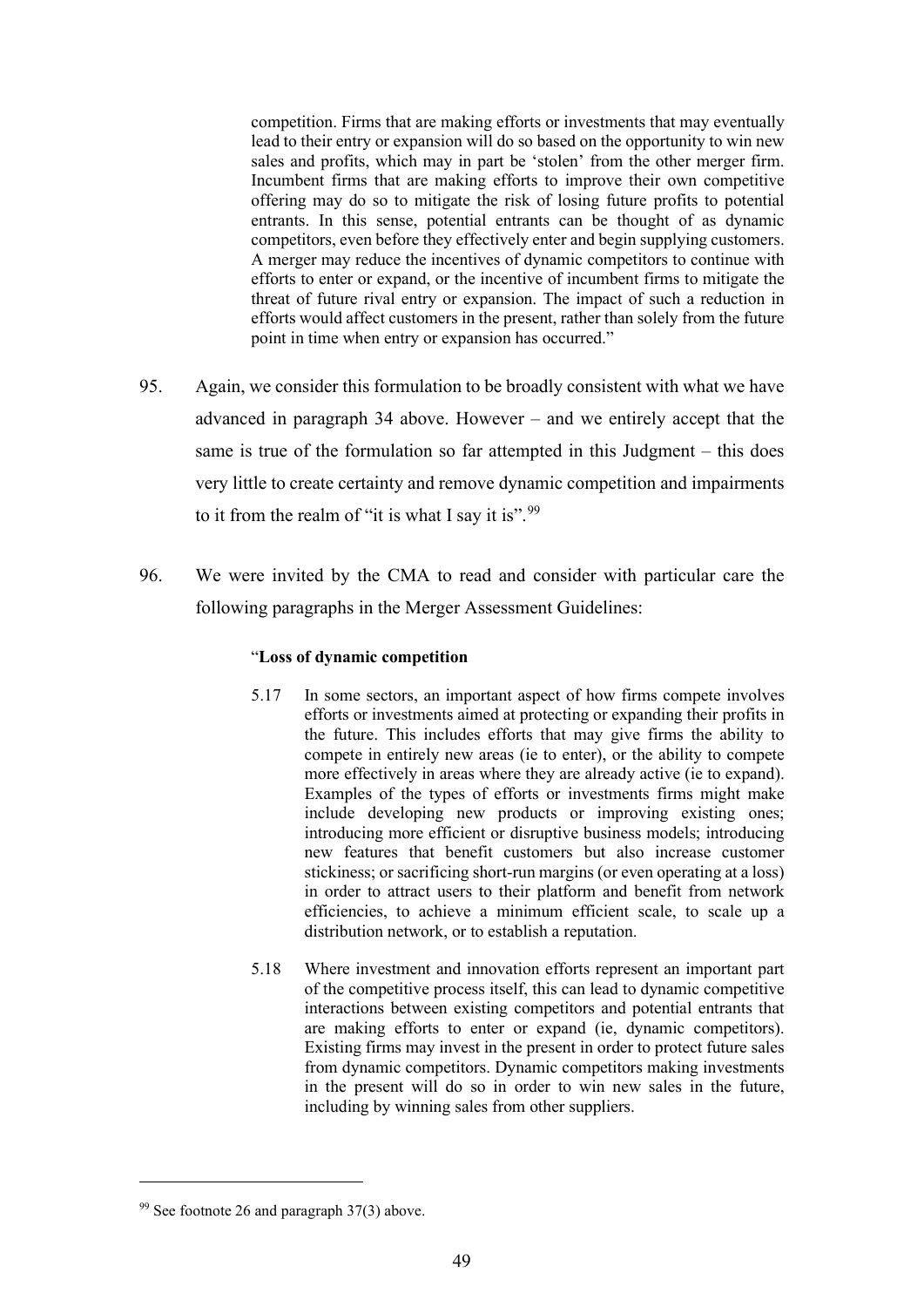- 5.19 Mergers can reduce the dynamic competitive interactions between an existing supplier and a dynamic competitor, or between two dynamic competitors:
	- (a) A merger involving an existing supplier and a dynamic competitor may lead the existing supplier to reduce its efforts in the present to protect against the possible impact of the dynamic competitor, as any future loss of sales to the dynamic competitor would not reduce the profits of the merged entity.
	- (b) A merger involving a dynamic competitor making efforts towards entry or expansion may lead the merged entity to reduce those efforts. After a merger, any profits that the dynamic competitor would expect to 'steal' from the other merger firm would no longer contribute to an incentive to enter, as these profits would already be captured by the merged entity.
- 5.20 There may be some uncertainty about the outcome of investments and innovation efforts absent the merger, including whether the investments being made by merger firms would ultimately result in products or services being made available to customers. However, uncertainty about the outcome of a dynamic competitive process does not preclude the CMA from assessing the impact of the merger on that dynamic process. A process of dynamic competition can increase the likelihood of new innovations or products being made available, and therefore has economic value in the present.
- 5.21 Accordingly, while the CMA's assessment of dynamic competition may, in some cases, focus on entry and expansion in relation to specific products, in others, it may consider a broader pattern of dynamic competition in which the specific overlaps may not be identified easily at the point in time of the CMA's assessment. Examples might include two digital platforms exhibiting a pattern of using their existing platforms or suites of integrated services as a launchpad to enter into new, overlapping services; two pharmaceutical companies engaging in research programmes that are likely to treat the same illnesses; or two firms with geographic expansion strategies that are likely to target similar local areas. Where this is the case, the CMA may assess a broader loss of competition arising from a reduction in the merger firms' incentives to continue investing in these competing programmes or strategies, rather than focusing on individual future overlaps.
- 5.22 When assessing losses of dynamic competition, the CMA may consider evidence on any direct response of an incumbent merger firm to the threat of entry or expansion by the other merger firm or may consider evidence on the incumbent's incentive to respond to any such threat.
- 5.23 The likelihood of successful entry by a dynamic competitor and the expected closeness of competition between a dynamic competitor and other firms are both relevant to the constraint exerted by a dynamic competitor on other firms and the CMA will take this into account. The elimination of a dynamic competitor that is making efforts towards entry or expansion may lead to an SLC even where entry by that entrant is unlikely and may ultimately be unsuccessful. This may be the case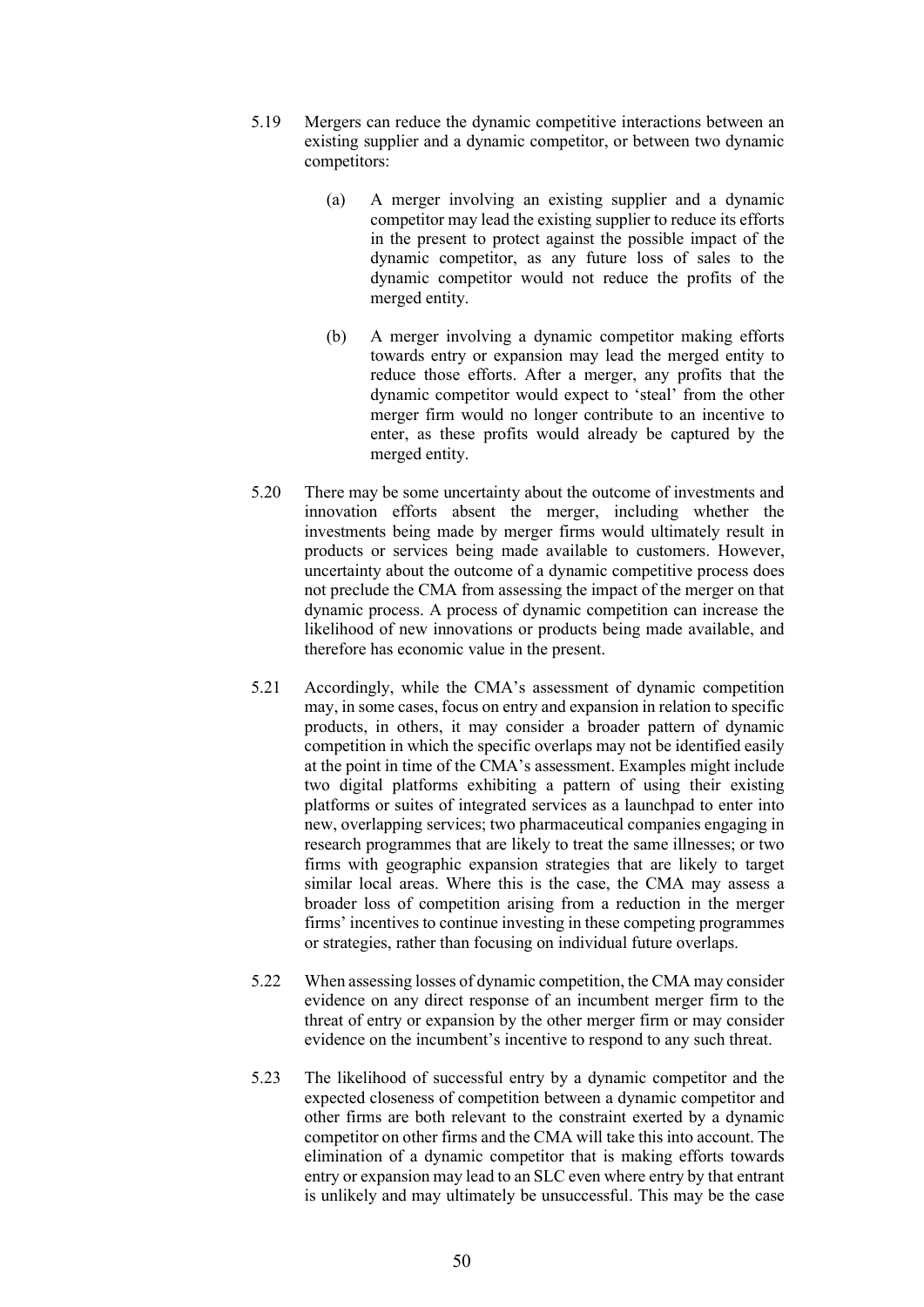if, for example, there is evidence that the competitor's entry or expansion would have a significant impact on other firms' future profits. In such circumstances, the removal of the threat of entry may lead to a significant reduction in innovation or efforts by other firms to protect those future profits.

- 5.24 Firms may use different levers to respond to dynamic competition. For example, firms may be more likely to flex their prices (which may be changed rapidly in the short-run) in response to competition from existing competitors, while using investment and innovation efforts to protect their profits from long-run, dynamic threats from potential entrants. Therefore, competition concerns may arise in relation to losses of existing competition despite the presence of dynamic constraints from potential entrants. Conversely, a loss of dynamic competition may be significant even though there are sufficient constraints to protect existing competition on aspects of competition that can be flexed in the short run."
- 97. We will consider what can be drawn from this guidance below. Before that, we turn to the Decision.

### *The Decision*

98. Chapter 7 of the Decision concludes:  $100$ 

"On the basis of the above assessment, our view is that the Merger will lead to a **substantial lessening of competition in the supply of display advertising services in the UK arising from a loss of dynamic competition**. The effects on dynamic competition in display advertising arising from the elimination of GIPHY as a potential competitor are exacerbated by the weakening of competition between social media platforms as set out in Chapter 8, Vertical Effects."

- 99. In Decision/§§7.7*ff*, a "framework for analysis" is set out. We draw the following points from this:
	- (1) The static competition position must be the starting point for any analysis. That, as it seems to us, is the inevitable conclusion given how Chapter 6 of the Decision is framed.<sup>101</sup> Furthermore, it is a finding of the Decision – read properly – that there is in this case no substantial lessening of static competition.

<sup>100</sup> Decision/§7.255. Emphasis in the original.

<sup>&</sup>lt;sup>101</sup> See paragraphs 72 to 79 above.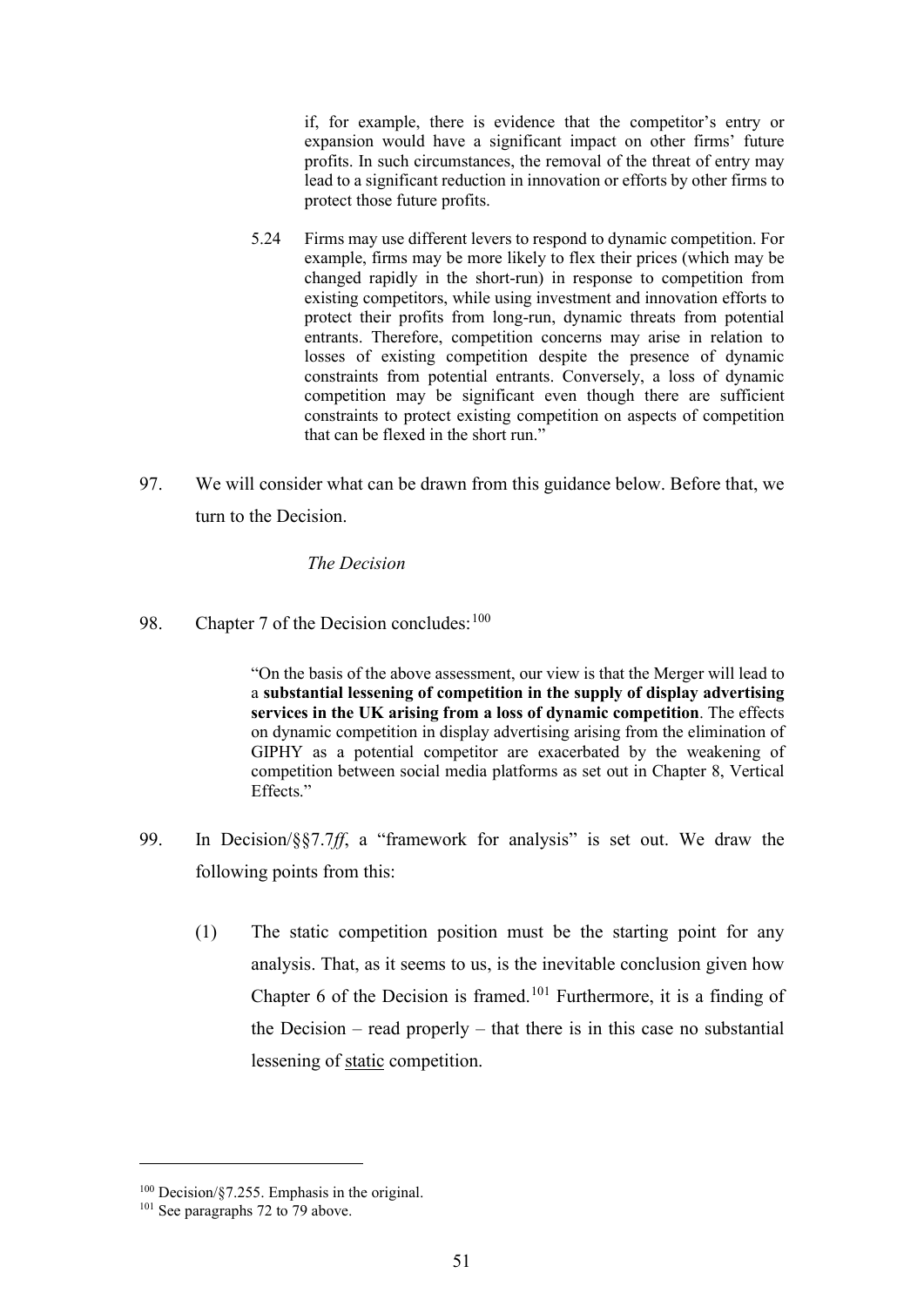- (2) The question is whether impairments to potential and/or dynamic competition (whether together or in combination) bring about a substantial lessening of competition. The Decision recognises that there is a connection between potential and dynamic competition:
	- "7.9 Mergers involving a potential entrant can lessen competition in different ways. First, a merger involving a potential entrant may imply a loss of the future competition between the merger firms after the potential entrant would have entered or expanded. Second, existing firms and potential competitors can interact in an ongoing dynamic competitive process, and a merger could lead to a loss of dynamic competition.
	- 7.10 Losses of future competition and losses of dynamic competition are interrelated, as they both involve the constraint from potential entrants, and both depend on the likelihood of entry or expansion by a potential entrant, and the impact of such entry or expansion on competition."

We agree with this. There is considerable danger in treating static, potential and dynamic competition as separate and distinct phenomena, when they are, in fact, closely related. As we said earlier (in paragraph 30 above), these forms of competition subsist on a spectrum, and cannot (and should not) be too rigidly demarcated.

(3) Decision/§7.12 then seeks to articulate the relevant factors to an assessment of an impairment of competition where there is no substantial lessening of static competition:

> "The importance of GIPHY as a potential competitor in display advertising, and hence its importance to dynamic competition, depends on a range of factors, including the efforts it would have made to expand in the display advertising market, the value of its efforts to innovate, the likelihood of expansion of its monetisation activities, the extent to which GIPHY may have stimulated innovation and competition by third parties (such as its API partners), the extent to which it may have been a competitive threat to [Meta], and [Meta's] incentives to respond to this threat. While the competitive process of innovation and the development of products by global players such as GIPHY and [Meta] takes place at a global level (such that developments will also be reflected in the UK), sales to customers occur at a national level. When assessing the effect of the Merger on the UK display advertising market it is therefore also necessary to consider the likelihood of GIPHY's entry into the UK and its efforts to achieve that goal."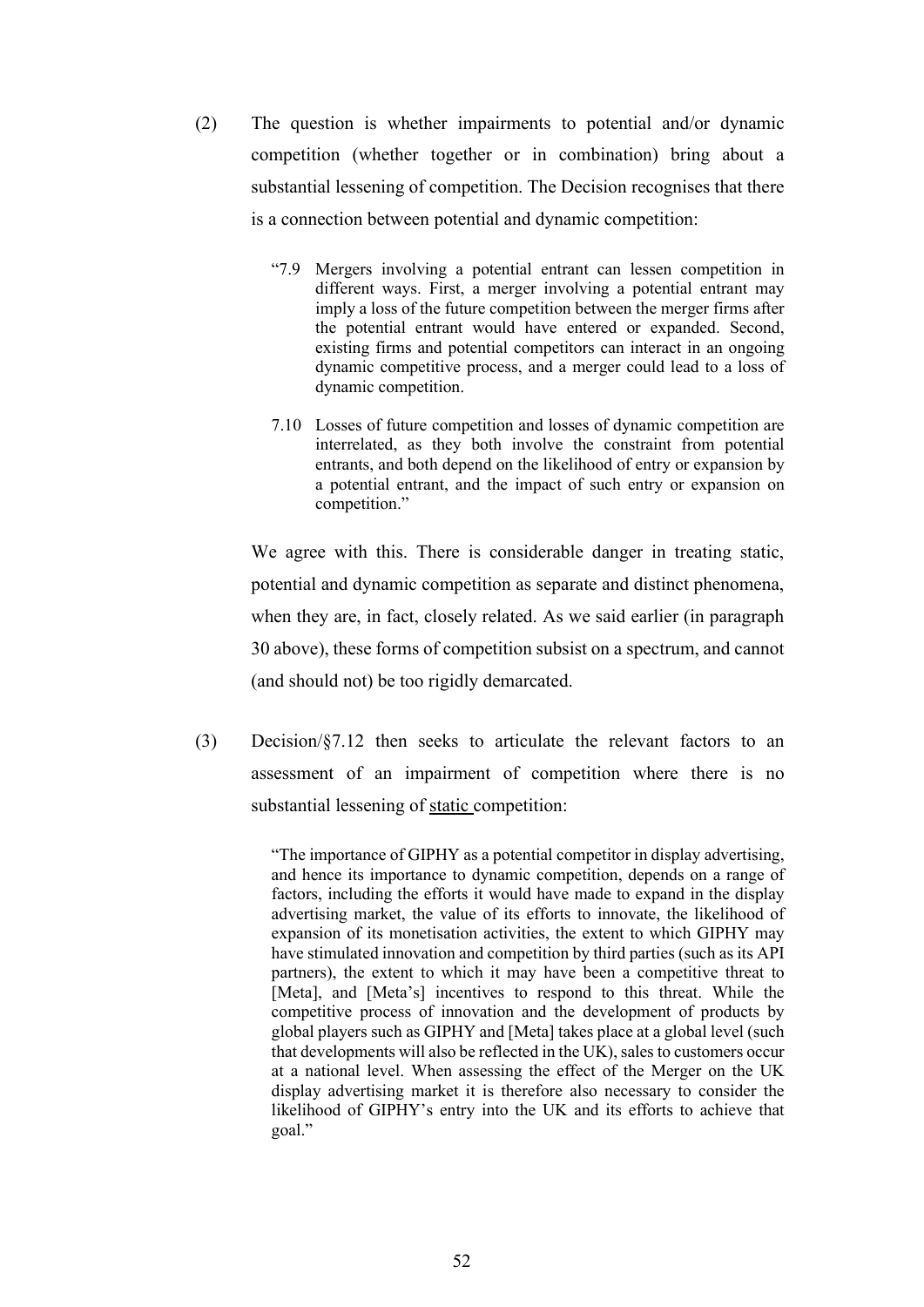- (4) As is recorded in the Decision,  $102$  and as appears in Ground 1 of the NoA, Meta attacked this framework of analysis on the basis that it failed to reach the required standard of proof for a finding of a substantial lessening of competition. We do not agree – for the reasons that we have given – that this is inevitably the case. However, we do accept, given that there is no established framework for assessing an impairment to dynamic competition, that it is important to set out, in the abstract but with reasonable certainty, the relevant factors that need to be considered. This is so that the facts, as they are understood, can be grouped in relation to these factors, and a decision as to whether there is or is not a substantial lessening of dynamic competition can be made by the competition authority and, thereafter (if challenged), its lawfulness can be reviewed by the Tribunal.
- (5) The Decision does not, in the abstract, set out the factors it took into account in reaching its decision on substantial lessening of competition. That is entirely understandable, given the purpose of the Decision and the CMA's function. However, it is helpful, when judicially reviewing a slippery concept like an impairment to dynamic competition, to at least enumerate, on a non-exhaustive basis, the relevant factors that the decision-maker ought to have had in mind, so that the lawfulness of the decision can properly be tested.
	- (iv) Relevant factors and approach when determining whether there has been an impairment of dynamic competition

## *Static competition in relevant markets is the starting point*

100. Dynamic competition cannot and should not be considered in isolation from static or potential competition. Both potential and dynamic competition are informed by what is  $-$  by the state of static competition. The starting point should, therefore, generally be the state of static competition in any given market or markets.

<sup>102</sup> Decision/§§7.18*ff*.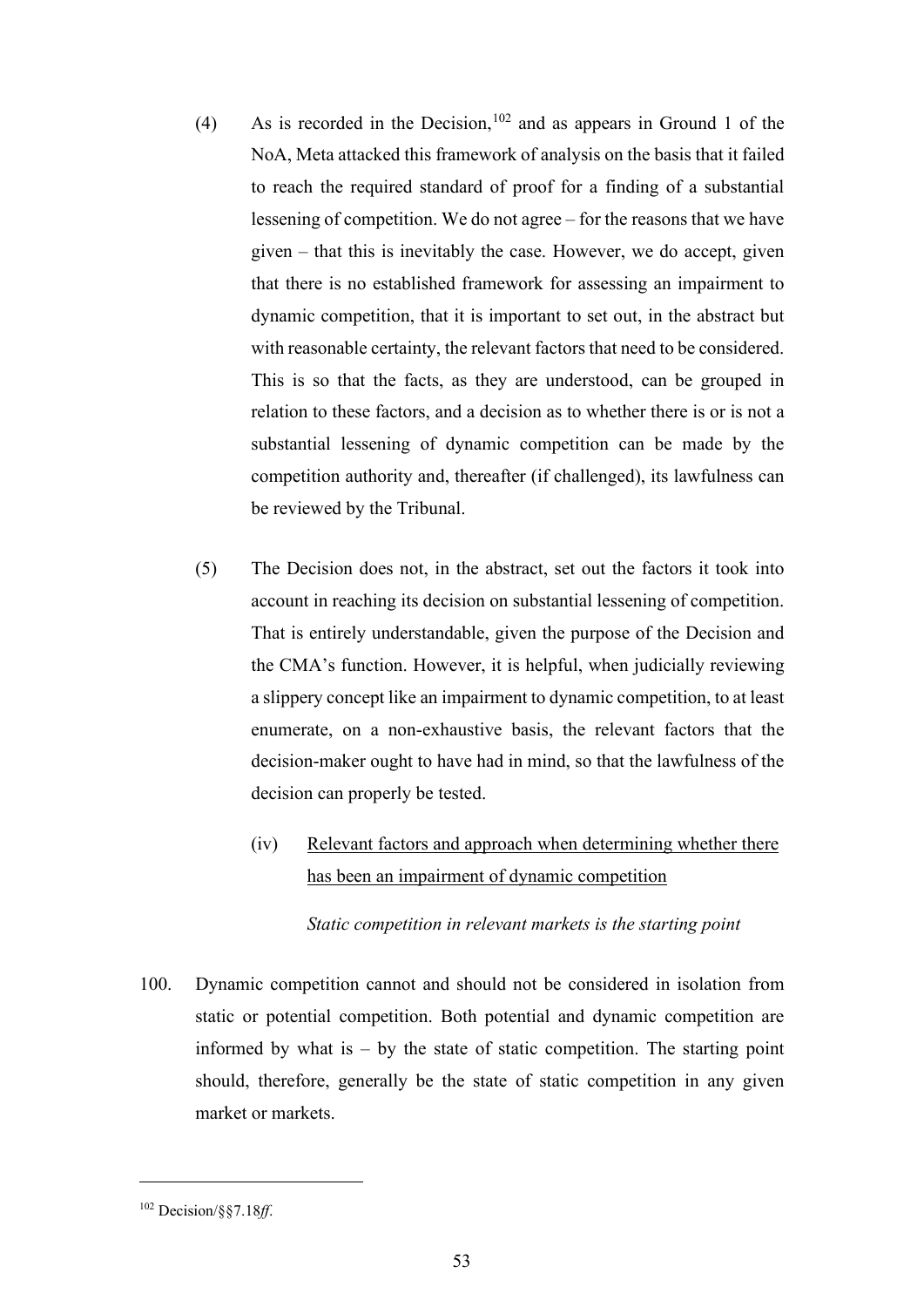- 101. These days, with the rise of digital platforms and the related increase in the importance of "multi-sided" platforms serving multiple markets, even the analysis of static competition may involve consideration of (and so definition of) more than one market.<sup>103</sup> That is all the more likely where dynamic competition is under consideration, because (as we have described  $104$ ) dynamic competition involves much more fluid competition, with the potential for disruptions and incursions from participants in different markets.
- 102. An assessment of dynamic competition will therefore have to begin by identifying all relevant markets – bearing in mind the potential for dynamic interplay between markets – and then assessing the static competition in each.

## *Potential competition*

103. We next consider that the prospect of potential competition should be considered. In other words, the likely future state of the relevant markets – and in particular the position of the entities that are merging – needs to be considered. Whilst we appreciate that the borderline between potential and dynamic competition is impossible to draw clearly, and whilst we would discourage approaches that seek to treat these different forms of competition as too distinct, the fact is that potential competition essentially involves an extrapolation of existing trends, whereas dynamic competition involves an assessment in relation to something that is inherently unpredictable. It makes sense, therefore, in any assessment, to consider those trends that can more reliably be determined (potential competition), before moving on to that which is likely to be more speculative (dynamic competition).

#### *Time frame*

104. It is necessary for there to be a clear understanding as to the time frame within which the impairment to dynamic competition would manifest itself. Although we appreciate that dynamic competition can (and probably will) exist in the

<sup>&</sup>lt;sup>103</sup> It is unnecessary, for the purposes of this Judgment, to consider the analytical difficulties that "twosided markets", as they are often known, give rise to.

<sup>&</sup>lt;sup>104</sup> See paragraph 34 above.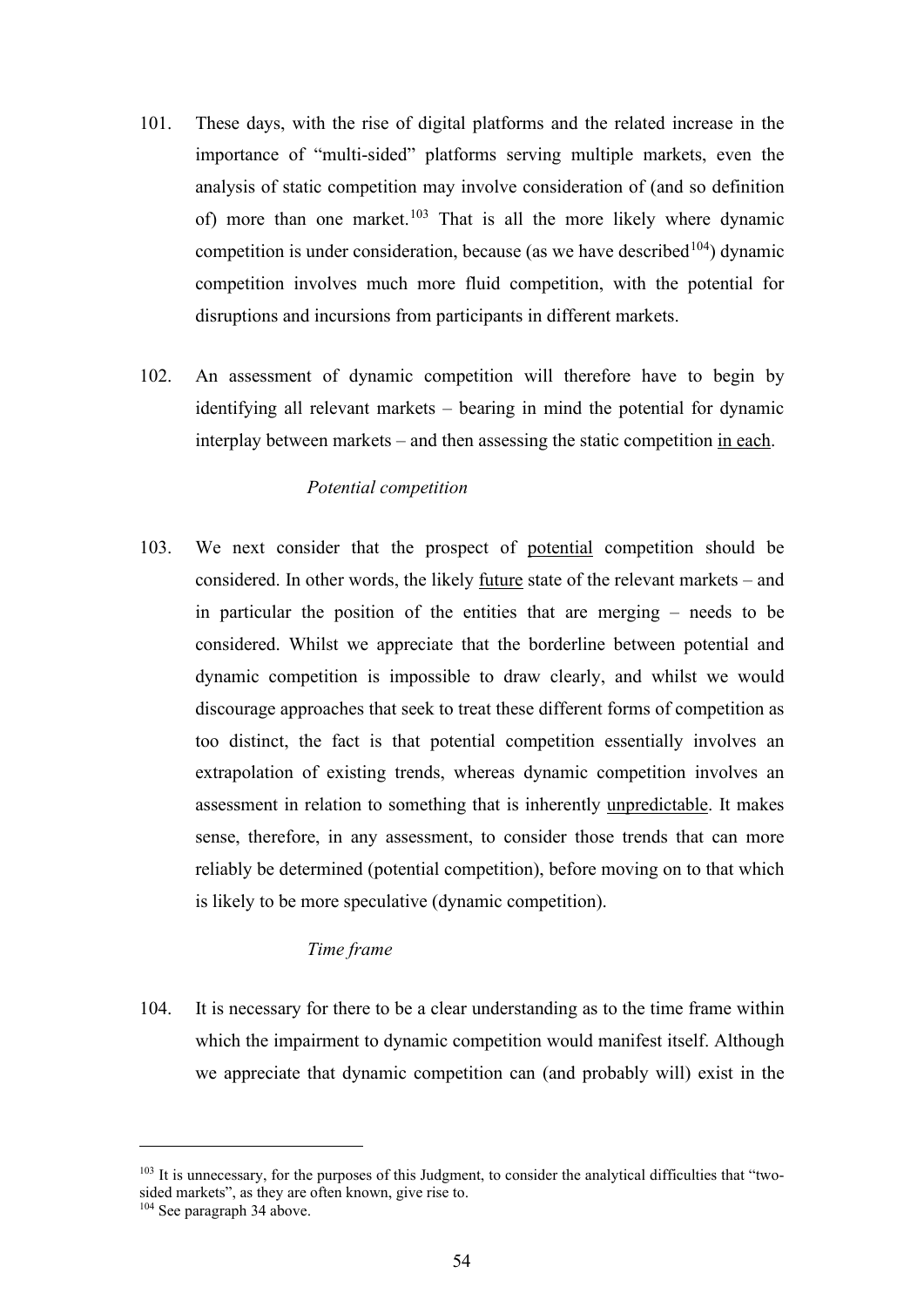present, it will not – by definition – have actually manifested itself.<sup>105</sup> Accordingly, the assessment of a substantial lessening of competition will have to consider:

- (1) What would happen if the merger in question were to go ahead.
- (2) What would happen if the merger in question were not to go ahead.
- 105. Assessment of impairment to dynamic competition will almost always involve consideration of expectations (i.e. an outcome with a more than 50% chance). Clearly, that outcome will involve consideration of multiple factors, but we doubt very much (although of course every case must turn on its facts) if an impairment to dynamic competition that is not thought to manifest itself within five years at the outside can be considered to be an expectation. The world is simply not that predictable.

## *Assessment of the merging parties*

106. Having established the terrain of the inquiry, the nature of the merging parties needs to be considered. It will be necessary – just as the relevant markets have been considered, in both static and potential terms – to assess the market position of both the merging parties in both static and potential terms. No doubt this will be informed by the market identification, definition and assessment described in paragraphs 100 to 105 above, but we consider that it is important to keep well in mind the particular positions of each merging party.

## *Identification of the dynamic element*

107. Given the fluid nature of dynamic competition, we anticipate that identification of the dynamic element will be very difficult. After all, dynamic competition is something that is propelled by the introduction of new products and new processes,<sup>106</sup> and so is by definition unpredictable. Nevertheless, in order to find an impairment to dynamic competition, the broad nature of the dynamic must

<sup>105</sup> See paragraph 37(1) above.

<sup>&</sup>lt;sup>106</sup> See the quotation at paragraph 36 above.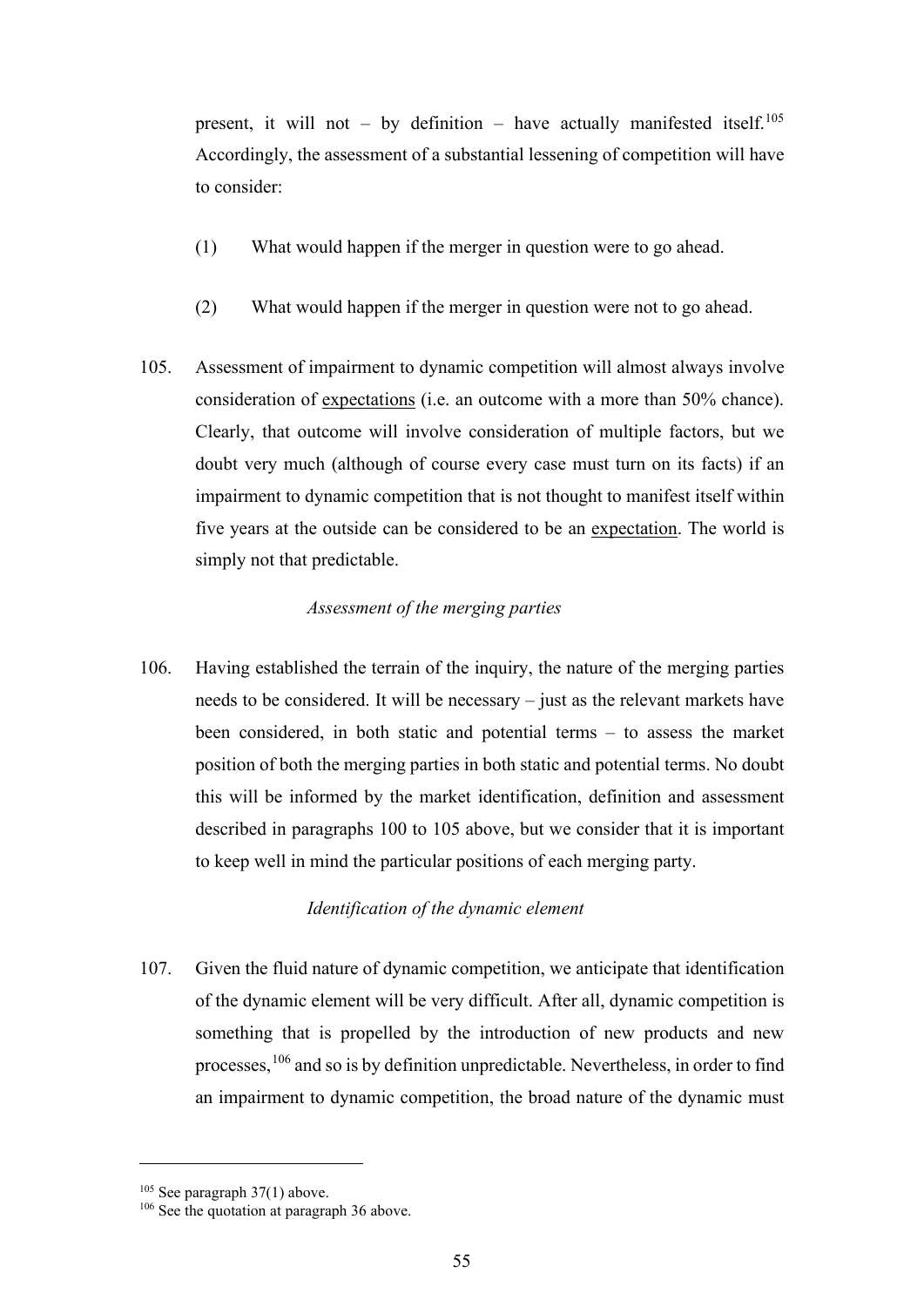be set out in order for a decision that dynamic competition is impaired to be defensible.

#### *Duds?*

- 108. Having identified the nature of the dynamic competition, it is necessary to test whether that dynamic is likely to actually manifest itself. We anticipate that the number of identifiable dynamic elements that actually succeed will be vastly outnumbered by the failures. And, emphasising the fact-specific nature of every case, it is likely that many, or even most, failures will not have any effect – one way or the other – on competition. Intervention (by preventing the merger) in such cases is not permissible, as there will be no expectation that a substantial lessening of competition will result.
- 109. Seeking to ascertain the likelihood that an identified dynamic will manifest itself will, we anticipate, also be very difficult. We set out, in the following subparagraphs, a number of factors that may assist in differentiating the dud from the genuinely dynamic. The list, we stress, is indicative and non-exhaustive:
	- (1) *The motives and thinking of the merging firms.* The motives and thinking of the firms will clearly inform as to the nature of the dynamic market. Take, as here, a merger between a relatively small – and struggling – firm (*Firm A*) and a behemoth with significant market power (*Firm B*). If *Firm B* is acquiring *Firm A* in order to kill off a rival, that is an indicator that a dynamic market is being impaired or suppressed. Equally, if *Firm A*, because it is struggling, is looking for financial backing so as to take forward a novel business development, that is an indicator that the merger may in fact be pro-competitive, not impairing dynamic competition, but facilitating it.
	- (2) *The market value attached to the dynamic element.* The market's own evaluation of the value of the dynamic element will be relevant. If, for instance, there is huge interest in *Firm A*, because of its plans, from not just *Firm A* but others, that is an indicator of a valuable dynamic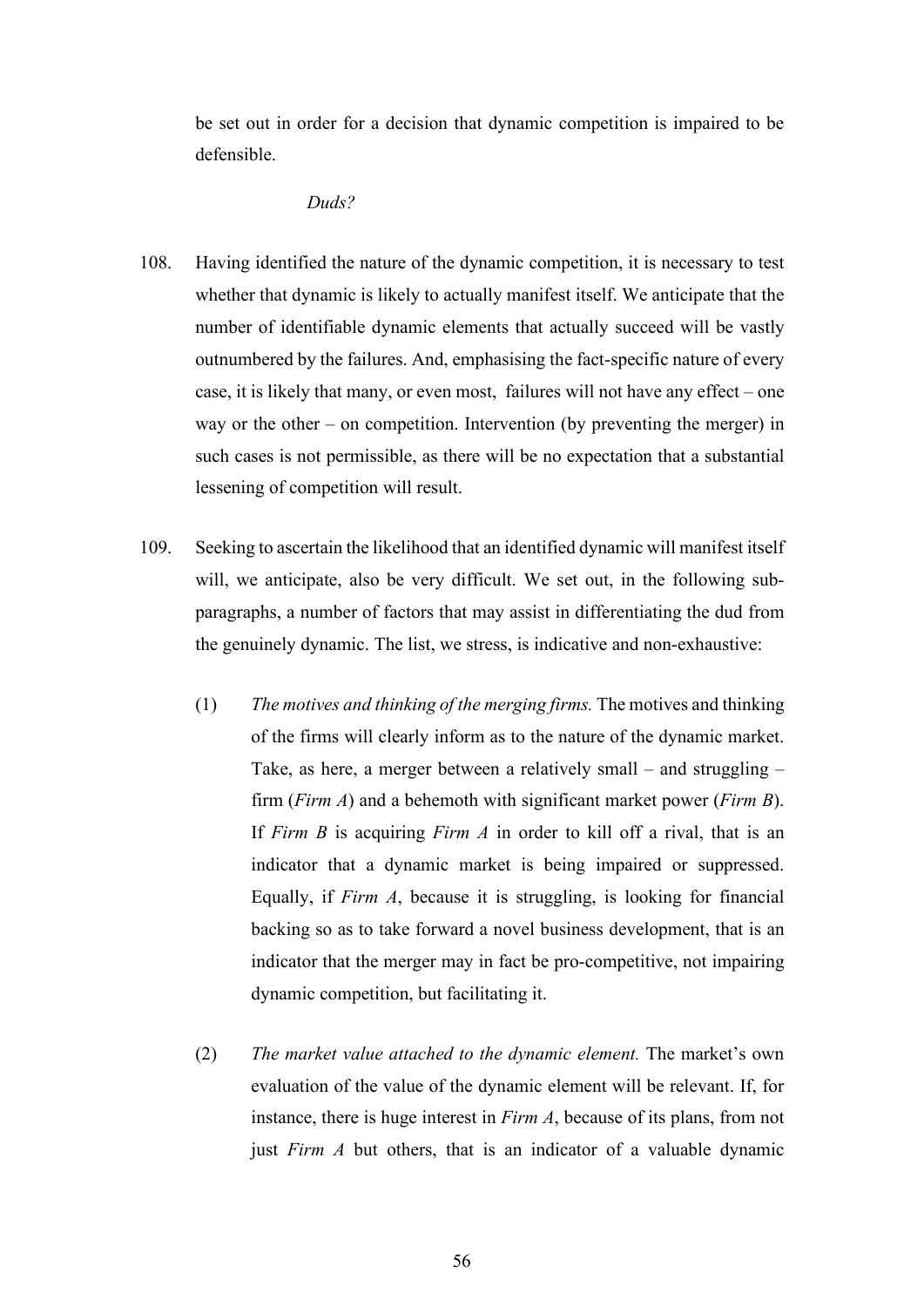potential, and that perhaps it should not be permitted to strengthen or augment the market power of *Firm B*.

- (3) *Contestability.* A contestable market is a market that has very low barriers to entry and exit. In a perfectly contestable market (which no market is), entry and exit are costless. Where a market is not contestable, there are barriers to entry (and, less relevantly for present purposes, exit). Where *Firm A* has successfully navigated these barriers, and established itself in the market, that is in and of itself a valuable property which should not – without consideration – be suppressed through merger. On the other hand, if a market is easily contestable, the significance of *Firm A*'s position is less, because it can be replicated without much effort.
- (4) *Monetisation.* At the end of the day, the significance of a dynamic element turns on the manner in which it can be monetised. If that potential exists, and is great, then the significance of the dynamic element is high. If, on the other hand, the dynamic element – whilst a "good idea" – is no more than that, then the acquisition of *Firm A* by *Firm B* is less likely to signify in terms of impairment to dynamic competition.

#### *Cross-check*

110. Finally, given the fluid nature of dynamic competition and impairments to it, we consider that – where there is a conclusion that a merger gives rise to an expectation of a substantial lessening of dynamic competition, a cross-check should be carried out, where the competitive disbenefits of preventing or unwinding the merger are considered. Competition authorities like the CMA face an unenviable predicament of being damned if they act and damned if they do not act. Unwise intervention can just as easily lessen competition as an unwise failure to intervene.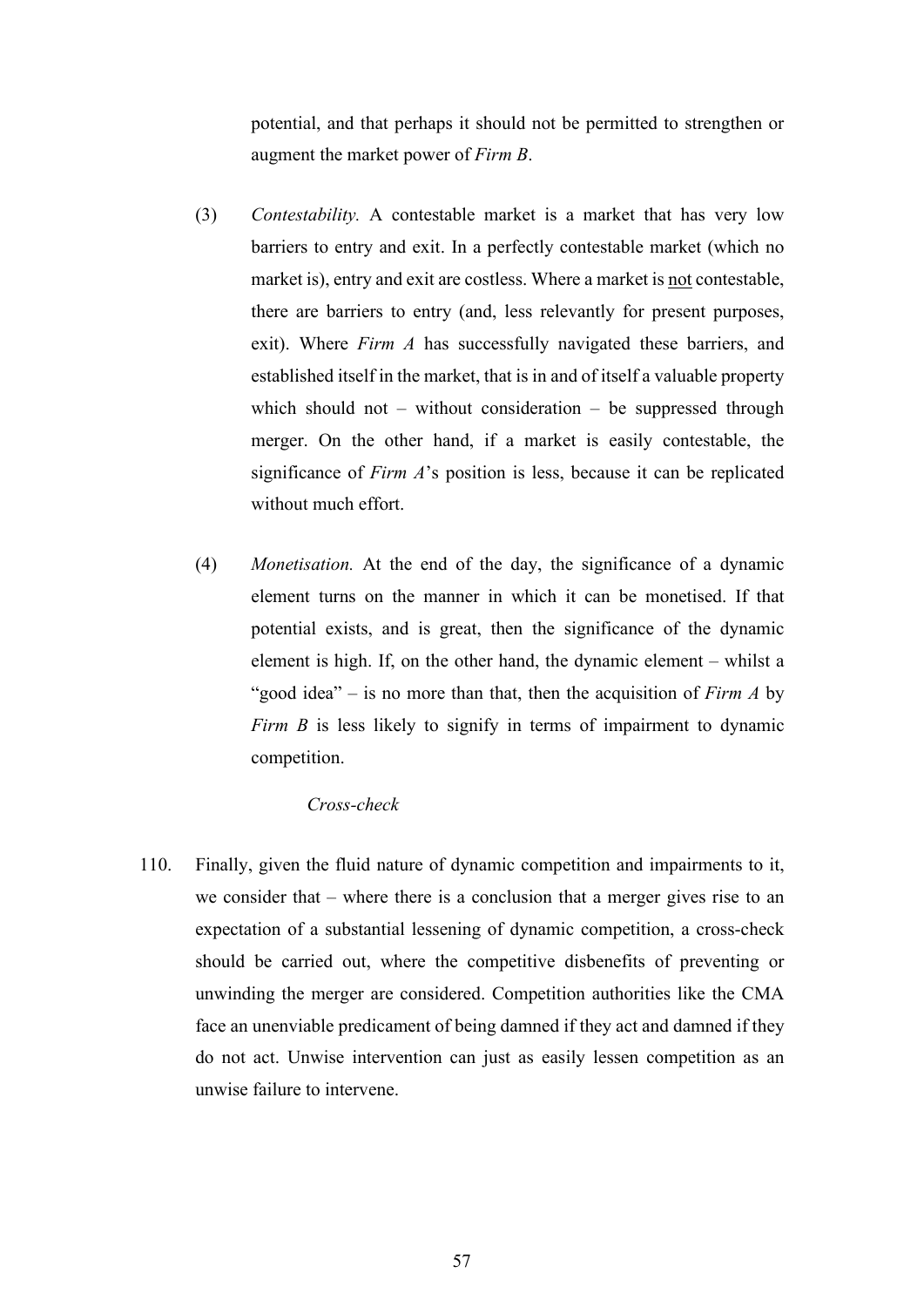## (v) Assessment of the Decision by reference to the framework

111. We turn, then, to consider the Decision in light of the framework we have articulated.

## *Static competition in the relevant markets*

- 112. In paragraphs 42 to 56 and 58 above, we noted that the Decision identified three relevant services – the supply of searchable GIF libraries, the supply of social media and the supply of display advertising – and defined them. That was the substance of Chapter 5 of the Decision.
- 113. The Decision also considers the position of Paid Alignment advertising, and we noted that the Decision does not pigeon-hole Paid Alignment advertising within any one of these markets. We concluded  $107$  that in defining the markets as it did, and in classifying, within those markets, Paid Alignment advertising in the manner that it did, the Group was acting rationally in order to put itself in a position properly to apply the substantial lessening of competition test. It is appropriate that we use the Group's findings as the starting point for the assessment of the relevant markets, and the static competition in those markets.
- 114. As to this, the Decision clearly sets out an awareness of the links between the three markets it defined. However, the Decision did not find the Merger to constitute any threat to static competition in any of the markets it considered, even though in two of those markets it found that Meta had significant market power. That is unsurprising, given the conclusion that Paid Alignment advertising was not display advertising.

# *Potential competition*

115. The counterfactual used in the Decision was considered in Section B(7)(b) above. In this regard, we rejected the attack on the counterfactual arising out of Ground 3. We concluded that the CMA's counterfactual assessment in Chapter

<sup>107</sup> See paragraph 67 above.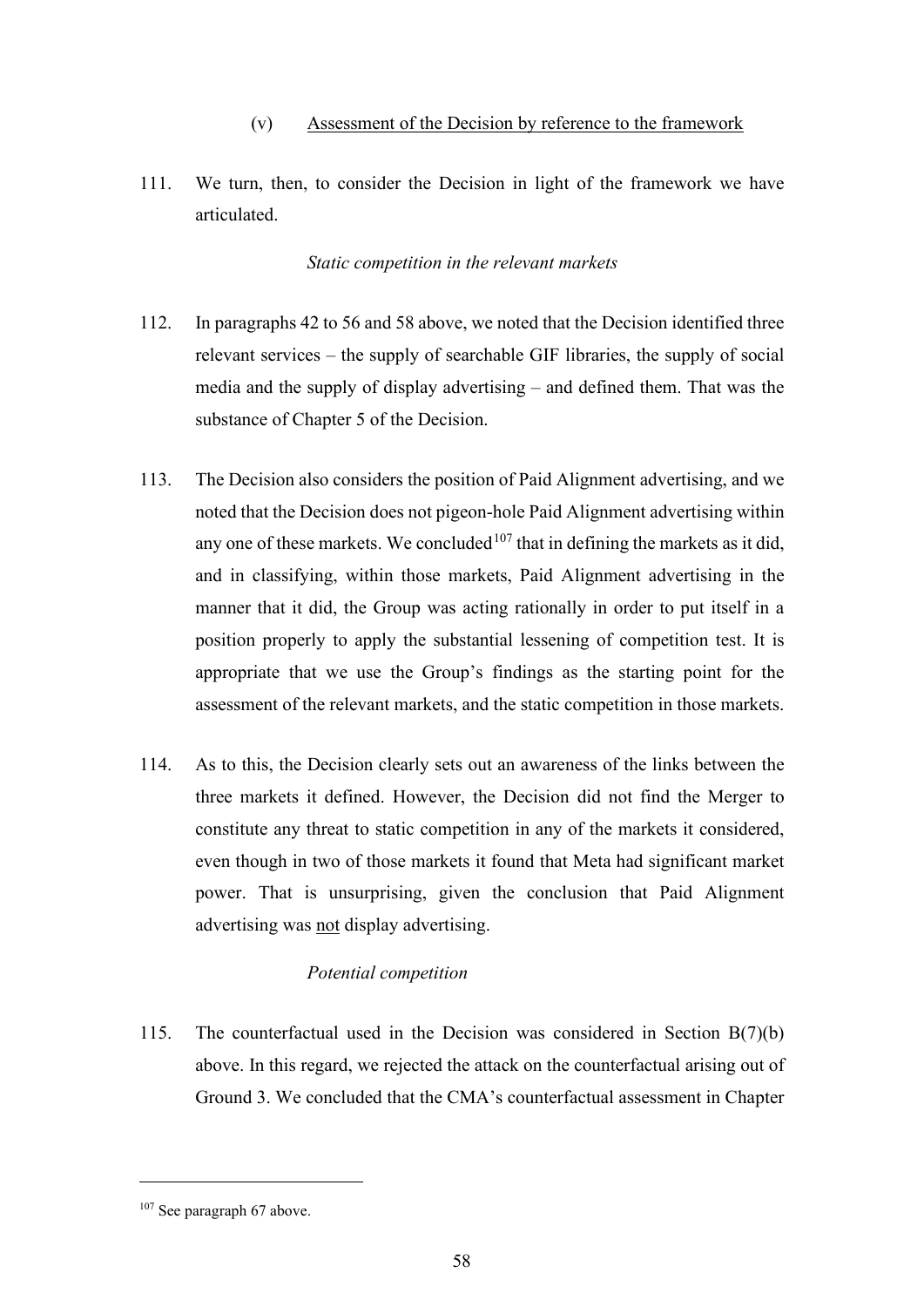6 of the Decision rightly confined itself to the static case, and was unimpeachable in judicial review terms.<sup>108</sup>

- 116. To recap:
	- (1) The Decision concluded that, in the absence of the Merger, Meta would have continued to procure GIFs from GIPHY. Whilst Meta might have contemplated setting up its own GIF library, this was a longer term proposition.<sup>109</sup>
	- (2) The Decision concluded that, one way or the other, GIPHY would have continued to supply GIFs, innovate, develop its products and services, generate revenue and explore (with the financial and commercial support of investors) various options to further monetise its products.<sup>110</sup> We stress that we consider that the Decision in no way concluded that GIPHY's position was a strong one: subject to that limitation, GIPHY would have continued in its old business, keeping its head above water and seeking to continue to develop and expand that business; and Meta would have continued using GIPHY's services as it previously had  $done.<sup>111</sup>$
- 117. These findings not only inform as to the state of static competition, but also potential competition. We do not understand the Decision to make any finding that the Merger would cause an impairment to potential competition. There are no findings to support any such conclusion.<sup>112</sup>

## *Time frame*

118. As we have noted,<sup>113</sup> the two relevant questions – *(i)* what would happen if the Merger were to go ahead and *(ii)* what would happen if the Merger were not to

<sup>108</sup> See paragraph 82 above.

<sup>109</sup> See paragraph 72 above.

<sup>&</sup>lt;sup>110</sup> See paragraphs 73 and 74 above.

<sup>&</sup>lt;sup>111</sup> See paragraph 82 above.

<sup>&</sup>lt;sup>112</sup> The Decision does, of course, refer to potential competition, and that is unsurprising. But the focus is on impairment of dynamic competition.

<sup>&</sup>lt;sup>113</sup> See paragraphs 104 and 105 above.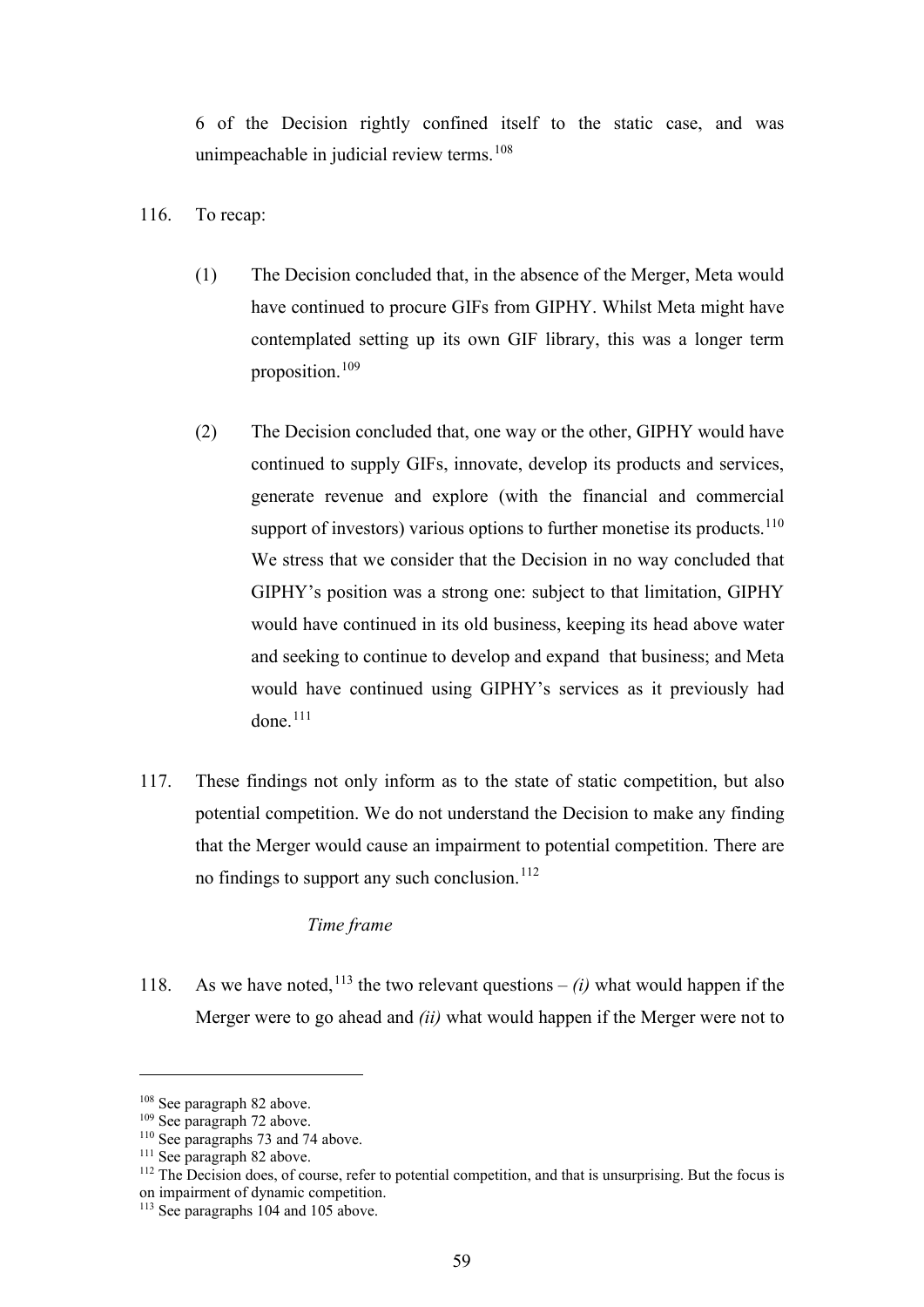go ahead – both need to be considered within a relatively short space of time, otherwise there is unlikely to be an expectation of a substantial lessening of competition. The Decision does not state, in terms, the time frame over which it was assessing an impairment to dynamic competition. However, it is clear that the Decision was considering a time span of around two to three years<sup>114</sup> from the Merger date, which was May 2020.<sup>115, 116</sup>

### *Assessment of the merging parties*

119. The Decision's assessment of how the merging parties stood at the time of the Merger is stated in paragraphs 55, 58 and 62 above.

*Identification of the dynamic element* 

- 120. The Decision considers the importance of GIPHY as an innovator in Decision/§§7.33*ff*:
	- (1) GIPHY's development since its launch in 2013 is described as follows:<sup>117</sup>

"Since its launch in 2013, GIPHY has been a pioneer in establishing GIFs as a popular feature of messaging apps. … [I]t has become a leading provider in these services, which are a tool for driving user engagement on social media platforms. GIPHY has developed a powerful GIF search algorithm, assembled a high-calibre creative team, and achieved wide distribution of its API/SDK services across third-party platforms. From the start of 2018, the introduction of GIF stickers, which are particularly popular on Stories features, contributed to its ongoing strong growth in traffic."

(2) Paid Alignment advertising was described as a "key innovation":  $118$ 

<sup>&</sup>lt;sup>114</sup> At times, the Decision looks to events further in the future, but the essential time span is as we have stated.

<sup>&</sup>lt;sup>115</sup> Of course, the fact that the Decision is dated 30 November 2021 and this application was heard in April 2022 does not assist in answering either of these hypothetical questions, because the Merger itself and the enforcement orders made by the CMA have rendered neither of these cases the actual case.

<sup>116</sup> See Decision/§§7.54 (referring to an expected inventory growth in 2023); 7.65 (referring to shortcomings being addressed by GIPHY shortly after 2020); 7.76 (GIPHY's revenue targets growing strongly over the next five years, from March 2020); 7.86(d) (GIPHY's revenue projection for 2023); 7.89 (five-year O&O revenue forecast from March 2020); 7.169*ff* (short-term entry into the UK market); 7.204*ff* (Meta's assessment of GIF monetisation within 3-4 years); 7.218 (developments by Meta in monetisation in 2021).

<sup>117</sup> Decision/§7.33.

<sup>118</sup> Decision/§7.35.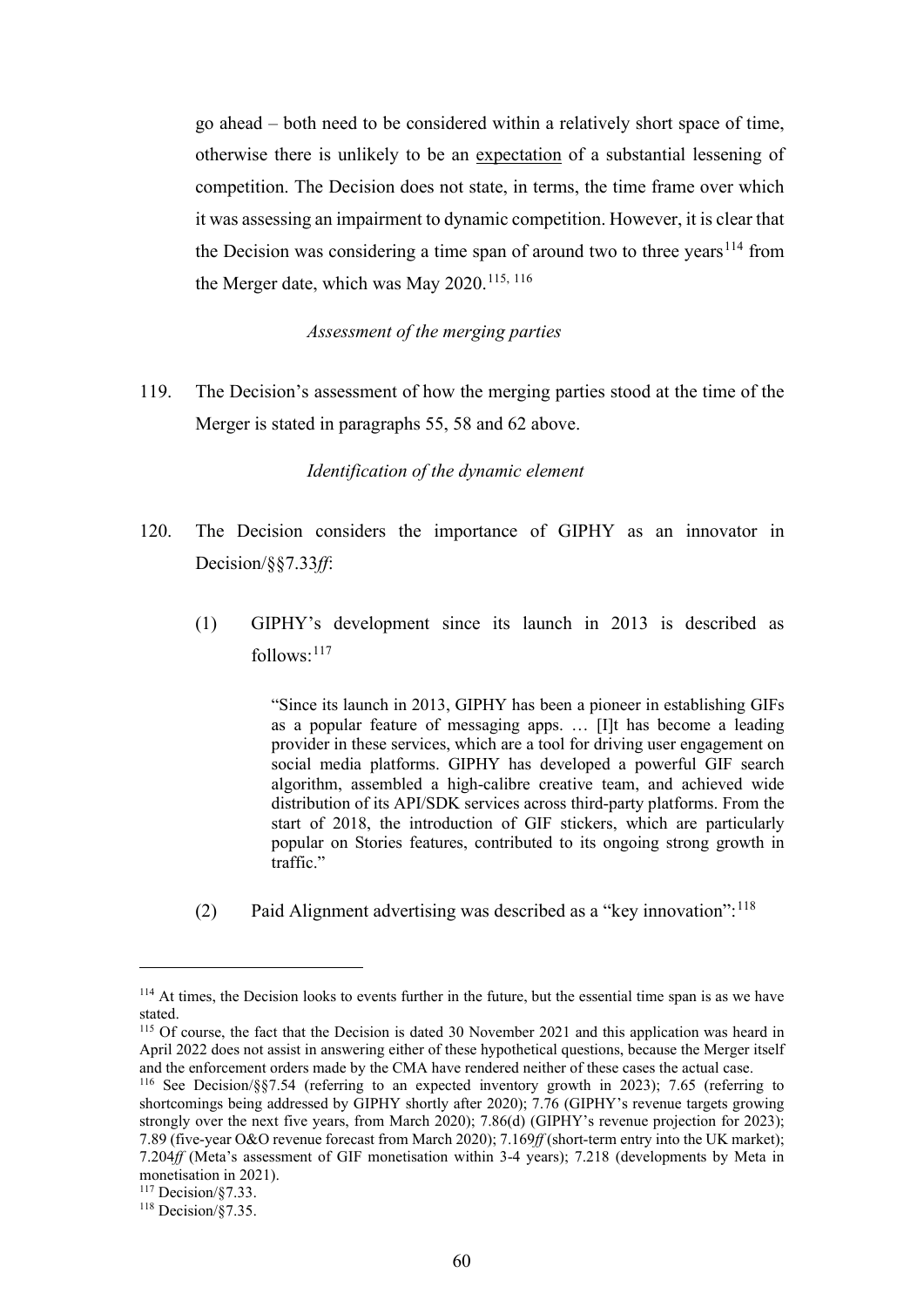"One of GIPHY's key innovations was a novel form of digital advertising through its 'Paid Alignment' service. GIPHY launched its Paid Alignment service to advertisers in 2017. The service allowed advertisers to ensure the prominence of GIFs which promoted their brands on GIPHY's services. For example, branded GIFs could include product placement within the GIF, celebrity endorsement, and/or the inclusion of a brand logo on the GIF. These GIFs could be 'aligned' with specific search terms, so that when a user searched for that term, the branded GIF would be first or prominent among the search results. Paid Alignment also allowed advertisers to insert their GIFs into GIPHY's 'trending feed' on its O&O sites."

- (3) Paid Alignment Advertising was initially only available on GIPHY's own sites, but in 2018, GIPHY extended the service to its API partners.<sup>119</sup> It is important to note that whereas GIPHY could unilaterally offer Paid Alignment advertising in cases of direct access through its own website or App, in cases of indirect access this would be subject to agreement with the relevant API partner, who might *(a)* consider that Paid Alignment advertising was not desirable or *(b)* only permit it on the basis of a revenue share arrangement.<sup>120</sup>
- 121. The GIF library provided by GIPHY served as an important enhancement to social media services provided by – amongst others – Meta. Users liked to enhance their messages or social media communication through the use of GIFs. To this extent, there is an essential complementarity between social media services and the provision of GIF libraries. Of course, GIPHY could offer GIFs directly, but this would lack the complementarity we have just described.<sup>121</sup>
- 122. However, there was also an intrinsic rivalry, in that Paid Alignment advertising would serve as a competitor to display advertising. It is here that the essentially unknown nature and potential of Paid Alignment advertising manifests itself. The difficulties in assessing the potential of GIPHY and its Paid Alignment advertising model are clear from the following paragraphs in the Decision:
	- "7.51 The Parties submitted that GIPHY's Paid Alignment model faced unresolved, existential impediments. In particular, the Parties submitted that:

<sup>119</sup> Decision/§7.37.

 $120$  Decision/ $\S$ 7.37.

<sup>121</sup> See, for example, Decision/§§4.3, 4.8 to 4.11, 4.32 to 4.33, 4.41 to 4.43 (including Figures 9 and 10), 5.32 to 5.33, 5.79*ff*, 5.97 to 5.98.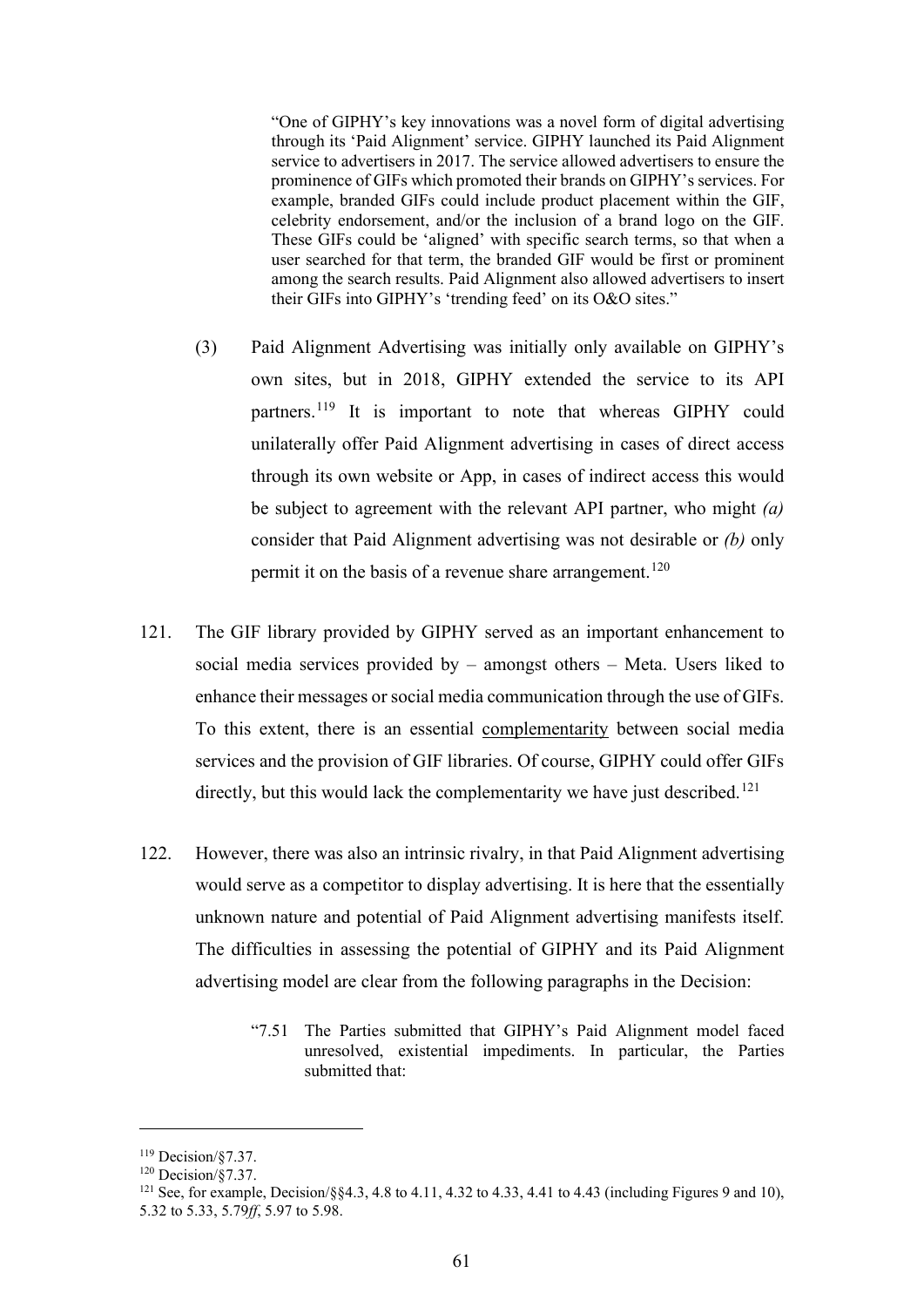- (a) Because GIPHY lacked a meaningful user base of its own, it could not provide advertisers with the ability to monitor and track return on investment closely, offer 'direct response' ads (eg where the user clicks the ad in order to buy a product), or control third-party app environments where the ads would be seen.
- (b) Advertiser demand for Paid Alignment was unproven, and to date had been limited to experimental ad budgets.
- (c) GIPHY was dependent on entering into revenue-sharing agreements with larger API partners, and had struggled to sign such agreements.
- (d) GIPHY's O&O traffic has stagnated, and even on its O&O products, GIPHY did not collect data about its users which would allow targeting of advertisements.
- (e) GIPHY's sales team was inexperienced, and it had no-one to lead its revenue efforts at the start of 2020.
- (f) Brand partners (ie brands who worked with GIPHY to promote their brands via GIFs, including Paid Alignment customers) had little appetite to explore international opportunities, and there was no realistic prospect that GIPHY could have expanded its Paid Alignments business into other markets or geographies outside of the US.
- 7.52 In response to our Provisional Findings, GIPHY told us that it 'has no meaningful ad inventory to sell and legal, technical, practical and regulatory challenges prevent it from monetizing GIFs ads'. GIPHY characterised these issues as 'insurmountable obstacles [which] prevented GIPHY developing a sustainable ad business'. …
- 7.53 For the reasons set out below, we consider that while GIPHY's model was still developing, and faced challenges and uncertainty, none of these amounted to 'existential impediments' or 'insurmountable obstacles' as suggested by the Parties. Indeed, it was attracting interest from large international advertisers and continued to have the support of its investors to develop its Paid Alignment offering. In addition, as we discuss below, we consider that the available contemporary evidence does not support GIPHY's submissions on the significance of its use of Non-Permissioned Inventory, or the significance of ad disclosure requirements. Rather, we consider that GIPHY was particularly well-placed to address the challenge of bringing this new business model to market at scale, and that it was making concerted efforts to achieve this, with the support of its investors."
- 123. These paragraphs set out very clearly the intrinsic difficulties in assessing dynamic competition. Of course, the seeds for the dynamism are present, but they have not grown to maturity – if they had, the dynamic competition would have become static competition. We therefore do not consider that there is anything surprising in these points, and do not consider that in and of themselves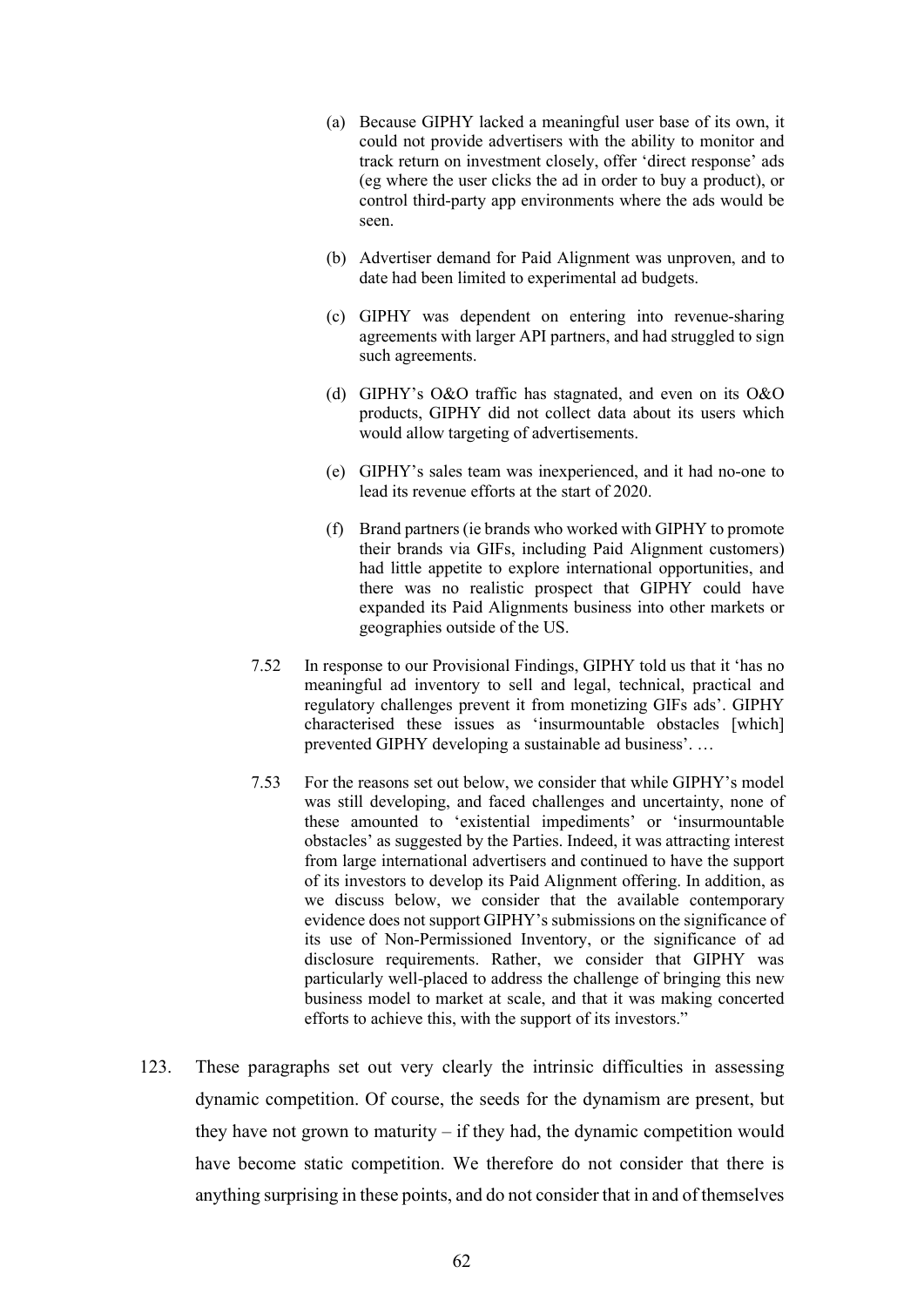they prevent there being an expectation of a significant impairment to dynamic competition. However, the finding of an expectation of substantial lessening of dynamic competition must be rationally founded and we now proceed to consider whether the CMA's conclusion in this regard was reasonable and lawfully founded.

#### *Dud or no dud?*

- 124. We outlined the various factors that the CMA should bear in mind in paragraph 109 above. We consider them below (although not in the same order):
	- (1) *The motives and thinking of GIPHY: development of GIPHY's business.* The CMA's assessment of GIPHY's position in the market at the time of the Merger has already been described.<sup>122</sup> GIPHY was not in a strong position, and its value (as perceived by GIPHY's own investors) was declining, not increasing.<sup>123</sup> That said, GIPHY had done a great deal of the hard work to establish its Paid Alignment advertising. The Decision records:<sup>124</sup>

"… one of the greatest challenges facing innovative, digital companies is building a sizeable user base for its products and services, which can be monetised subsequently, often through advertising. GIPHY had already built a very large user base by the time of the acquisition by [Meta] and anticipated continued strong growth in users and search volumes. The potential future growth of Paid Alignment depends both on how effectively users can be monetised, and also on the future growth of GIF traffic. GIPHY's monthly global searches rose from 12.8 billion at the start of 2018 to 49.6 billion as of Q2 2020. In September 2019, GIPHY's forecasts estimated that its 'Global potential inventory (impressions)' would grow from 253 billion in 2018 to 2.35 trillion in 2023 – a ninefold increase."

We consider that the CMA was justified in concluding that building out from this platform did not present insuperable difficulties, and indeed would be a natural progression for GIPHY. The CMA specifically considered whether GIPHY would, in the counterfactual, have expanded into the United Kingdom market, and it concluded that it would have

<sup>&</sup>lt;sup>122</sup> See paragraph 62 above.

<sup>123</sup> Decision/§§6.33, 6.70 to 6.97. See also Decision/Appendix E/§§15, 32*ff* and 47*ff*.

 $124$  Decision/ $\sqrt{87.54}$ .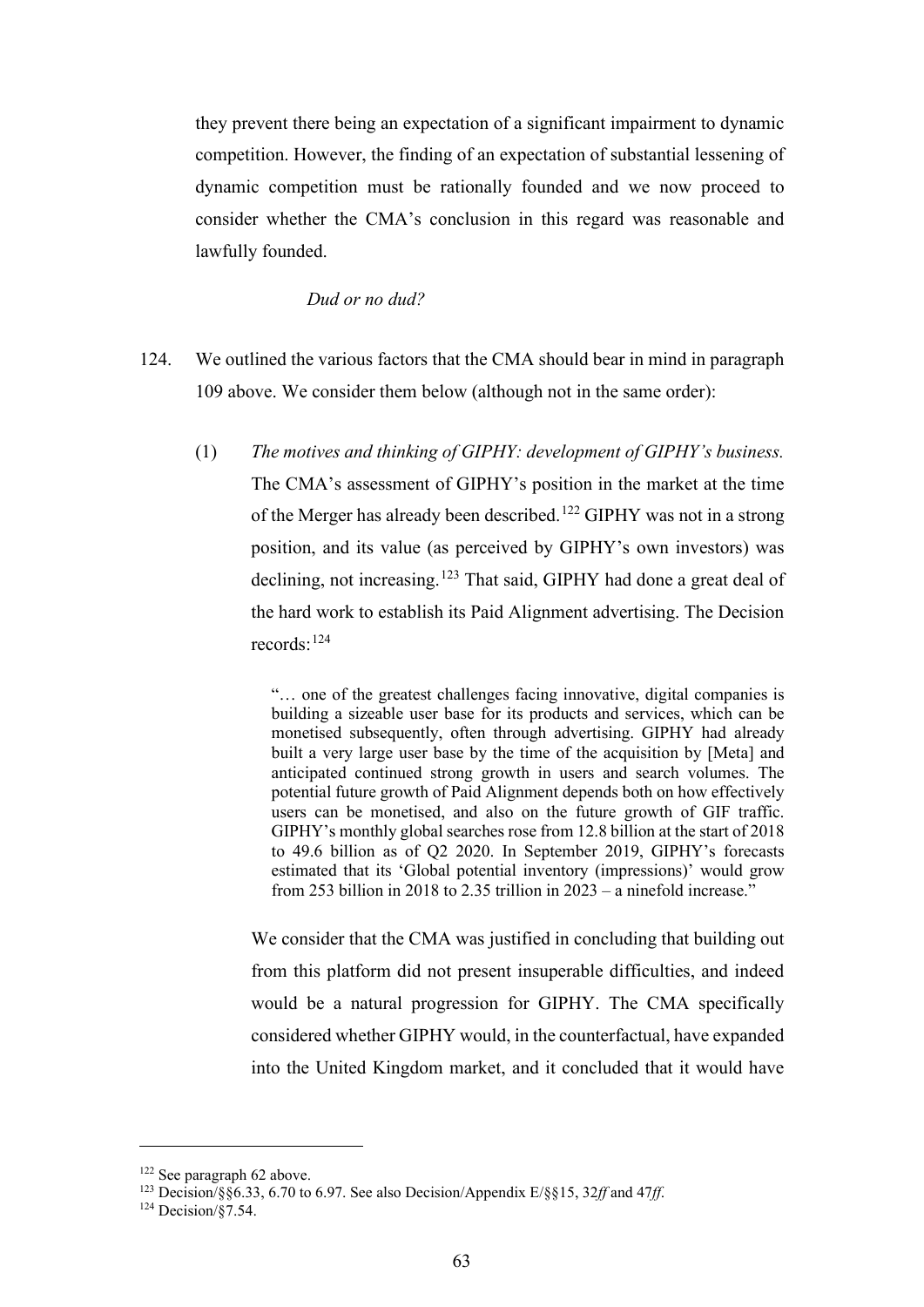done so.<sup>125</sup> We consider the thinking of Meta – the other party to the Merger – separately below.

- (2) *The market value attached to GIPHY's Paid Alignment advertising model: views of investors and third parties.* GIPHY's investors were, as the Decision records, sceptical as to whether GIPHY would succeed in making good its Paid Alignment advertising plans. The Decision sets out the scepticism of some of these investors, particularly in the COVID-19 environment. In short, the value of GIPHY appeared to be declining when considered in light of the value attributed to GIPHY in successive investment rounds.<sup>126</sup> Also, the value that Snap placed on GIPHY – US\$142 million – evidences a diminishing and not an increasing perception of value in GIPHY.<sup>127</sup> The Decision concludes that "[a]s a new entrant into display advertising, with an innovative advertising model, GIPHY unsurprisingly faced risks and challenges. However, we consider that, prior to the Merger, GIPHY had the support of its investors to continue to develop and expand its Paid Alignment business."<sup>128</sup> As far as it goes, that is right: but it does need to be borne in mind, as the Decision makes reasonably clear, that the perception was that GIPHY's was a business declining in value.
- (3) *Views of Meta.* Meta paid significantly more than the "market value" for GIPHY, and a critical question is why Meta was prepared to pay so much above the "going rate".<sup>129</sup> We do not consider that Meta was acquiring GIPHY to suppress competition. The Decision records that Meta's social media platforms were quite dependent on enabling users of social media to access GIFs via GIPHY's GIF library. Meta, entirely unsurprisingly, was concerned to ensure that this supply of GIFs was not

<sup>128</sup> Decision/87.146.

<sup>&</sup>lt;sup>125</sup> See Decision/§§7.169*ff*.<br><sup>126</sup> Decision/§7.143. See also Decision/Appendix E/§§48*ff*.<br><sup>127</sup> Of course, the value Snap attributed to GIPHY will have been for a variety of reasons, not just its "market value". Snap will, rightly, have been considering GIPHY's value to Snap.

<sup>&</sup>lt;sup>129</sup> There is, inevitably, a difficulty in terms like "market rate" or "going rate". The fact is that establishing a "market rate" for a non-fungible property is difficult. It might be said that the price Meta was prepared to pay for GIPHY was the "market rate". That is a defensible proposition, but an unhelpful one here. The fact is that Meta was unquestionably paying a premium – when compared to the value attributed by investors and by Snap – and the question is why it was willing to do so.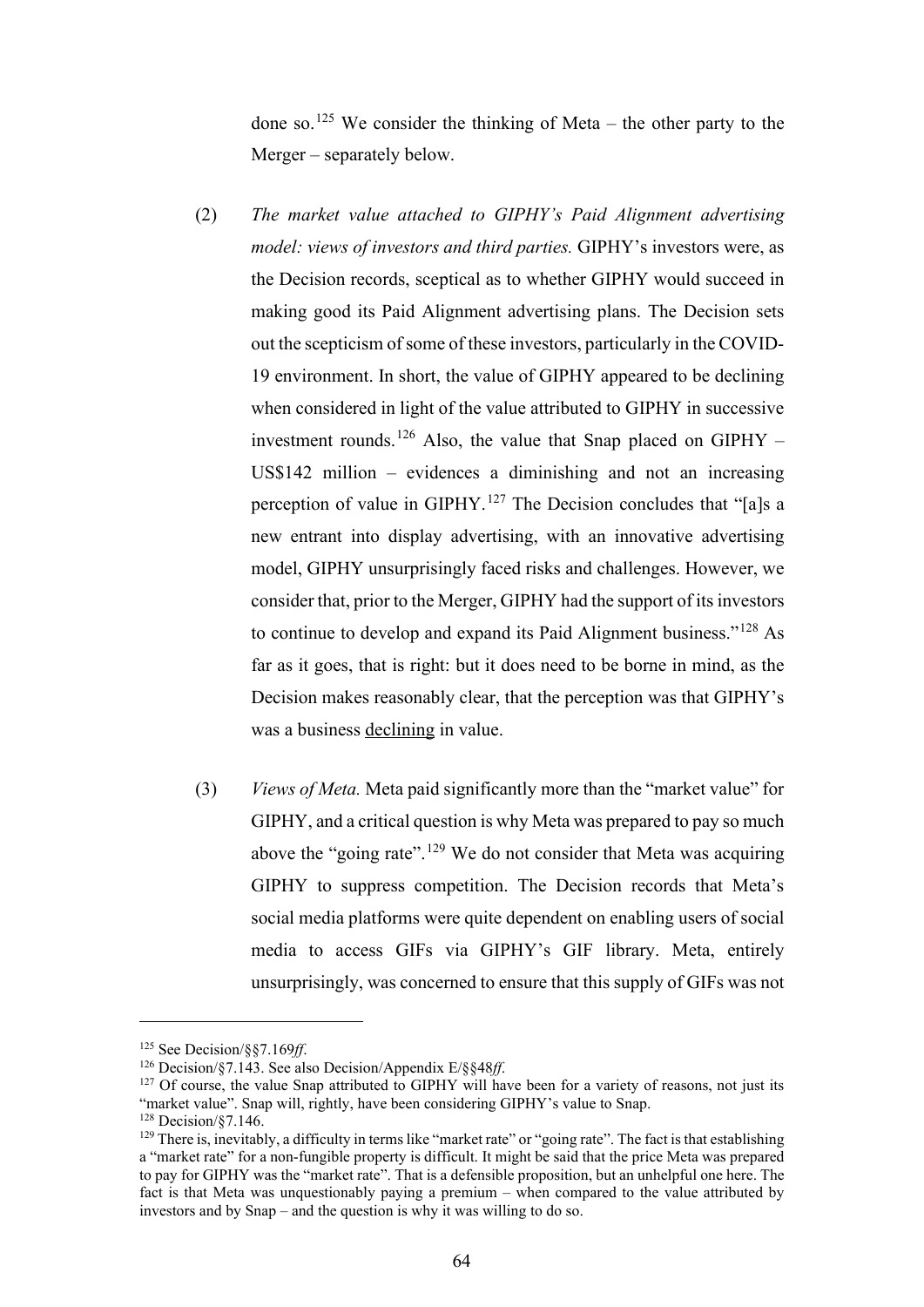interrupted. Given the effort that creating a GIF library that social media users want to use involves, it is not surprising that Meta would have been prepared to pay a premium to ensure a continuity of supply.<sup>130</sup> This is not consistent with an impairment of dynamic competition; and Meta also recognised the potential of Paid Alignment advertising.<sup>131</sup> In the first place, the Decision finds that there was competition between Paid Alignment advertising and Meta's display advertising.<sup>132</sup> Meta may not have acknowledged the competition, but accepted that Paid Alignment could be monetised, which is tantamount to the same thing.<sup>133</sup> The Decision records as follows:

"7.203 On 1 April 2020, Nir Blumberger emailed Mark Zuckerberg, Sheryl Sandberg and David Wehner $[134]$  to request approval of the acquisition, and commented *inter alia* that:

> '…while we are unlikely to monetise with an external third party, there is potential to monetise the creation-related impressions, which the team estimates would yield >\$750M in annual revenue (on  $IG<sup>[135]</sup>$  alone) within 4-5 years from launch.'

7.204 This possibility is further discussed in a detailed 'Value Analysis' paper prepared by [Meta] ahead of the Merger as 'offering a new ad format within the GIF drawer, enabling the first creation-oriented monetization product. Such a product is estimated at \$500- 750M/year on IG alone, within 3-4 years. …"

The Decision concludes that the "possibility of substantial monetisation of GIFs formed part of the request for approval of the acquisition, and is the only benefit from the acquisition which is quantified in monetary terms in this request for approval".<sup>136</sup> The Decision notes that this monetisation was (a) based on the Paid Alignment model;<sup>137</sup> and (b) that

<sup>130</sup> Decision/§§2.29, 2.32, 2.34 to 2.49, 5.98, 5.127, 8.36 to 8.39, 8.60*ff*.

<sup>&</sup>lt;sup>131</sup> Decision/§§7.73, 7.198 to 7.216.<br><sup>132</sup> Decision/§7.195.

<sup>&</sup>lt;sup>133</sup> The fact is that advertising spend is ultimately limited, and if more is spent on Paid Alignment advertising, less will be spent on other forms of advertising, most obviously on close substitutes. The Decision found that Paid Alignment advertising was a close substitute for the type of display advertising services that Meta offered: Decision/§5.182.<br><sup>134</sup> All senior executives within Meta.

<sup>&</sup>lt;sup>135</sup> This shorthand has been understood to refer to Instagram. See also Decision/§8.66. <sup>136</sup> Decision/§7.209(a).

<sup>&</sup>lt;sup>137</sup> Decision/§7.209(b): "[Meta's] assessment of the opportunity is based on a model that appears broadly similar to that which GIPHY had been seeking to develop prior to the acquisition".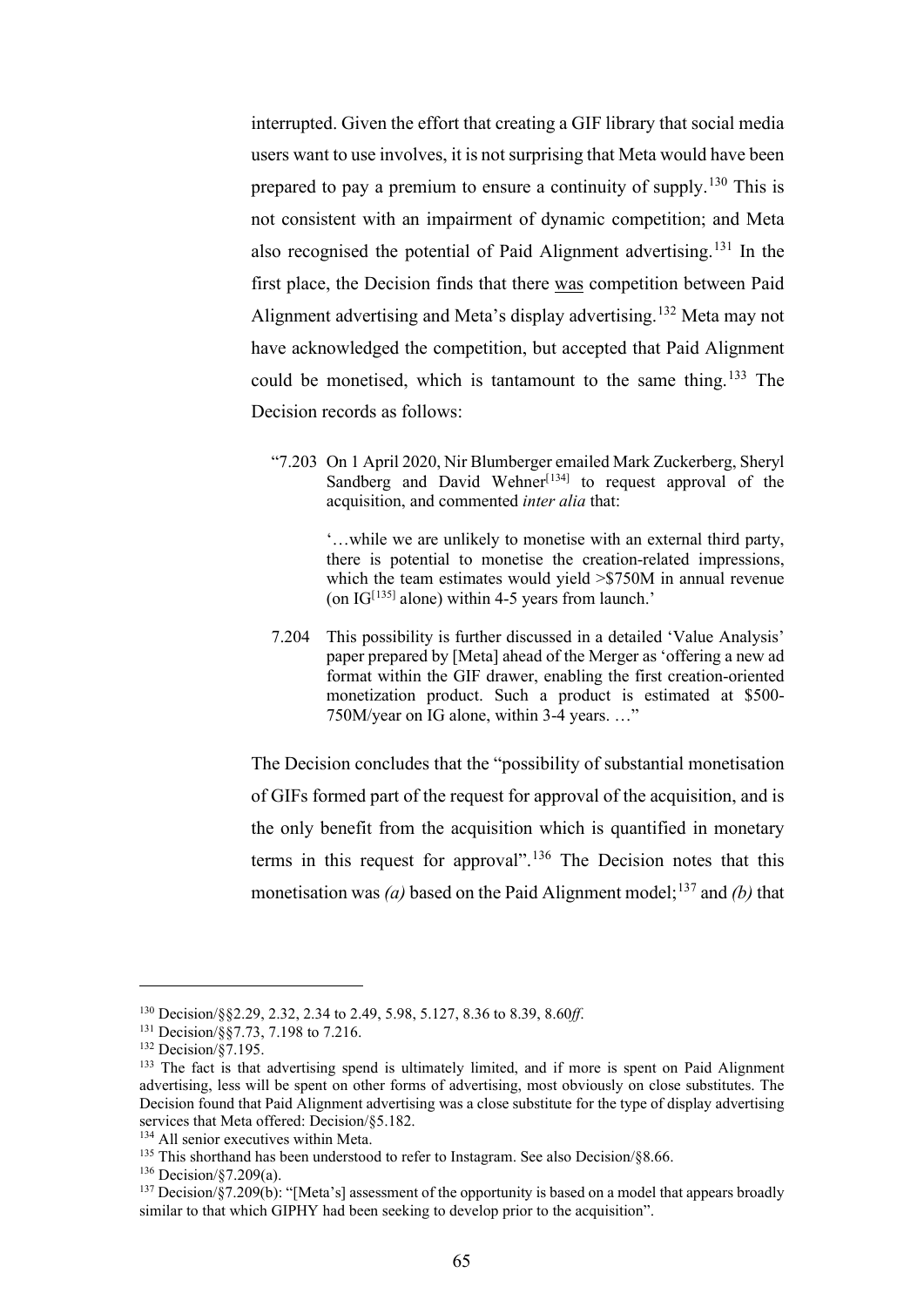Meta was thinking of using GIPHY's innovation to evolve its own novel forms of advertising.<sup>138</sup>

(4) *Contestability, monetisation and obstacles to business.* The Decision records considerable advertiser enthusiasm for Paid Alignment advertising,<sup>139</sup> and considered that GIPHY's expansion into the UK would or could have been very successful.<sup>140</sup> This is supported by the point – made above<sup>141</sup> – that GIPHY had built up a successful GIF library that was attractive to social media users, which was not easy to replicate from a standing start. Against this, there is the fact that GIPHY would undoubtedly have had less ready cash than it would have wanted to expand.<sup>142</sup> There is one other obstacle to business that needs specifically to be noted. We have already observed that indirect access to GIPHY's GIF library requires consent from the party providing that indirect access,<sup>143</sup> and that consent might  $(a)$  preclude Paid Alignment advertising or *(b)* require revenue sharing. Both of these outcomes act as constraints on GIPHY's business model, and it is quite clear that GIPHY's "inventory" (i.e. the GIFs it was permitted to display in response to a user search) was subject to restrictions where "sending promoted content is explicitly restricted ([Meta] ...)".<sup>144</sup> Whilst this highlights the potential for competition between display advertising and Paid Alignment advertising, the fact is that such restrictions are at least *prima facie* lawful, and restrictive of GIPHY's business. One way in which GIPHY avoided such restrictions was quite simply to disregard them, i.e. act in breach of contract.<sup>145</sup> We do not consider that such unlawful activity (there is no point in mincing words: contracts are made to be observed) can permissibly be factored into an assessment of

<sup>138</sup> Decision/§§7.218*ff* describes recent developments in monetisation by Meta. There was, unsurprisingly, an argument about the extent to which these developments were actually an evolution of Paid Alignment advertising, but that misses the point. The fact is that Meta was looking to monetise GIFs by way of advertising – and GIPHY had the GIF library.<br><sup>139</sup> Decision/§§7.75*ff*.<br><sup>140</sup> Decision/§§7.169*ff*.<br><sup>141</sup> See paragraph 124(3) above.

 $142$  See paragraph  $124(2)$  above.

 $143$  See paragraph  $120(3)$  above.

 $144$  Decision/§7.95(a).

<sup>145</sup> Decision/§§7.108.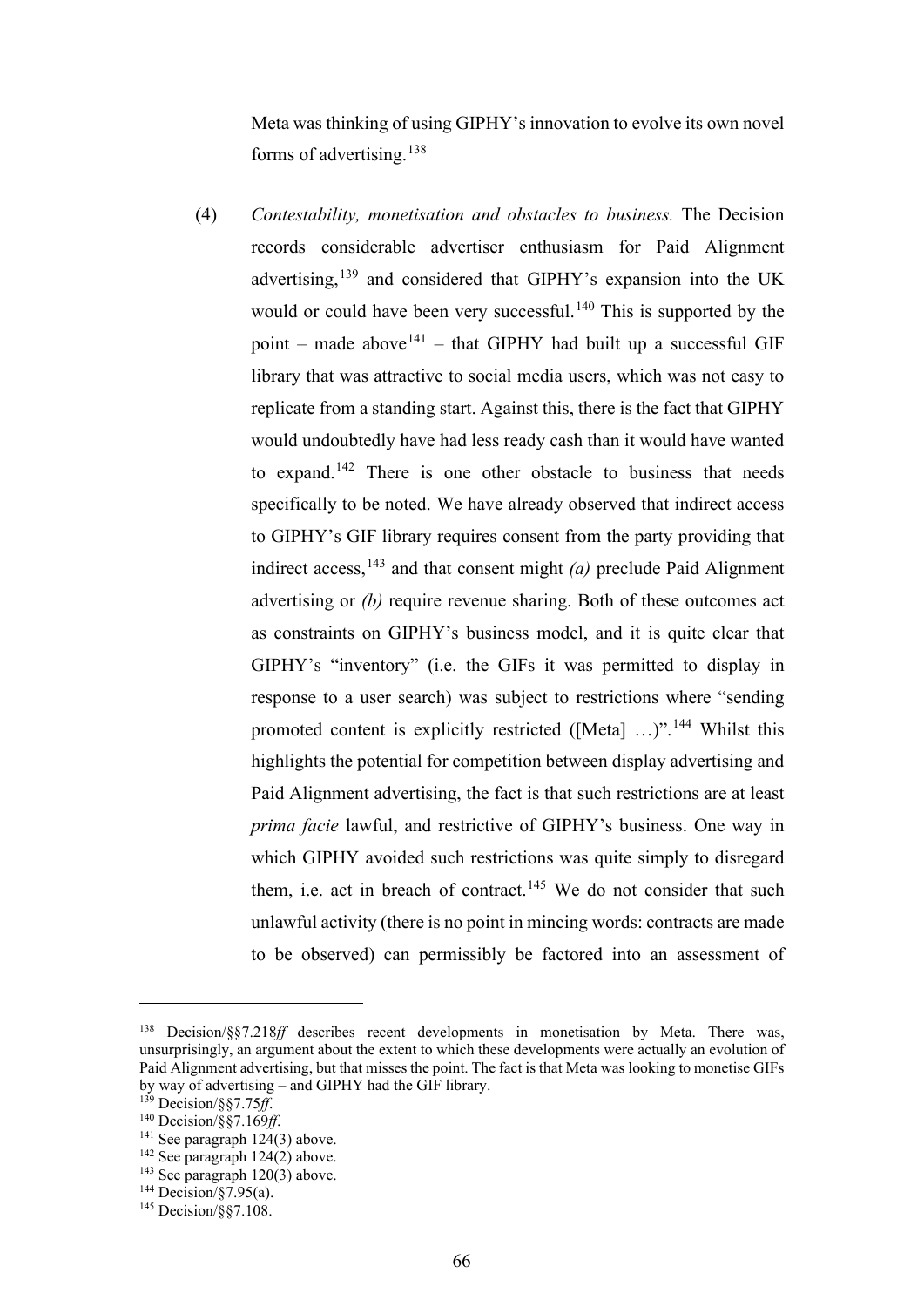dynamic competition. Dynamic competition must be dynamic lawful competition. The Decision, however, is very much alive to this point, reaching the following conclusion:<sup>146</sup>

"In our view, GIPHY faced a challenge of ending its use of Non-Permissioned Inventory while growing its advertising business. However, it was making progress in addressing this challenge, and had scope to substantially grow advertising revenues on permissioned inventory. Therefore, notwithstanding this challenge, we remain of the view that GIPHY's efforts to monetise its service were valuable to dynamic competition."

- (vi) Conclusion
- 125. We have found that the CMA correctly directed itself to the test it had to apply. The question is whether there is an expectation – a more than  $50\%$  chance – that a substantial lessening of competition will result, the impairment to competition in this case being an impairment to dynamic competition. We readily acknowledge that this type of assessment involves difficult questions of judgement, and that the burden of resolving these falls, principally on the competition authority tasked with doing so. This application is not an appeal on the merits, but a judicial review. It is our task not to consider whether the CMA has "got it right", but whether the decision it made was lawful or not.
- 126. In this regard, we have no hesitation in concluding that the decision made by the CMA was one that it was entitled to make. It is striking that the framework for analysing an impairment to competition set out in paragraphs 100 to 110 above is one which, although informed by the Merger Assessment Guidelines and the terms of the Decision (both of which we considered with care before the oral hearing began), is nevertheless one that we have independently sought to develop, as an analytical framework for testing the rationality and lawfulness of the decisions made by the Group. It is a testimony to the care and careful consideration of the Group, that the evidence and thinking set out in the Decision easily passes the framework we have sought to set out. We see no basis for setting aside the conclusion of the CMA regarding a substantial lessening of competition. The conclusion is a rational one, which was reasonably open to the

<sup>146</sup> Decision/§7.125.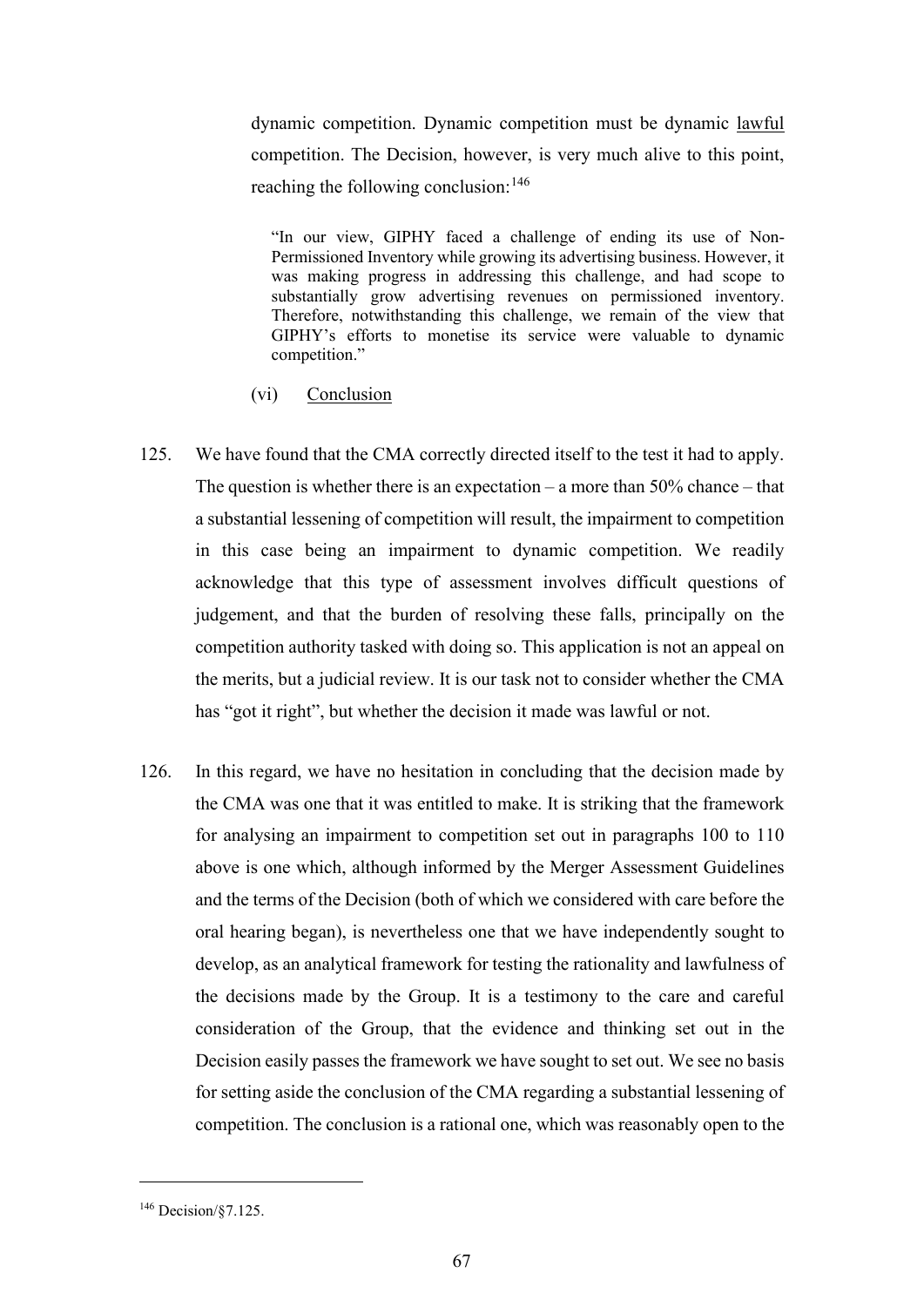CMA and which takes account of the material considerations and does not take account of immaterial considerations.

- 127. We accept that assessment of impairments of dynamic competition involve difficult questions of judgement. Given these difficulties, we consider that – for the future – where questions of dynamic competition arise, the CMA should undertake a "cross-check" in relation to its conclusions. It should ask itself (as it has done here) "What are the disbenefits of the Merger, given the statutory tests?", but also "What are the disbenefits of intervention". The fact is that competition authorities like the CMA are in an unenviable position when it comes to assessing the lawfulness of mergers. Intervention may well be necessary, and must occur, where the statutory tests are met. But, equally, intervening where it is unnecessary, where the statutory tests may not be met, can be as damaging. In this case, for instance:
	- (1) The outcome of the Decision is an interference in a merger situation that is largely taking place outside the jurisdiction. We are in no doubt that there is jurisdiction for the CMA to intervene in this case, but the demands of comity do require the CMA to be at least conscious of the international dimension. (Although we were not addressed on this in any detail, we understand that such considerations do pertain.<sup>147</sup>)
	- (2) In some instances, disapproval of a merger may have a chilling effect on innovation more generally. Entrepreneurs like those who founded GIPHY will have at least half an eye on future acquisition by a behemoth like Meta, and this may inspire, rather than eliminate, innovation and enhance consumer benefit. In short, and as we have considered, acquisition by a larger undertaking may allow the smaller (acquired) undertaking to flourish and, on that basis, be considered as procompetitive.
- 128. Accordingly, for the future, in cases of dynamic competition, we would find it easier to review decisions on a judicial review basis if the CMA were

<sup>147</sup> Decision/§§3.51 to 3.54.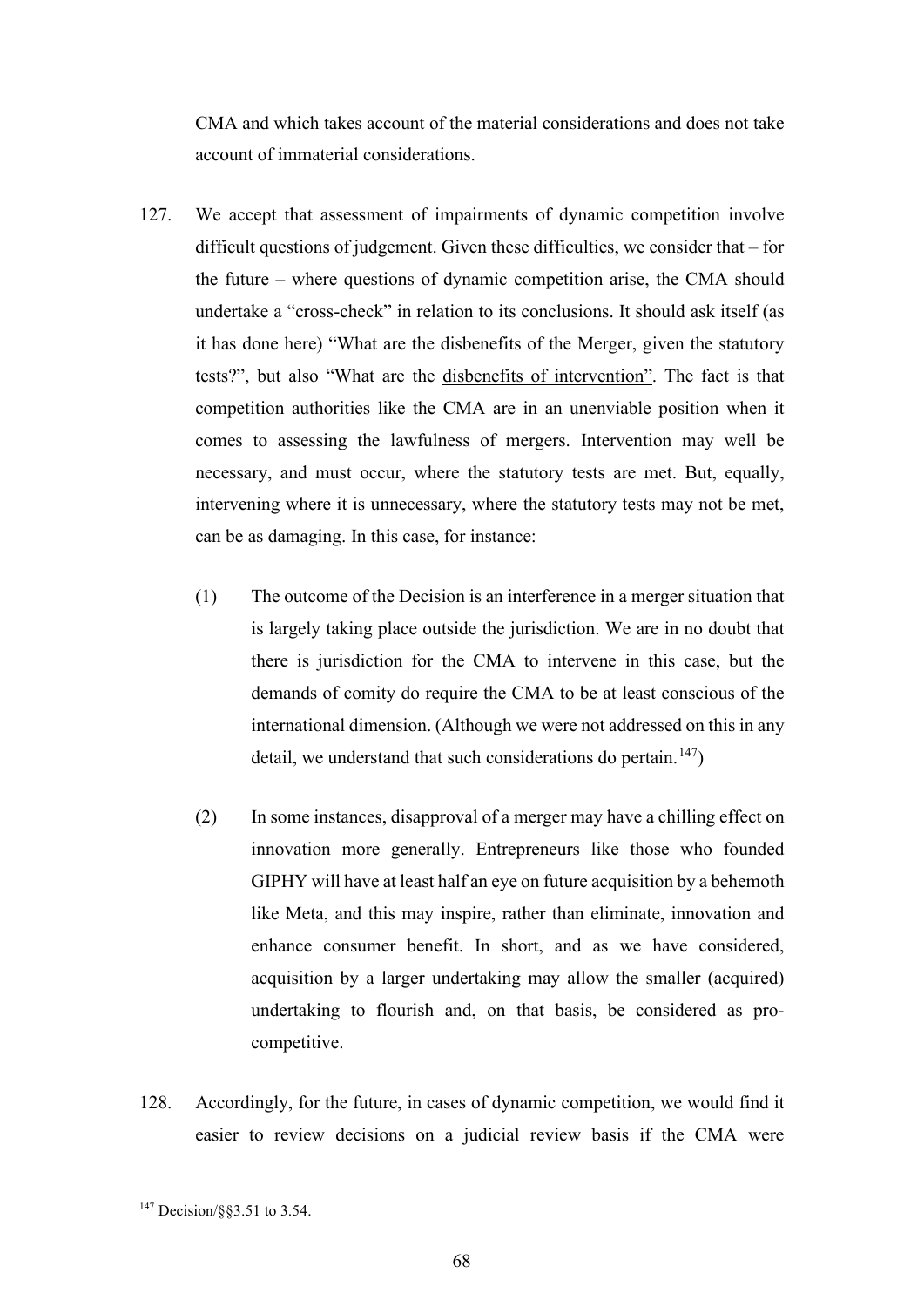consciously to ask itself: "What is the position if your assessment of the impairment to dynamic competition is wrong?"

129. We also consider that such an approach deals with the concerns about comity raised by one of the Interveners. We do not consider that these concerns were well-founded – the jurisdiction to intervene exists – but in international cases, regard needs to be had (even if it is not determinative or even immaterial) to the wider context.

# **C. THE PROCEDURAL CHALLENGES**

# **(1) Introduction**

- 130. As we have described, there are two grounds of procedural challenge Ground 4 and Ground 4A. Ground 4 in fact has two elements. Thus, the grounds of procedural challenge (in the order that we will consider them) are actually as follows:
	- (1) Ground 4A: unlawful delegation.
	- (2) Ground 4, element two: unlawful excisions made by the CMA.
	- (3) Ground 4, element one: failure to disclose, in a timely fashion or at all, information relating to Snap or to make adequate inquiries of Snap.

# **(2) Ground 4A: unlawful delegation**

- *(a) The CMA constitution*
	- (i) The CMA Board
- 131. The CMA has a Board. It comprises the chair and certain appointed members.<sup>148</sup> Except where otherwise provided by or under any enactment, the functions of

<sup>148</sup> Schedule 4 to the Enterprise and Regulatory Reform Act 2013, paragraphs 1 and 27.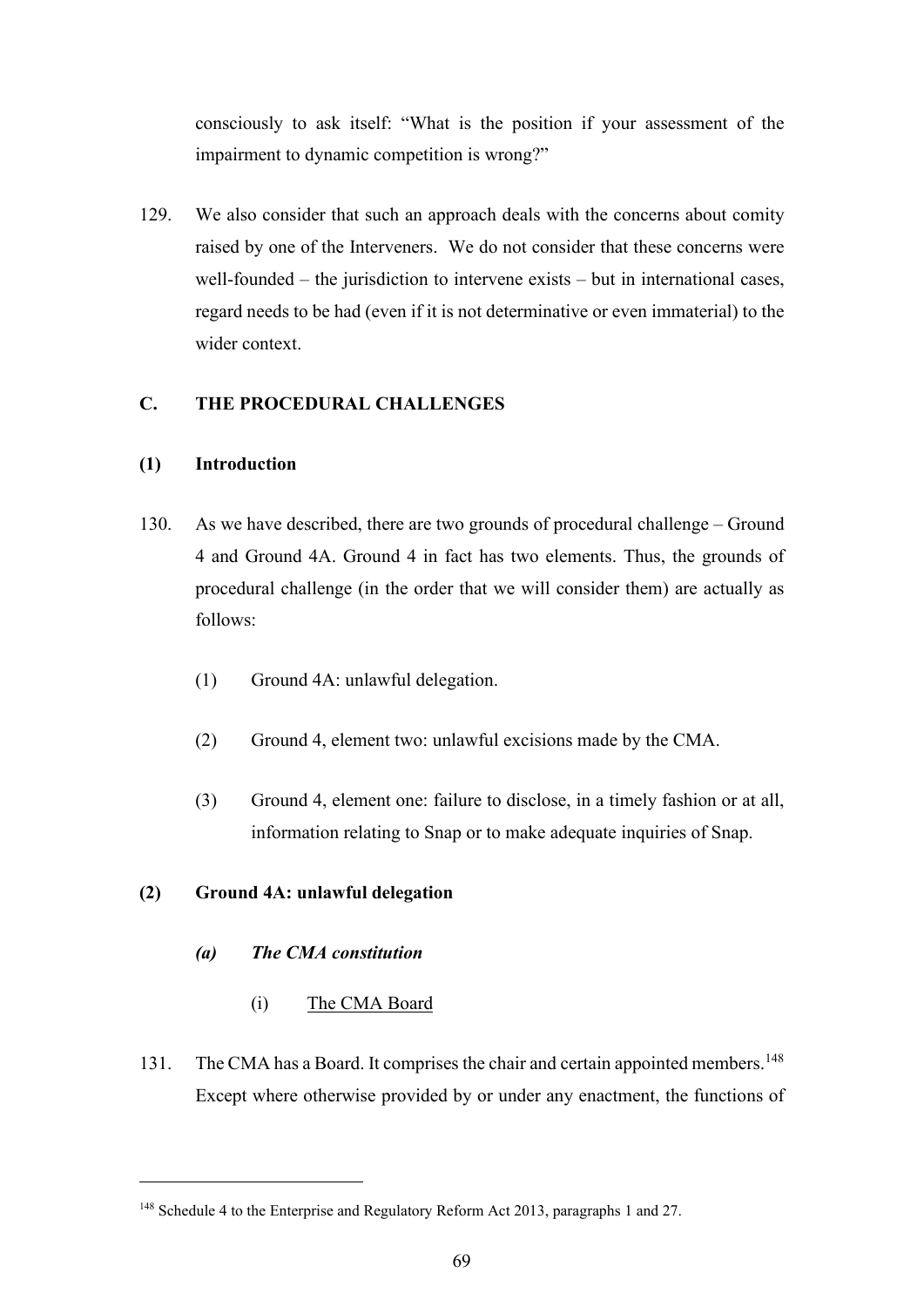the CMA are exercisable by the "CMA Board" on behalf of the CMA.<sup>149</sup> There are defined powers of delegation, which provide: $150$ 

"Anything that the CMA Board is required or permitted to do (including conferring authorisation under this sub-paragraph) may be done by  $-$ 

- (a) a member of the CMA Board, or a member of staff of the CMA, who has been authorised for that purpose by the CMA Board, whether generally or specifically;
- (b) a committee or sub-committee of the CMA Board that has been so authorised."
- 132. Thus there are generous but specifically conferred powers of delegation on the CMA Board, and the provision that states that the CMA Board may regulate its own proceedings<sup>151</sup> clearly cannot be used to confer broader powers of delegation.<sup>152</sup>
	- (ii) The CMA panel, CMA groups and group chairs
- 133. The "CMA panel" is distinct from the CMA Board,<sup>153</sup> and with a very specific (statutorily laid down) composition.<sup>154</sup> Essentially, "[t]he CMA panel is a panel of persons available for selection as members of a group constituted in accordance with this Part of this Schedule".<sup>155</sup> Thus, a group (which is referred to in the legislation as a "CMA group") is a sub-set of the panel, and is constituted by the chair (of the CMA Board): $156$

"Where the chair is, by or under any enactment, required to constitute a group under this Schedule (a "CMA group"), the chair must constitute the group in accordance with this Part of this Schedule."

134. The members of the CMA group are selected by the chair in accordance with the statutory requirements;<sup>157</sup> each CMA group is to consist of at least three

<sup>&</sup>lt;sup>149</sup> Schedule 4 to the Enterprise and Regulatory Reform Act 2013, paragraph 28.<br><sup>150</sup> Schedule 4 to the Enterprise and Regulatory Reform Act 2013, paragraph 29(1), but subject to the limitations in paragraphs  $29(2)$ , (3) and 30, which are not material for present purposes.<br><sup>151</sup> Contained in Schedule 4 to of the Enterprise and Regulatory Reform Act 2013, paragraph 31.

<sup>&</sup>lt;sup>152</sup> We agree with Mr Jowell, QC's submission in this regard, which the CMA did not dispute.<br><sup>153</sup> Established by Schedule 4 to the Enterprise and Regulatory Reform Act 2013, paragraph 34.

<sup>&</sup>lt;sup>154</sup> See Schedule 4 to the Enterprise and Regulatory Reform Act 2013, paragraph 35.<br><sup>155</sup> Schedule 4 to the Enterprise and Regulatory Reform Act 2013, paragraph 34.<br><sup>156</sup> Schedule 4 to the Enterprise and Regulatory Reform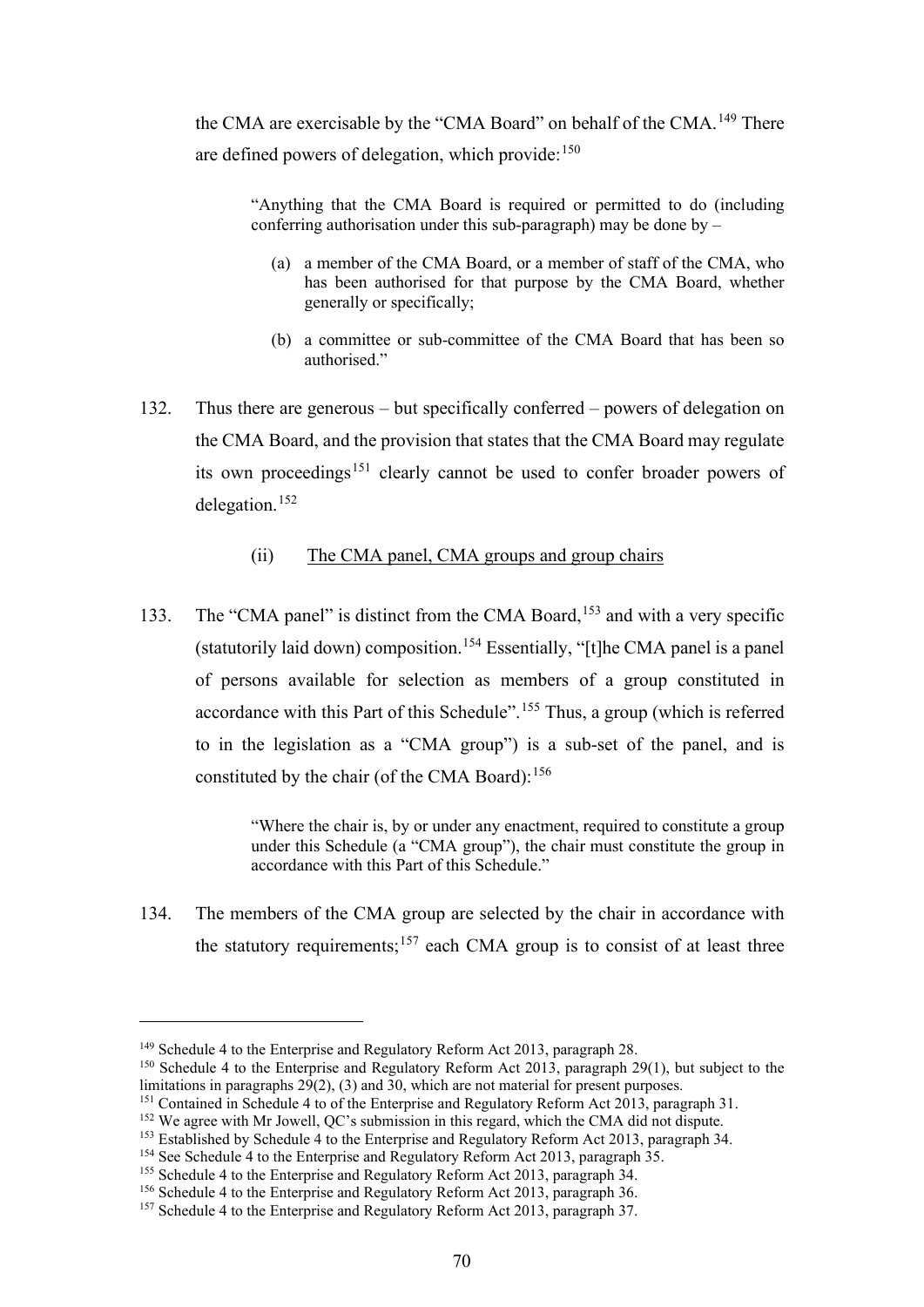members;<sup>158</sup> and the chair will appoint one such member of the group as the group chair.<sup>159</sup>

- 135. In this case, as we have described, the CMA group comprised Mr McIntosh as Group Chair, and Mr Cohen, Ms Daly and Mr Rose.<sup>160</sup>
	- (iii) References to CMA groups
- 136. Section 22(1) of the Enterprise Act 2002 provides in relation to completed mergers:

"The CMA shall, subject to subsections (2) and (3), make a reference to its chair for the constitution of a group under Schedule 4 to the Enterprise and Regulatory Reform Act 2013 if the CMA believes that it is or may be the case that $-$ 

- (a) a relevant merger situation has been created; and
- (b) the creation of that situation has resulted, or may be expected to result, in a substantial lessening of competition within any market or markets in the United Kingdom for goods or services."
- 137. The Group was constituted pursuant to this provision<sup>161</sup> and the Group, so constituted, made the Decision pursuant to section 35(1) of the Enterprise Act 2002.<sup>162</sup> Section 34C(1) of the Enterprise Act 2002 provides:

"Where a reference is made to the chair of the CMA under section 22 or 33 for the constitution of a group under Schedule 4 to the Enterprise and Regulatory Reform Act 2013, the functions of the CMA under or by virtue of the following provisions of this Part in relation to the matter concerned are to be carried out on behalf of the CMA by the group so constituted –

(a) sections 35 to 41B, except for sections  $35(6)$  and  $(7)$ ,  $36(5)$  and  $(6)$  and  $37(6)$  ..."

# *(b) Investigations and reports by the Group*

138. Section 38 of the Enterprise Act 2002 provides:

<sup>&</sup>lt;sup>158</sup> Schedule 4 to the Enterprise and Regulatory Reform Act 2013, paragraph 38(1). <sup>159</sup> Schedule 4 to the Enterprise and Regulatory Reform Act 2013, paragraph 38(8). <sup>160</sup> See paragraph 7 above.

 $161$  Decision/§1.1. The reference must specify the enactment under which it is made and the date on which it is made: section 22(4) of the Enterprise Act 2002.

 $162$  Decision/ $81.1$ .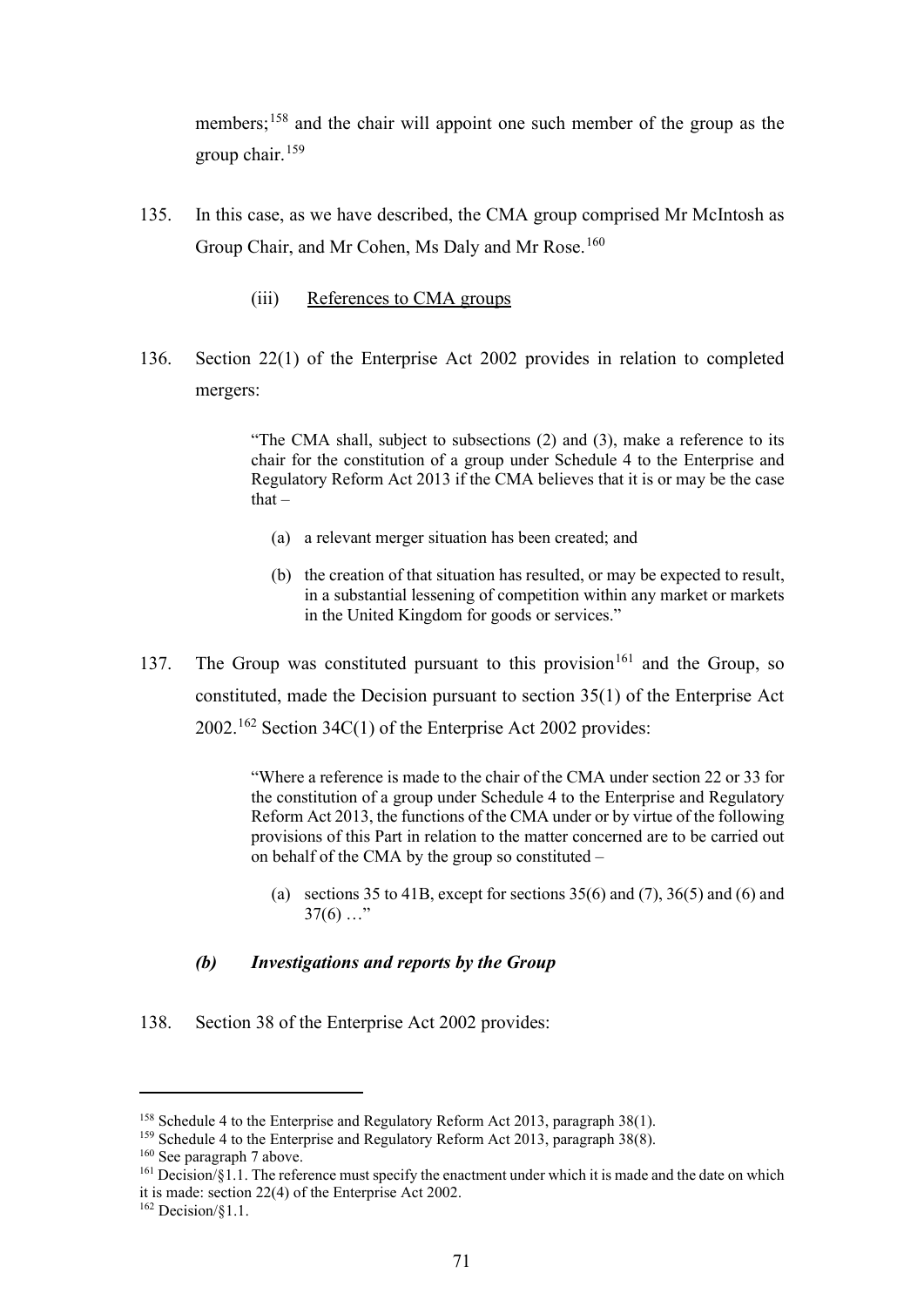- $(1)$  The CMA shall prepare and publish a report on a reference under section 22 or 33 within the period permitted by section 39.
- (2) The report shall, in particular, contain
	- (a) the decisions of the CMA on the questions which it is required to answer by virtue of section 35 or (as the case may be) 36;
	- (b) its reasons for its decisions; and
	- (c) such information as the CMA considers appropriate for facilitating a proper understanding of those questions and of its reasons for its decisions.
- (3) The CMA shall carry out such investigations as it considers appropriate for the purposes of preparing a report under this section."
- 139. The CMA is obliged to publish any decision made by it pursuant to these provisions.<sup>163</sup>

#### *(c) The underlying facts concerning the production of the Decision*

- 140. Although Ground 4A concerns a relatively limited point regarding whether unlawful delegation of the Group's responsibilities occurred, it is appropriate to set out in one place (and this is that place) the process by way of which the Decision came to be produced:
	- (1) The work of the Group broadly speaking fell into three phases: *(a)* the investigation phase; *(b)* the decision-making phase resulting in circulation of Provisional Findings to interested persons; and *(c)* the final review phase, where the Provisional Findings were reviewed in light of responsive representations received so as to produce a final Decision.<sup>164</sup> The Group's conduct of the merger investigation is facilitated by the support of CMA staff, who are civil servants. However, the Provisional Findings and the final Decision "are based on the Group's own judgement, as reached after their in-depth analysis of the evidence gathered in the investigation and as set out in the respective reports."<sup>165</sup>

<sup>&</sup>lt;sup>163</sup> See section 107(1)(a) of the Enterprise Act 2002.

<sup>&</sup>lt;sup>164</sup> See McIntosh 1 generally, and in particular McIntosh  $1/\S$ §9 and 16. <sup>165</sup> McIntosh 1/89.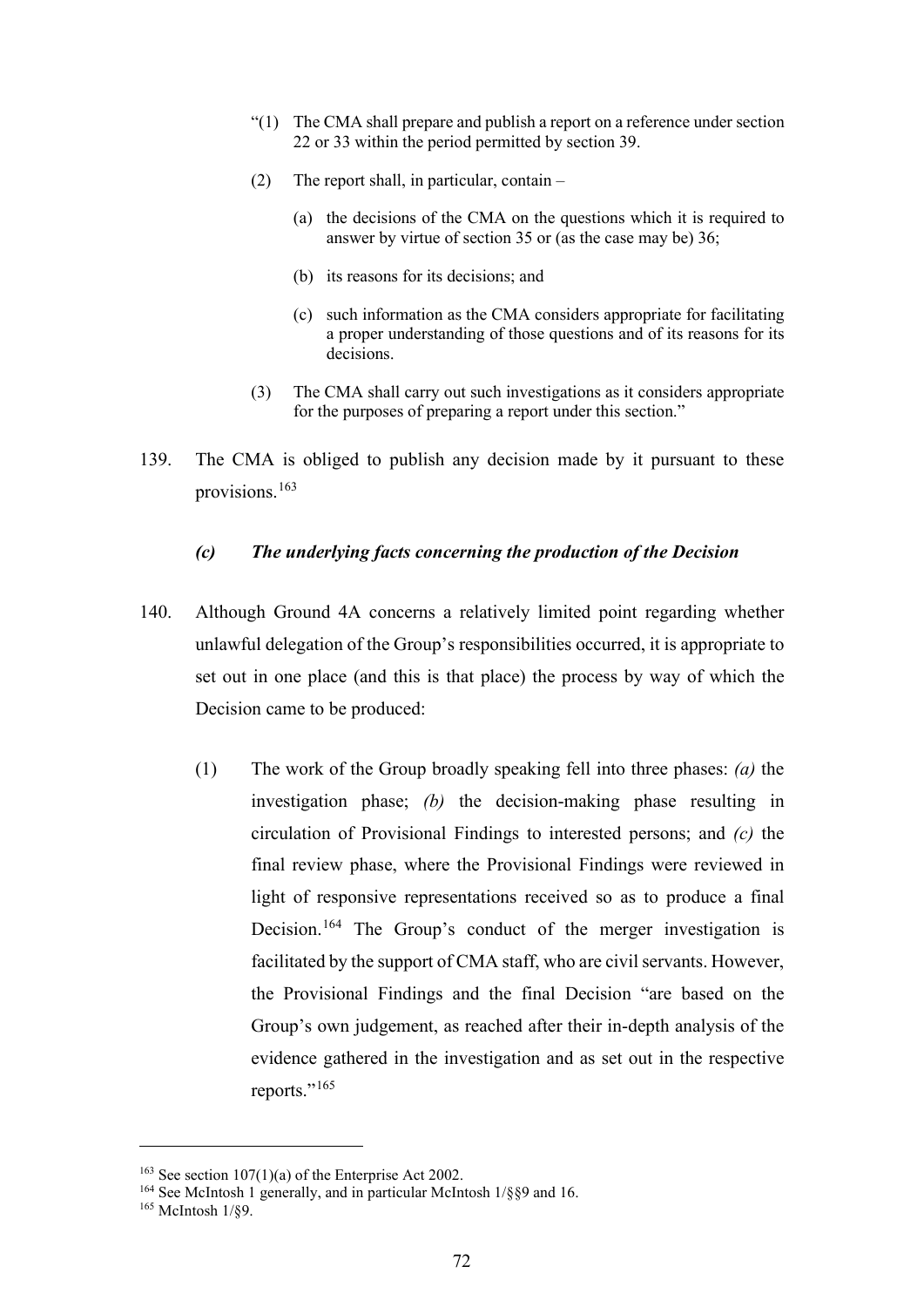- (2) At both the Provisional Findings and final Decision stages of the process, a document is published. Various versions are published:
	- (i) A public version, which "has all information that the CMA has confirmed is confidential to the parties and third parties redacted".<sup>166</sup>
	- (ii) A parties' version, which "discloses both of the Merger Parties' information (including confidential information), but the confidential information therein is highlighted according to which party it is confidential to. Third party confidential information is redacted."<sup>167</sup>
	- (iii) A CMA version, which is a "fully confidential 'master' version, which is highlighted to indicate which information is confidential to each party and to third parties. This version is normally not disclosed to the Merger Parties or the public."<sup>168</sup>
- (3) As has been described, the CMA protects third party confidentiality. As to this:<sup>169</sup>

"Prior to disclosing any information to which Part 9 of [the Enterprise Act 2002] applies, the CMA's practice is to conduct what is called a "*put-back*" exercise where extracts from the [Provisional Findings] or [Decision], which contain the evidence that the CMA intends to rely on, are put back to the party that provided that evidence in order to confirm both accuracy and whether the party wishes to make any confidentiality representations. The CMA will not necessarily accept generic or unsubstantiated confidentiality representations from parties on their face and will make its own decision on whether the information should be kept confidential. ..."

(4) As we have described, Snap was interested in acquiring GIPHY for an amount of US\$142 million according to an internal term sheet, but was not willing to bid against Meta's far higher offer for GIPHY. Snap in the end acquired Gfycat. This information (which we summarise: the detail

<sup>166</sup> McIntosh 1/§11.

<sup>167</sup> McIntosh 1/§12.

<sup>168</sup> McIntosh 1/§12.

<sup>169</sup> McIntosh 1/§21.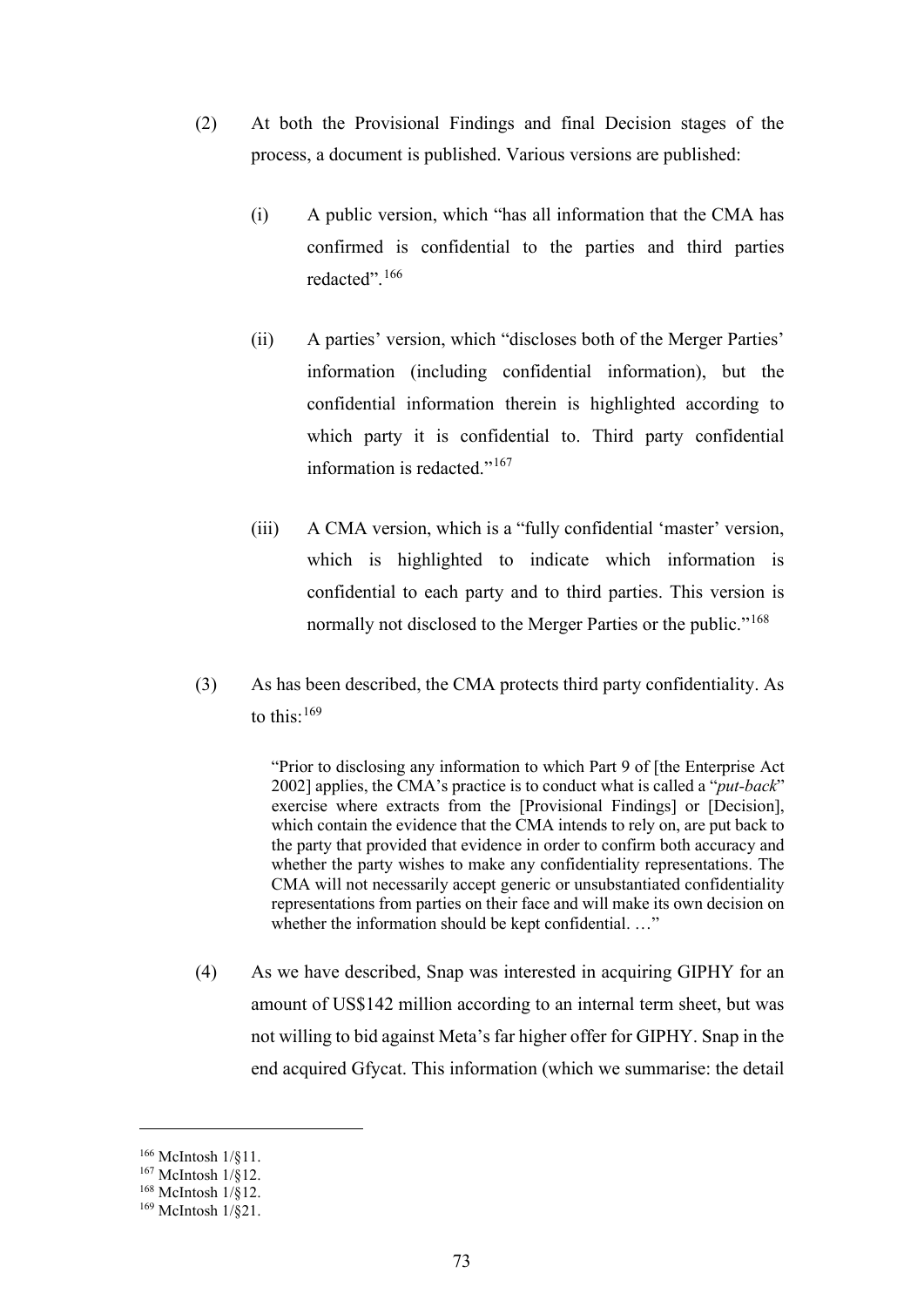is for present purposes immaterial) was treated as confidential by the CMA, and we shall refer to it as the "Snap Information". The Snap Information was disclosed by the CMA in two tranches into the Ring, on 25 August 2021 and 6 December 2021. It should be noted that the CMA had the Snap Information well before these dates.<sup>170</sup>

- (5) On 5 August 2021, the Group agreed the substance of the Provisional Findings in this case (as described in paragraph 8 above). It is at this stage appropriate to note how the Group operated in this case in compiling the Provisional Findings and ultimately the Decision:  $171$ 
	- "23. In this Investigation, specifically, individual chapters and appendices of the final [Decision], which were later combined to form the final version of the Decision, were drafted separately, with certain members of the case team responsible for drafting sections relevant to their area of expertise, in accordance with the Group's instructions. Much of the material in the [Provisional Findings] remained relevant to the Group's thinking in relation to the potential competition concerns identified in the course of the Investigation and therefore provided an appropriate base for drafting the Decision.
	- 24. Instructions concerning the drafting of relevant sections of the Decision were given to the case team by the Group following the discussions with, and positions agreed by, the Group at Group meetings. To assist that process, the case team also presented further analysis on particular aspects of the Investigation and/or pursued certain lines of inquiry as directed by the Group. This process was iterative and reflected the Group's own thinking as it developed in light of the evidence and analysis. It also reflected the need to accurately capture the Group's views on both the substantive issues (e.g. whether there was an SLC) and the evidence relating to those issues.
	- 25. Drafting the Decision so that it can be published by the statutory deadline is a substantial and time-pressured task that could not practically be undertaken solely by the Group members. The Group therefore required the support of the case team to progress the preparation of the Decision.
	- 26. Whilst the core drafting of the Decision was done by the case team, the Group members directed and closely oversaw the drafting process and commented extensively on the draft text produced by the case team, particularly in respect of [the Provisional Findings] and the Decision. While Group members would typically refrain from suggesting stylistic changes which had no bearing on the substance – other than to enhance clarity – I and the other Group members saw it

<sup>&</sup>lt;sup>170</sup> The precise date does not really matter, but it was around June 2020 for at least some of the Snap Information: McIntosh 1/§§34-35.

<sup>171</sup> McIntosh 2.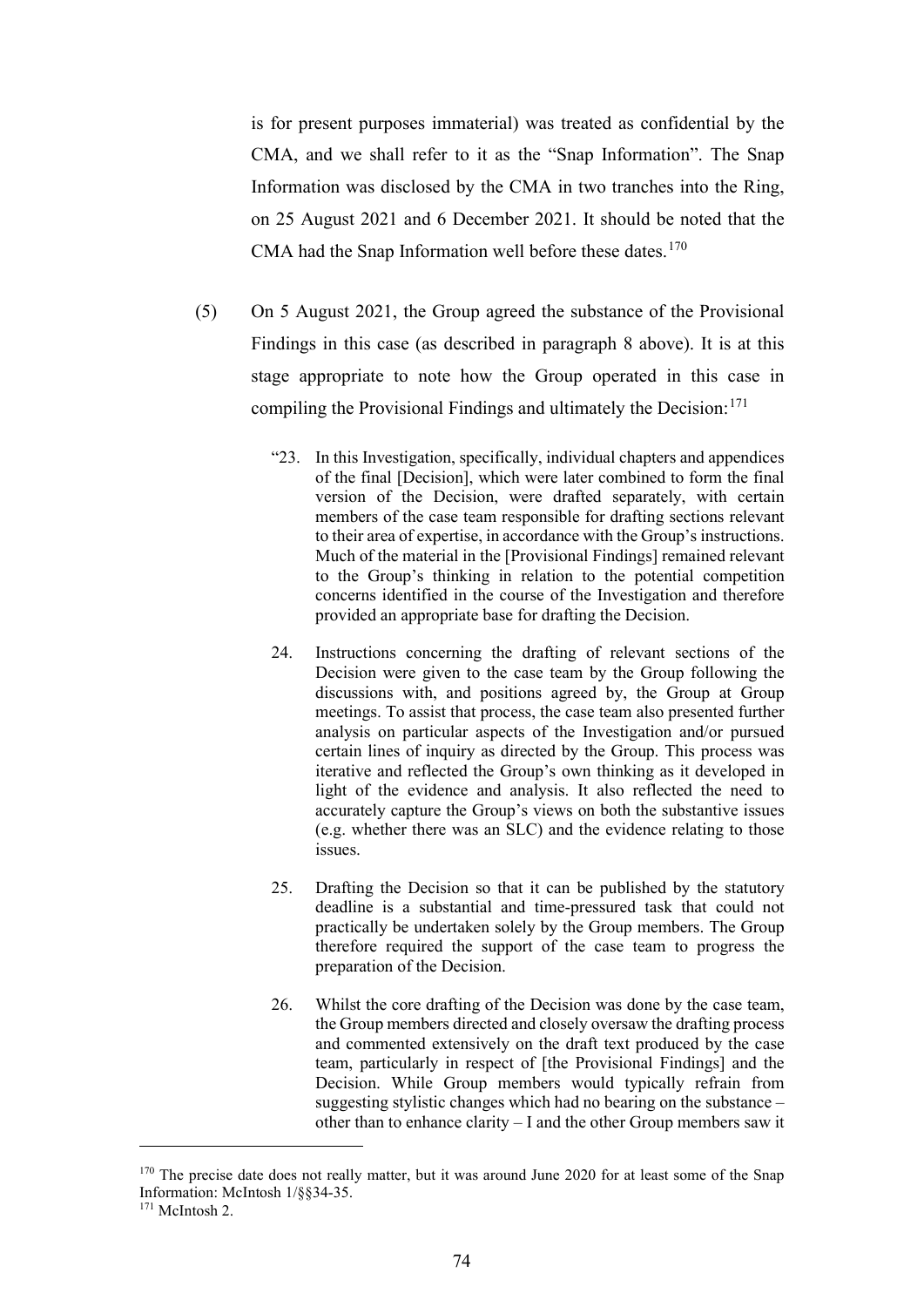as our responsibility to ensure that the published documents (such as the [Provisional Findings] and Decision) accurately reflected the Group's views and the reasoning supporting those views.

27. This process was greatly facilitated by hosting electronic versions of the Decision documents on SharePoint. Using Microsoft Office 365, versions of the draft Decision documents were readily accessible to Group members. We could review changes, or indeed contribute to the documents, in real-time."

The minutes of the Group meeting held on 5 August 2021 at which the

Provisional Findings were agreed record as follows:

### "**Horizontal Effects – Discussion**

5. The Group discussed the draft horizontal effects chapter. The case team agreed to update this chapter considering the Group's discussion and circulate updated versions before the end of the week.

### **Discussion of other documents**

- 6. The Group stated that it planned to provide any written comments on the outstanding documents by close of business today
- 7. The Group discussed some minor comments on the draft vertical effects chapter. The case team agreed to update this chapter considering the Group's discussion.

# **AOB**

- 8. As the Group has agreed the substance of the Provisional Findings, it agreed to delegate final approval of all chapters and supporting material to the Chair, except for the Horizontal Effects chapter. This is subject to the case team reviewing any further written comments by Group members received by close of business today."
- (6) The Provisional Findings were sent to the Merger parties and specifically, to the external solicitors who were acting for Meta as well as for GIPHY – on 12 August 2021. This was in the form of a parties' version. In other words, it contained redactions for confidentiality, generally marked by the symbol " $[\mathcal{K}]$ ". As we understand it, the Provisional Findings redacted all third party confidential material, but contained information that was confidential to both Meta and GIPHY. 172

<sup>172</sup> McIntosh 1/§§63, 65 and 68. See also NoA Annex 15.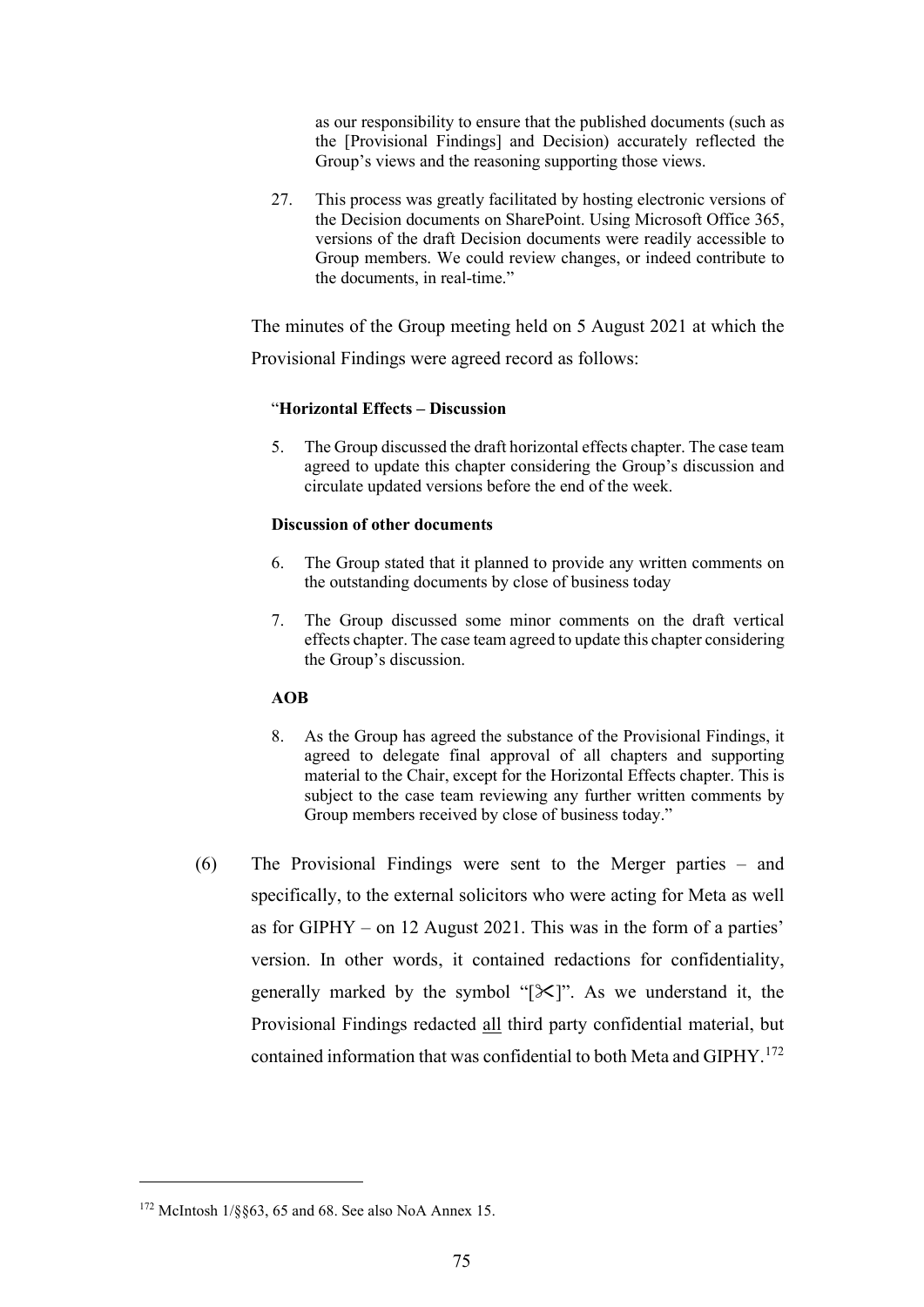- (7) Subsequently, on 25 August 2021, various of these redactions were unredacted by material that was disclosed into the Ring. This material, therefore, was available for the external legal and economic advisers, but not Meta, to see.<sup>173</sup> Further disclosures were made on later dates in the same way.<sup>174</sup>
- (8) A response to the Provisional Findings was provided by Meta in September 2021 and the Decision was considered and approved in a Group meeting on 16 November 2021.<sup>175</sup> Mr McIntosh said this about the final approval of the Decision:  $176$

"At the [Decision] stage, the consultation has concluded, and the [Decision] sets out the Group's final conclusions in relation to the statutory questions. Accordingly, the CMA's duty of consultation comes to an end. The CMA of course has a duty to publish its reasons, which it did in the [Decision] published on 30 November 2021. The Parties' Version of the [Decision] was provided to the Merger Parties' legal advisers on that same day."

(9) The NoA says this about the extent of the redactions (or "excisions" as Meta called them):  $177$ 

> "The Decision in the present case, in the form it was provided to Meta, was heavily excised by the [CMA], such excisions being marked "*[]*". Some of the material excised was provided to Meta's external advisers on 6 December 2021. Even then, however, the Decision was in significant part still heavily redacted. Numerous parts of it were, as a result of the redactions, not capable of being understood by Meta and/or its external advisers or, therefore, capable of being addressed by them at the time of the Decision and the filing of the [NoA]."

# *(d) The rules regarding delegation by the Group*

141. Meta adopted an extreme position on delegation, namely that it was essentially not permitted. On the other hand, Meta (at least at times: there were exchanges during argument where this line may not have been consistently held) accepted that the CMA's staff could assist in the investigatory process and even draft the decision. Yet that is a form of delegation – even if the work is approved

<sup>173</sup> McIntosh 1/§§72 to 83.

<sup>&</sup>lt;sup>174</sup> These are described in McIntosh 1, but it is unnecessary to set out the detail.

<sup>175</sup> McIntosh 1/§115.

<sup>176</sup> McIntosh 1/§117.

<sup>177</sup> NoA/§116.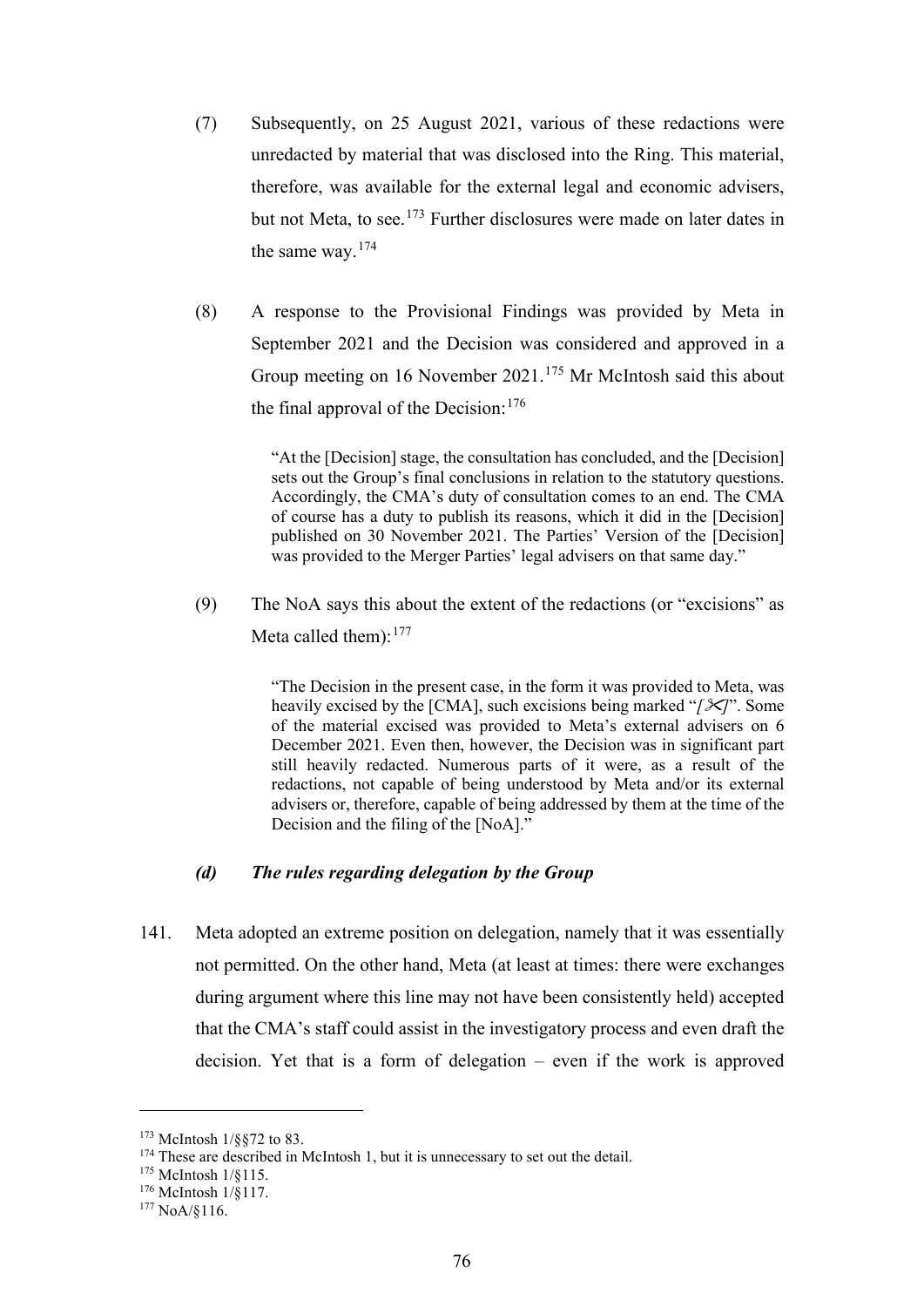subsequently. We consider that an effect of a strict no-delegation rule would be that the Group would have to do everything apart from (perhaps) the most minor administrative tasks. For the reasons that we give below, we consider this point to be in substance misconceived. We consider that the reference to delegation in the minutes of the 5 August 2021 Group meeting<sup>178</sup> misstates the manner in which the Group was actually operating, and so misleads. As we explain below, we do not consider this to be a case of delegation (in the strict sense of powers being capable of formal devolution to and exercise by someone else without reference to the person on whom the power is conferred) at all. The question is actually whether the Group was personally responsible by virtue of the office they held to conduct the investigation, produce the Provisional Findings and then the Decision, and whether they were entitled to perform these functions through others in a manner not involving delegation. In *Carltona Ltd v. Commissioners of Works* ("*Carltona*"), <sup>179</sup> the Court of Appeal rejected a challenge made to a decision taken by a senior civil servant on the ground that the statutory power was conferred on the minister rather than his officials. Lord Greene MR said:<sup>180</sup>

"In the administration of government in this country the functions which are given to ministers (and constitutionally properly given to ministers because they are constitutionally responsible) are functions so multifarious that no minister could ever personally attend to them. To take the example of the present case no doubt there have been thousands of requisitions in this country by individual ministries. It cannot be supposed that this regulation meant that, in each case, the minister in person should direct his mind to the matter. The duties imposed upon ministers and the powers given to ministers are normally exercised under the authority of the ministers by responsible officials of the department. Public business could not be carried on if that were not the case. Constitutionally, the decision of such an official is, of course, the decision of the minister. The minister is responsible. It is he who must answer before Parliament for anything that his officials have done under his authority, and, if for an important matter he selected an official of such junior standing that he could not be expected competently to perform the work, the minister would have to answer for that in Parliament. The whole system of departmental organisation and administration is based on the view that ministers, being responsible to Parliament, will see that important duties are committed to experienced officials. If they do not do that, Parliament is the place where complaint must be made against them."

 $178$  Set out in paragraph  $140(5)$  above.

 $179$  [1943] 2 All ER 560.

 $180$  At 563.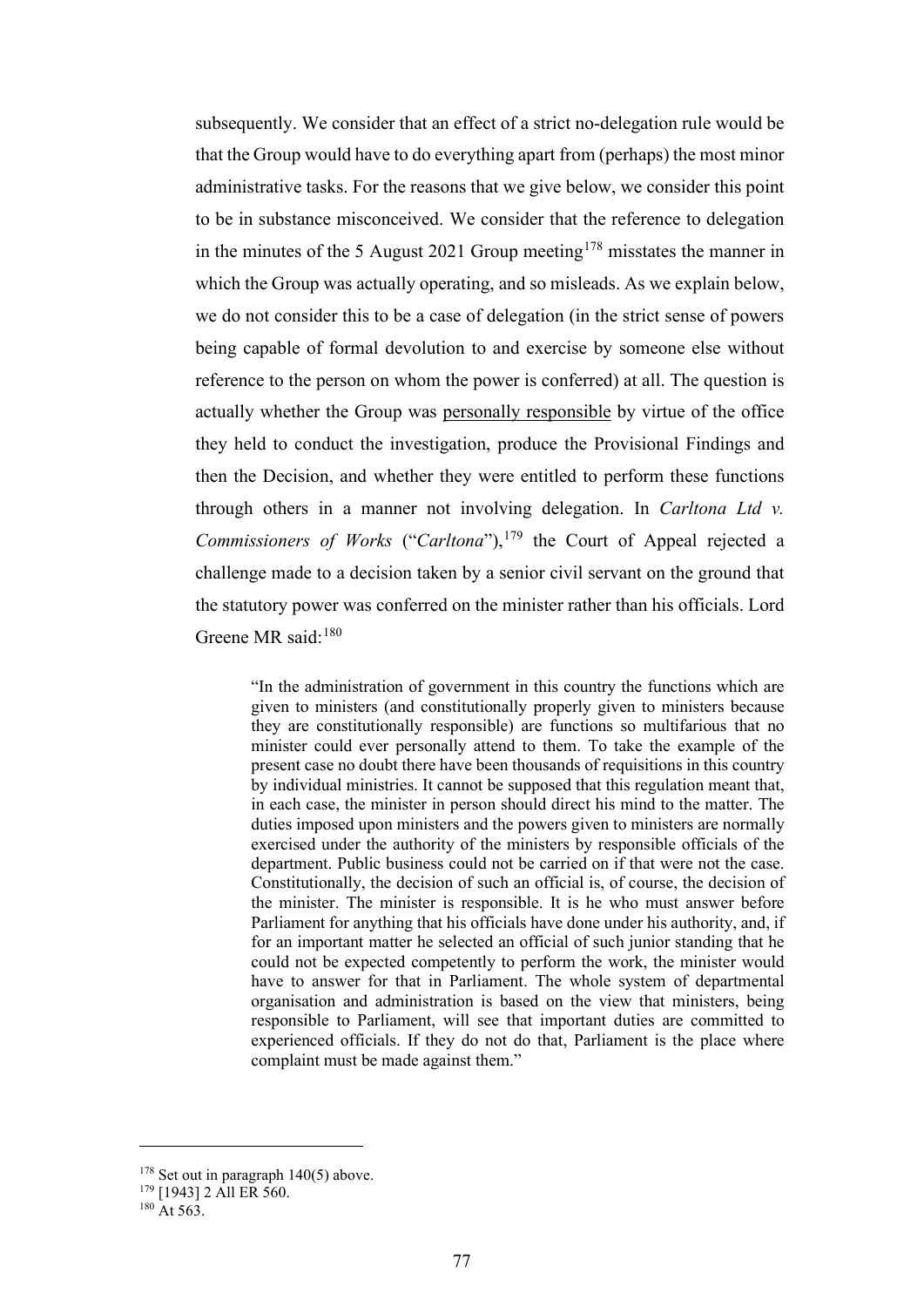142. In *R (King) v. Secretary of State for Justice* ("*Re King*"), <sup>181</sup> Lord Reed explained the *Carltona* principle in the following terms:

> "The *Carltona* principle, as it has become known, is not one of agency as understood in private law. Nor is it strictly one of delegation, since a delegate would normally be understood as someone who exercises the powers delegated to him in his own name. Rather, the principle is that a decision made on behalf of a minister by one of his officials is constitutionally the decision of the minister himself. As Jenkins J stated in *Lewisham Metropolitan Borough Council v. Roberts* [1949] 2 KB 608, 629, when rejecting an argument that the principle was one of delegation:

"I think this contention is based on a misconception of the relationship between a minister and the officials in his department. A minister must perforce, from the necessity of the case, act through his departmental officials, and where as in the Defence Regulations now under consideration functions are expressed to be committed to a minister, those functions must, as a matter of necessary implication, be exercisable by the minister either personally or through his departmental officials; and acts done in exercise of those functions are equally acts of the minister whether they are done by him personally, or through his departmental officials, as in practice, except in matters of the very first importance, they almost invariably would be done. No question of agency or delegation … seems to me to arise at all.""

- 143. Of course, the *Carltona* principle does not apply to every office holder, and in *Re King* the Supreme Court held it did not apply to the holder of a statutory office like prison governors. <sup>182</sup> We accept that, in the case of a statutory body, like the CMA, the operation of the *Carltona* principle must be consistent with and/or arise out of the terms and true construction of the legislation setting up the statutory body in question.<sup>183</sup> We are in no doubt, however, that the *Carltona*  principle applies to CMA groups in this case:
	- (1) Section 34C(1) of the Enterprise Act  $2002^{184}$  provides that certain functions of the CMA are carried out "on behalf of the CMA by the group so constituted". That means that whilst the CMA is ultimately responsible for the function so delegated, within the CMA the

<sup>181</sup> [2015] UKSC 54 at [49].

 $182$  [2015] UKSC 54 at [50].

 $183$  In subsequent written submissions, invited by the Tribunal after circulation of this Judgment in draft, Meta helpfully identified a great deal of case law asserting that a power to delegate, in a statutory case, must expressly or impliedly be found to exist: see, e.g., *Nelms v. Roe* [1970] 1 WLR 4 at 8; *Director of Public Prosecutions v. Haw* [2007] EWHC 1931 (Admin), [2008] 1 WLR 379 at [33]; *Noon v. Matthews* [2014] EWHC 4330 (Admin) at [21]. We accept this, but do not consider that the *Carltona* principle cannot apply where it is consistent with and/or arises out of the relevant legislation, which is our conclusion here.

<sup>&</sup>lt;sup>184</sup> Set out in paragraph 137 above.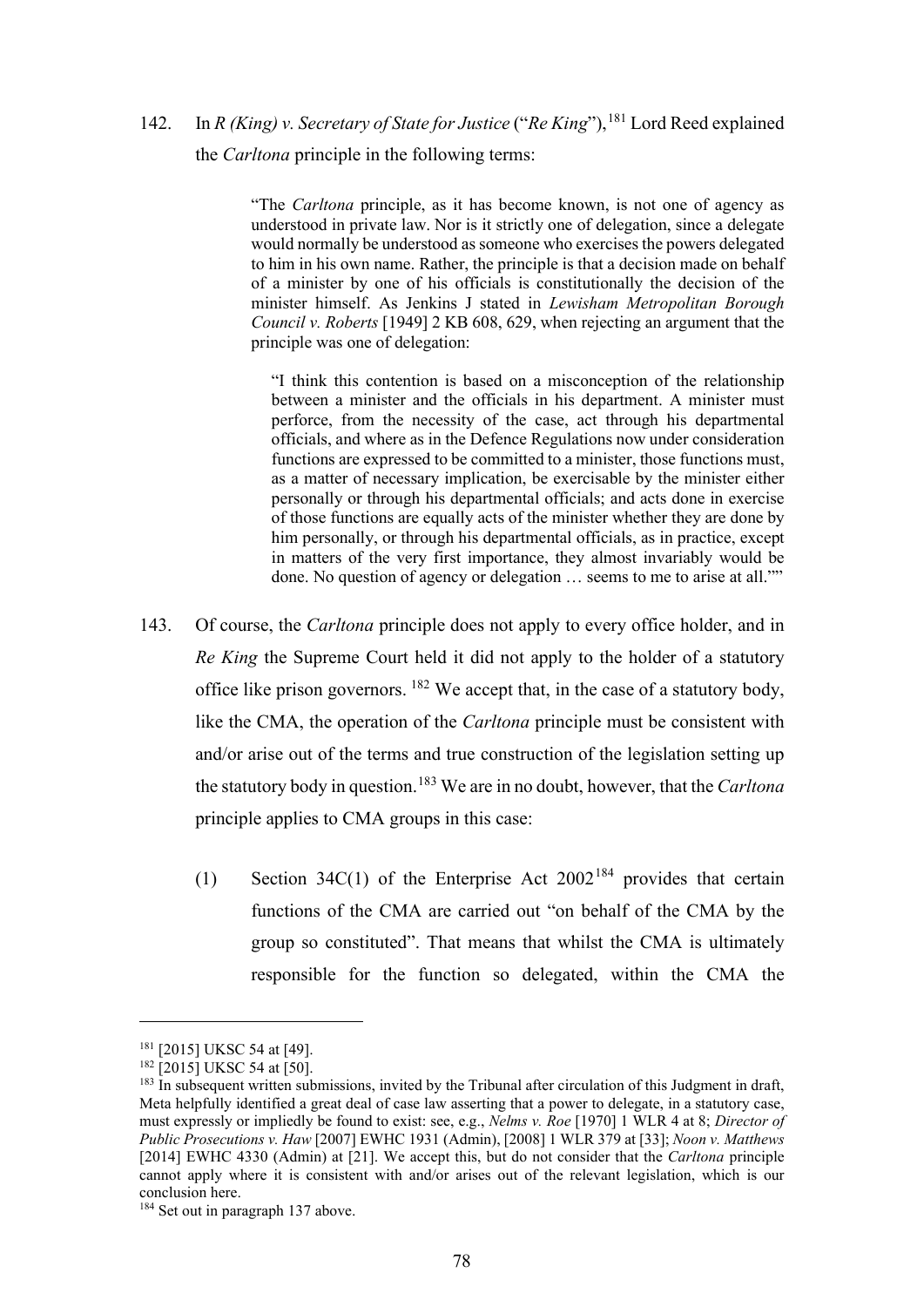responsibility is that of the CMA group, not the CMA Board. Thus, in the case of a decision made under section 35(1) of the Enterprise Act 2002 (as this Decision is), the decision is that of the CMA (properly named as the Respondent to this application), but the decision-maker is the nominated CMA group, as per the procedure described above.

- (2) This says nothing about the manner in which the group goes about its duties. Self-evidently, the CMA group is expected to discharge those responsibilities carefully and must not delegate them. But that does not mean that named individual members of the CMA group must personally conduct a merger investigation and personally draft the provisional findings and final decision. If that were the position, section 38 of the Enterprise Act 2002<sup>185</sup> would not refer to the "CMA" preparing and publishing a report or to the "decisions of the CMA", but to the personal report and decisions of the named individuals of the group.
- (3) There is nothing surprising in this outcome. Merger investigations require significant resource and are conducted under significant time pressure. The logical consequence of Meta's argument is not only that ministerial functions (like sending the final decision to the parties and publishing it on the CMA's website) would have to be done personally, but also that the CMA group would be required to do the impossible, in personally investigating the circumstances of a merger, which is a job that could not possibly be done by a group of four individuals within the prescribed statutory time frame.<sup>186</sup>
- (4) Naturally, the application of the *Carltona* principle implies a high degree of trust in the CMA group (and not, we stress, any single member of that group) in discharging its duties responsibly. We consider that such a level of trust is entirely appropriate in this case. Of course, the CMA is not, unlike a minister, accountable to Parliament. But it is accountable, by statute, to this Tribunal and the high level of trust accorded to the

<sup>&</sup>lt;sup>185</sup> Set out in paragraph 138 above.

<sup>186</sup> See section 39 of the Enterprise Act 2002.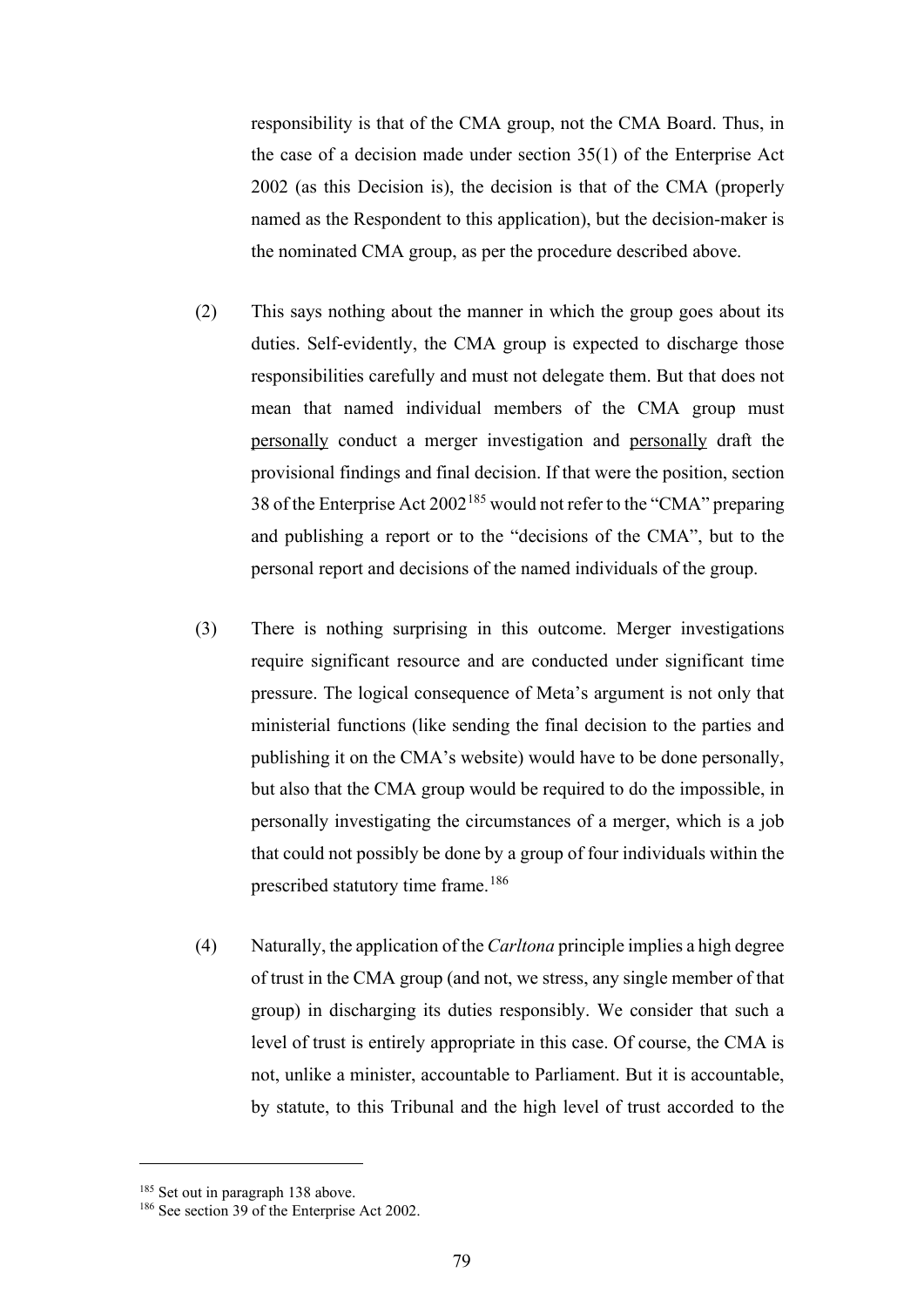CMA's processes is not a blind trust. We should say that our embracing of the *Carltona* principle in the case of CMA groups is closely linked to our view of the redactions that the CMA can permissibly make, and the role of judicial review in ensuring that the CMA's decision-making process is not merely robust, but demonstrably so to the parties affected by the decision. There is thus a link between Ground 4A (which we dismiss) and Ground 4 (to which we will come).

Put another way, we conclude that the Enterprise Act 2002 contains a form of power in the CMA group to delegate, but that that power is attenuated in that it is the CMA group that is the decision-maker, and not some delegate. That is best and most appropriately captured by the formulation of Lord Greene MR in *Carltona*.

144. For these reasons, Ground 4A fails.

# **(3) Ground 4, element 2: unlawful excisions**

### *(a) First principles*

- 145. A great deal of the argument before us involved contentions regarding the significance or otherwise of the redactions made by the CMA to the Provisional Findings and to the Decision.
- 146. As regards the Provisional Findings, Meta, for its part, submitted that the redactions were highly material and impeded Meta's ability to respond effectively to the Provisional Findings when seeking to persuade the CMA to change its mind. The CMA, for its part, contended that these assertions were overblown; that the gist of the CMA's reasoning had been disclosed; and that Meta was in no way inhibited from responding effectively and had been able to make (and did make) all of the points it properly could.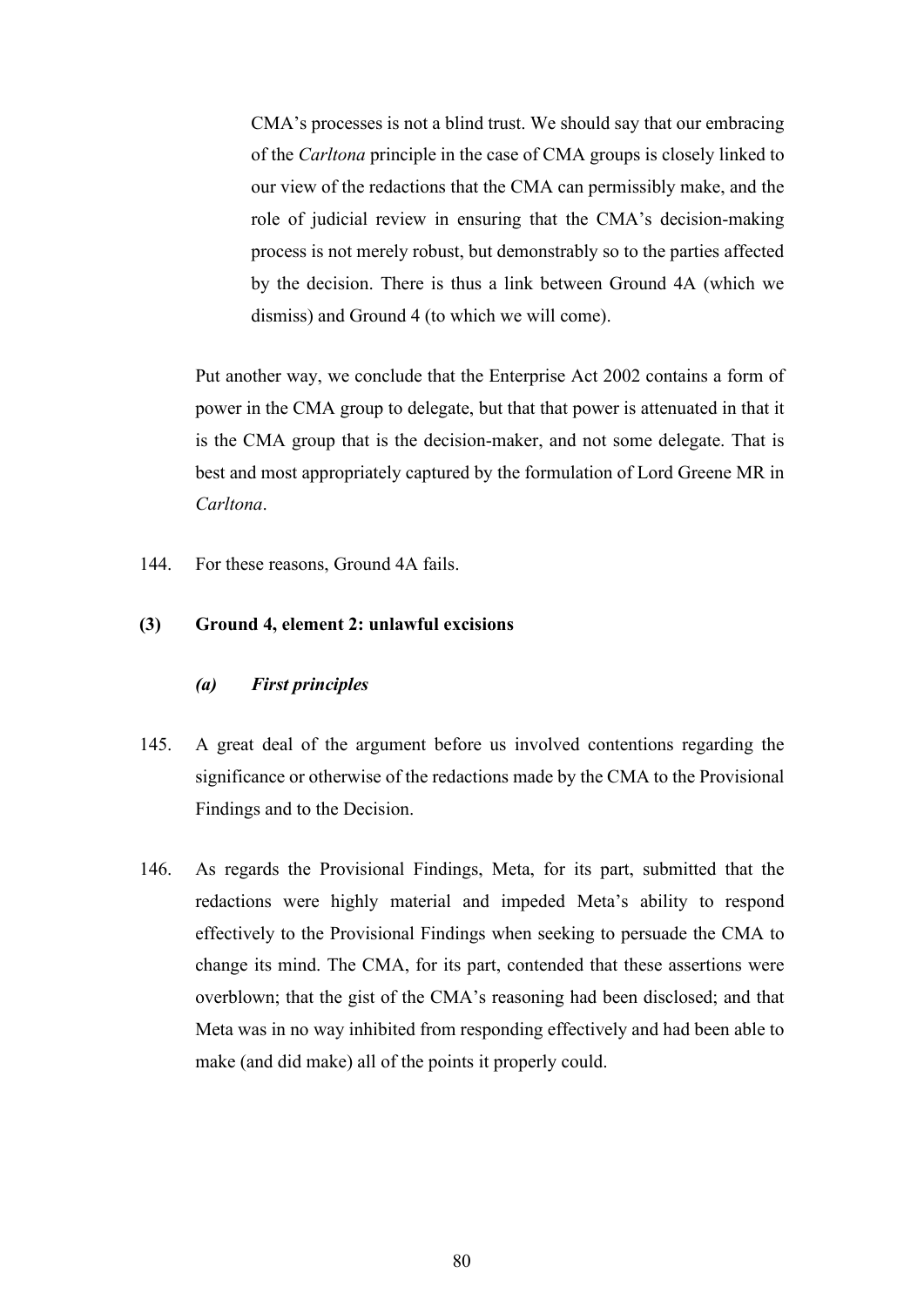- 147. As regards the Decision, the CMA defended the redactions or excisions that had been made by contending that although – by reason of section  $38(2)(b)^{187}$  – the CMA's Decision had to state the "reasons for its decisions" – the CMA's practice was to say more and explain more than it was strictly obliged to. In short, the full, unredacted, Decision contained a degree of overkill. For this reason, the CMA was prepared to stand by a redacted version of the Decision, and defend that version on this application, rather than the full, unredacted, confidential version of the Decision.<sup>188</sup>
- 148. We consider that these contentions, both in relation to the Provisional Findings and the Decisions, are misconceived:
	- (1) Where a competition authority is obliged to publish a decision with reasons, as is the case here, the decision-maker is not permitted to pick and choose which version of the decision it wishes to defend. The decision that is to be defended is the decision that contains all of the decision-maker's reasons, and the decision-maker is not permitted to contend that parts of its decision should left out of account.
	- (2) The addressees of a decision and any other persons affected by a decision are entitled to understand exactly the basis on which the decision is made, and the decision-maker must stand by and defend the decision it has made, and not some variant that leaves bits out. The CMA's overkill argument is no justification for the decision of the CMA being anything other than the full, unredacted, confidential version of the Decision. One person's overkill may be another person's material misdirection, and it is invidious for there to be any debate about what the decision, and the reasons for it, are. Suppose, hypothetically, a decision contains a redacted part, which discloses that the decisionmaker has in fact taken into account an immaterial consideration. Any suggestion that only the redacted, incomplete decision should be reviewed is inimical to a fair process.

<sup>&</sup>lt;sup>187</sup> Set out in paragraph 138 above.

 $188$  This is the CMA version, described at paragraph  $140(2)(iii)$  above.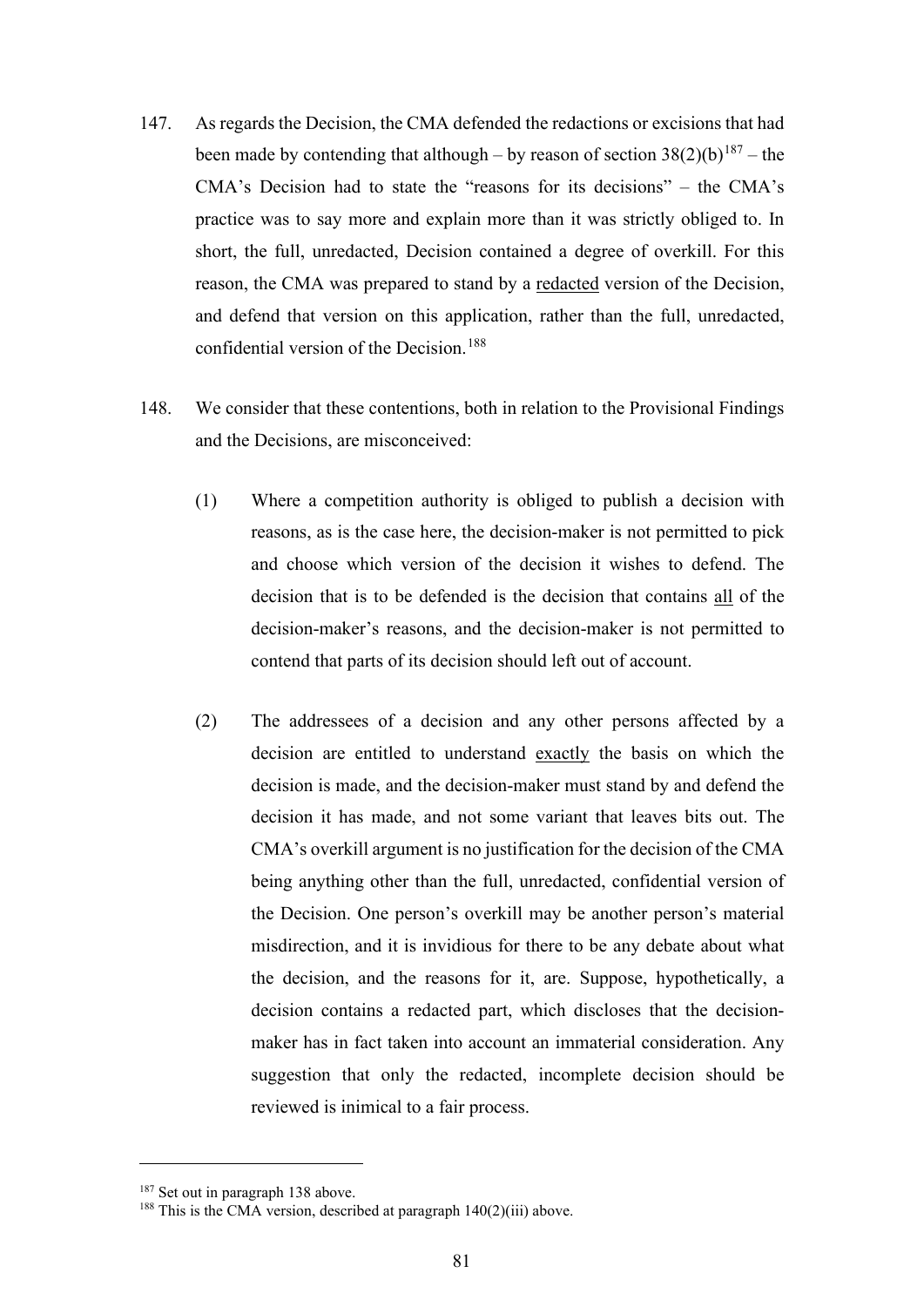(3) We similarly consider that a decision-maker cannot, properly, excise from its provisional findings or final decision matters which are relied upon in that on the ground that the gist of the decision-maker's reasoning appears from the unredacted portions of the provisional findings or final decision. In this regard, the CMA relied upon the principles articulated in the Tribunal's decision in *BMI Healthcare Limited v. Competition Commission* ("*BMI Healthcare*"): 189

"We consider the following propositions to be clear:

- (1) The starting point in considering the Commission's duty to consult must be the Act, which deals expressly with the Commission's responsibilities in this regard, and which also makes provision for the protection of confidential information. … Sections 169(2) and (3) of the Act require the Commission to consult before making a decision, and to give reasons for that decision before it is made, but in neither case is this obligation absolute. It is qualified ("so far as practicable"), in particular by the Commission's duties in relation to specified information …
- (2) However, as is clear from section 241, the protection of specified information can give way "for the purpose of facilitating the exercise by the authority of any function it has under or by virtue of this Act", and one of the functions of the Commission is the Commission's duty to consult under section 169 of the Act.
- (3) The Act thus establishes both the duty to consult and the duty to protect confidential (specifically, "specified") information. Section 244 (set out in paragraph 15 above) then describes three conditions to which the Commission should – "so far as practicable" – have regard "before disclosing any specified information".
- (4) The Act thus contains a fairly comprehensive code dealing with the duty to consult and the duty to protect confidential information. There is nothing in the Act which obliges the Commission to withhold material that ought to be disclosed pursuant to the Commission's section 169 duty to consult, simply because that would involve the disclosure of specified information. But, conversely, the Commission is not obliged to disclose each and every piece of specified information as part of its duty to consult. We consider that the Act contains a perfectly clear and workable code. Although we have had in mind the statement in *Lloyd v. McMahon* [1987] 1 AC 702-703 that "it is wellestablished that when a statute has conferred on any body the power to make decisions affecting individuals, the courts will not only require the procedure prescribed by the statute to be followed, but will readily imply so much and no more to be introduced by way of additional procedural safeguards as will ensure the attainment of fairness", we do not consider it necessary to imply into the Act anything by way of

<sup>189</sup> [2013] CAT 24 at [39].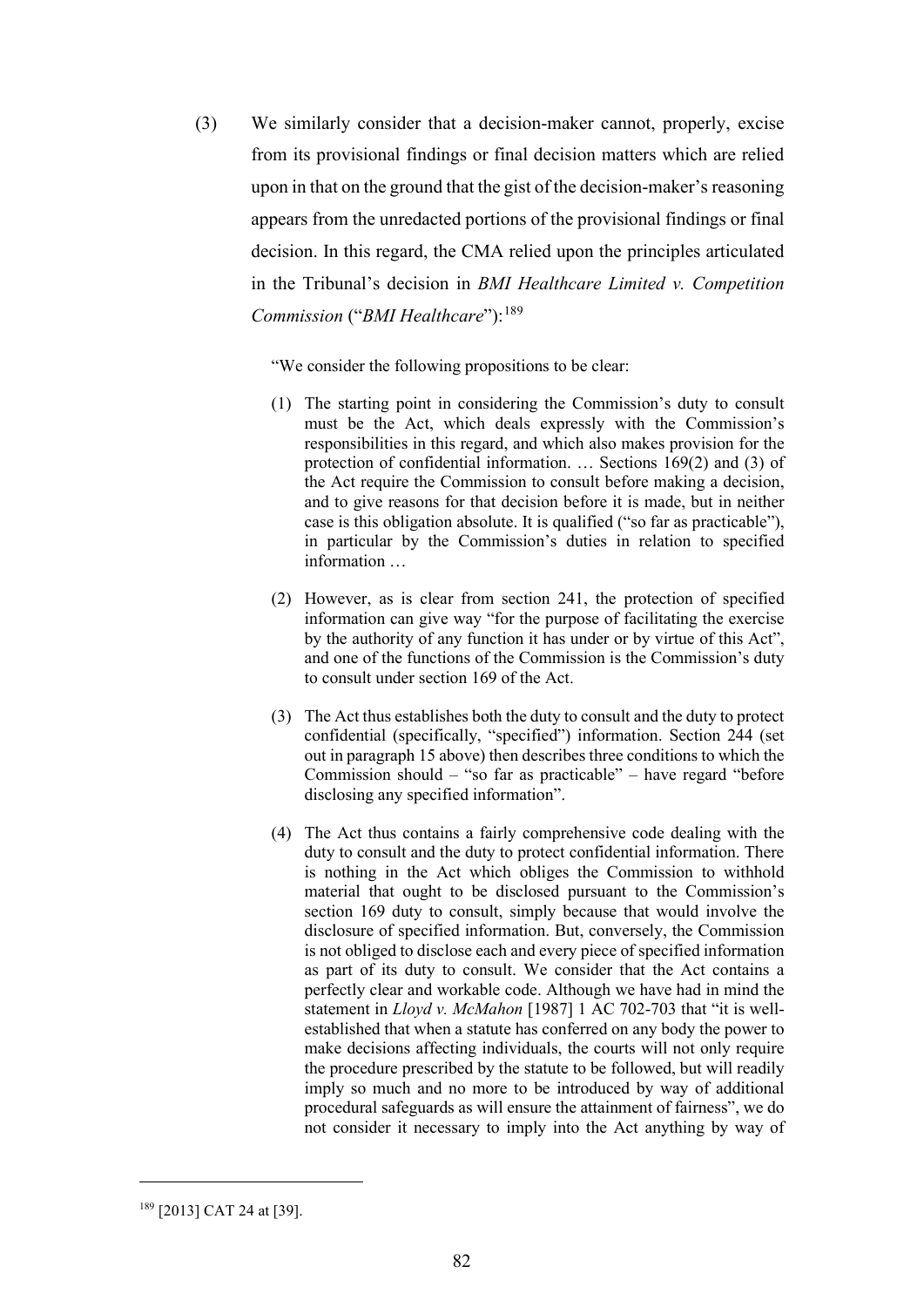additional safeguard. The provisions of the Act are, in themselves, quite sufficient for this purpose.

- (5) The Commission's guidance in relation to confidential information as set out in the CC7 Guidance is entitled to great weight. None of the Applicants criticised this guidance, and it appears to set out a rational and helpful approach to dealing with specified information.
- (6) Moreover, whilst what is a fair process in the context of the Act is one for the Tribunal as a matter of law, the Commission's approach in any given case is entitled to great weight. The consideration of the potentially competing interests of due process and the protection of confidential information is a nuanced one, to be undertaken in light of all the circumstances. It is the Commission, and not the Tribunal, that stands in the front line when assessing such matters, and the Tribunal should be slow to second-guess decisions of the Commission, in particular as to how confidential certain material is, and how best to protect the confidentiality in that material. We have well in mind the statement of Lloyd LJ in *R v. Panel on Take-Overs and Mergers, ex parte Guinness plc* [1990] 1 QB 146 at 184:

"Mr. Buckley argued that the correct test is *Wednesbury* unreasonableness, because there could, he said, be no criticism of the way in which the panel reached its decision on 25 August. It is the substance of that decision, viz., the decision not to adjourn the hearing fixed for 2 September, which is in issue. I cannot accept that argument. It confuses substance and procedure. If a tribunal adopts a procedure which is unfair, then the court may, in the exercise of its discretion, seldom withheld, quash the resulting decision by applying the rules of natural justice. The test cannot be different, just because the tribunal *decides* to adopt a procedure which is unfair. Of course the court will give great weight to the tribunal's own view of what is fair, and will not lightly decide that a tribunal has adopted a procedure which is unfair, especially so distinguished and experienced a tribunal as the panel. But in the last resort the court is the arbiter of what is fair. I would therefore agree with Mr. Oliver that the decision to hold the hearing on 2 September is not to be tested by whether it was one which no reasonable tribunal could have reached."

In short, whilst it is for the Tribunal to decide what is and what is not fair, the Commission's approach should be given "great weight".

(7) Finally, whilst Lord Mustill's sixth proposition refers to a person affected by a decision being informed of the "gist" of the case which he has to answer, what constitutes the "gist" of a case is acutely context-sensitive. Indeed, "gist" is a peculiarly vague term. Competition cases are redolent with technical and complex issues, which can only be understood, and so challenged or responded to, when the detail is revealed. Whilst it is obviously, in the first instance, for the Commission to decide how much to reveal when consulting, we have little doubt disclosing the "gist" of the Commission's reasoning will often involve a high level of specificity. Indeed, this can be seen in the Commission's practice, described in paragraph 7.1 of the CC7 Guidance, of disclosing its provisional findings as part of its consultation process. This point is well-illustrated by the approach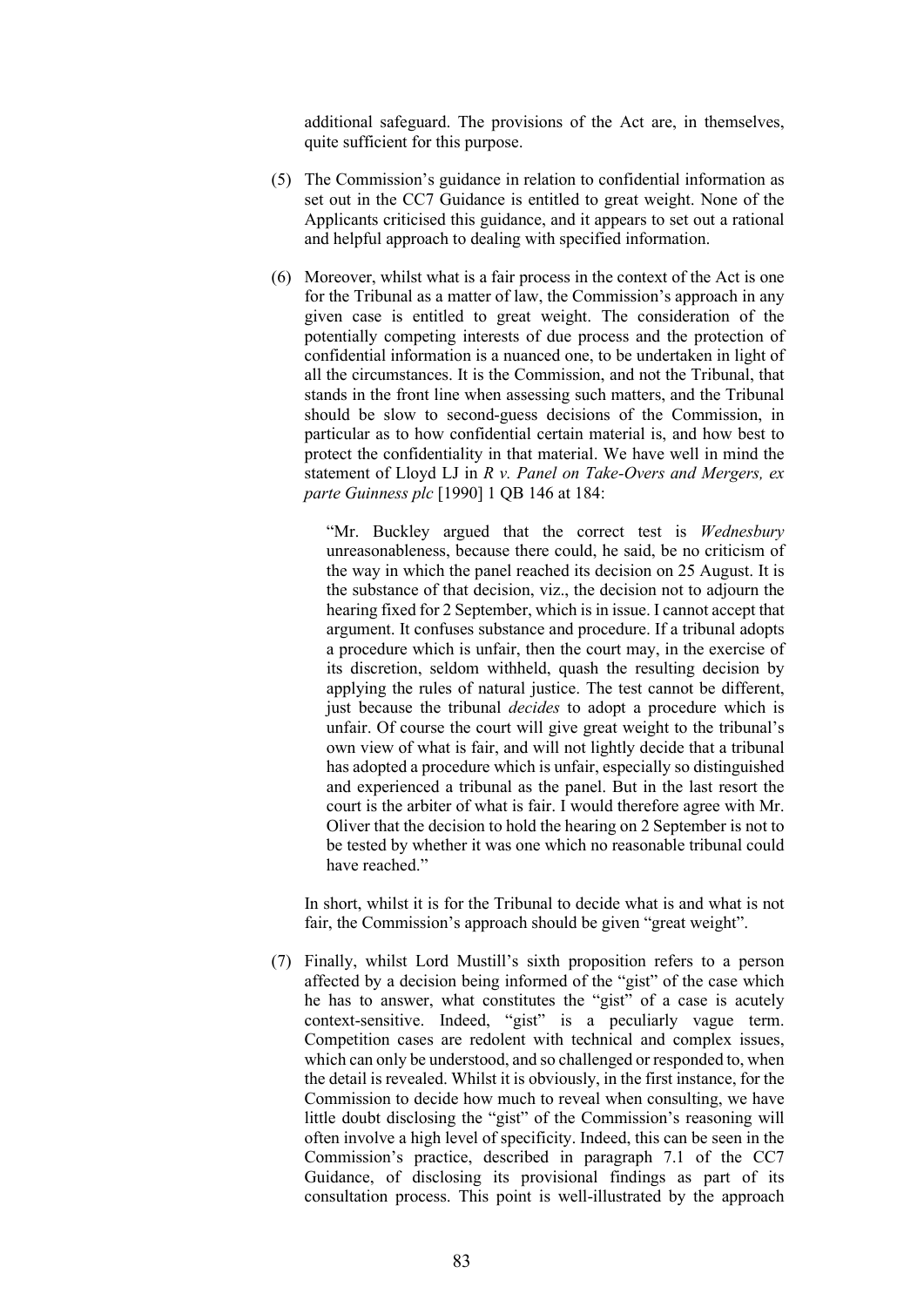taken by the Court of Appeal in *R (Eisai Limited) v. National Institute for Health and Clinical Excellence* [2008] EWCA Civ 438, which concerned the judicial review of guidance issued by NICE in relation to the use of a particular drug. Although NICE's procedures involved "a remarkable degree of disclosure and of transparency in the consultation process" (at [66]), nevertheless procedural fairness required the release of still more material – in this case, the release of a fully executable version of an economic model used by NICE, and not merely a "read only" version – so that consultees could fully check and comment on the reliability of the economic model upon which NICE had based its decision (see [49])."

- (4) We consider that these principles continue to hold good, and that a person affected by a decision only needs to be informed of the gist of the case he or she has to answer. Gist is acutely context sensitive, and a decision-maker will have a wide margin of appreciation in deciding what the gist of a decision is. But if a point is considered worthy of inclusion in the provisional findings, the decision-maker cannot be heard to say that it is redundant, mere surplusage or not part of the gist. The point is either a part of the decision-maker's reasoning, on which it is consulting; or it is not  $-$  in which case it should be removed from the provisional findings altogether. If a decision-maker elects to introduce overkill into the provisional findings, that is perfectly permissible. It is just that the decision-maker must, subsequently, stand by and defend that material, and not withhold it or in some way suggest it is immaterial.
- 149. In our judgment, considered from first principles, the redactions applied by the CMA to details forming the reasons for its decision in both the Provisional Findings and to the Decision are difficult to defend.<sup>190</sup> The question is whether, as the CMA contended, the statutory regime in the Enterprise Act 2002 justifies the course taken by the CMA. It is to that regime that we now turn.

<sup>&</sup>lt;sup>190</sup> We accept that there is a large body of law dealing with protection of information in contexts such as these, as well as in the use of confidentiality rings. See, e.g., *Woolgar v. Chief Constable of the Sussex Police* [1999] 3 All ER 604; *R (Kent Pharmaceuticals Ltd) v. Serious Fraud Office* [2004] EWCA Civ 1494; *Anan Kasei Co., Limited v. Neo Chemicals & Oxides (Europe) Limited* [2020] EWHC 2503 (Pat) and [2021] EWHC 2825 (Pat). We do not consider the detail of such case-law, because there is a very specific statutory regime that governs.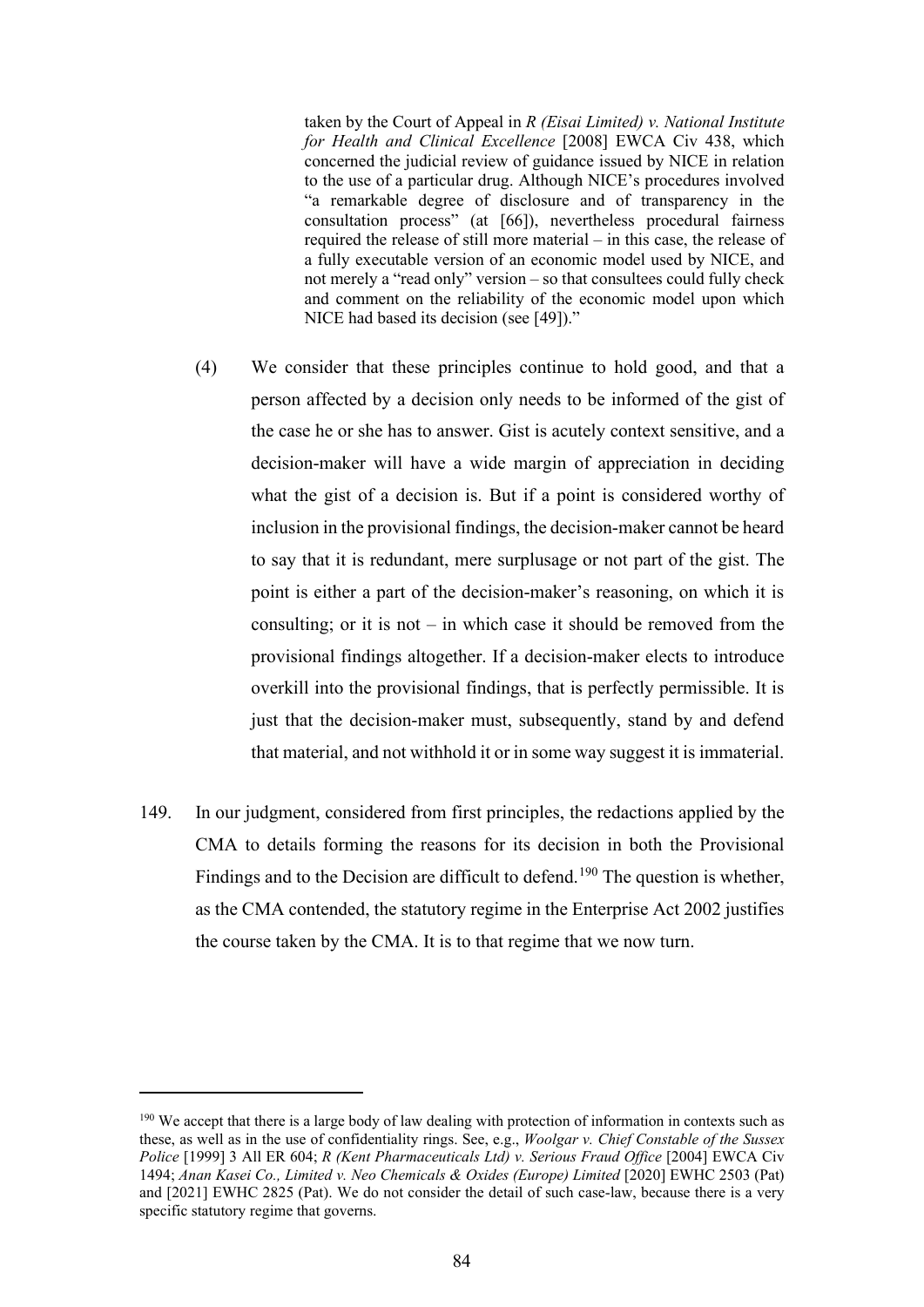### *(b) The regime in the Enterprise Act 2002*

#### (i) Duty to consult

- 150. Section 104 of the Enterprise Act 2002 contains a duty to consult in the case of certain decisions, including decisions (as here) made under section  $35(1)$ :<sup>191</sup>
	- "(1) Subsection (2) applies where the relevant authority is proposing to make a relevant decision in a way which the relevant authority considers is likely to be adverse to the interests of a relevant party.
	- (2) The relevant authority shall, so far as practicable, consult that party about what is proposed before making that decision.
	- (3) In consulting the party concerned, the relevant authority shall, so far as practicable, give the reasons of the relevant authority for the proposed decision.
	- (4) In considering what is practicable for the purposes of this section the relevant authority shall, in particular, have regard to –
		- (a) any restrictions imposed by any timetable for making the decision; and
		- (b) any need to keep what is proposed, or the reasons for it, confidential."
	- (ii) Duty not to disclose information
- 151. Part 9 of the Enterprise Act 2002 contains a series of provisions restricting the disclosure of information. Section 237 materially provides:
	- "(1) This section applies to specified information which relates to  $-$ 
		- (a) the affairs of an individual;
		- (b) any business of an undertaking.
	- (2) Such information must not be disclosed
		- (a) during the lifetime of the individual, or
		- (b) while the undertaking continues in existence,

unless the disclosure is permitted under this Part. …"

 $191$  See section  $104(6)(a)(iii)$ .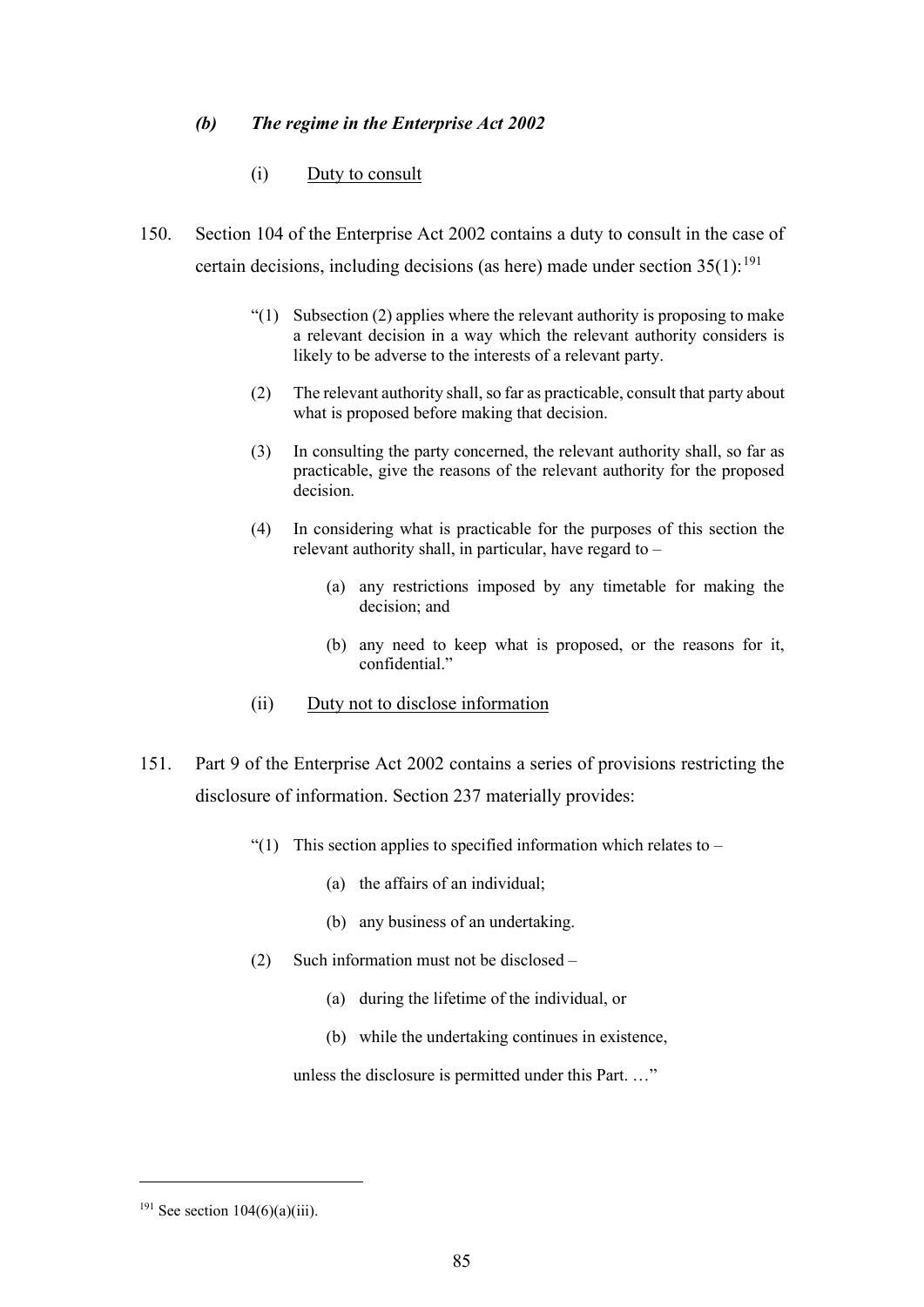This information is referred to in the 2002 Act as "specified information", which term we adopt.

- 152. Information is specified information if it comes to the CMA in connection with the exercise of its functions,  $192$  which includes the investigation of this Merger. Given width of the definition of specified information, it is safe to proceed on the basis that all of the material redacted in the Provisional Findings and in the Decision was specified information.
- 153. The Enterprise Act 2002 then contains a series of sections describing disclosures of specified information that are permitted. The permitted disclosures are, subject to certain qualifications, as set out in the relevant section, namely:
	- (1) Where the person whose information it is consents: section 239.
	- (2) Where disclosure is "for the purpose of facilitating the exercise by the authority of any function it has under or by virtue of this Act or any other enactment": section 241(1). This, in our judgment, is a critical provision, and we will be returning to it.
	- (3) Disclosure for the purpose of civil proceedings: section 241A.
	- (4) Disclosure for the purpose of criminal investigation or proceedings: section 242.
	- (5) Disclosure to an overseas public authority: section 243.
- 154. The Enterprise Act 2002 identifies the considerations that the CMA must have regard to before disclosing any specified information. These are set out in section 244:

 $\ddot{a}$ 

<sup>192</sup> Section 238(1) of the Enterprise Act 2002.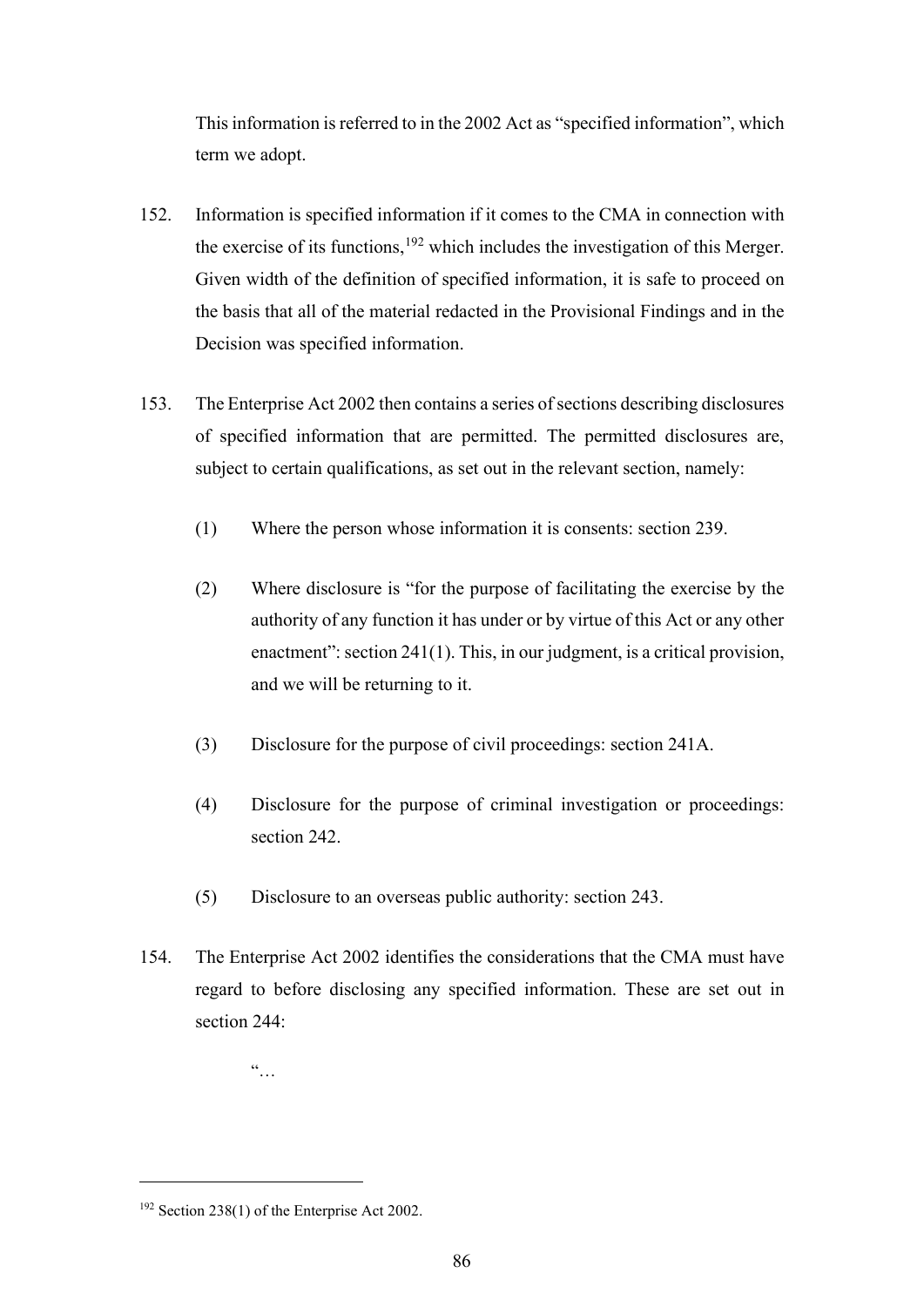- (2) The first consideration is the need to exclude from disclosure (so far as practicable) any information whose disclosure the authority thinks is contrary to the public interest.
- (3) The second consideration is the need to exclude from disclosure (so far as practicable) –
	- (a) commercial information whose disclosure the authority thinks might significantly harm the legitimate business interests of the undertaking to which it relates, or
	- (b) information relating to the private affairs of an individual whose disclosure the authority thinks might significantly harm the individual's interests.
- (4) The third consideration is the extent to which the disclosure of the information mentioned in subsection  $(3)(a)$  or (b) is necessary for the purpose for which the authority is permitted to make the disclosure."
- 155. These disclosure provisions are buttressed by the criminal law.<sup>193</sup>
	- (iii) Section 241: statutory functions
- 156. Section 241 of the Enterprise Act 2002 provides:
	- "(1) A public authority which holds information to which section 237 applies may disclose that information for the purpose of facilitating the exercise by the authority of any function it has under or by virtue of this Act or any other enactment.
	- (2) If information is disclosed under subsection (1) so that it is not made available to the public it must not be further disclosed by a person to whom it is so disclosed other than with the agreement of the public authority for the purpose mentioned in that subsection.
	- (2A) Information disclosed under subsection (1) so that it is not made available to the public must not be used by the person to whom it is disclosed for any purpose other than that mentioned in subsection (1).
	- (3) A public authority which holds information to which section 237 applies may disclosure that information to any other person for the purpose of facilitating the exercise by that person of any function he has under or by virtue of –
		- (a) this Act;
		- (b) an enactment specified in Schedule 15;
		- (c) such subordinate legislation of the Secretary of State may by order specify for the purposes of this subsection.

<sup>&</sup>lt;sup>193</sup> Section 245 of the Enterprise Act 2002.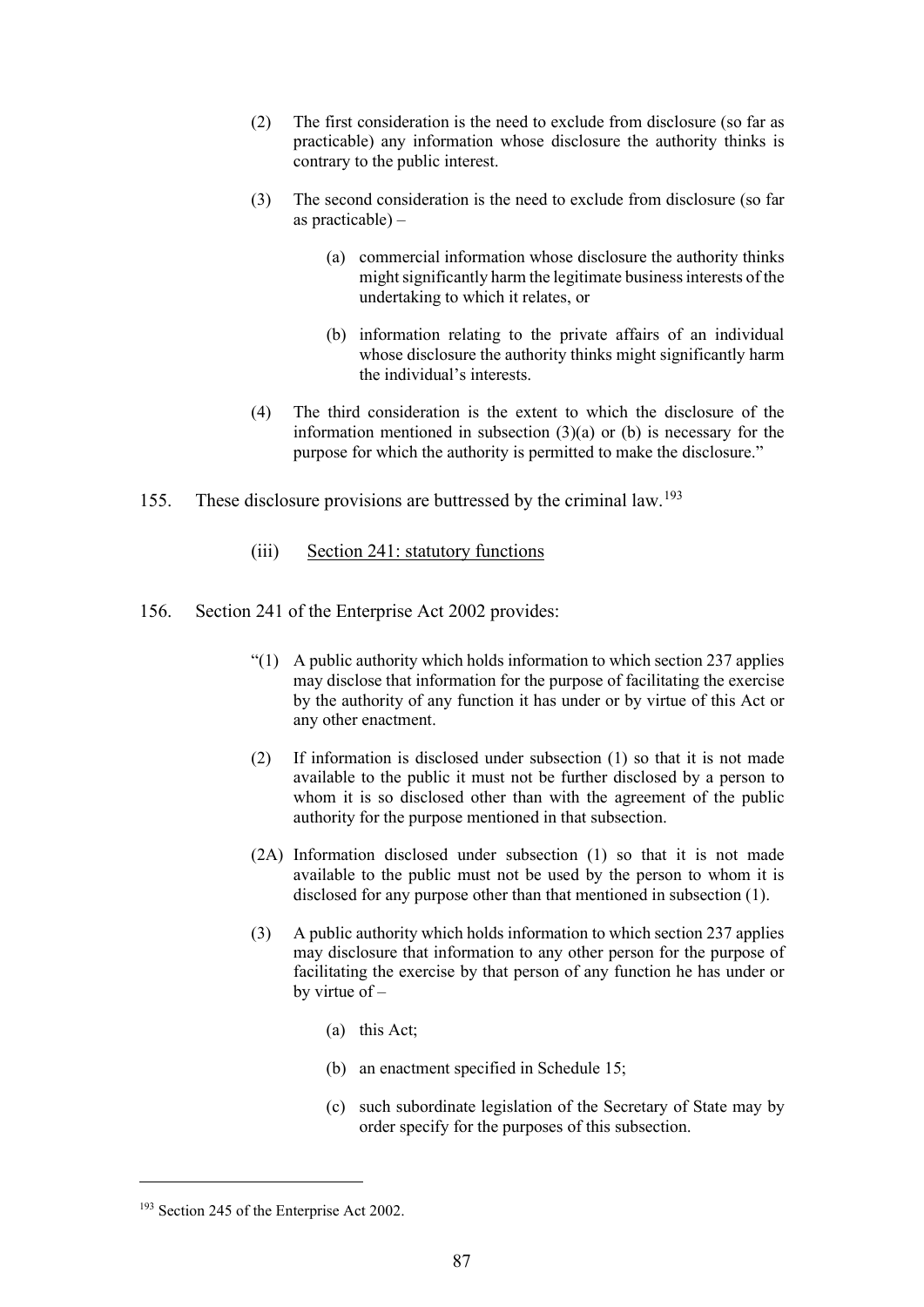(4) Information disclosed under subsection (3) must not be used by the person to whom it is disclosed for any purpose other than a purpose relating to a function mentioned in that subsection.

#### …"

#### *(c) Analysis of the Enterprise Act 2002 disclosure regime*

- 157. We consider that not only does the Enterprise Act 2002 regime that we have described not preclude the disclosure to Meta of the redacted material, it actually obliges the CMA to take that course:
	- (1) Quite clearly, the Merger investigation, first reflected in the Provisional Findings and culminating in the Decision, was "likely to be adverse to the interests" of Meta. A duty to consult therefore arose, pursuant to section 104(1) of the Enterprise Act 2002. The CMA was obliged to consult Meta "so far as practicable" before making the Decision;<sup>194</sup> and, in consulting Meta, the CMA was obliged, so far as practicable, to give the reasons for the proposed decision.<sup>195</sup>
	- (2) "Practicability" obliges the CMA to consider amongst other things the need to keep what it proposes or the reasons for it confidential.<sup>196</sup>
	- (3) The primary vehicle for communication of the CMA's proposed decision and reasons was – or should have been – the Provisional Findings. For the reasons we have given, we consider that excisions to or redactions from the Provisional Findings of the CMA's reasons are difficult to defend and *prima facie* impermissible. Either the information excised or redacted is unnecessary to justify the CMA's reasoning – in which case it should be omitted where the CMA considers it cannot be disclosed – or it is necessary, in which case the information ought, *prima facie*, to be produced to Meta. We do not consider that a competition authority like the CMA can be permitted to say that the gist of its reasoning appears in the redacted Provisional Findings unless that

<sup>&</sup>lt;sup>194</sup> Section 104(2) of the Enterprise Act 2002.<br><sup>195</sup> Section 104(3) of the Enterprise Act 2002.<br><sup>196</sup> Section 104(4) of the Enterprise Act 2002.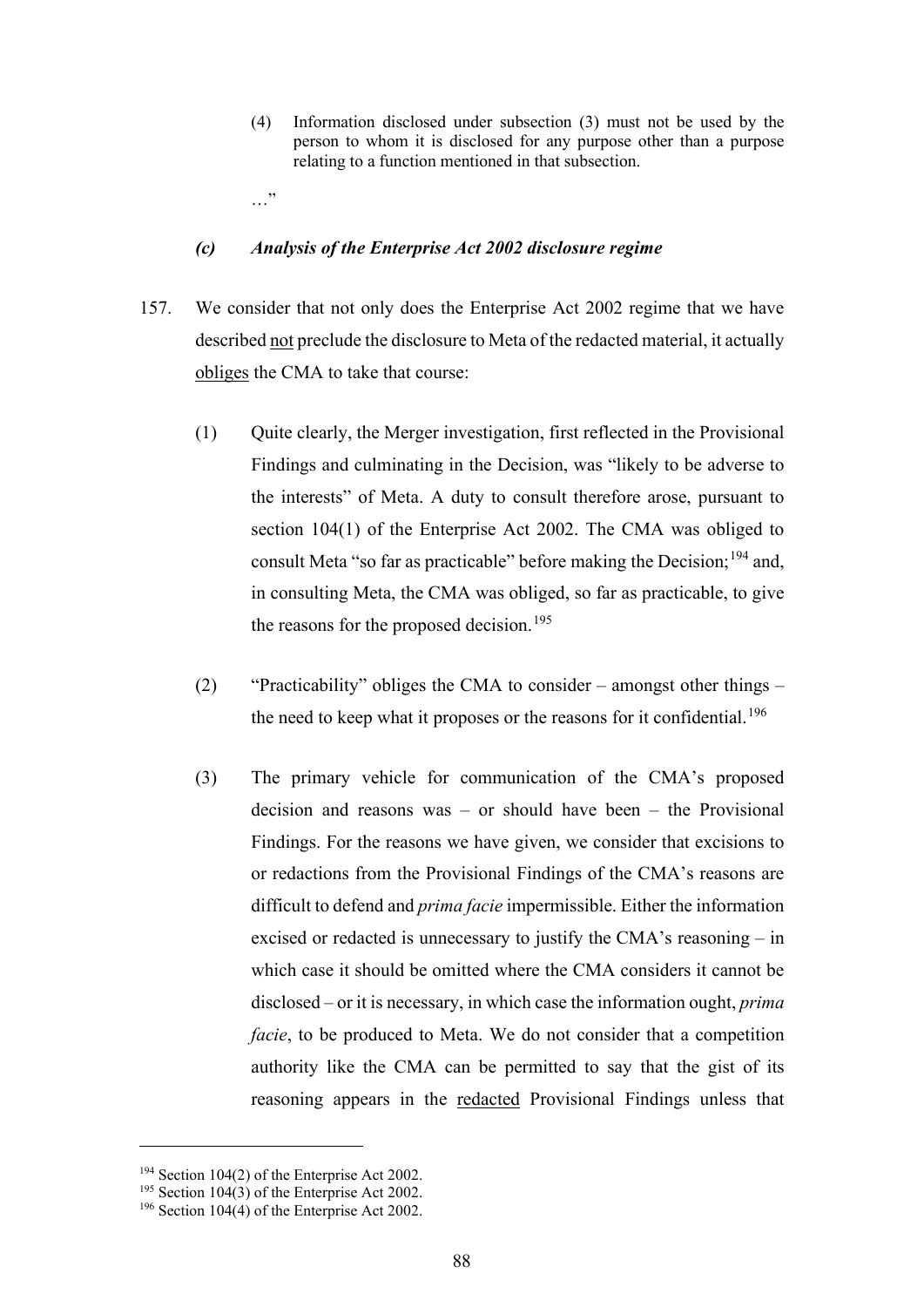outcome is compelled by the regime in the Enterprise Act 2002. In other words, the complete wording of the Provisional Findings constituted, for these purposes, the gist.

- (4) We proceed (as we have said) on the basis that all of the redacted or excised material was specified information within the meaning of section 237, and that it came to the CMA in connection with the exercise of its functions, for the purposes of section 238(1). Disclosure of this information was, therefore, restricted unless the disclosure was permitted in accordance with the regime in the Enterprise Act 2002.
- (5) The "gateway" permitting disclosure of the redacted or excised material was section 241, which provides that a public authority which holds information to which section 237 applies may disclose that information for the purpose of facilitating the exercise by the authority of any function it has under or by virtue of (amongst other things) the Enterprise Act 2002.<sup>197</sup> It is important to note that under section 241, disclosure is not all or nothing. Permitted disclosure under section 241 can be far narrower than disclosure to the public. This is clear from section 241(2), which makes clear that if disclosure is made to a particular person, and not to the public, that persons comes under an obligation not to further disclose that information that is also buttressed by the criminal sanctions contained in section 245.
- (6) Thus, when considering disclosure under section  $241(1)$ , the CMA was obliged to consider not only what could properly be disclosed but to whom. We consider that it would have been difficult to justify a completely public disclosure of the redacted or excised material: there is no obligation to consult the public under section 241. But that is not the question. The question, rather, is whether there should have been disclosure of this material to Meta, as the party to whom the duty to consult was owed and, if so, in what manner. In particular, the important

<sup>&</sup>lt;sup>197</sup> Section 241(1).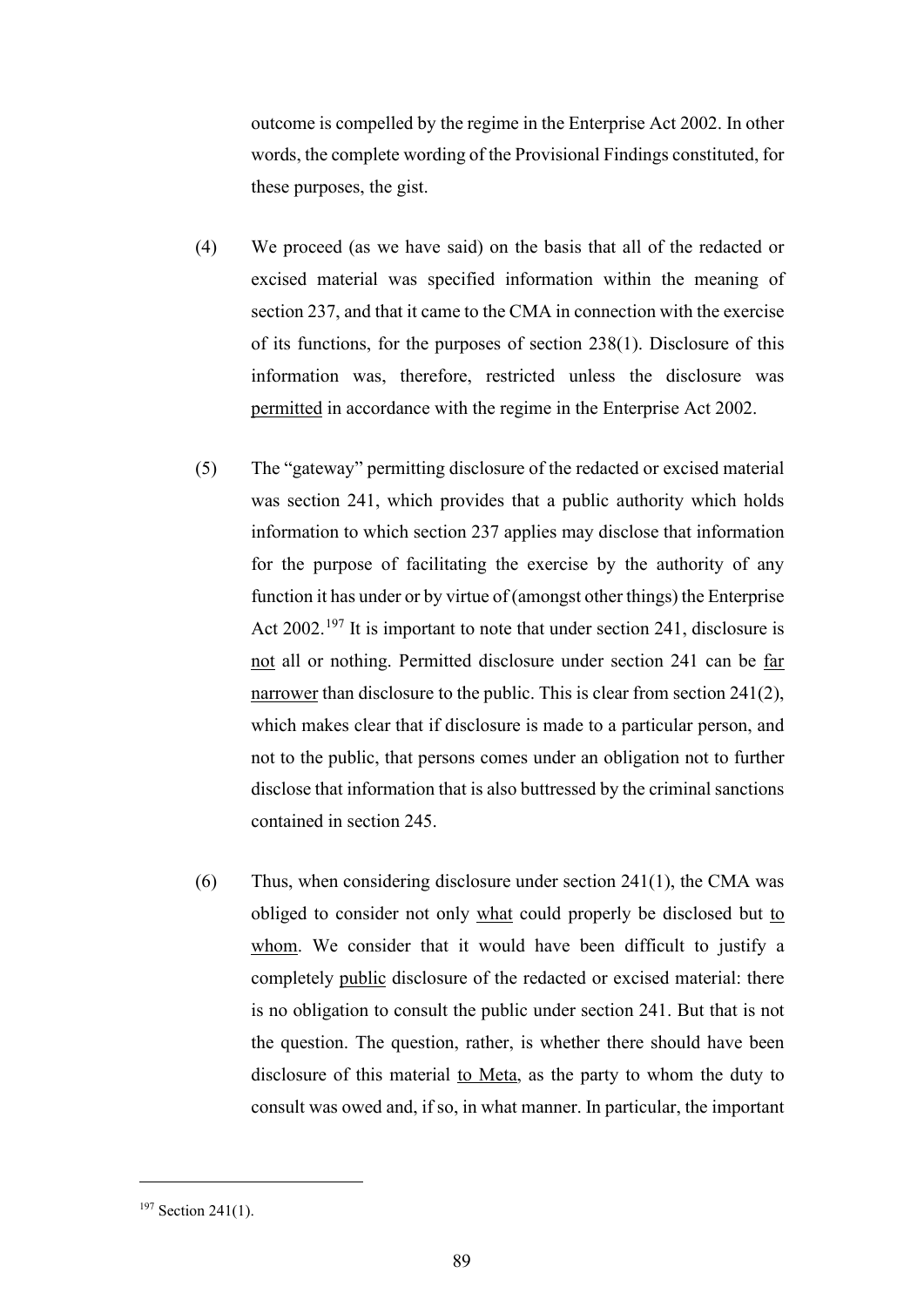question would arise as to whether the redacted or exised material could be withheld from Meta, but disclosed to Meta's external advisers.

- (7) The manner in which the question of to whom to disclose should be approached was considered in *BMI Healthcare*:
	- "40. In the ordinary course, how an affected party participated in the consultation process described above should be up to the affected party. The affected party may choose to act by him-, her- or it-self, or through agents, like lawyers. However, just as the duty to consult is context-sensitive, so too is this aspect of the consultation process. There are circumstances when the affected party's choice as to how it participates in the consultation process will be limited or circumscribed.
	- 41. Instances where an affected party's right in this regard has been circumscribed have received great prominence in two recent decisions of the Supreme Court, *Al Rawi & Ors v. Security Service & Ors* [2011] UKSC 34 and *Bank Mellat v. Her Majesty's Treasury (No. 1)* [2013] UKSC 38. Both of these cases considered the operation of a "closed material procedure" in court proceedings, a closed material procedure being defined in *Bank Mellat* at [1] as a procedure involving "the production of material which is so confidential and sensitive that it requires the court not only to sit in private, but to sit in a closed hearing (i.e. a hearing at which the court considers the material and hears submissions about it without one of the parties to the appeal seeing the material or being present), and to contemplate giving a partly closed judgment (i.e. a judgment part of which will not be seen by one of the parties)."
	- 42. The point about a closed material procedure is not that material is withheld, but that the persons able to look at such material are circumscribed. At its most extreme, a closed material procedure involves an advocate acting for an affected party in court proceedings, but in circumstances where, once that advocate has seen the "closed" material, he or she is precluded from taking instructions from the affected party.
	- 43. Self-evidently, a closed material procedure constitutes a derogation from the principle of natural justice. In *Bank Mellat* at [3], the Supreme Court expressed itself in trenchant terms:

"Even more fundamental to any justice system in a modern, democratic society is the principle of natural justice, whose most important aspect is that every party has a right to know the full case against him, and the right to test and challenge that case fully. A closed hearing is therefore even more offensive to fundamental principle than a private hearing. At least a private hearing cannot be said, of itself, to give rise to inequality or even unfairness as between the parties. But that cannot be said of an arrangement where the court can look at evidence or hear arguments on behalf of one party without the other party ("the excluded party") knowing, or being able to test, the contents of that evidence and those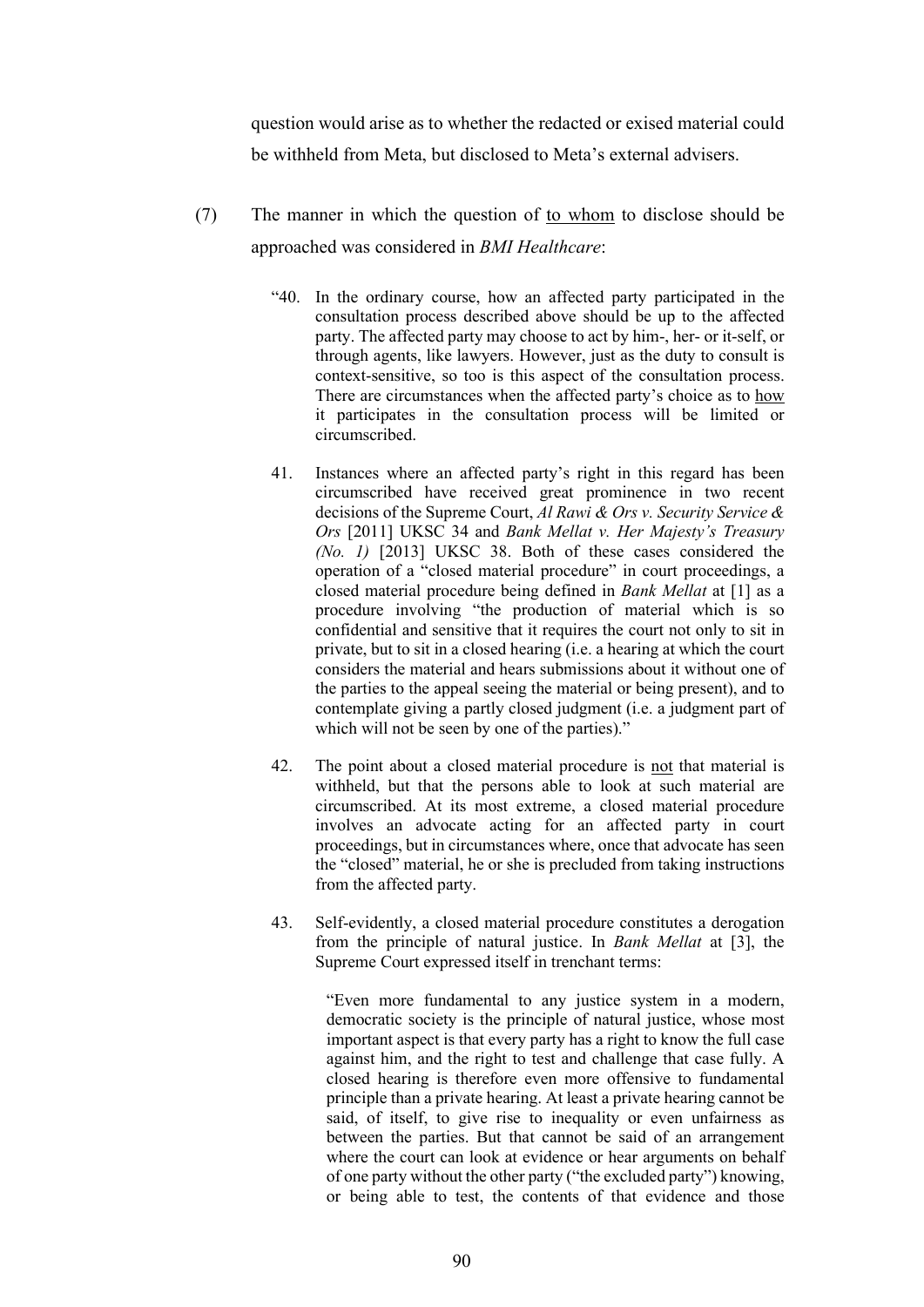arguments ("the closed material"), or even being able to see all the reasons why the court reached its conclusions."

- 44. Taken to their logical extremes, *Al Rawi* and *Bank Mellat* might be taken to express extreme disapprobation of the Commission's use of confidentiality rings and data rooms – and, indeed, this Tribunal's use of confidentiality rings. After all, confidentiality rings tend to be limited to external advisers (generally, lawyers and, in some cases, economists and accountants) and to exclude the affected party (including the affected party's in-house lawyers). The same is true, only even more so, of data rooms.
- 45. We are very confident that the Supreme Court did not have in mind market investigation references in the Commission in either *Al Rawi* or *Bank Mellat*, and certainly these were not considered by the Supreme Court. Before us, none of the parties suggested that these decisions did anything more than highlight the fact that closed material procedures – and we use that term widely to embrace both confidentiality rings and data rooms – have to be justified by the circumstances, and should be as narrowly used as is possible in those circumstances. But, what those circumstances are is of enormous significance.
- 46. Accordingly, the provisions of the Act allow the Commission a broad discretion in formulating closed procedures, but subject always to the section 169 duty to consult."
- (8) We consider that the CMA should have approached the question of disclosure of the redacted or excised material in this way. Disclosure to Meta was necessary to facilitate the exercise of the CMA's functions, because consultation with an affected party is a necessary part of due process. However, this disclosure would involve disclosure of specified information and its disclosure would, therefore, have to be justified by reference to all relevant considerations, including in particular those set out in section 244. This would involve balancing the degree of sensitivity in the information (in particular, section  $244(3)(a)$  obliges consideration of the extent to which disclosure might significantly harm the legitimate business interests of the undertaking to which it relates) against the necessity to make the disclosure (as described in section  $244(4)$ ).
- (9) We have some considerable doubts as to whether this balancing exercise was properly carried out in this case. The CMA's principal focus seems to have been much more on protecting third party material, generally disclosing that material where third party consent was obtained. In other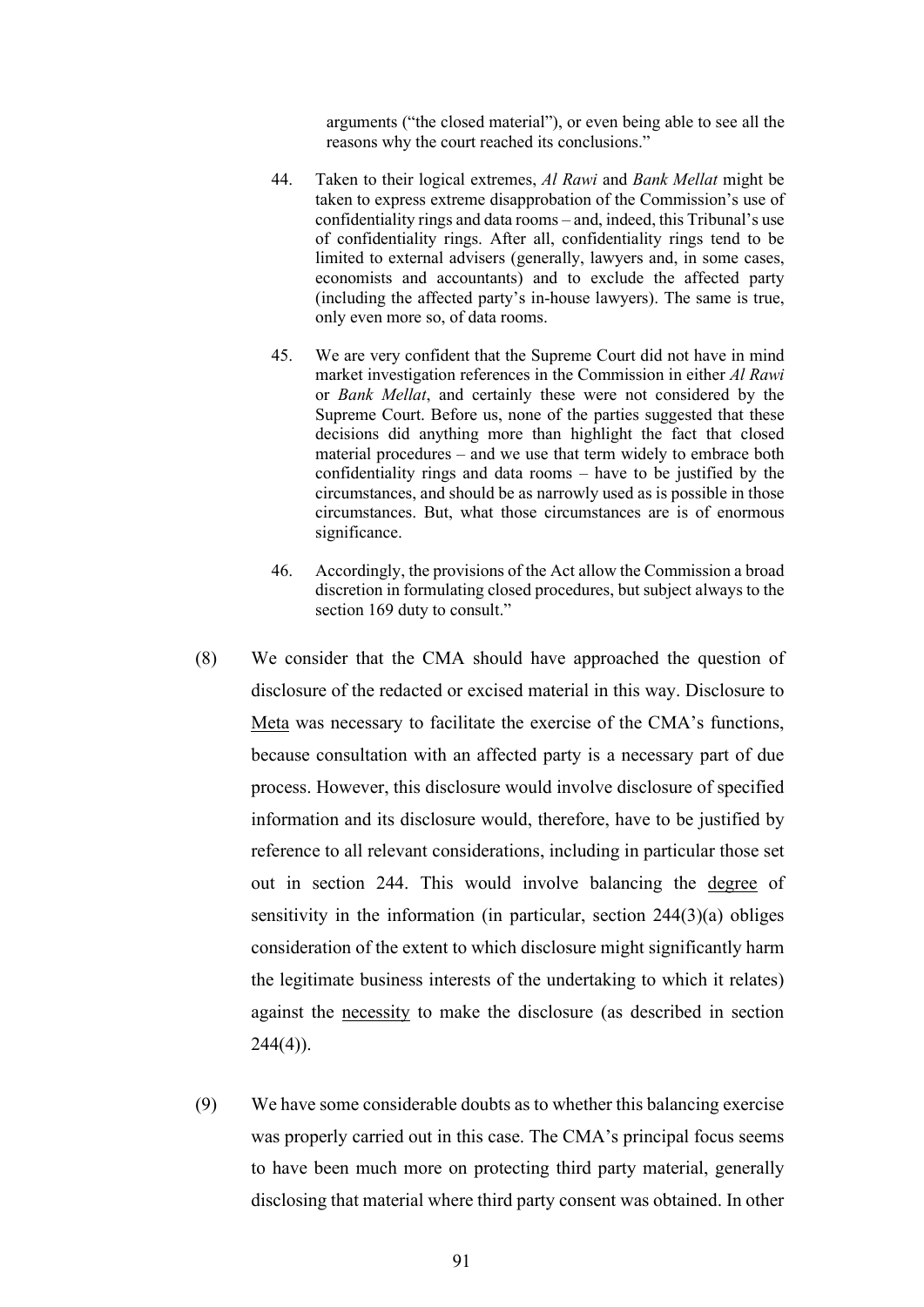words, the permitted disclosure gateway accorded primary consideration was section 239. But we consider the critical "gateway" to have been section 241 (taking account of the "considerations" set out in section 244, and, in this case, section 244 (4) in particular), in that consultation was necessarily a part of the CMA's functions. As we have made clear, the ability to challenge the Decision under section 120(4) is by way of judicial review only. The only point in time at which an affected party gets to challenge the CMA's views on the merits is during the consultation process. If this was an on the merits review, it may be that the level of consultation could be scaled back: but the merits are emphatically not to be considered on a judicial review, and that renders the integrity of the consultation process all the more important.

- (10) McIntosh 1 describes the process of reviewing the Provisional Findings for confidential specified information, and it is quite clear (from, e.g., McIntosh 1/§24) that third party consent was the primary vehicle for justifying the release of third party information:
	- "24. Disclosure of third-party information typically occurs post- [Provisional Findings] once all confidentiality representations have been put back. This has been the CMA's consistent practice in mergers investigations since the CMA's creation. The majority of third-party information is usually disclosed unredacted in the [Provisional Findings], which often contain extensive third-party evidence that the CMA is able to include in the [Provisional Findings] unredacted because third parties did not object to it being disclosed during the put-back process described above at paragraph 21. It is often not possible to include much third-party evidence at an earlier stage of the inquiry (such as on publication of the Annotated Issues Statement or working papers) because at that stage the Case Team is often still in the process of gathering and analysing third-party evidence and assessing its relevance.
	- 25. The Disclosure Guidance sets out various ways in which access may be allowed to confidential information while still providing protection for that information. These methods include "*disclosure subject to restrictions (for example, disclosure to parties' professional advisers subject to receipt of undertakings)*" although this is not one of the "*usual approaches to take*". This is because disclosure into a confidentiality ring does not entirely address all confidentiality concerns. The CMA is reliant on the parties' advisers respecting the terms of such undertakings and there remains a risk of inadvertent disclosure by external advisers to their clients (for example where they are consulting their clients in order to prepare submissions to the CMA). When disclosing specified information in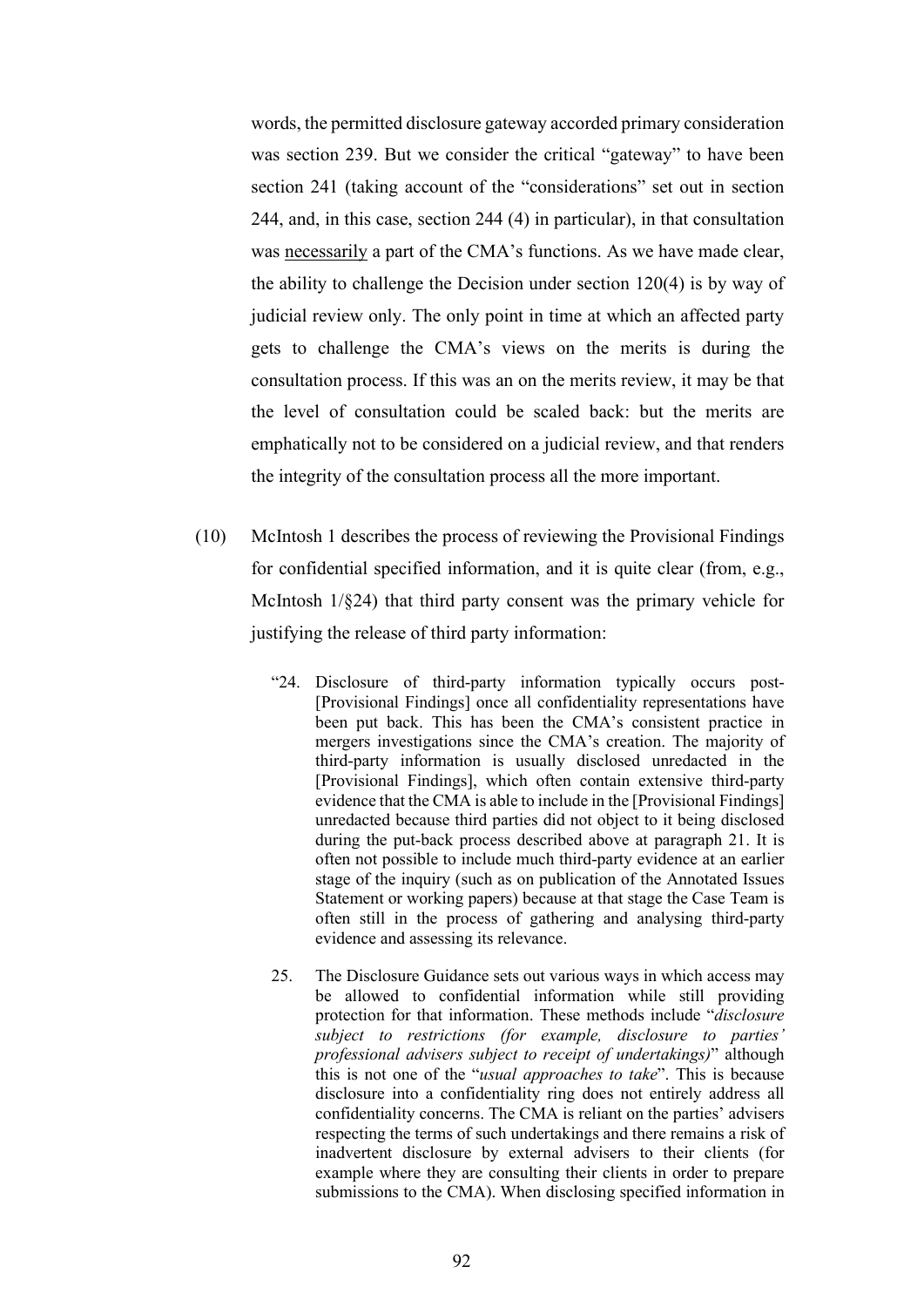the context of a merger inquiry the CMA is under an obligation to comply with Part 9 of EA02, and therefore even when disclosing information into a confidentiality ring the CMA must have regard to the considerations set out in section 244 of [the Enterprise Act 2002]. The CMA must ensure that any disclosure goes only so far as is necessary for the purpose for which the CMA is making the disclosure. Accordingly, when the CMA makes use of confidentiality rings in merger inquiries the CMA typically imposes restrictions on who from, or on behalf of, the merger parties can access information in the confidentiality ring. This typically involves restricting the number of participants in the ring and often the CMA restricts access to external legal and/or economic advisers only."

- (11) This betrays a failure properly to appreciate the balancing that needs to occur between the protection of confidential information and the necessity of disclosure. To be clear, we consider that consultation is a necessary part of a fair process and not an optional extra. Equally, whilst consent to release of specified information is, of course, very relevant, the CMA must balance the necessity of a fair process against the extent to which disclosure will actually harm third party interests. As we have noted, section 244(3)(a) obliges consideration of the extent to which disclosure might significantly harm the legitimate business interests of the undertaking to which it relates.
- (12) In the first place, therefore, a confidentiality ring including persons from Meta should have been considered. We do not propose to say very much more about this, because that was not Meta's point on this application, although Meta certainly did not accept that it should have been excluded from the Ring. However, we would want to stress that confidentiality rings limited only to external advisers are known and – in the appropriate circumstances – can be justified. We heard no argument on this, and Meta's point was that there was no justification for not disclosing unredacted material into an external advisor only confidentiality ring such as the Ring. We consider that submission to be correct. Confidentiality rings are taken seriously by the professionals who participate in them, and the fact that this process "does not entirely address all confidentiality concerns" (even if right, which we doubt) is asking the wrong question. Confidentiality concerns should be given due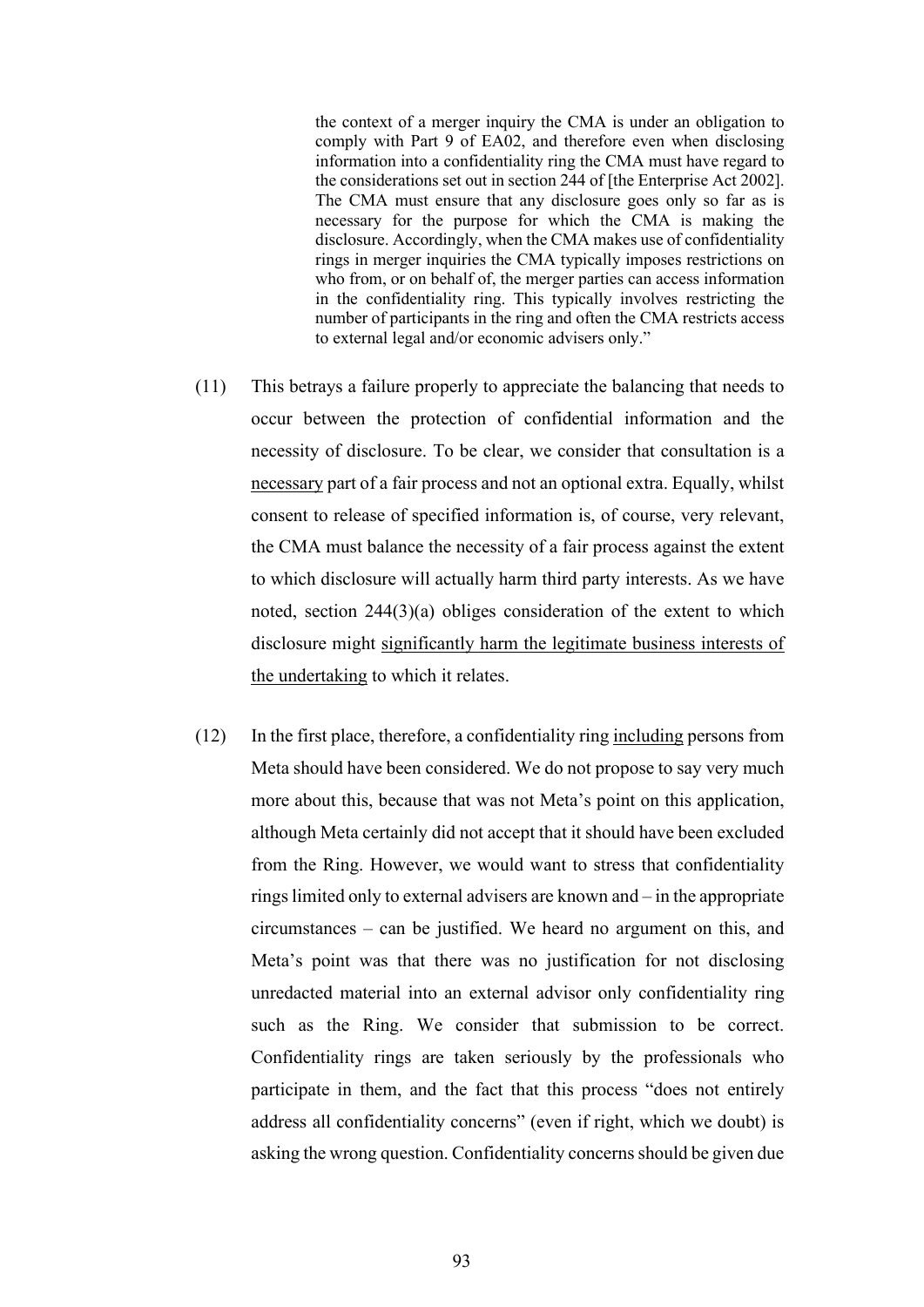weight: but that involves balancing those concerns against the importance of consultation.

- 158. It follows that this aspect of Ground 4 must succeed. The excisions to the Provisional Findings were unlawful and cannot be justified by reference to the regime in the Enterprise Act 2002. Section 38 of the Enterprise Act 2002<sup>198</sup> obliges the CMA to publish a report on the merger decision, together with the reasons. Precisely the same balancing exercise needs to be conducted, and we would regard it as a safe presumption that what is produced as part of the Provisional Findings ought also to be produced (assuming the passage survives consultation) in the same way when the Decision comes to be published. This approach is buttressed by the fact that the CMA does not appear to have the authority – which the Secretary of State does have – of making excisions from its reports.<sup>199</sup> In other words, whilst the CMA may redact on grounds of confidentiality, such that the full decision is only published to a limited number of persons, what the CMA may not do is keep to itself the full decision, and publish only a partial decision.<sup>200</sup>
- 159. We circulated a version of this Judgment in draft to the parties and invited the CMA in particular to consider the effect of this Judgment on its future practice. Obviously, nothing in this Judgment can say anything about how the CMA deals with future fact-specific questions of disclosure, which is entirely a matter for it, but it may be helpful if – without prejudice to any stance the CMA may adopt in the future – we make clear the following points:
	- (1) The CMA does, of course, have powers to compel information from third parties, but (entirely unsurprisingly) prefers to seek the voluntary provision of confidential information from third parties. Such voluntary provision is, typically, contingent upon third parties being satisfied that the information they disclose to the CMA is appropriately protected.

<sup>&</sup>lt;sup>198</sup> Set out in paragraph 138 above.

<sup>&</sup>lt;sup>199</sup> See section 118 of the Enterprise Act 2002. This section does not apply in the present case at all. <sup>200</sup> No doubt there are exceptions to this, where there is material that justifies a closed-material process. See, for example, *R (Haralambous) v. Crown Court at St Albans*, [2018] UKSC 1.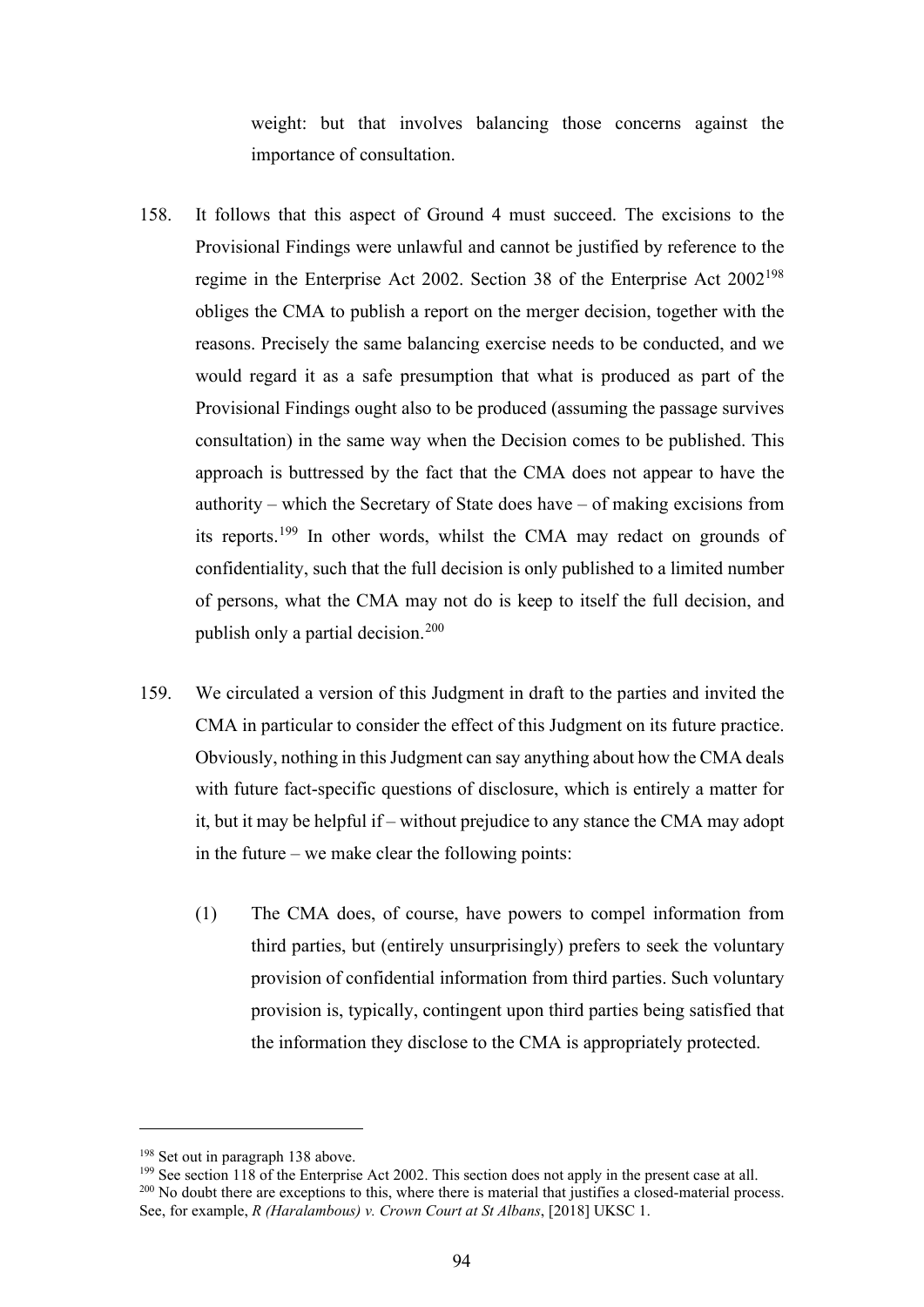- (2) That means that the CMA will have a considerable margin of appreciation, which this Tribunal will respect, in determining how it approaches the treatment of third party material and how it frames the relevant confidentiality rings to protect that information.
- (3) We make clear that we regard confidentiality rings confined only to the external advisers of the interested parties as an appropriate course of action in an appropriate case; and that the CMA is, in the first instance, the best judge of this. In particular, we would want to stress that the exclusion of Meta from the Ring in this case – whilst a matter on which both Meta and Snap feel strongly about and see very differently – was not a matter on which we heard submissions. To the extent we need to do so in the future, we will of course do so. It may be that further submissions on this point will have to be received, particularly if there has to be a further hearing in this matter.

### **(4) Ground 4, element 1: failure to disclose or to make adequate inquiries**

- 160. We do not propose to consider this aspect of Ground 4 separately. The fact is that we consider that the Snap Information was material that should have been disclosed more fully and sooner by placing the (unredacted) Provisional Findings in the Ring, for the reasons that we have given. Had the CMA taken this approach to the Provisional Findings, then it may be that this might have informed the CMA's conduct as regards disclosing the Snap Information into the Ring at an even earlier date.<sup>201</sup> But this draws us into speculation that we do not consider to be profitable.
- 161. We do not consider that it is appropriate to consider whether, if our decision had been different in relation to the other element of Ground 4, this ground would have succeeded. The fact is that we have been able to decide Ground 4 without reference to the detailed content of the redacted information, and we do not consider that it is helpful for us now to be drawn into such consideration. We also do not consider that it is necessary, given our findings, to explore the extent

<sup>&</sup>lt;sup>201</sup> Of course, entirely a matter for the CMA.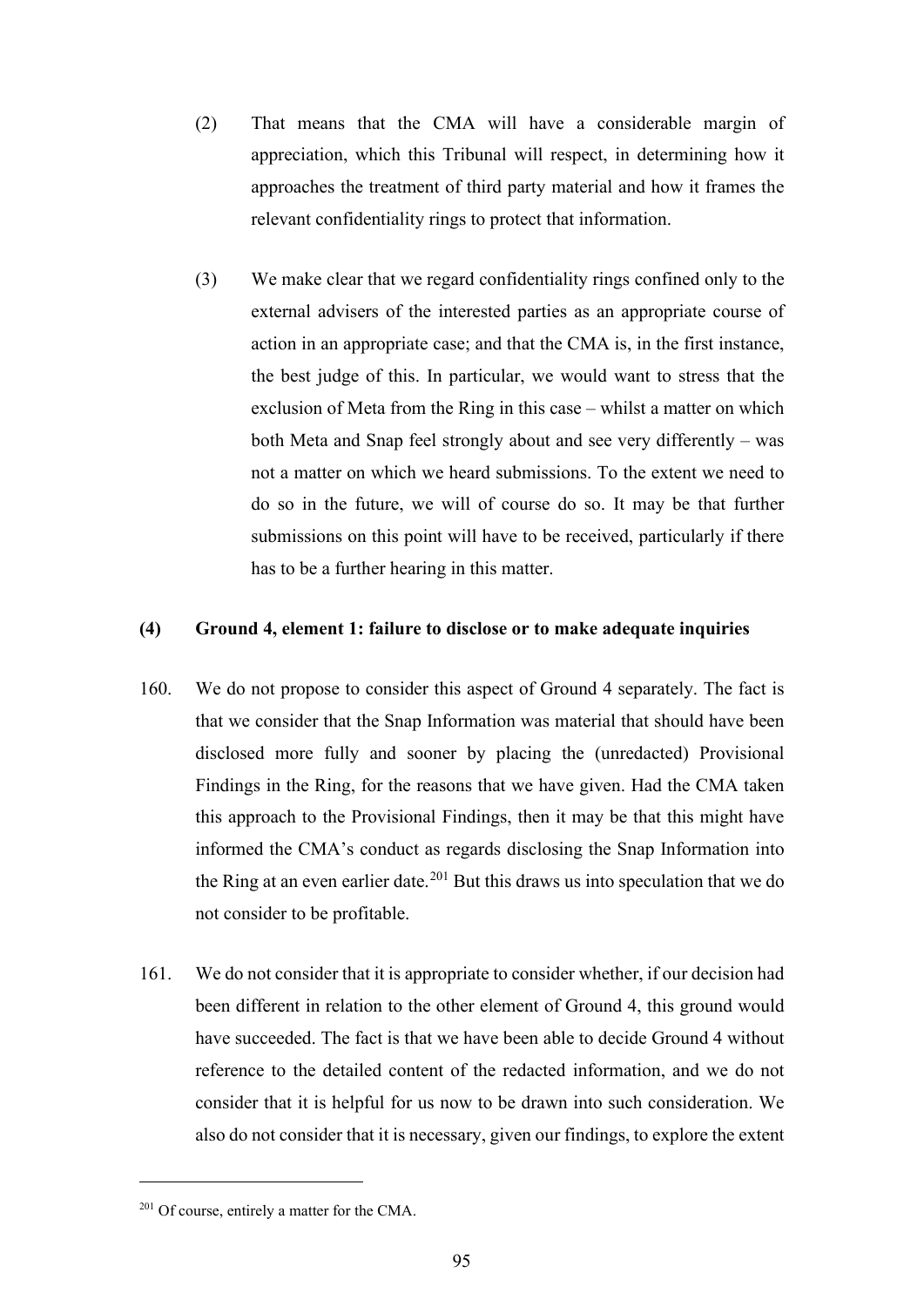to which the CMA failed to make adequate inquiries of Snap. Whilst we have no doubt that Meta would have pushed back hard in relation to the Snap Information, and so perhaps caused the CMA to seek further information to justify its position (which, of course, is the point of consultation), we doubt very much whether the CMA can be criticised for making insufficient inquiries of Snap or any other person assuming there was proper consultation. These are matters that fall emphatically within the investigative purview of the CMA, and we see no basis for suggesting that the CMA's investigation was impeachable on a judicial review.

#### **D. REMEDIATION CHALLENGES**

# **(1) Introduction**

- 162. During the course of the hearing, it became apparent that it would not be possible for the parties to address us fully on the Remediation Challenges, simply because the issues these challenges raised would be contingent upon our determination of the anterior challenges to the Decision, namely the Substantive Challenges and the Procedural Challenges.
- 163. Thus, by way of example, if the Procedural Challenges all failed, but the Substantive Challenges succeeded in whole or in part, two difficult questions would arise:
	- (1) First, to what extent could the decision regarding the existence of the Vertical SLC continue to stand? As we have described, the Vertical SLC finding in the Decision was not directly under attack, but Mr Jowell, QC submitted that (depending on how they were determined) the Substantive Challenges to the Horizontal SLC might infect or affect the decision as regards the Vertical SLC. Obviously, since the outcome of the Substantive Challenges was unknown at the time of the hearing, neither party could address us on this point.
	- (2) Secondly, even if the outcome of the Substantive Challenges to the Horizontal SLC did not affect the decision as regards the Vertical SLC,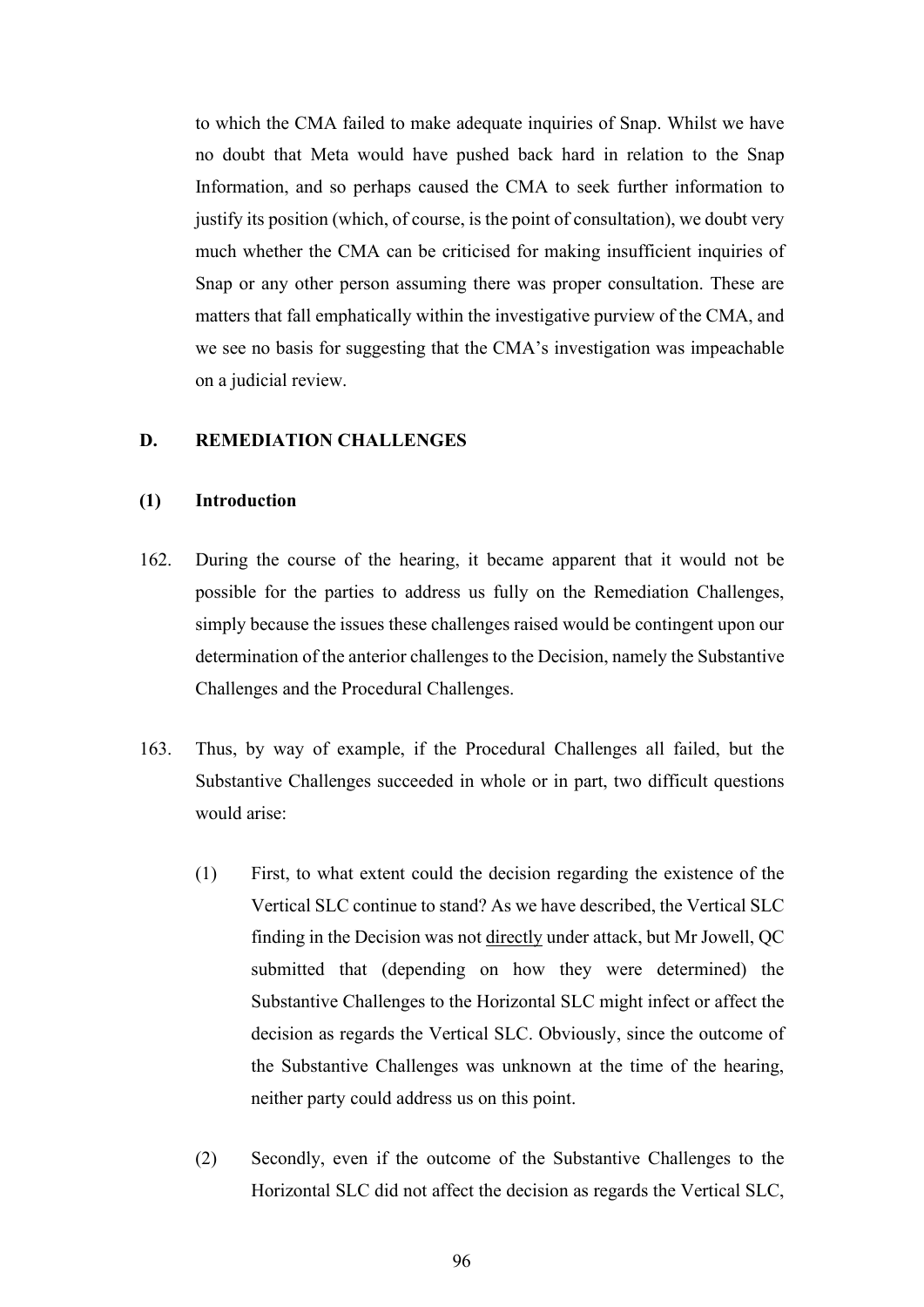it would be necessary to consider whether the remedies imposed by the CMA in respect of both SLCs could properly stand where only the Vertical SLC survived the application. This is the substance of Ground 5, and we did hear some submissions in relation to this ground.

- 164. Nevertheless, the fact remains that arguing the Remediation Challenges fully presented a challenge to both parties, and we are grateful to all counsel for the way in which they rose to this challenge. We indicated, during the course of the hearing, that we would seek to decide as many of the Remediation Challenges as we properly could, consistent with the overriding objective to conduct a fair hearing and to hear both parties fully on all points.
- 165. We have concluded that the Substantive Challenges all fail. We have also concluded that, whilst one of the three Procedural Challenges fails, and a second has not needed to be determined, the third –unlawful excisions – succeeds for the reasons we have given. This, then, is the context in which we proceed to consider the Remediation Challenges. As to this:
	- (1) We can, without more, dismiss Ground 5. Ground 5 is predicated on a successful challenge to the Horizontal SLC, which meant that the remedies ordered by the CMA have to be justified by the Vertical SLC only. Meta's point in this regard was twofold: first, divestiture could not rationally be justified by the Vertical SLC alone; secondly, and relatedly, the CMA has not, on the face of the Decision, actually considered this question. Divestiture as an appropriate remedy for the Vertical SLC on its own was not or not sufficiently considered in the Decision. Given our conclusions as regards the Substantive Challenges, the point simply does not arise; and we do not propose to address what is a hypothetical or academic question.<sup>202</sup>
	- (2) On the other hand, Meta's success in relation to Ground 4 *prima facie* undermines the entirety of the Decision. We stress that we make

<sup>202</sup> See, e.g., *R (Heathrow Hub Limited) v. The Secretary of State for Transport*, [2020] EWCA Civ 213 at [208].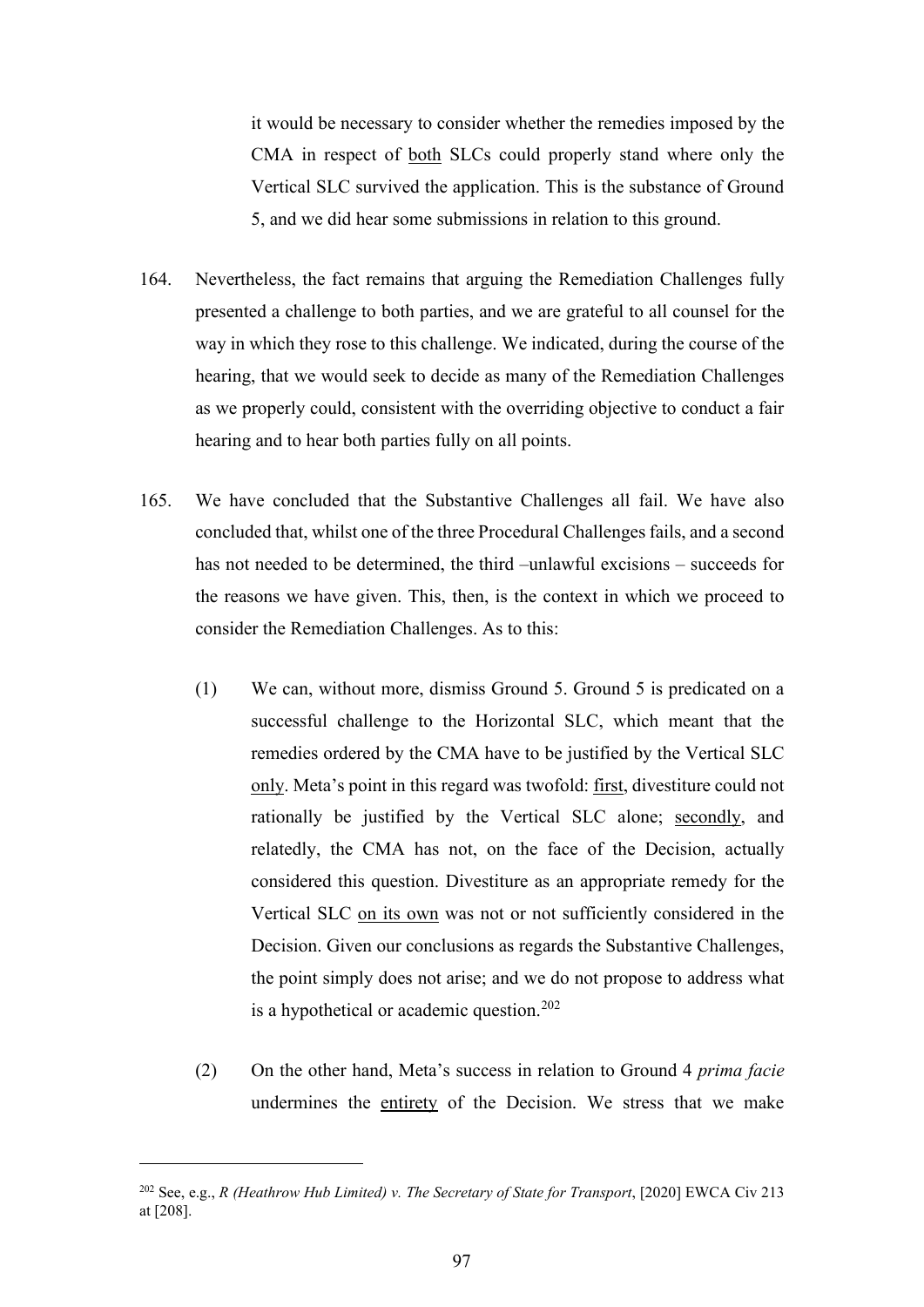absolutely no decision in this regard, because we consider that we need to hear further from the parties on the consequences of the procedural failure that we have identified and, in particular, on the question as to whether that failure obliges us to remit the Decision to the CMA for fresh consideration. However, we do consider that it is appropriate to decide what is the applicable test to determine that question. The question, in brief, is whether that test is the common law test articulated in *Simplex GE (Holdings) v. Secretary of State for the Environment*<sup>203</sup> or whether the statutory test in section 31(2A) of the Senior Courts Act 1981 governs. We invited the parties to provide – if so advised – further written submissions on this point, and we have taken those written submissions fully into account. It seems to us that it is necessary to decide this question now, so that the argument on remittal can be properly focussed.

- (3) That leaves Ground 6, which concerns the appropriateness of the remedies ordered by the Decision, even if the Decisions as regards the Vertical and the Horizonal SLCs both stand. We heard argument on the point, and it seems to us that we ought to decide it, even though the question only arises should we not remit the Decision to the CMA to be made again. Since the question of remission is open, and to be decided, the question is not academic, and we consider that Ground 6 can and should be determined in this Judgment.
- 166. Accordingly, this Section considers, first, whether section 31(2A) of the Senior Courts Act 1981 governs; and, secondly, Ground 6.

#### **(2) Application of section 31(2A) of the Senior Courts Act 1981**

167. As Fordham notes, a judicial review claim may fail at common law if lacking in substance, as where it is non-material, non-prejudicial, futile, academic or

<sup>203</sup> (1989) 57 P & CR 306.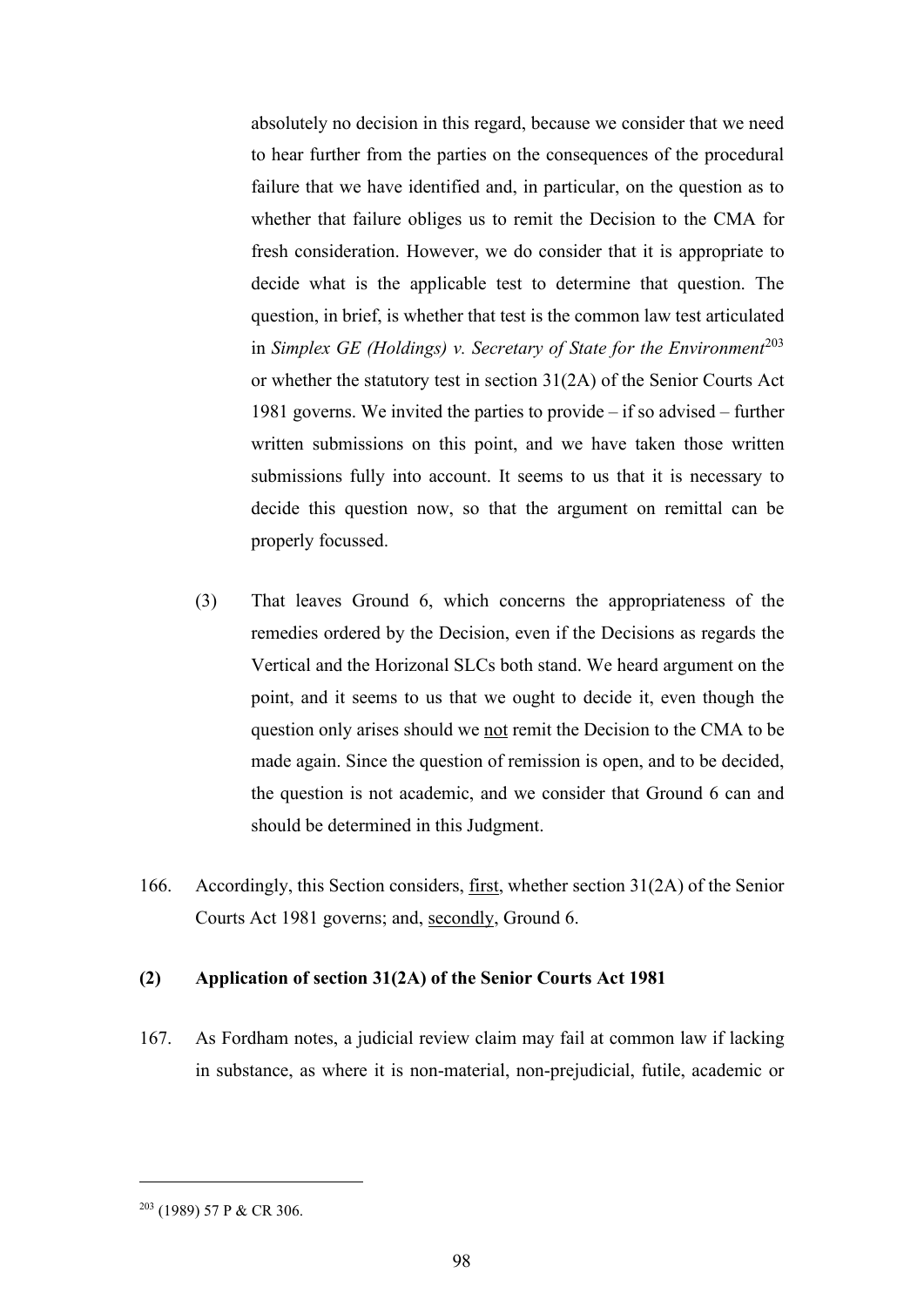premature.<sup>204</sup> The common law rules regarding materiality have been augmented by section 31(2A) of the Senior Courts Act 1981, which provides:

"The High Court —

(a) must refuse to grant relief on an application for judicial review …

if it appears to the court to be highly likely that the outcome for the applicant would not have been substantially different if the conduct complained of had not occurred."

- 168. We say nothing about the difference between the common law and statutory tests as regards remedy, and nothing about whether any such difference would or would not be determinative in the present case. We are simply seeking to determine whether this provision applies in the case of this application. We do, however, proceed on the basis – for the purposes of the question of statutory interpretation that arises – that section  $31(2A)$ , which was inserted into the Senior Courts Act 1981 by the Criminal Justice and Courts Act 2015, was intended to make a material change in the law.
- 169. Section 120(4) of the Enterprise Act 2002 provides that in determining applications such as the present, "the Competition Appeal Tribunal shall apply the same principles as would be applied by a court on an application for judicial review". The question is whether this wording causes section 31(2A) of the Senior Courts Act 1981 to apply. In their written submissions to us, the CMA contended that section 31(2A) did apply, whereas Meta contended that it did not.
- 170. As to this:
	- (1) Both Meta and the CMA were agreed that this was an open question, and that although similar points had arisen in proceedings before other tribunals, there was no decision binding on this Tribunal.
	- (2) More to the point, such discussion and determination as there had been before other tribunals in relation to analogous, but not identical,

<sup>&</sup>lt;sup>204</sup> See, e.g., Fordham, *Judicial Review Handbook* (7<sup>th</sup> ed, Hart Publishing, 2020), P4 Materiality at page 37.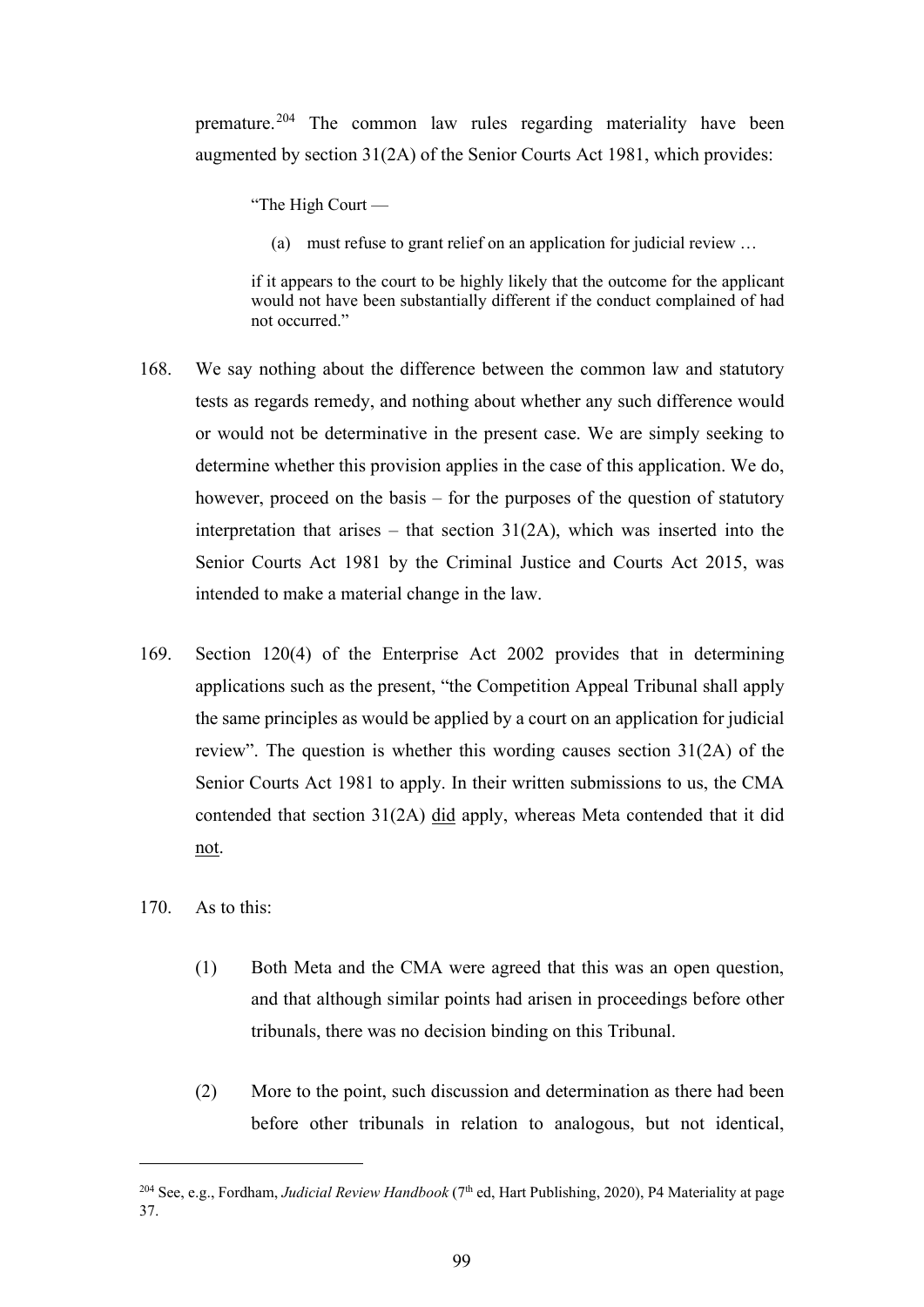provisions to section 120(4) of the Enterprise Act 2002 do not speak with a single voice. Thus, in *MB v. Secretary of State for the Home Department*, <sup>205</sup> Mitting J considered that section 31(2A) did apply to proceedings before the Special Immigration Appeals Commission ("SIAC"). Contrary views were expressed in *MWH v. Secretary of State for the Home Department*<sup>206</sup> and *LA v. Secretary of State for the Home Department*. <sup>207</sup> In both of these latter cases, the tribunal noted that in other cases (e.g., in the case of the Upper Tribunal) express legislative changes had been made to render section 31(2A) of the Senior Courts Act 1981 applicable.208 The CMA helpfully referred us to *dicta* in three Court of Appeal decisions,<sup>209</sup> but these, too, relate to different statutory provisions and also point in different directions. The most that we derive from the case law is that it is significant that in some cases Parliament has expressly extended the ambit of section 31(2A) to non-High Court proceedings, which we take as an indicator (but no more than that) that section  $31(2A)$  does not apply without some explicit legislative indicator.<sup>210</sup> But we do not consider this point to be of great moment: at the end of the day, this is a question of statutory construction.

- (3) We conclude that section 31(2A) of the Senior Courts Act 1981 does not apply to the determination of applications such as this pursuant to section 120(4) of the Enterprise Act 2002:
	- (i) The schema of section 120 of the Enterprise Act 2002 draws a distinction between *(a)* principles applied on an application for

<sup>&</sup>lt;sup>205</sup> Appeal No: SN/47/2015, SIAC judgment of 22 December 2016.

<sup>&</sup>lt;sup>206</sup> Appeal No: SN/57/2015, SIAC judgment of 4 October 2017.

<sup>&</sup>lt;sup>207</sup> Appeal No: SN/63, 64, 65 and  $\frac{67}{2015}$ , SIAC judgment of 24 October 2018.

<sup>&</sup>lt;sup>208</sup> Thus, the Tribunal, Courts and Enforcement Act 2007 was amended by the Criminal Justice and Courts Act 2015 to provide at section 15(5A):

<sup>&</sup>quot;In cases arising under the law of England and Wales, subsections (2A) and (2B) of section 31 of the Senior Courts Act 1981 apply to the Upper Tribunal when deciding whether to grant relief under subsection (1) as they apply to the High Court when deciding whether to grant relief on an application for judicial review."

<sup>209</sup> *Abdelrahim Alibkhiet v. London Borough of Brent* [2018] EWCA Civ 2742; *Steven Forward v. Aldwyck Housing Group Limited* [2019] EWCA Civ 1334; and *GA v. Secretary of State for the Home Department* [2022] EWCA Civ 304.

<sup>&</sup>lt;sup>210</sup> We certainly accept the CMA's point that the wording of section 120(4) of the Enterprise Act 2002 could be wide enough to import section 31(2A) of the Senior Courts Act 1981 (as inserted by the Criminal Justice and Courts Act 2015).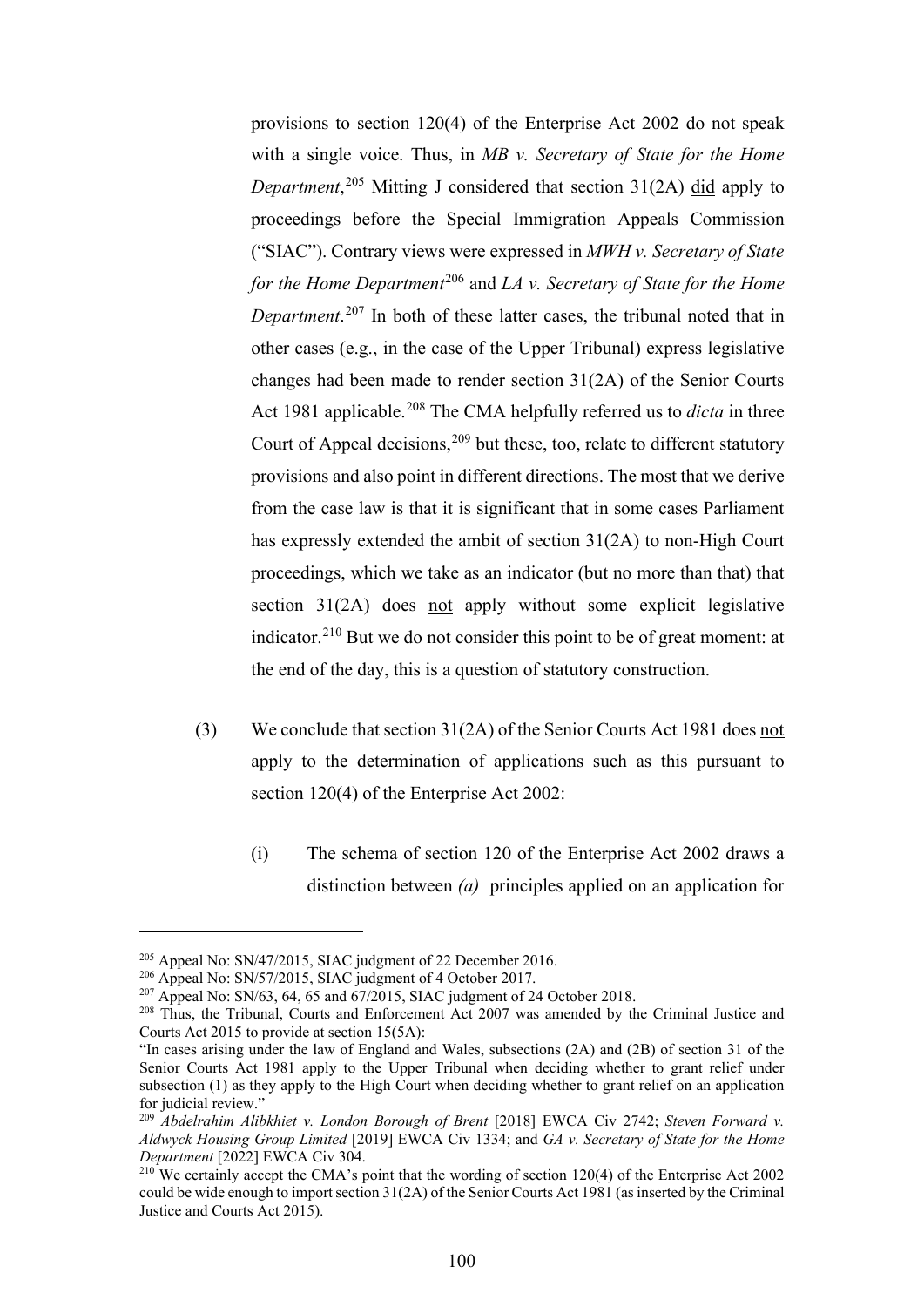judicial review and *(b)* remedies where a claim for judicial review has succeeded:

- "(4) In determining such an application the Competition Appeal Tribunal shall apply the same principles as would be applied by a court on an application for judicial review.
- (5) The Competition Appeal Tribunal may
	- (a) dismiss the application or quash the whole or part of the decision to which it relates; and
	- (b) where it quashes the whole or part of that decision, refer the matter back to the original decision maker with a direction to reconsider and make a new decision in accordance with the ruling of the Competition Appeal Tribunal."

If remedies on a successful judicial review were to be determined strictly according to "the … principles as would be applied by a court on an application for judicial review", section 120(5) would be redundant. The presence of an express discretion regarding remedy ("may") strongly suggests a discretion informed by the jurisprudence of the United Kingdom, but which is the Tribunal's own.

(ii) That is consistent with the fact that the Tribunal is a Tribunal of the United Kingdom. We accept, of course, that in all cases proceeding before it, the Tribunal is required to determine whether the proceedings or any part of them are to be treated as proceedings in England and Wales, in Scotland or in Northern Ireland.<sup>211</sup> In this case, as we have noted,<sup>212</sup> the Tribunal has ordered that these proceedings are to be treated as proceedings in England and Wales. But the significant lessening of competition that we have been considering has been in markets in the United Kingdom, and it would be odd (to say no more than that) if remedies were to differ according to whether proceedings are treated as being in one jurisdiction rather than another. The

<sup>211</sup> See rule 18 of the Tribunal Rules.

<sup>212</sup> See paragraph 11 above.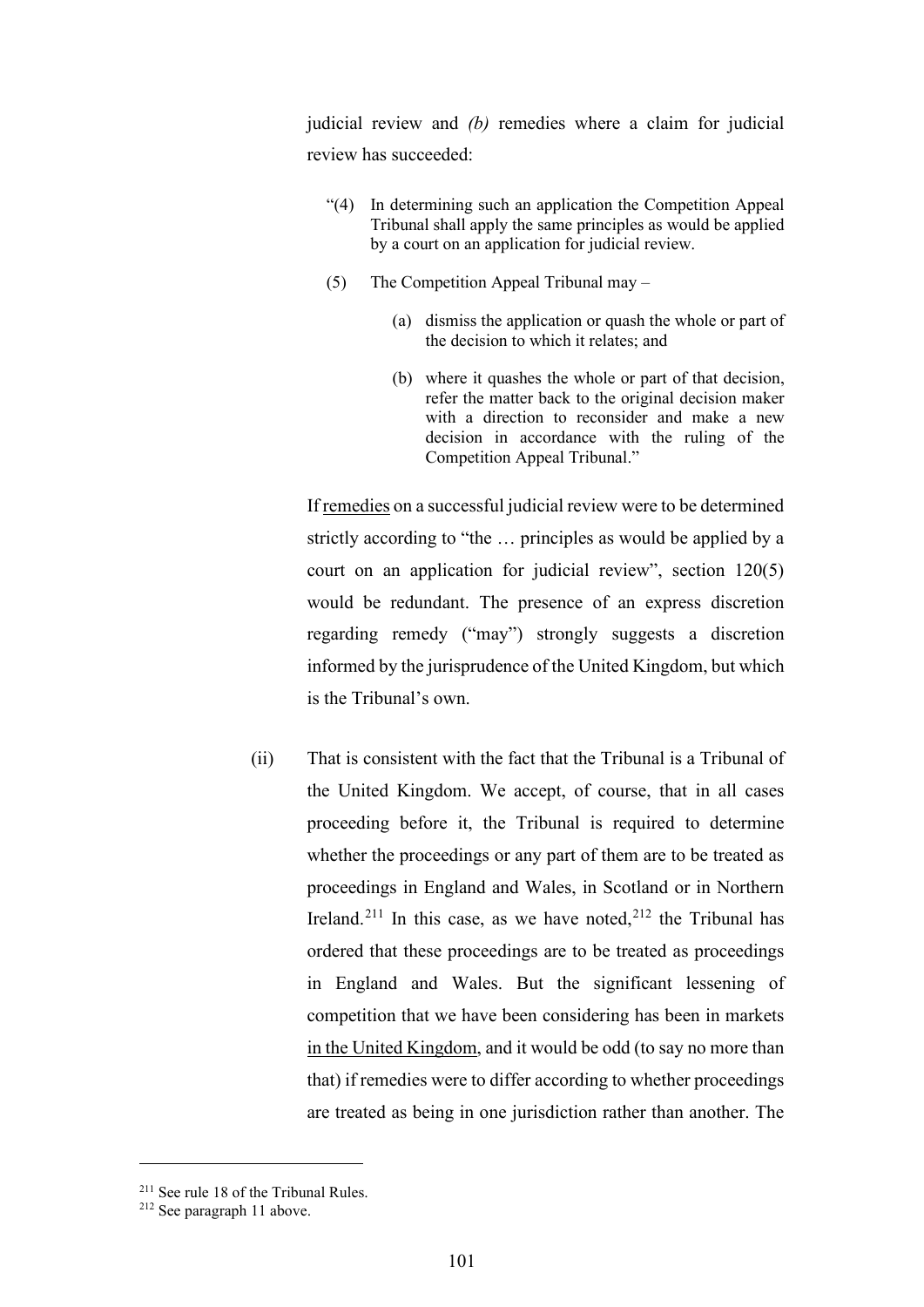Senior Courts Act 1981 has no application in Scotland, and we regard it as undesirable for rule 18 to become a forensic battleground between applicant and respondent because judicial review remedies are different in one jurisdiction rather than another.

171. For these reasons, we hold that section 31(2A) of the Senior Courts Act 1981 does not apply in this case. We say nothing more about the question of remission or otherwise: that, as it seems to us, is a matter on which we will need to hear submissions at a later date.

#### **(3) Ground 6: irrationality in remediation**

- 172. A broad discretion is conferred on the CMA in crafting remedies in relation to completed mergers under section 35 of the Enterprise Act 2002. Section 41 of the Enterprise Act 2002, which places a duty on the CMA to craft remedies, provides:
	- "(1) Subsection (2) applies where a report of the CMA has been prepared and published under section 38 within the period permitted by section 39 and contains the decision that there is an anti-competitive outcome.
	- (2) The CMA shall take such action under section 82 or 84 as it considers to be reasonable and practicable –
		- (a) to remedy, mitigate or prevent the substantial lessening of competition concerned; and
		- (b) to remedy, mitigate or prevent any adverse effects which have resulted from, or may be expected to result from, the substantial lessening of competition.
	- (3) The decision of the CMA under subsection (2) shall be consistent with its decisions as included in its report by virtue of section 35(3) or (as the case may be) 36(2) unless there has been a material change of circumstances since the preparation of the report or the CMA otherwise has a special reason for deciding differently.
	- (4) In making a decision under subsection (2), the CMA shall, in particular, have regard to the need to achieve as comprehensive a solution as is reasonable and practicable to the substantial lessening of competition and any adverse effects resulting from it.
	- (5) In making a decision under subsection (2), the CMA may, in particular, have regard to the effect of any action on any relevant customer benefits in relation to the creation of the relevant merger situation concerned."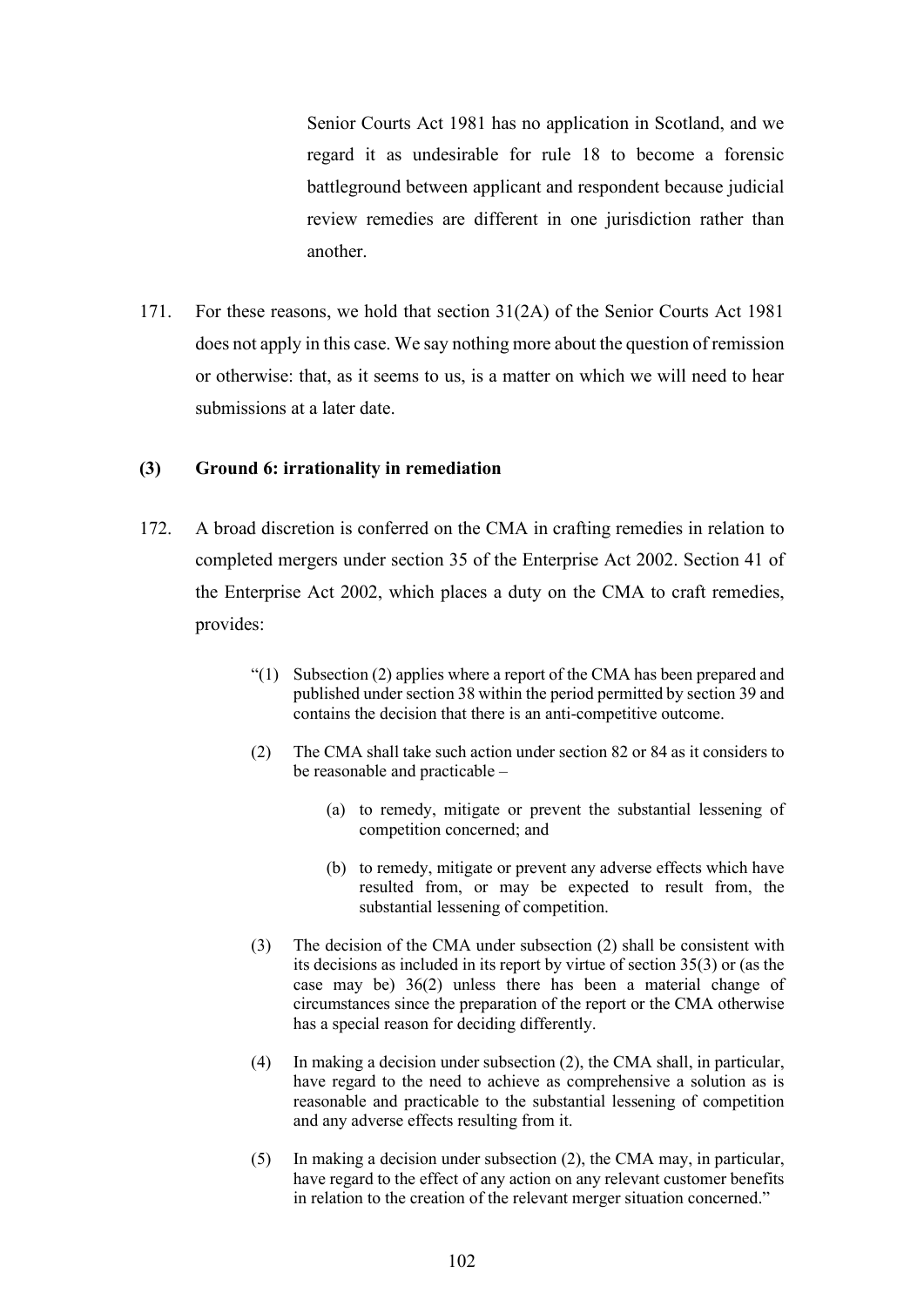- 173. For purposes of this ground, we proceed on the basis that the decisions regarding both the Vertical and the Horizontal SLCs are unimpeachable, and that the remediation ordered is in relation to both SLCs. We also note – and this was not disputed by Meta – that section 41 confers a wide discretion on the CMA ("shall take such action … as it considers to be reasonable and practicable … to remedy, mitigate or prevent the substantial lessening of competition concerned; and to remedy, mitigate or prevent any adverse effects which have resulted from, or may be expected to result from, the substantial lessening of competition").
- 174. Meta contended that the remediation ordered by the CMA was unlawful in the following respects:
	- (1) *Requirement that Meta provide at least US\$75 million in cash to GIPHY.* The fact is that GIPHY was, prior to the Merger, a self-standing and independent commercial entity, albeit one which (as we have noted) was holding its head above water and no more. Remediation of the Vertical and Horizontal SLCs found requires not the replication of an entity that might go under (this was not the Decision's counterfactual) but the establishment of an entity capable of bringing about the dynamic competition that the Decision identifies. We accept that there is room for debate as to the extent to which GIPHY should be capitalised, and that that amount might be more or less than US\$75 million. But that, we consider, is a matter for the CMA, and unless the remediation outcome is irrational, it cannot and should not be successfully challenged.
	- (2) *Requirement on a purchaser to show commitment to the United Kingdom.* The absence of GIPHY's expansion of Paid Alignment advertising into the UK market was a loss of dynamic competition caused by the Merger, which the Decision identified.<sup>213</sup> We consider that it was incumbent upon the CMA to consider how to remedy this impairment, and the requirement is (if we may say so) an obvious way of doing so.

<sup>213</sup> See paragraphs 98, 120 and 122 above.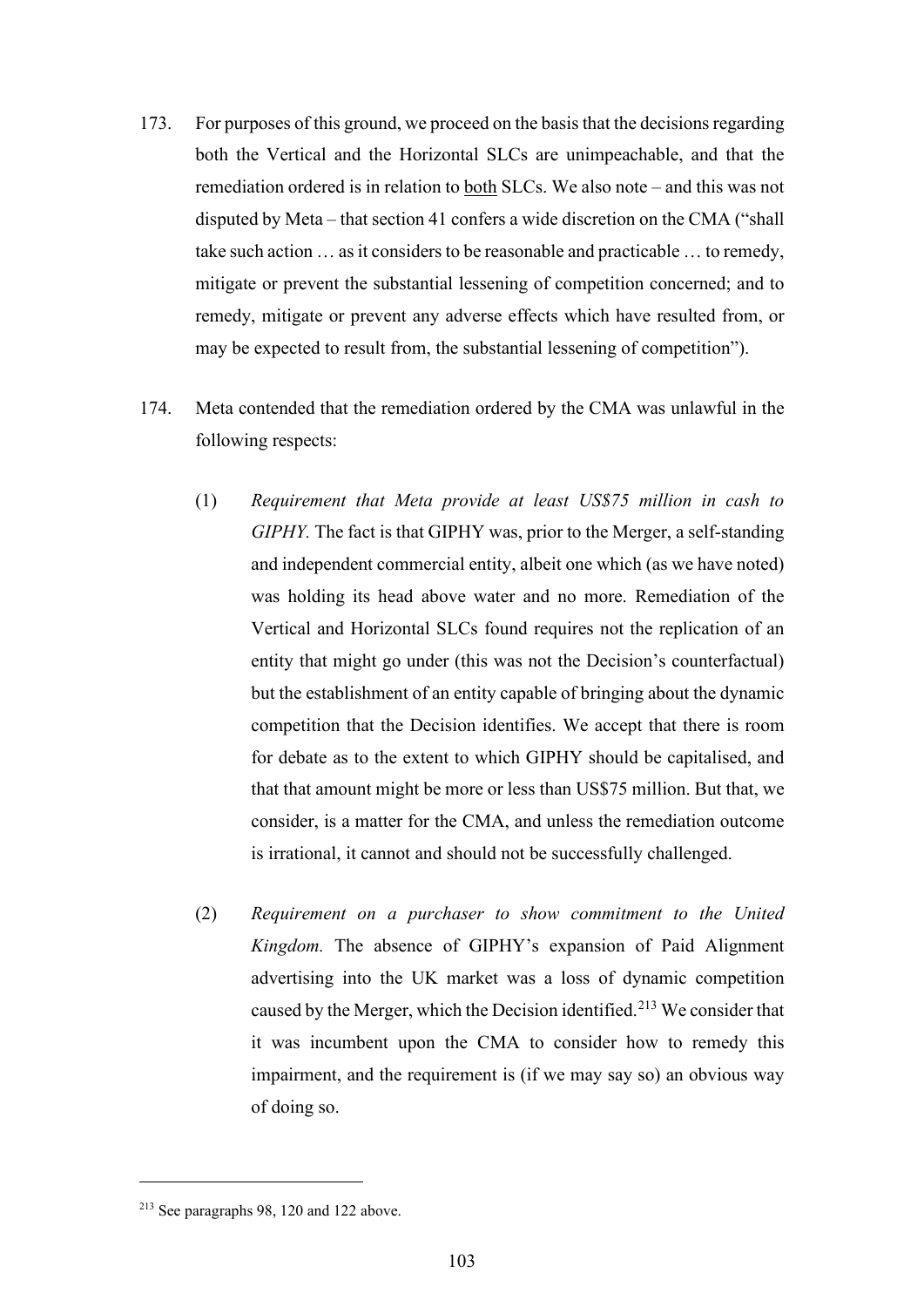(3) *Requirement on Meta to continue accepting the supply of GIFs by GIPHY in the short term.* This does no more, we consider, than restore the *status quo ante* prior to the Merger. Indeed, we consider that the CMA could have gone further, and reviewed the basis on which Paid Alignment advertising could be conducted by GIPHY, given Meta's significant market power in the social media market.<sup>214</sup> The CMA did not do so. We consider the requirement as imposed to be well within the CMA's remediation powers.

For all these reasons, Ground 6 fails.

# **E. CONCLUSIONS AND DISPOSITION**

- 175. With the exception of (part of) Ground 4, none of the grounds in the NoA succeed and we unanimously dismiss them. We have concluded, however, that the CMA has failed properly to consult and has wrongly excised portions from the Decision, for the reasons given in paragraphs 157 and 158 above.
- 176. We have confirmed that we do not consider section 31(2A) of the Senior Courts Act to apply in the case of this application,  $215$  but we say no more about the remedy that should be ordered, if any, in relation to Meta's success in relation to the second element of Ground 4.
- 177. We invite the parties to consider what consequential orders should be made and – more particularly – to identify how and when the question of remittal can be determined. We consider that this needs to be resolved sooner rather than later.

<sup>&</sup>lt;sup>214</sup> See paragraphs 55, 120(3) and 124(4) above.<br><sup>215</sup> See paragraphs 170(3) and 171 above.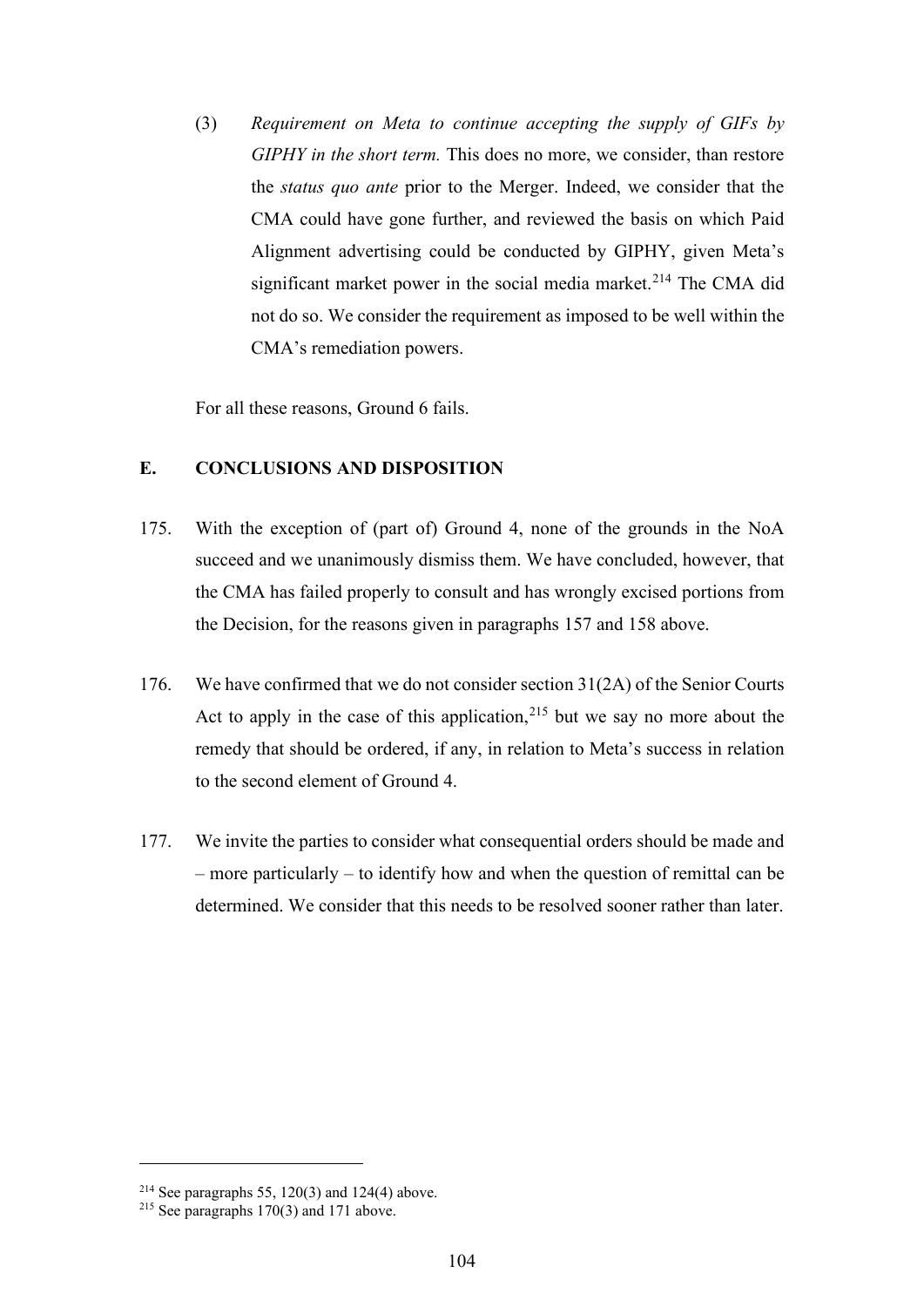Sir Marcus Smith President

Professor John Cubbin Simon Holmes

Charles Dhanowa O.B.E., Q.C. (*Hon*) Registrar

Date: 14 June 2022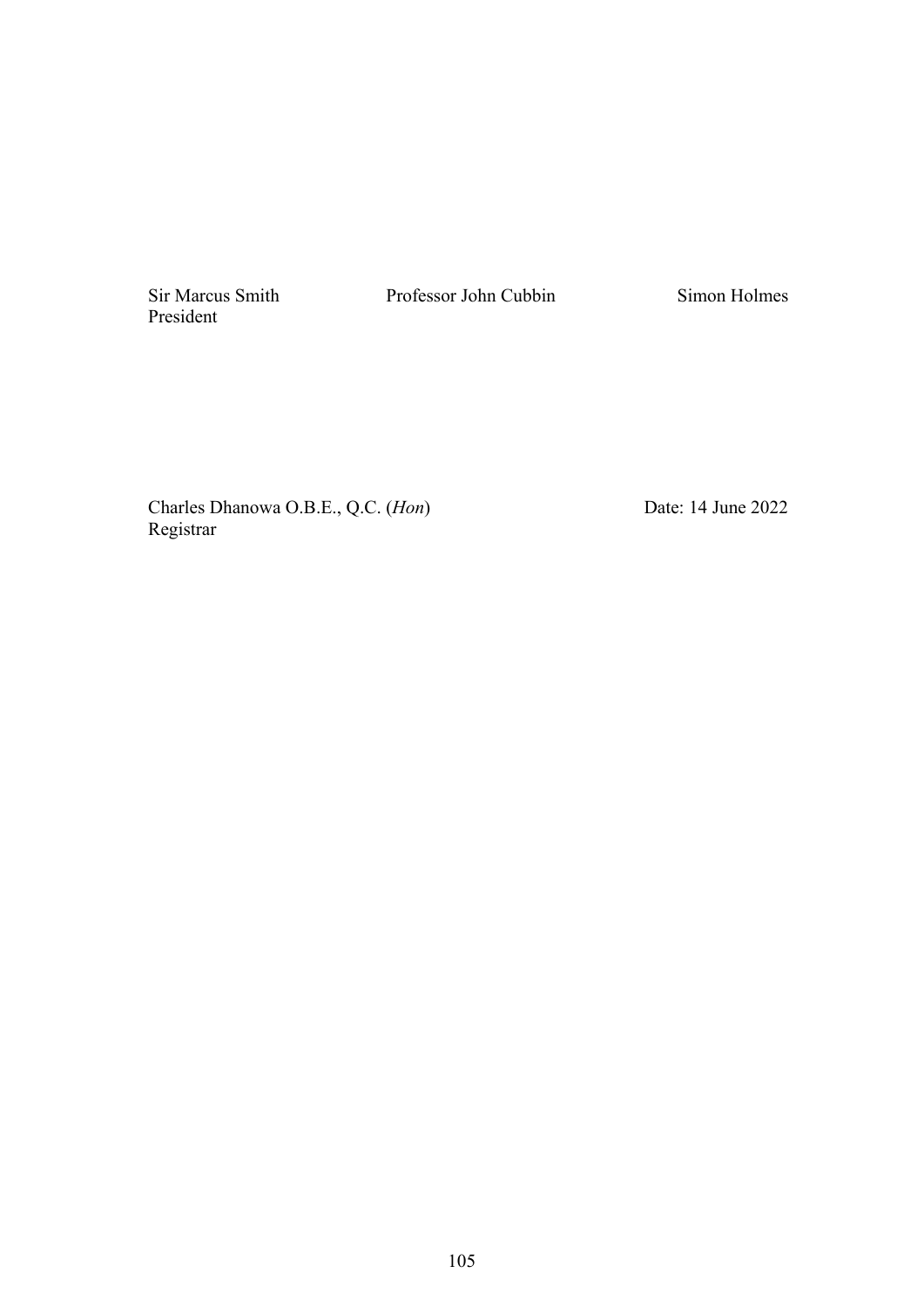# **ANNEX1**

# TERMS AND ABBREVIATIONS USED IN THE JUDGMENT

| <b>TERM OR ABBREVIATION</b><br><b>USED</b> | <b>FIRST USE IN THE</b><br><b>JUDGMENT</b> |
|--------------------------------------------|--------------------------------------------|
| <b>API</b>                                 | Paragraph 45                               |
| App                                        | Paragraph 45                               |
| <b>BMI Healthcare</b>                      | Paragraph 148(3)                           |
| <b>Carltona</b>                            | Paragraph 141                              |
| <b>CMA</b>                                 | Paragraph 6                                |
| <b>CMA Board</b>                           | Paragraph 131                              |
| <b>CMA</b> group                           | Paragraph 133                              |
| <b>CMA Market Study</b>                    | Paragraph 52                               |
| <b>CMA</b> panel                           | Paragraph 133                              |
| <b>Decision</b>                            | Paragraph 8                                |
| display advertising                        | Paragraph 9(2)(i)                          |
| dynamic competition                        | Paragraph 14(1)(i)                         |
| <b>Gfycat</b>                              | Paragraph 13(3)                            |
| <b>GIF Consumers</b>                       | Paragraph 45                               |
| <b>GIF Provider</b>                        | Paragraph 46                               |
| <b>GIF</b> stickers                        | Paragraph 2                                |
| <b>GIFs</b>                                | Paragraph 2                                |
| <b>GIPHY</b>                               | Paragraph 2                                |
| <b>Global Radio</b>                        | Paragraph 24(1)                            |
| Group                                      | Paragraph 7                                |
| <b>Horizontal SLC</b>                      | Paragraph $9(2)(i)$                        |
| <b>Interveners</b>                         | Paragraph 15                               |
| <b>McIntosh 1</b>                          | Paragraph 17(1)                            |
| <b>McIntosh 2</b>                          | Paragraph 17(1)                            |
| <b>McIntosh 3</b>                          | Paragraph 17(1)                            |
| <b>McIntosh 4</b>                          | Paragraph 17(1)                            |
| <b>Merger</b>                              | Paragraph 5                                |
| <b>Merger Assessment Guidelines</b>        | Paragraph 24(4)(i)                         |
| <b>Meta</b>                                | Paragraph 1                                |

(paragraph 1, footnote 1 of the Judgment)